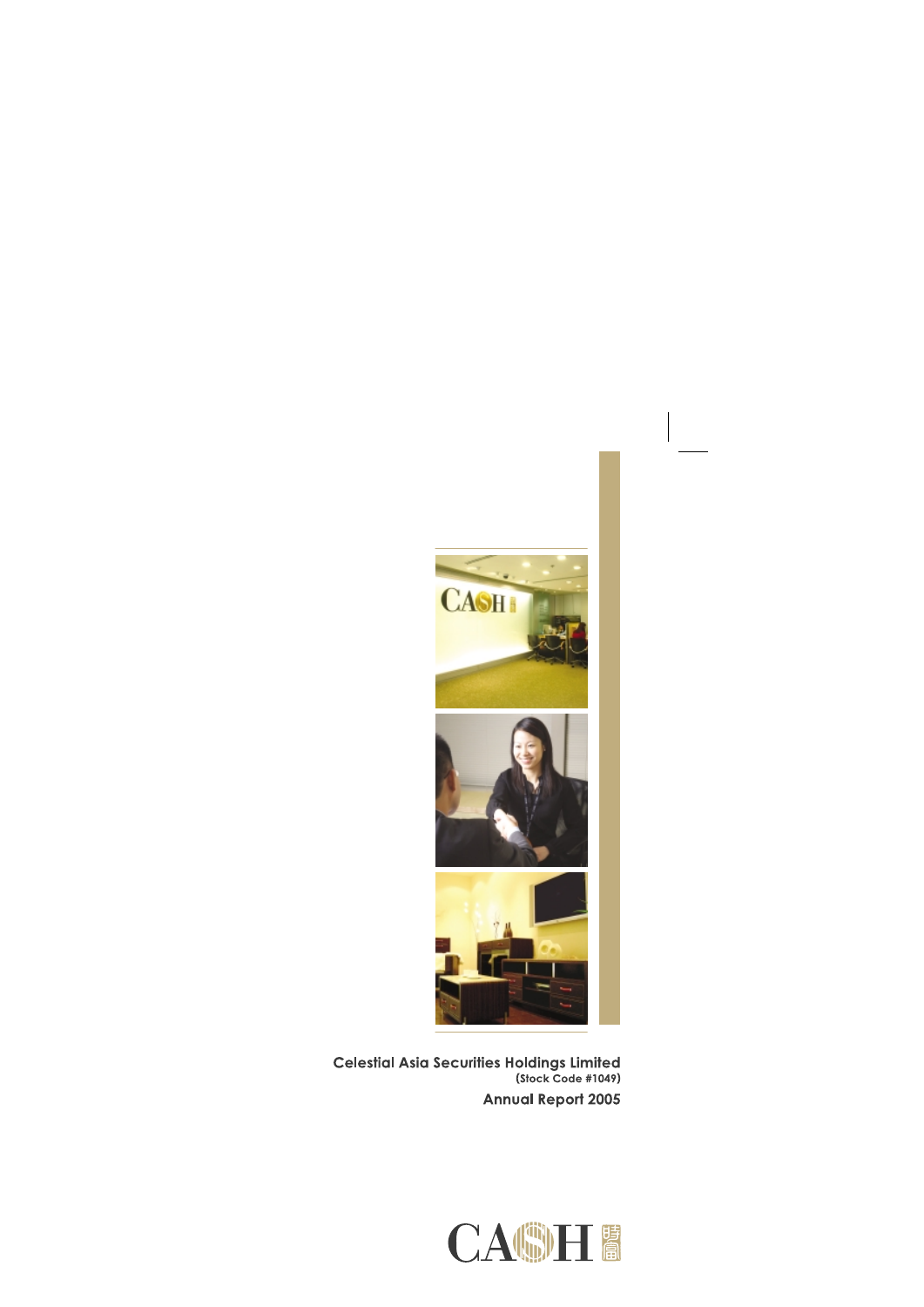## **Contents**

- 3 Corporate Profile
- 4 Corporate Information
- 7 Chairman's Letter
- 8 Financial Review
- 13 Management Discussion and Analysis
- 21 Employee Information
- 23 Directors' Profile
- 25 Corporate Governance Report
- 34 Audit Committee Report
- 35 Directors' Report
- 45 Auditors' Report
- 46 Consolidated Income Statement
- 47 Consolidated Balance Sheet
- 49 Consolidated Statement of Changes in Equity
- 52 Consolidated Cash Flow Statement
- 54 Notes to the Financial Statements
- 138 Five Year Financial Summary
- 141 Notice of Annual General Meeting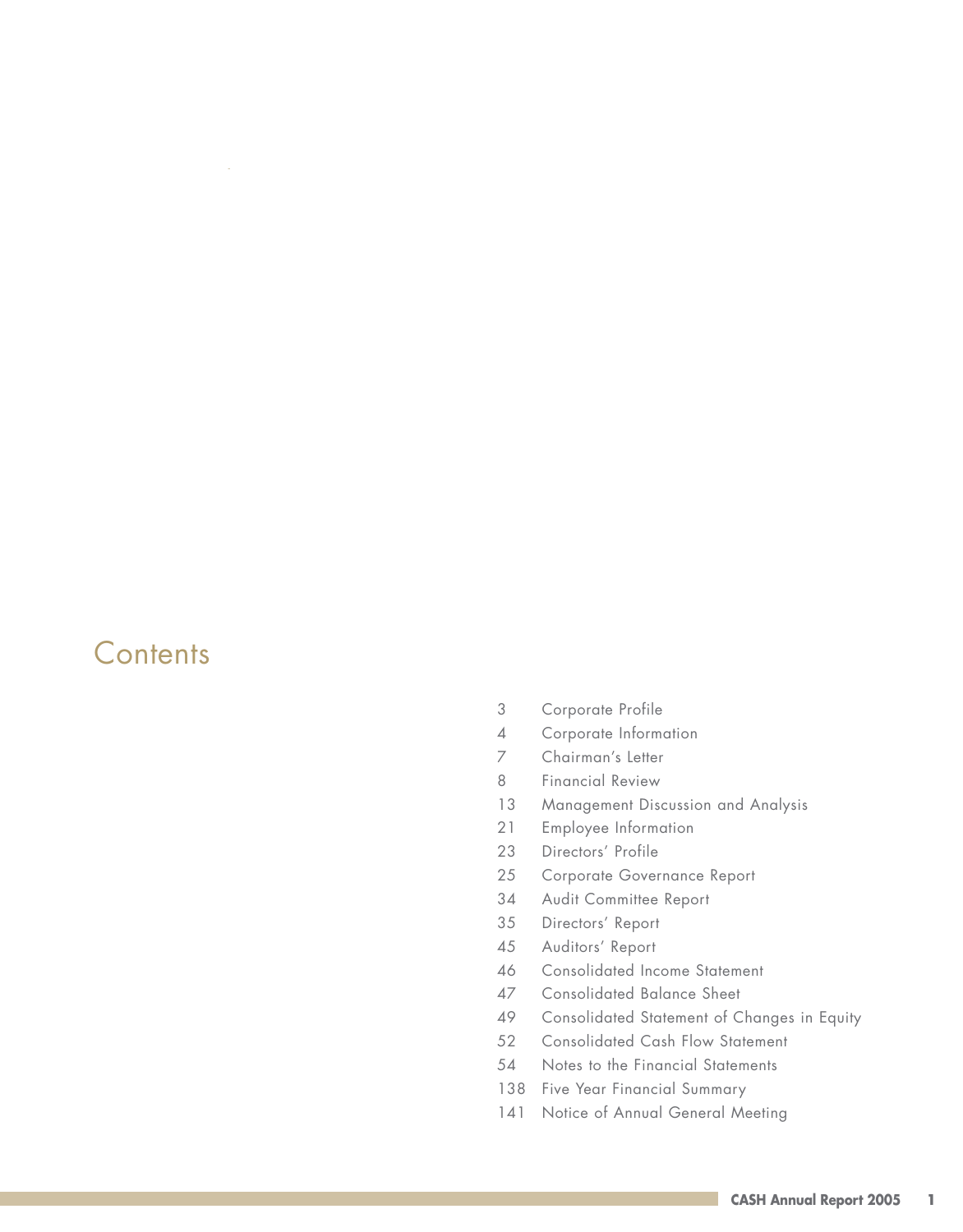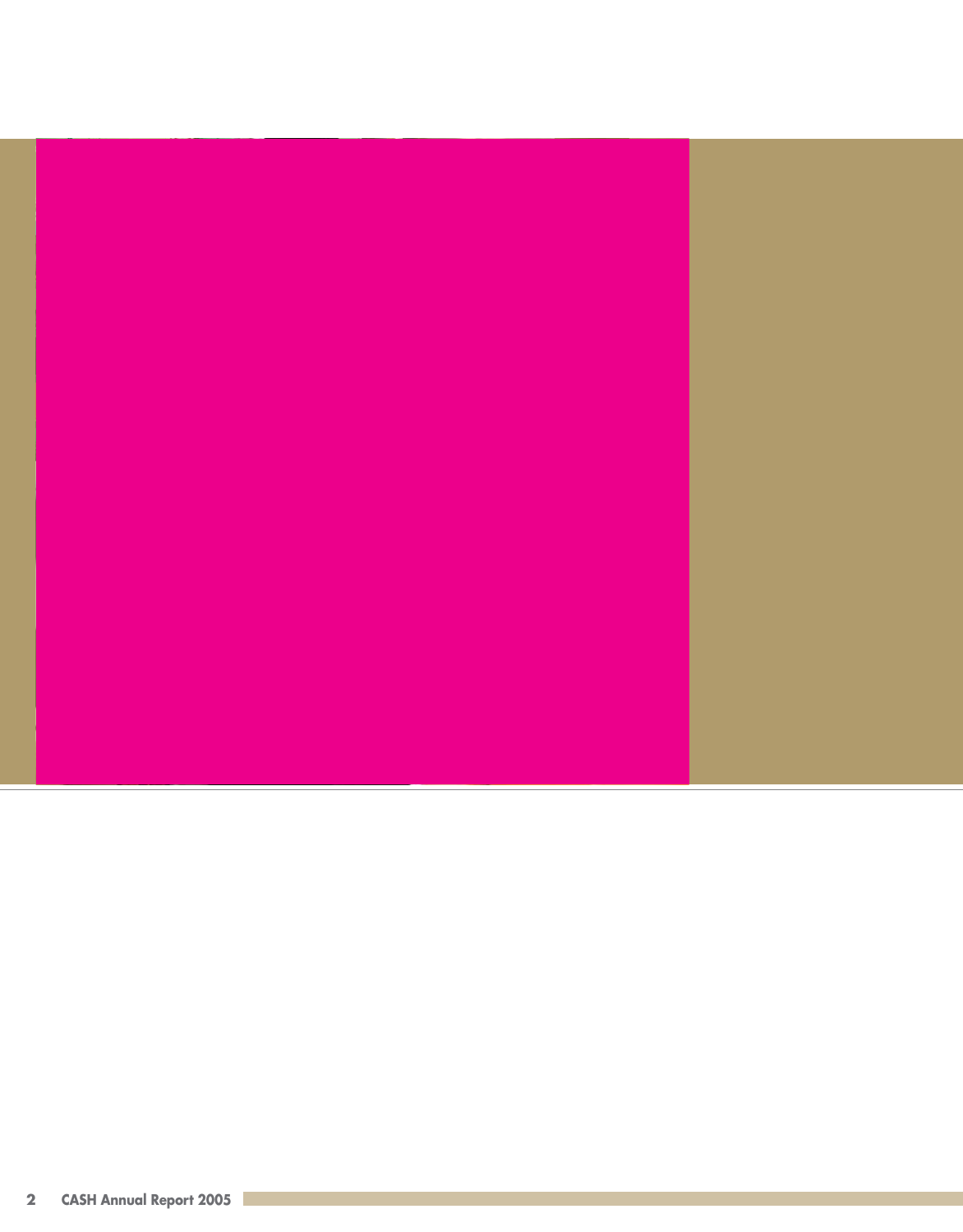# Corporate Profile

CASH Group is a multi-faceted service conglomerate that addresses modern consumer needs in investment and wealth management, home improvement, as well as lifestyle products and services.

All our businesses share a common mission that our customers' interests always come first. Our brands are synonymous with good customer services, great quality and fabulous value.

#### **FINANCIAL SERVICES**

CASH Financial Services Group Limited (CFSG) is a leading financial services conglomerate that has been servicing clients in Hong Kong for more than thirty years. Through a well-developed securities and commodities brokerage infrastructure, complemented by a fast-growing wealth management division, we offer a comprehensive range of premier financial products and services catering for the investment and wealth management needs of our clients in Hong Kong and within the Greater China Region. Our fully-fledged investment banking group services regional corporations on a broad range of corporate finance and financial advisory matters. The newly established asset management division provides value-added asset management services for our corporate and individual clients to achieve the highest risk-adjusted returns in the fast changing investment environment.

#### **RETAIL SERVICES AND MANAGEMENT**

CASH Retail Management Group Limited (CRMG) is a leading retail services and management group. Founded in 1986, CRMG offers a diverse portfolio of premium brands that satisfy our customers' lifestyle needs through a blend of operating efficiency, effective use of technology, and talented people. We build our competitive advantage by achieving economies of scale through our single operating platform. Businesses comprise sourcing, retail and wholesale distribution of quality products, including furniture, houseware, digital products and electrical appliances.

3C Digital meets the needs of trend-seekers through provision of fashionable digital and electrical products, including consumer electronics, computers and communications items, and personalised customer services.

LifeZtore provides customers with lifestyle ideas that cater for their individual aspirations, offering contemporary furniture and houseware items as created by an international design team.

Pricerite is one of Hong Kong's leading home improvement specialists, offering a quality shopping experience and a wide range of value-for-money products. A comprehensive network of outlets ensures ease of access for customers and enables them to enjoy better living every day.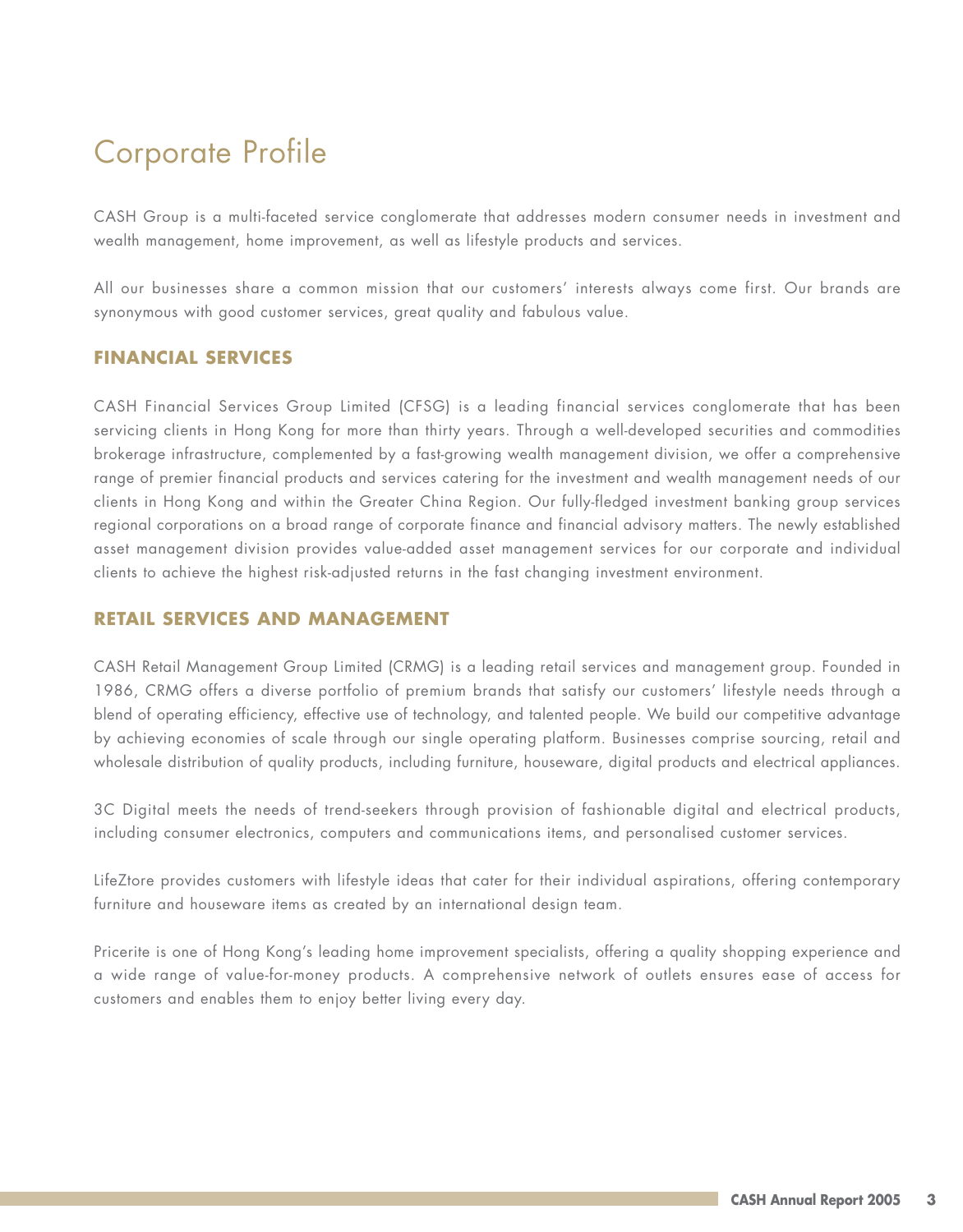# Corporate Information

### **BOARD OF DIRECTORS**

Executive: KWAN Pak Hoo Bankee (Chairman) LAW Ping Wah Bernard (CFO) WONG Kin Yick Kenneth (Deputy CEO) LI Yuen Cheuk Thomas

Independent Non-executive: LEUNG Ka Kui Johnny WONG Chuk Yan CHAN Hak Sin

#### **AUDIT COMMITTEE**

LEUNG Ka Kui Johnny (chairman) WONG Chuk Yan CHAN Hak Sin

#### **REMUNERATION COMMITTEE**

LEUNG Ka Kui Johnny (chairman) WONG Chuk Yan KWAN Pak Hoo Bankee

#### **QUALIFIED ACCOUNTANT**

Yuen Pak Lau Raymond, CPA

#### **COMPANY SECRETARY**

LUKE Wing Sheung Suzanne, FCIS

#### **PRINCIPAL BANKERS**

Bank of China (Hong Kong) Limited Nanyang Commercial Bank, Limited Wing Hang Bank, Limited DBS Bank (Hong Kong) Limited Industrial and Commercial Bank of China (Asia) Limited Standard Chartered Bank

#### **AUDITORS**

Deloitte Touche Tohmatsu Certified Public Accountants

#### **SOLICITORS**

Sidley Austin Brown & Wood Richards Butler

#### **REGISTERED OFFICE**

Clarendon House 2 Church Street Hamilton HM 11 Bermuda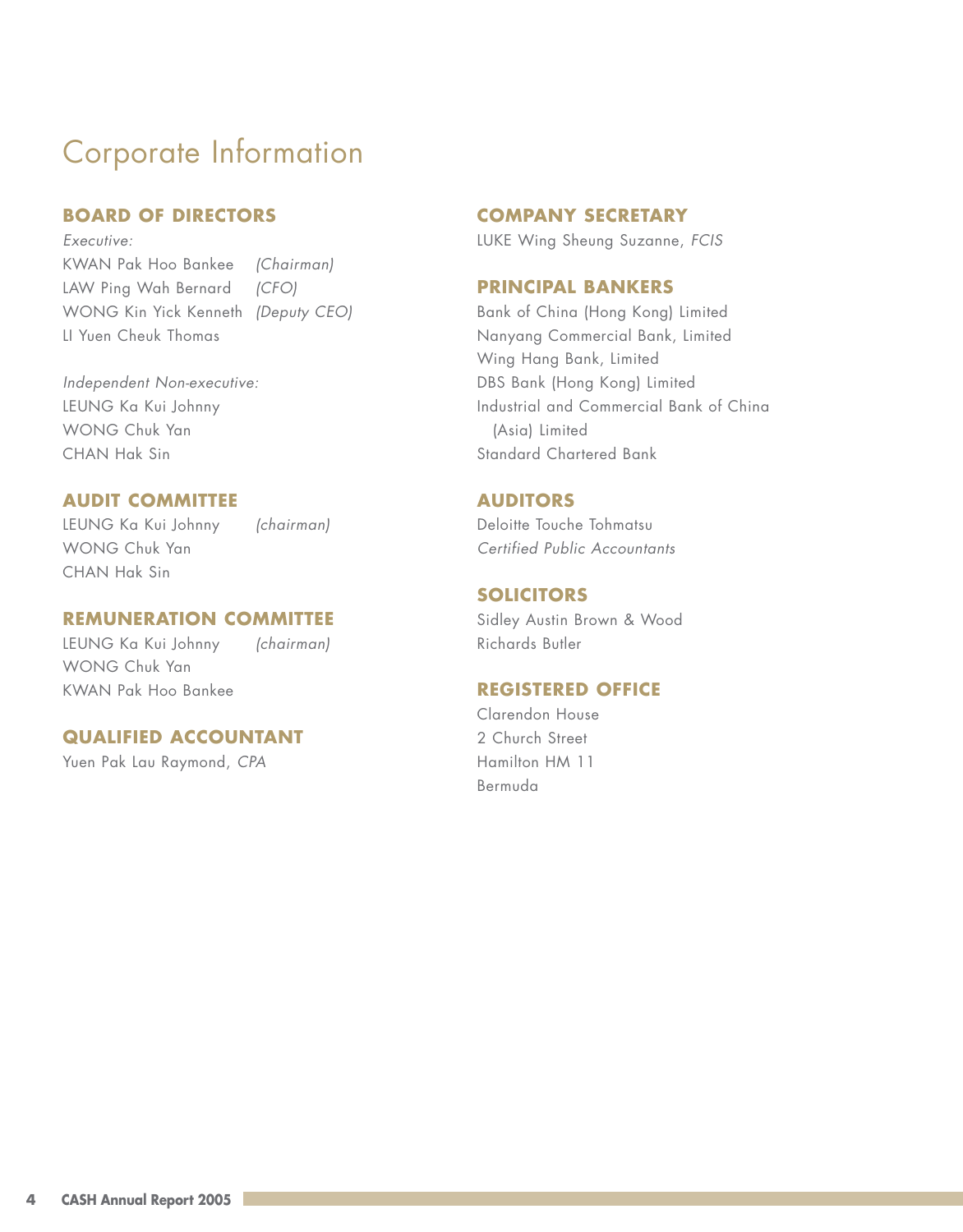## Corporate Information

#### **HEAD OFFICE AND PRINCIPAL PLACE OF BUSINESS**

21/F The Center 99 Queen's Road Central Hong Kong

#### **REGISTRARS AND TRANSFER OFFICE IN HONG KONG**

Standard Registrars Limited 26/F Tesbury Centre 28 Queen's Road East Wanchai Hong Kong

#### **CONTACTS**

| Telephone | (852) 2287 8888 |
|-----------|-----------------|
| Facsimile | (852) 2287 8000 |
| Website   | www.cash.com.hk |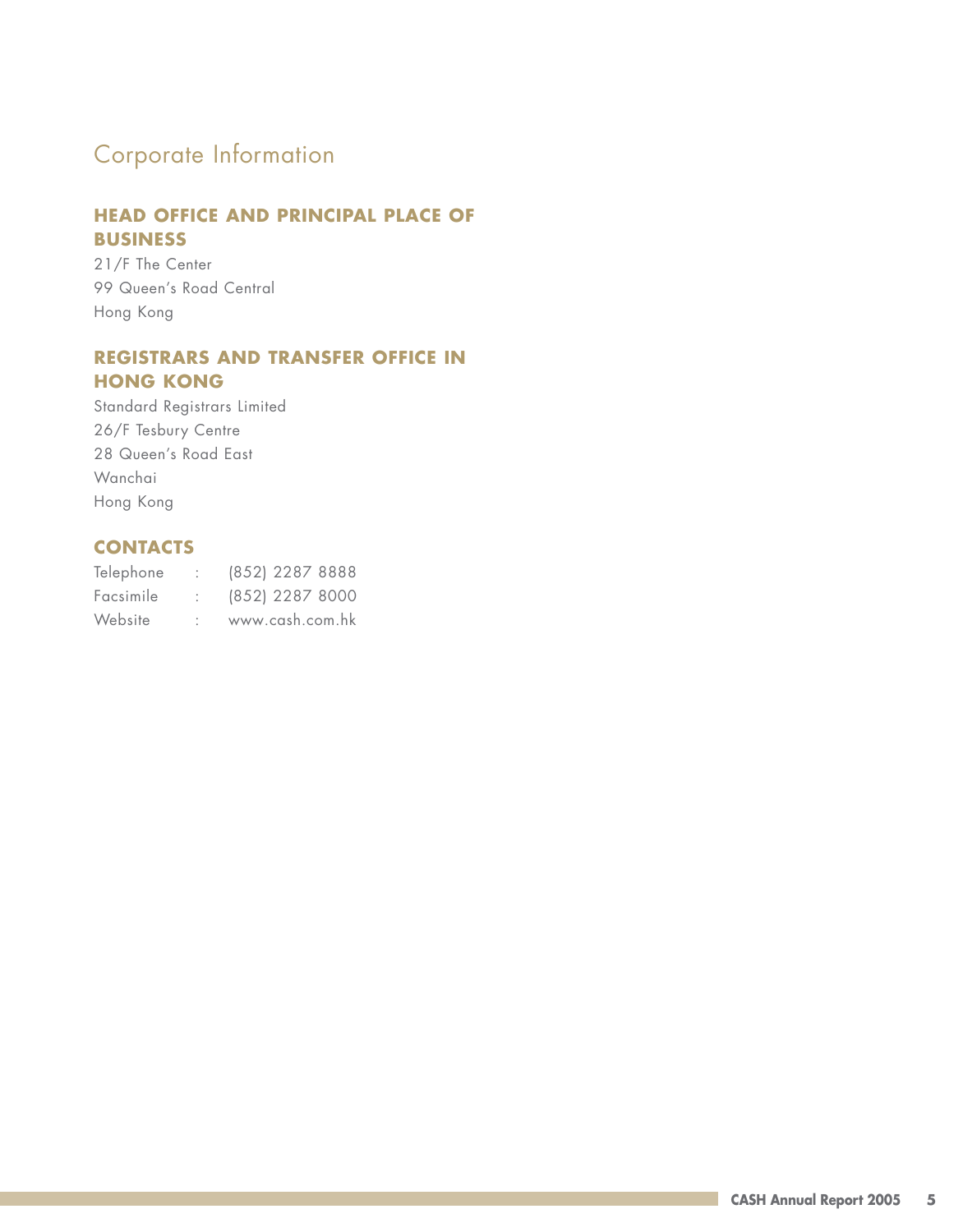**Bankee P KWAN** Chairman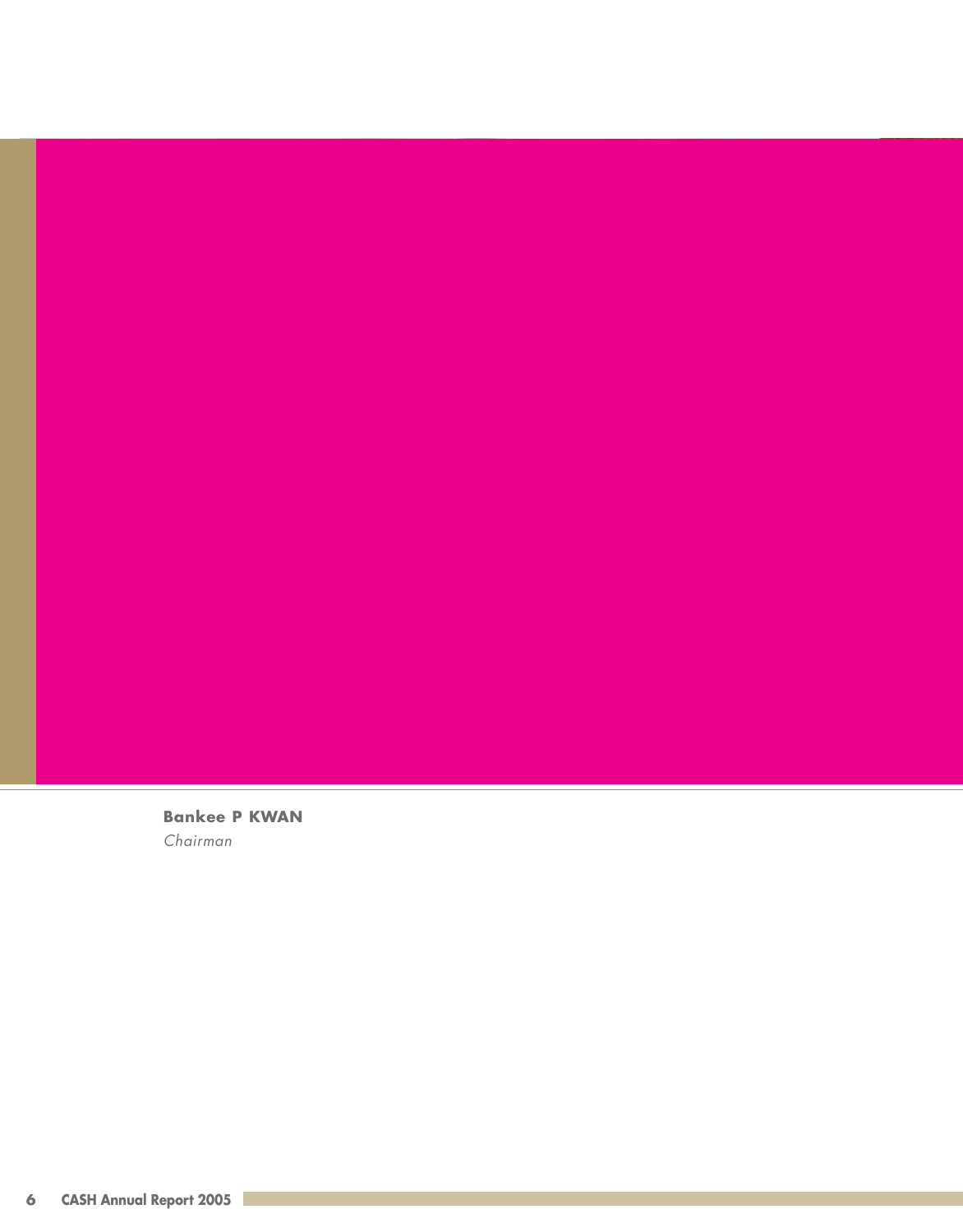# Chairman's Letter

Dear fellow shareholders,

The CASH Group saw solid growth in 2005 as the pace of our expansion accelerated. During the year, our strategy of diversification in both our financial services and retail businesses remained on course and we made significant improvements in operating efficiencies and sales effectiveness.

In our financial services business, we strengthened our leading position in the market by launching an asset management service in order to take advantage of opportunities arising from the economic recovery. We also bolstered our presence in the wealth management field despite lacklustre market conditions. Additional financial planning managers and premium relationship managers were recruited to serve the increasing number of high-networth individuals in Hong Kong and synergies boosted by continuing to integrate our brokerage and wealth management businesses. Meanwhile, our investment banking division entered into agreements with several PRC corporations to sponsor listings in Hong Kong in anticipation of a booming capital market in the coming year.

The Group's retail business progressed steadily in 2005. During the year, we further built on our strong market recognition to reposition Pricerite Stores (PSL) to be a "neat and clean" specialist and enhanced its operating efficiencies. The move brought encouraging results, driving PSL's solid performance. Leveraging on our sound financials, strong brand recognition, and extensive experience, we expanded 3C Digital to capitalise on the booming demand for digital products among local trend-seekers and tourists. In addition, with the economy stabilising and employment prospects improving, we launched LifeZtore at the end of 2005 to meet the lifestyle needs of the higher-spending younger generation.

Overall, the CASH Group remains cautiously optimistic about economic prospects in Hong Kong in 2006. Firm exports and domestic demand should continue to provide support for local economic growth, albeit at a slower pace than previous years. With our talented staff team, commitment to excellence, strong brand recognition and focused strategies for product diversification and cost efficiency, we are confident of effectively dealing with any challenges that the year ahead may bring, including soaring rents, high oil prices and escalating interest rates.

Last but not least, I would like to take this opportunity to express my gratitude to our board members and management team for their diligent guidance and unstinting support, and to all staff members for their hard work, loyalty and wide-ranging contributions to the CASH Group during the past year.

Yours sincerely,

Banker Kwann

**Bankee P Kwan** Chairman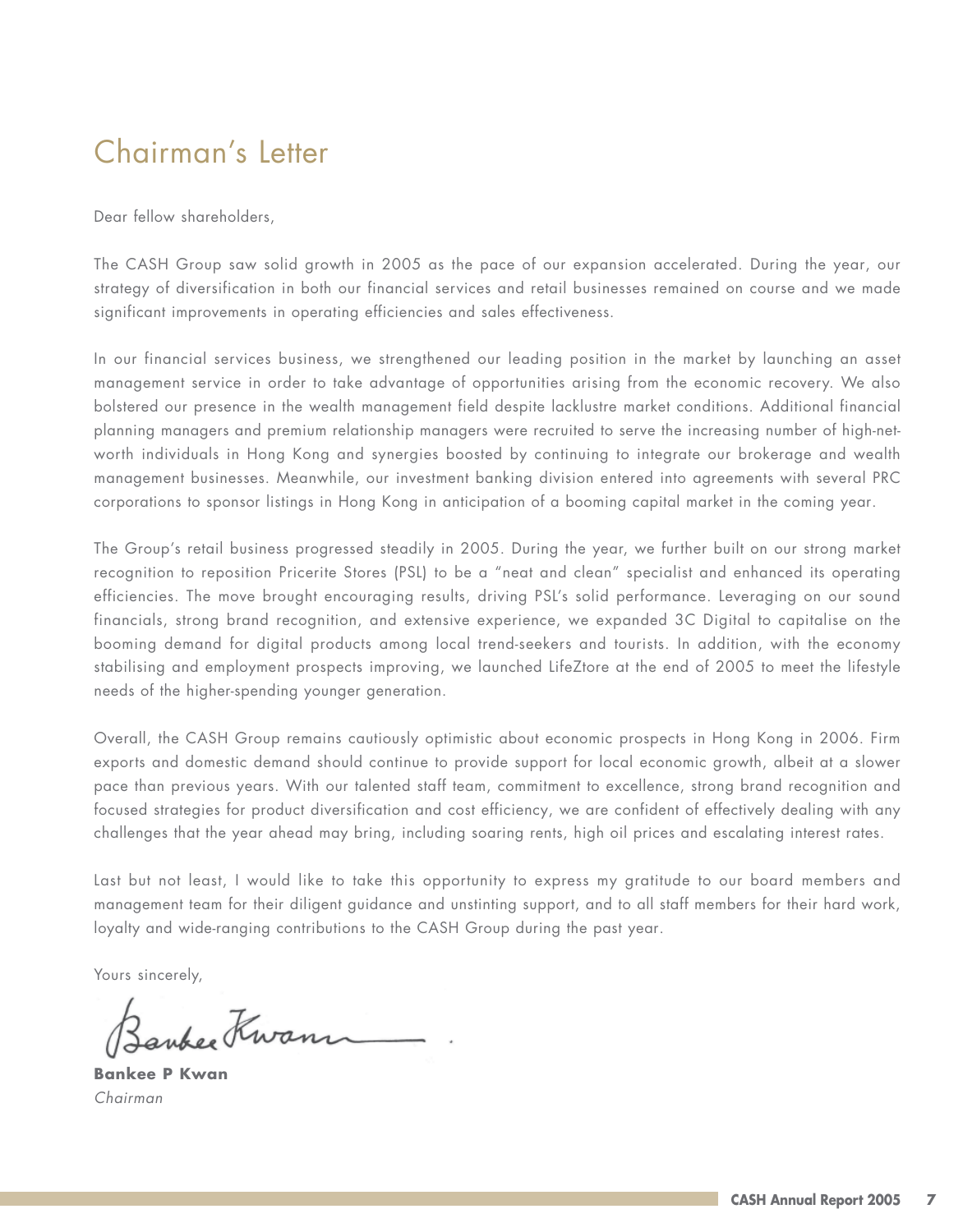For the year ended 31 December 2005, the Group ceased to consolidate the sales and operating results of our retail group subsequent to CRMG being changed from a subsidiary to an associate company of the Group in May 2005.

The Group's financial services business (CFSG) recorded a net profit attributable to shareholders of HK\$26.6 million as compared to HK\$20.4 million in the previous year. The increase was mainly attributable to an improved performance of the securities trading portfolio, and a decrease in depreciation and amortisation charges resulting from the adoption of the new financial reporting standards in the year under review. CFSG recorded a decrease in revenue to HK\$213.6 million for the year ended 31 December 2005, as compared to HK\$240.0 million in last year. The decrease was in part a reflection of a directionless market environment throughout the first half of the year under review and in part a result of a change in accounting treatment for brokerage commission de-regulation, especially in Hong Kong domestic securities market rebate for the current year.

CRMG recorded a 1.3% slight decrease in turnover for 2005. The decrease in sales of household and furniture goods was brought about by the closure of 8 non-performing Pricerite's stores during the year under review, bringing the number of stores to 30 at the end of 2005. The closure of the non-performing stores has enabled CRMG to redefine its network strategy amid its already thin operating margin being eroded by the recent rampant rises in rental costs. During the year, CRMG had also finished revamping the product ranges and focused on choosing quality products with a view to helping customers keep their houses and living environments 'neat and clean'. The rationalisation of its retail network and product ranges had adversely affected the profit margin for 2005 but this would improve its operating efficiency and sharpen its competitive advantages in the retailing market in the long run. 3C Digital, CRMG's new chain stores selling trendy digital products, was still operating at a thin gross margins and had yet to contribute any profit to the Group for the year under review. Upon building up its brand awareness of selling quality digital products and distinguished customer service, 3C Digital had been appointed as one of the two distributors for some digital and electrical appliances products of a leading brand in the local market. Developing its retail business into the Mainland market has been the Group's long-term expansion strategy. During the year, CRMG completed the acquisition of the Oriental Kenzo (Beijing) Company Limited with its principal business of operating a department store in Beijing. To enable to concentrate its resources on the newly acquired business, CRMG had decided to close down all its retail outlets in Guangzhou and Shenzhen. CRMG reported a net operating loss for the year which was mainly attributable to its initial investment costs in 3C Digital and in its new retail chain stores named LifeZtore opened in the second half of 2005 retailing stylish furniture and household products, and the provisions made for the closure of non-performing Pricerite stores in Hong Kong, Guangzhou and Shenzhen.

Taking into account the profit from CFSG and its share of loss of CRMG and its persistent cost rationalisation across the board, the Group has managed to substantially contain a net loss attributable to shareholders for the whole year to HK\$37.0 million from HK\$144.0 million for the previous year.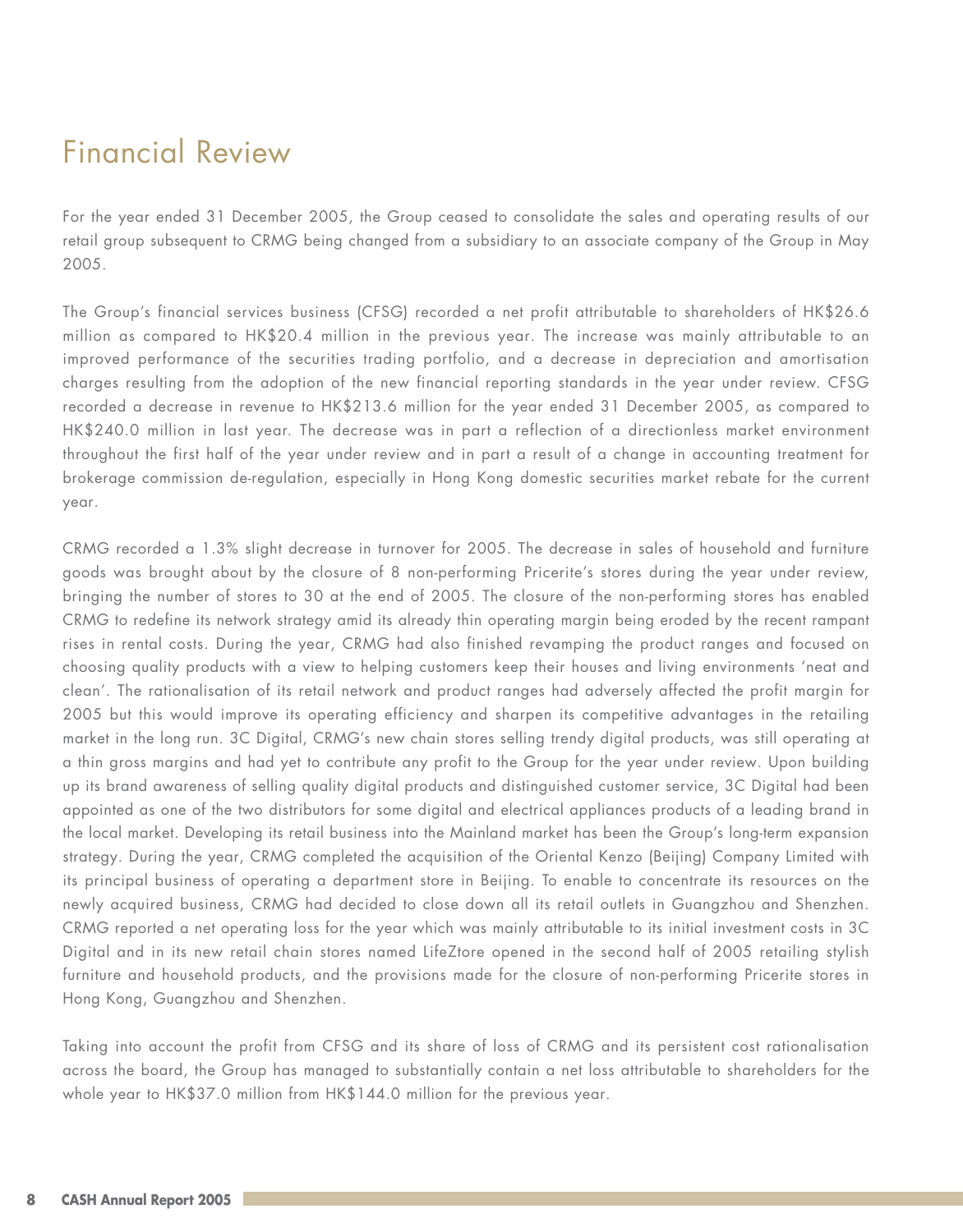Taking into account the reported loss for the year, the Group's total equity stood at HK\$364.1 million on 31 December 2005. The cash and bank balances were HK\$488.2 million at the end of the year, a reduction of HK\$233.8 million as compared with the prior year-end. The reduction in cash and bank balances was a result of a decrease in clients' deposits as they became more active in trading near year-end. The liquidity ratio on 31 December 2005 remained healthy at 1.3 times at the end of the year as compared with 1.2 times of the previous year-end.

Our total bank borrowings on 31 December 2005 increased to HK\$251.3 million from HK\$223.2 million on 31 December 2004. The increase in bank borrowings was mainly due to the directionless market, rendering the Hang Seng Index traded in its narrowest range of 16.4% since 1978, which made investors cautious in trading with margin financing. Most of these bank borrowings were collateralised by our margin clients' securities pledged to us for the purposes of securing financing from us. Apart from these largely of a back-to-back nature, we had no other bank borrowings as at the end of the year as we exercised prudence to abstain our financial resources from being strained.

During the year, CFSG made several early partial repayments of a convertible loan note in an amount totalling HK\$10.0 million, thereby reducing the outstanding nominal value of the convertible loan note to HK\$30.2 million at the end of the year. Together with this convertible loan note, the ratio for our interest bearing borrowings to total equity was 0.77 on 31 December 2005 as compared to 0.68 on 31 December 2004.

All of the Group's borrowings are mainly in HK dollar, with the interest rates priced at close to banks' funding costs. By using effective instrument to hedge any adverse changes in foreign exchange and interest rates, our exposure to both foreign currency and interest rate fluctuation was insignificant.

Cash deposits of approximately HK\$0.9 million were pledged to secure general banking facilities granted to a subsidiary. In addition, pursuant to a letter of undertaking provided by the Group to a bank, the Group covenant to maintain deposits of not less than HK\$15.0 million with the bank as a pre-condition for an overdraft facility granted by the bank. To this end, a bank deposit of approximately HK\$16.2 million was held for this purpose. Save as aforesaid, we had no other material contingent liabilities.

As of the end of the year, the Group did not have any material un-hedged foreign exchange exposure or interest rate mismatch.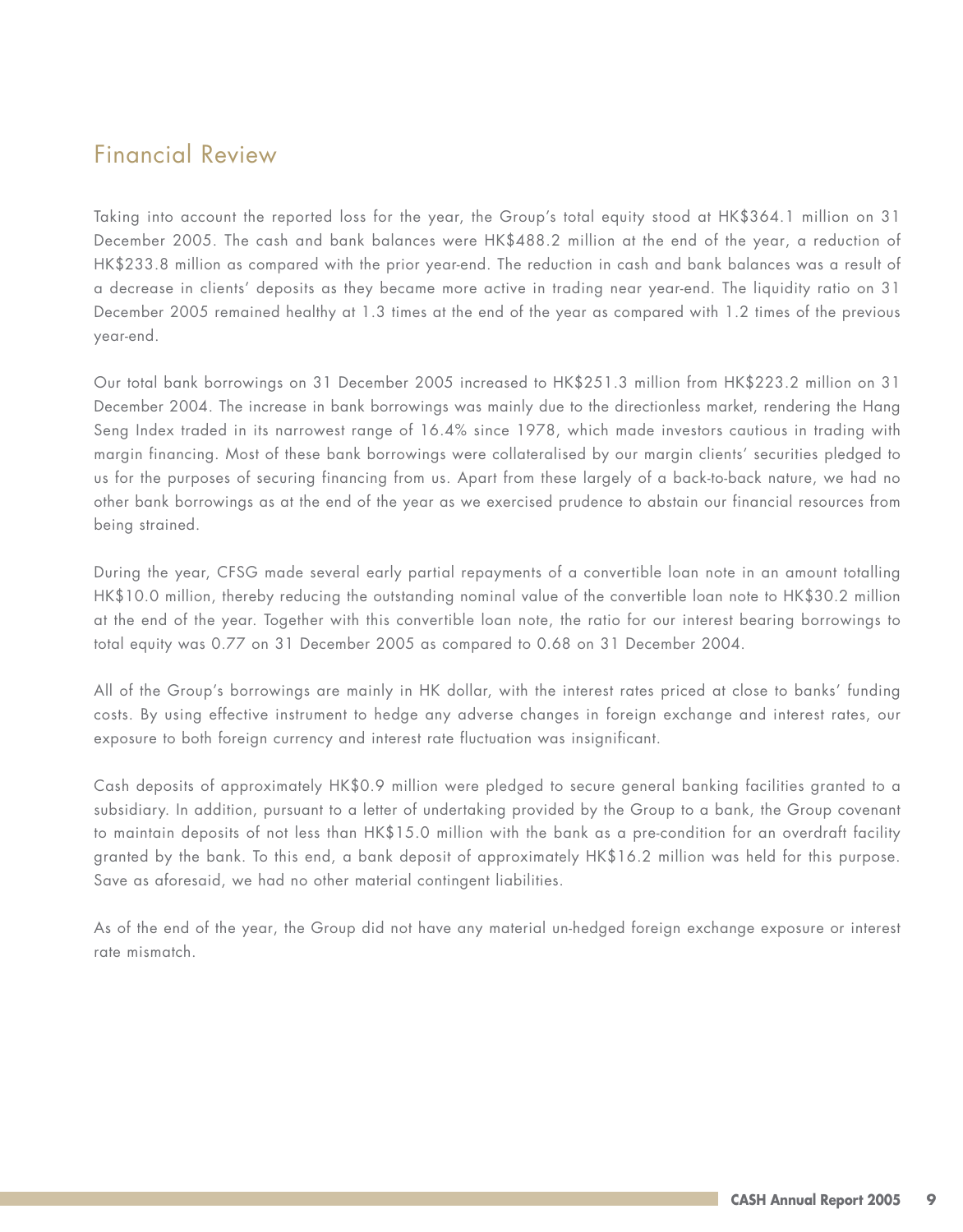On 15 September 2005, CFSG issued 132 million shares at a subscription price of HK\$0.27 per share to the Group, raising a total of gross proceeds of HK\$35.6 million. The proceeds were used as the general working capital of CFSG. In September 2005, CFSG announced a major transaction for the proposed acquisition of Netfield Technology Limited and its subsidiaries ("Netfield Group"), for a consideration of HK\$110.0 million ("Netfield Acquisition") and several fund raising activities. The Netfield Group is an on-line game developer and operator in China. These transactions were approved by the shareholders at the special general meeting of CFSG held on 20 December 2005 and all had been completed subsequent to the balance sheet date in January 2006. The placing of 145 million shares in CFSG held by the Group to independent third parties at HK\$0.40 each was completed on 23 September 2005. The corresponding top up of 145 million new shares in CFSG to the Group was then completed on 5 October 2005. The placing of 155 million shares in CFSG to various independent third parties at HK\$0.40 each and the subscription of 120 million shares in CFSG by the Group at HK\$0.40 each were completed subsequent to the balance sheet date on 10 January 2006. The total gross proceeds of HK\$168.0 million were raised, of which HK\$110.0 million was used for settling the consideration for the Netfield Acquisition, approximately HK\$30.0 million was put into the operating capital of the Netfield Group, and the balance of approximately HK\$28.0 million was used as the general working capital of CFSG. Subsequent to the balance sheet date on 18 January 2006, CFSG issued 60 million shares upon partial exercise by the noteholder of conversion right attaching to the convertible loan note issued by CFSG on 1 September 2004. Thus, the shareholding interest of the Group in CFSG was diluted to 46.30%, and CFSG ceased to be a subsidiary of the Group.

CRMG had the following transaction prior to its ceasing to be a subsidiary of the Group. In March 2005, CRMG announced a new share issue of 83 million new shares at a price of HK\$0.28 per share to raise gross proceeds of HK\$23.2 million for its general working capital. In April 2005, CRMG announced a placement of 223 million shares at a price of HK\$0.30 per share to raise gross proceeds of HK\$66.9 million for expansion of its retail businesses in the PRC and for its general working capital. The issue of the 83 million shares and the 223 million shares was completed on 6 April 2005 and 19 May 2005 respectively. In May 2005, CRMG announced a proposed cooperation to develop retail business in the PRC with AustChina Information Technology Pyt Limited and the issue of a convertible loan note for HK\$108 million. The convertible loan note was issued on 15 August 2005. However, no investment opportunity had been identified by the parties and the agreement was expired on 31 October 2005.

In November 2004, the Group entered into a provisional sale and purchase agreement to sell an investment property located in Hong Kong at a consideration of HK\$45.0 million. The transaction was completed in March 2005.

As at 31 December 2005, the Group was holding a portfolio of listed investments held for trading with market value of approximately HK\$35.5 million and a loss on listed investments held for trading of HK\$6.6 million was recorded for the year.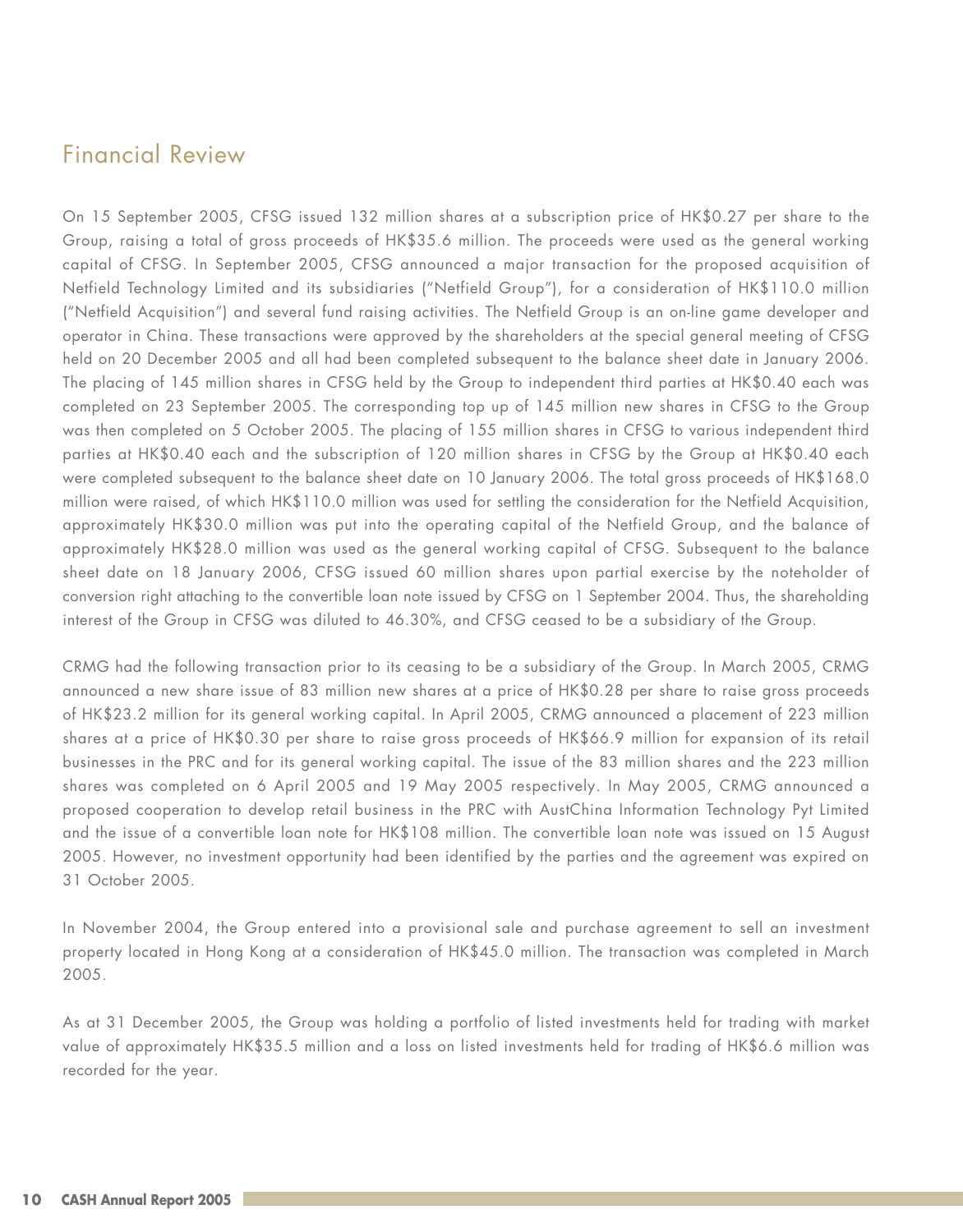Subsequent to the balance sheet date in February 2006, the Group announced (i) a major transaction for proposed acquisition of the Hong Kong retailing business of CRMG at a consideration of the lower of HK\$140.0 million, or the aggregate of adjusted combined value of the entire interests of the Hong Kong retailing business as at 31 December 2005 and a premium of HK\$20 million ("Retail Acquisition"); and (ii) a discloseable transaction for disposal of around 5% equity interest in CRMG at a total consideration of about HK\$30 million ("Disposal"), the proceeds of which were for financing part of the consideration for the Retail Acquisition. The Retail Acquisition is subject to (inter alia) approval by shareholders of the Company at a special general meeting of the Company to be convened whereas the Disposal was completed on 27 February 2006. Details of the transactions were set out in the Company's announcements dated 21 February 2006 and 28 February 2006 respectively.

Save as aforesaid, the Group did not make any material acquisitions or disposals during the year ended 31 December 2005. There was no significant investment held during the year. We do not have any future plans for material investments or capital assets.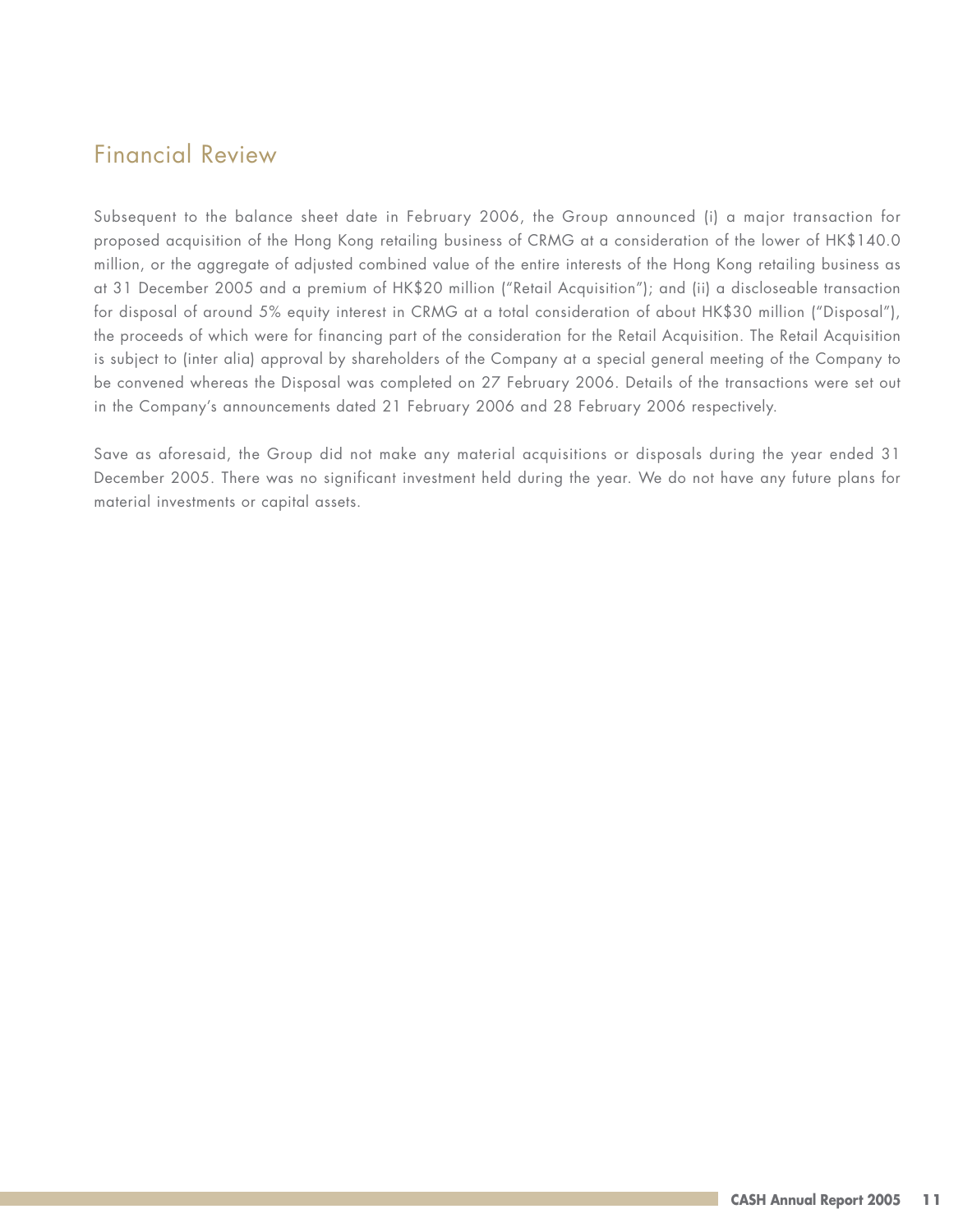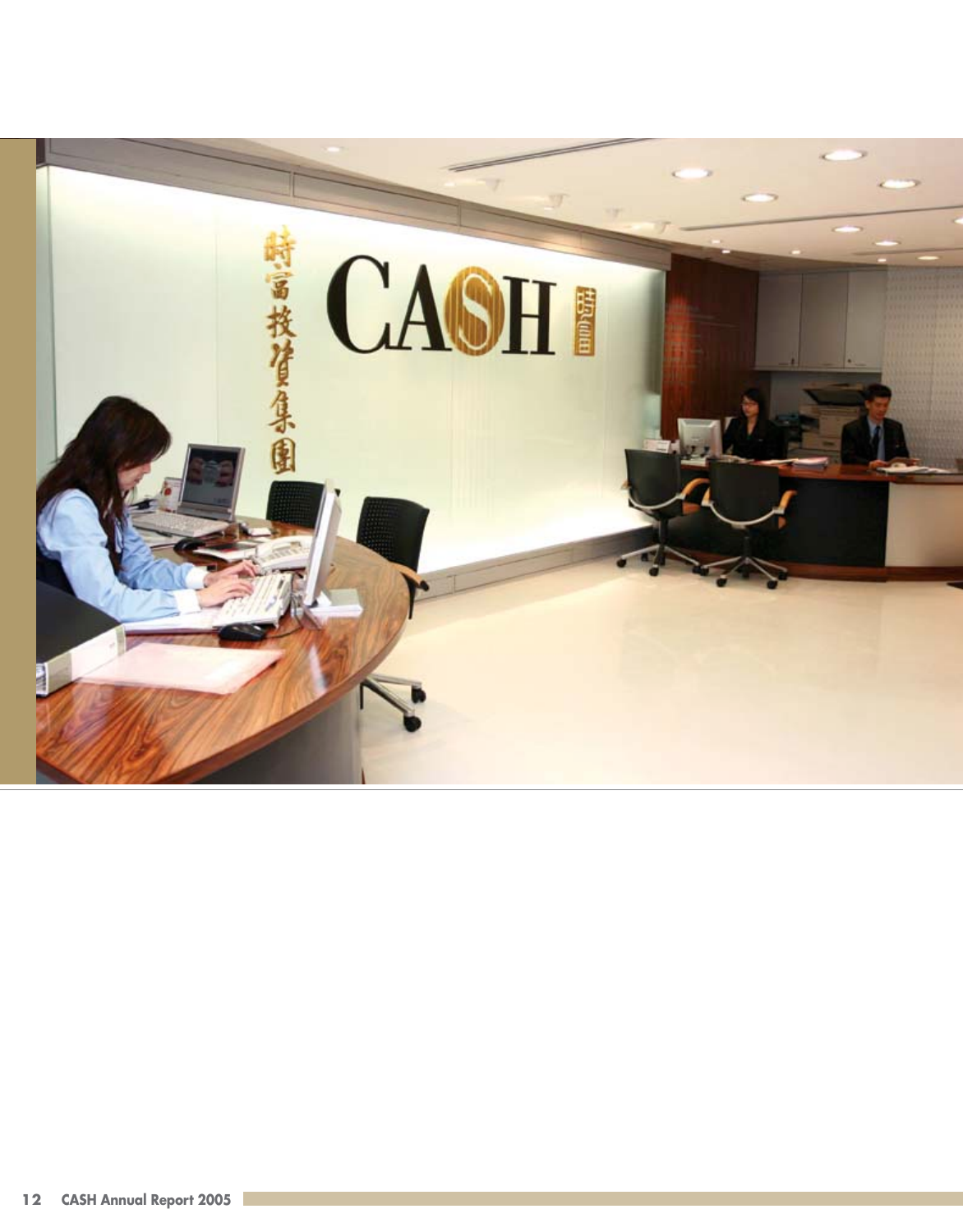### **INDUSTRY AND ECONOMIC REVIEW**

In 2005, despite a global economic growth against a backdrop of high oil prices and rising interest rates, the Hong Kong stock market was lacklustre, with the Hang Seng Index traded in its narrowest range of 16.4% since 1978.

On the other hand, the domestic economy exhibited a year of resilient growth amid external challenges. Macro-tightening in Mainland China, rising oil prices, and successive interest rate hikes in the US seemed to have little impact on the Hong Kong economy. The employment market continued to improve and GDP is expected to have grown 7.3% in 2005. Inflation remained benign despite record prices of crude oil and commodities. The property market appeared to hold strength on the back of rising mortgage rates. The opening of Disneyland Hong Kong marked another milestone for Hong Kong to consolidate its position to be a tourist centre. While the growth of tourists from Mainland China fell short of expectations, inbound tourism remained robust.

However, the situation for the furniture and household markets was not so encouraging, with the sector recording negative growth of 0.5% for total retail sales in 2005. The Composite Consumer Price Index (Composite CPI) for durable goods also faltered in 2005 – recording a year-on-year 2.4% fall in December – despite a general Composite CPI increase of 1.1% for 2005 as a whole.



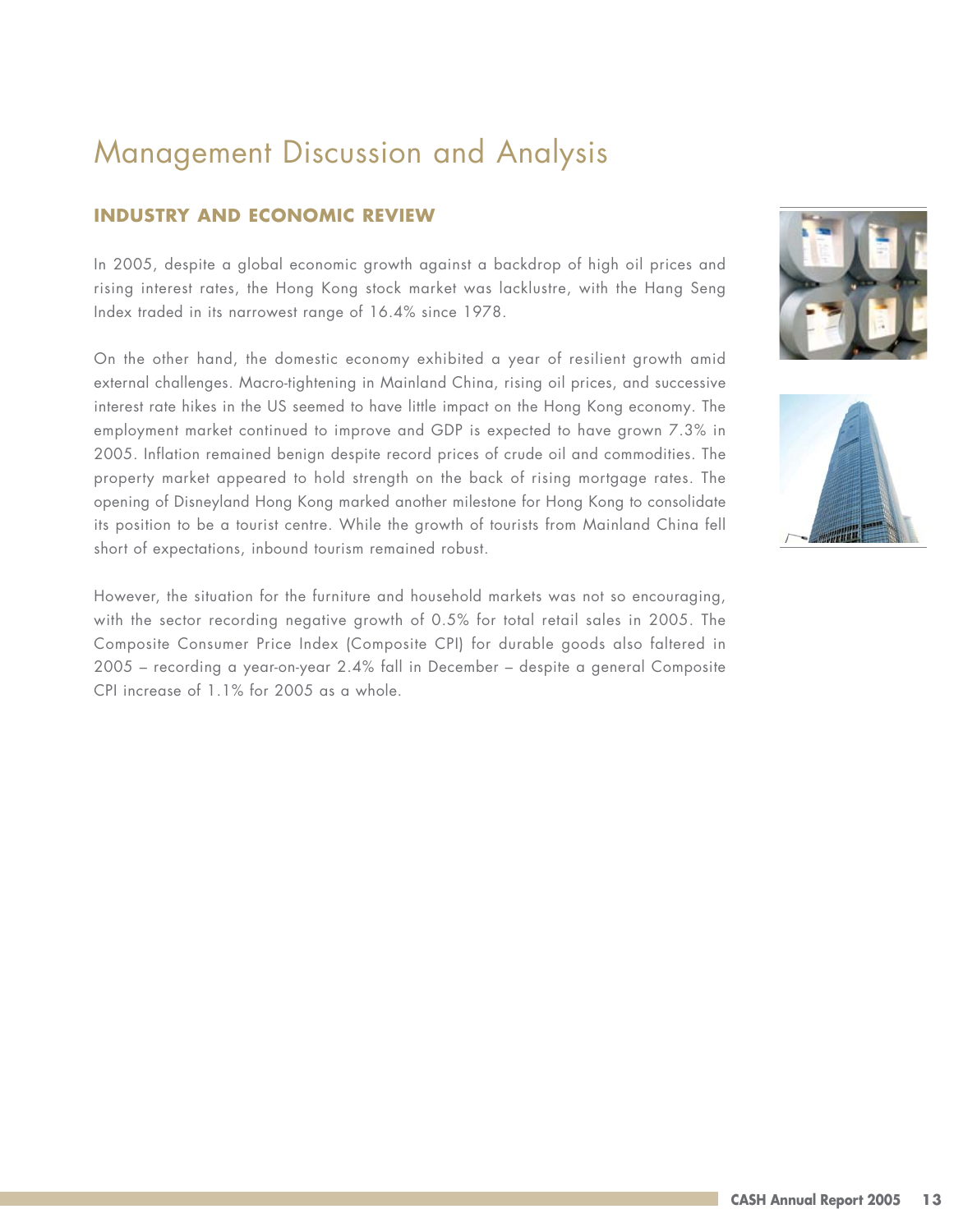

#### **Business Review – Financial Services Business**

Throughout 2005, CFSG remained on course on the strategy of product and revenue diversification, both with a view to better service our clients as well as to minimise the impact on business performance by market cycles.

During the first half of the year when the domestic market was pedestrian, we focused our resources to upgrade the operating and trading systems to prepare for market upturn and future expansion.

We also launched our asset management service in June to capture opportunities inherent in the high-net-worth market, and to complement our strategy of providing a full suite of services to our clients. This newly added service has allowed us to continue to expand our customer base and to further leverage on the cross-selling synergy within the financial service group.

While we continue to grow our income from the relatively mature brokerage business, we concurrently look for new opportunities in business sectors with high-growth potential. In September, we announced our plan to enter the online game industry by acquiring Netfield Group. This new strategic acquisition will allow us to enhance shareholders' value by participating in the high-growth online business in China.

In 2005, we implemented a series of system enhancements of the online trading platform. The new platform will not only enable us to better serve our existing self-served, technologysavvy clients, but also place us in an advantageous position to compete in the premium mass-market segment.

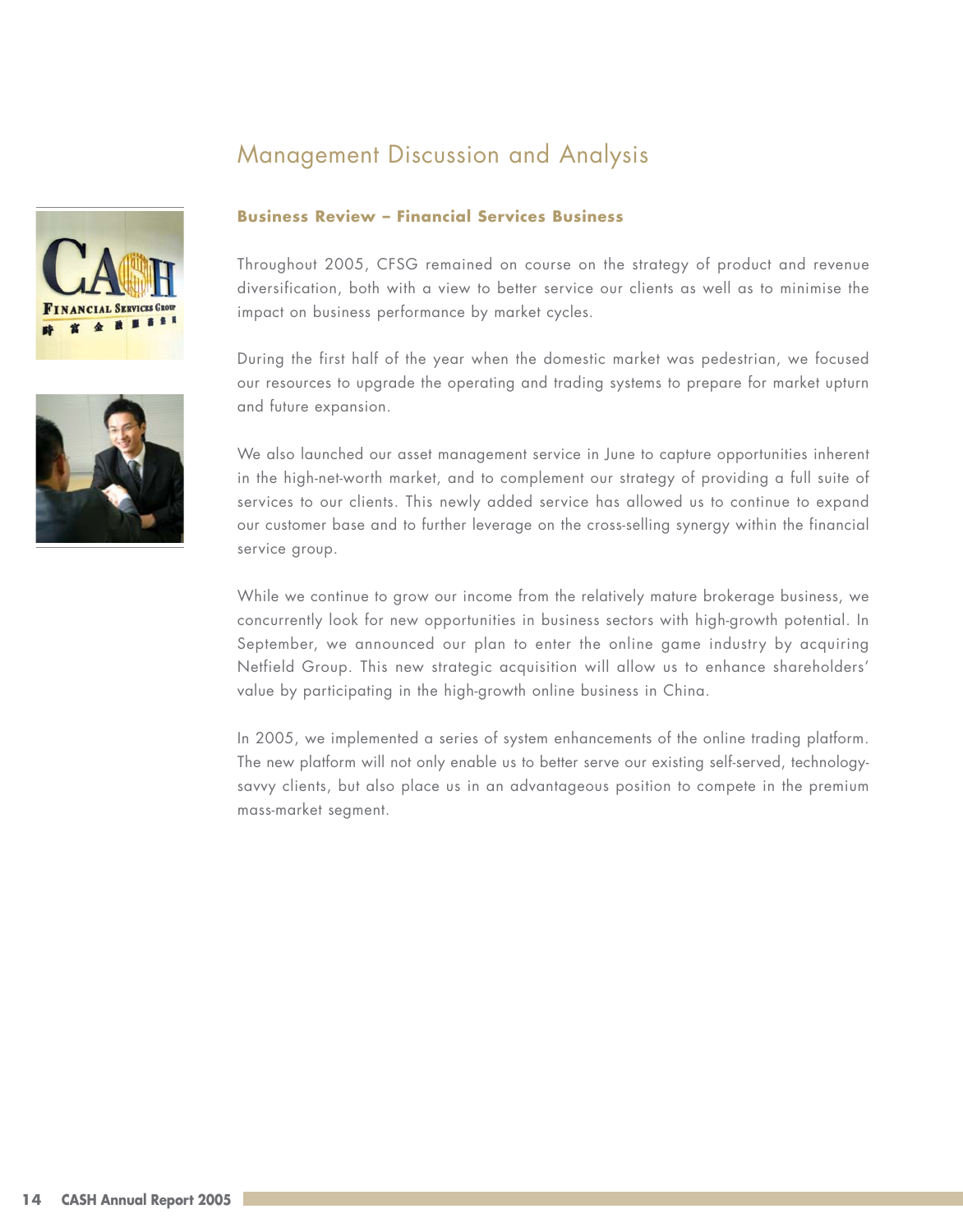Our core brokerage business continued to show steady and healthy growth during the year. The division grew its sales team by double-digit as part of the expansion strategy. The new strategic direction is to focus on the high turnover business as a way to compensate for the impact of reduced commission on the industry.

The wealth management business continued to report strong growth in both headcount and revenue during the year. Taking advantage of RMB revaluation pressure and high growth potential in China's property market, the division introduced a property investment vehicle to clients as part of the product enrichment and diversification initiatives. The new investment tool was well received by clients and has also attracted attention of prospective investors.

In investment banking, we continued to take steps to ensure that we are competitively positioned to provide medium-sized corporate clients with a full scope of financial advisory services. During the year, the investment banking division was very active in broadening and deepening client relationships and has recently entered into agreements with a few PRC corporations to sponsor their listings in 2006.

In an effort to raise our international recognition, CFSG brought in a new strategic investor, AvW Invest AG, an Austrian company listed in Vienna. The new alliance will assist us in making inroads into the European market and exploring cross-selling opportunities in Asia and Europe. Together with the Saudi Arabian investment partner ARTAR Group, this new alliance has broadened our shareholding base that now extends from Asia and Middle East to Europe.



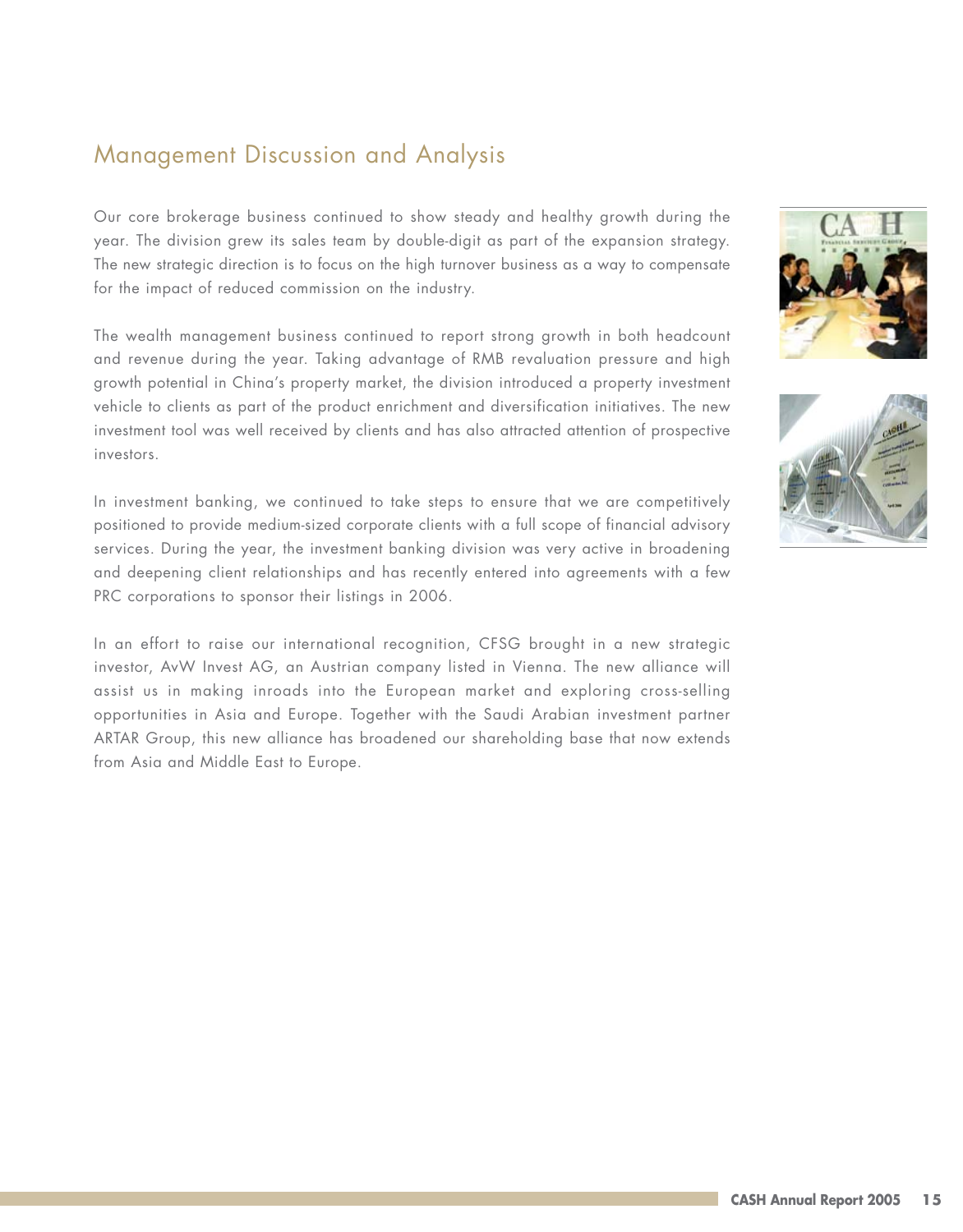



#### **Outlook for the Financial Services Business**

Looking ahead into 2006, CFSG's focus is to increase turnover, increase market share, and expand client base through repositioning the brokerage strategy, enhancing online platform capability, strengthening cross-selling synergies within the financial services group, and expanding product offerings. With our commitment to excellence, dedication to servicing clients, and determination to create customer and shareholder value, we are confident that we will become the financial services house of choice for our clients through value-added services and enhanced client experience.

#### **Business Review – Retail Business**

With the economy gradually recovering, consumption spending appeared strongest among the younger generation. With this in mind, the retail group repositioned our PSL, developed 3C Digital and created LifeZtore over the year to target the trendier and higher-spending younger generation of consumers.

In 2005, the retail group was also renamed CASH Retail Management Group (CRMG) to fully reflect our current business and future development as a leading retail services and management group.

#### **Pricerite Stores (PSL) – Repositioned for Future Growth**

During the year, PSL was further repositioned to become a "neat and clean" specialist as we continued to strengthen provision in the "neat and clean" product categories. In line with this move, PSL launched a "neat and clean" promotional campaign, including a series of advertisements and new brand spokespeople. Our stores also underwent layout and design renovations to reflect the new positioning. The redesign brought the added benefit of improved sales per square foot, increasing the efficiency of store usage.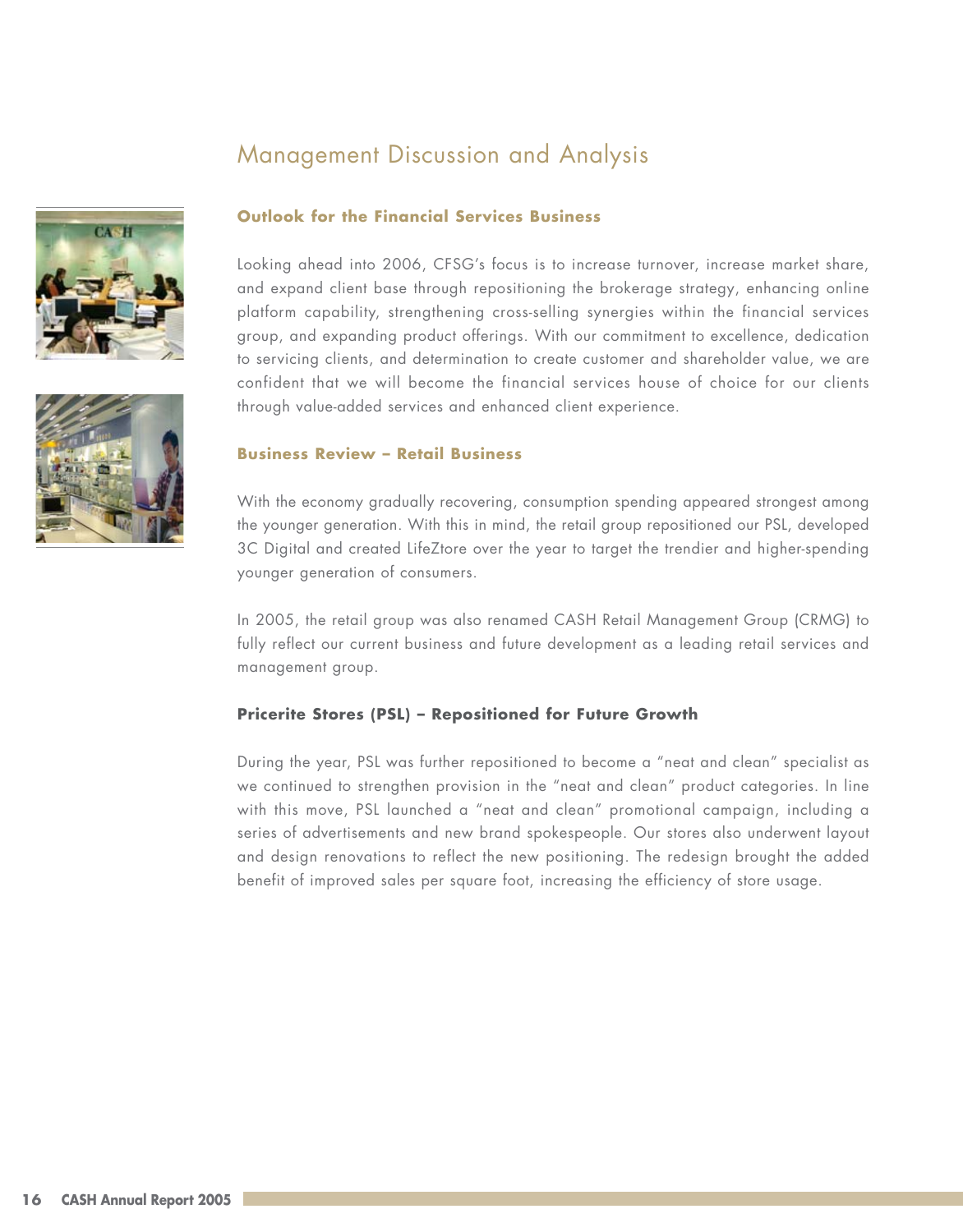Provision of electrical appliances was also enhanced. A year-on-year double-digit growth in sales saw PSL become one of the market leaders in this category, with one solely distributed 32" LCD TV named the bestseller in an independent survey at the end of 2005. We will continue to consolidate our leadership position in this area and to form strategic alliances with key suppliers, such as Haier, the world's second-largest supplier of electrical appliances in terms of turnover.

Meanwhile, a review of profit and costing structures and rationalisation of our network saw the closure of stores that did not meet internal key performance indicators (KPIs). By the end of the year under review, all of the 30 stores were contributing positively to the retail group.

In relation to supply chain management, we boosted efficiency through infrastructure changes to PSL's household and furniture sections following an operations and systems review. We also produced an operations manual for management and staff.

PSL is now in a good position to look at growth and expansion. We will continue to leverage on our strong supply chain network to develop more private-label products. We will also focus on expanding the depth of our "neat and clean" products in order to become the "neat and clean" specialist of first choice. In the coming year, we plan to strengthen the PSL network to further penetrate the market and boost PSL's presence in new residential areas. In this regard, high rental costs remain our prime concern and the major constraint on network development.



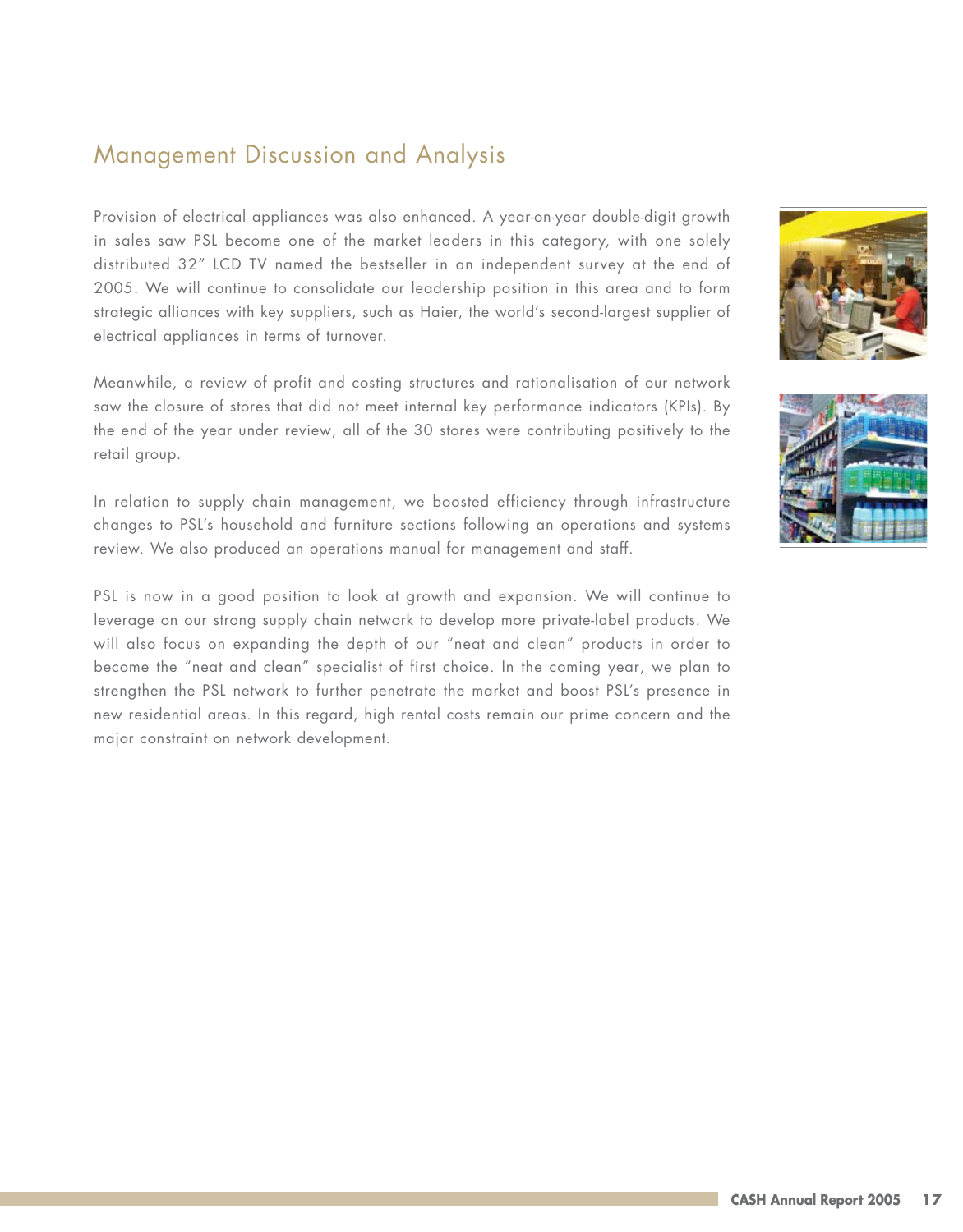



#### **3C Digital – Capitalising on the Digital Boom**

The year under review saw strong demand for 3C Digital's trendy digital products, with a 6.9% year-on-year growth for electrical goods and photographic equipment, as shown in the HKSAR Government's total retail sales figures for 2005.

3C Digital focuses on innovative products and personalised services, which cater for the needs of our consumers. We also extended the depth of our core product offerings, such as notebook computers and mobile phones, in response to a continuous increase in demand. We will continue to provide popular products by forming strategic alliances with key suppliers who hold dominant market positions.

In line with our aim to reach the younger generation, 3C Digital's location strategy focused on high-traffic malls in key shopping areas, such as Times Square in Causeway Bay, apm in Kwun Tong, and New Town Plaza in Shatin. In addition, we launched an aggressive marketing campaign to build a unique brand image by using a young pop star as our brand spokesperson to appeal to our target customers.

In our first year of business, 3C Digital has become a major player in the sector and a market leader in certain categories, such as flat panel LCD TVs. This encouraging market response thus lays a good foundation for further expansion of the 3C Digital network.

#### **LifeZtore – Born To Be a New Force**

Economic restructuring is moving Hong Kong up the value chain, creating more highsalaried jobs, according to the HKSAR Government research. This shows the total number of full-time employees with a monthly income of HK\$15,000 or above rose from 470,000 in 1995 to 790,000 in 2005, or from 21% to nearly one-third of the total number of fulltime employees in Hong Kong.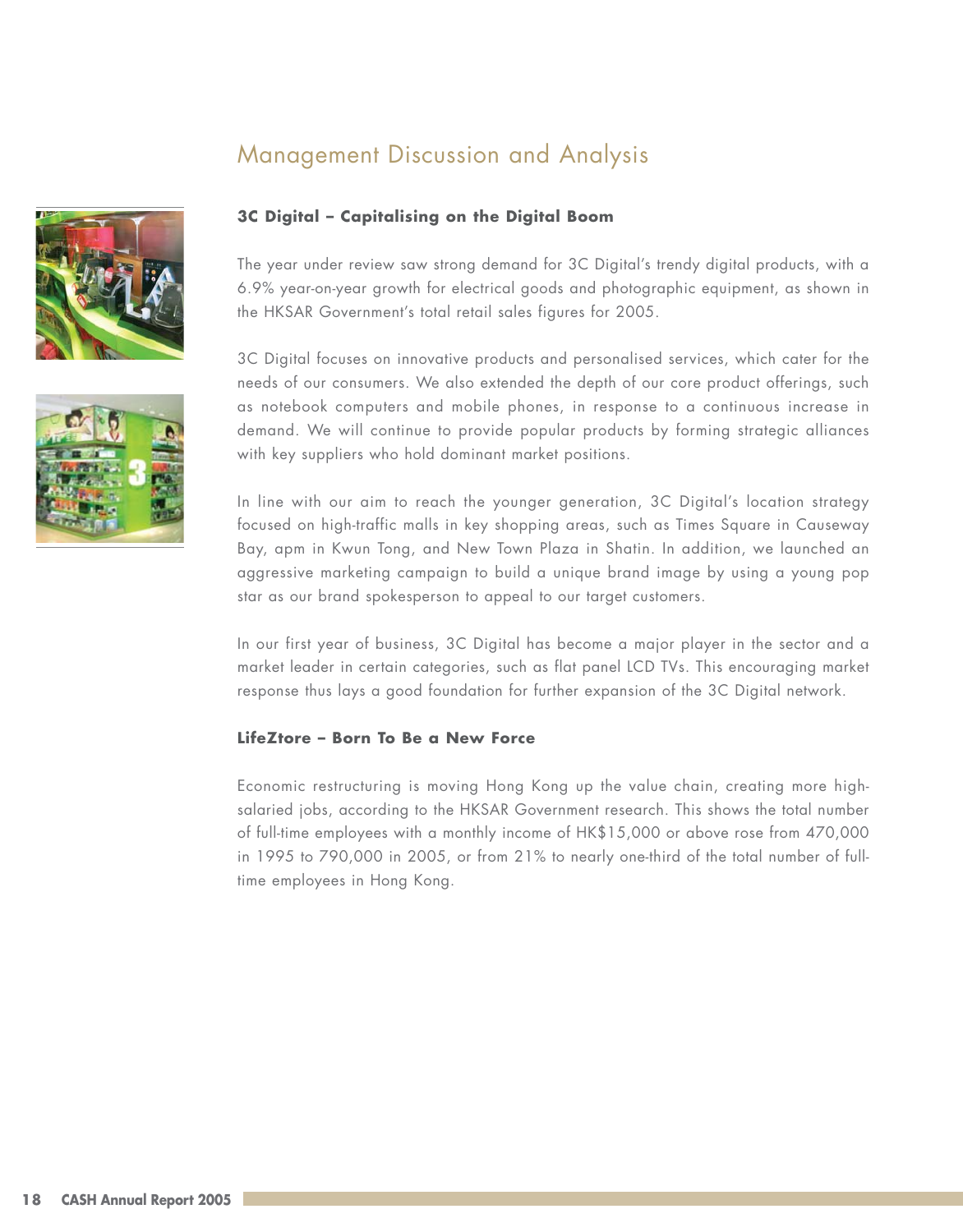Moreover, as the burden of negative equity eases and employment prospects stabilise in Hong Kong, the middle class has regained its willingness and ability to spend. Most are also showing that spending on improvements in their living conditions, including their home environment and lifestyle, is a priority.

This change in the economic outlook was the main driver behind the launch of LifeZtore at the end of 2005, with three stores opening in Hong Kong.

LifeZtore is a contemporary lifestyle concept retailer that provides authentic design items at affordable prices and an inspiring shopping environment for people with a passion for quality. Leveraging on the retail group's well-developed operating platform (human resources, administration, information technology, logistics and other back office support), LifeZtore focuses on contemporary furniture and houseware, created by an international design team and backed by merchandising expertise.

#### **Building Strength in Mainland China**

We have been testing the Mainland mass market by opening pilot PSL shops in the Guangdong area but have now opted out of this operational route as the pattern of massmarket consumption in the Mainland differs from the current PSL business model. We are now consolidating our experience and re-modelling our Mainland business plan. As the Mainland gradually migrates from an export-driven economy to a consumption-driven economy, we believe there is great potential in its consumer market.

During the year under review, the retail group acquired the Oriental Kenzo Department Store in Beijing to kick start retail operations in northern China. This acquisition also brings a full retail business licence, which allows chain store operations throughout the PRC.

The year also saw our Shenzhen support centre become fully operational, providing efficient back-office functions for the retail group, with operating costs reduced and operating efficiency increased. The support centre has also improved our sourcing capabilities in the Mainland, which has further enhanced the efficiency of our supply chain management system.



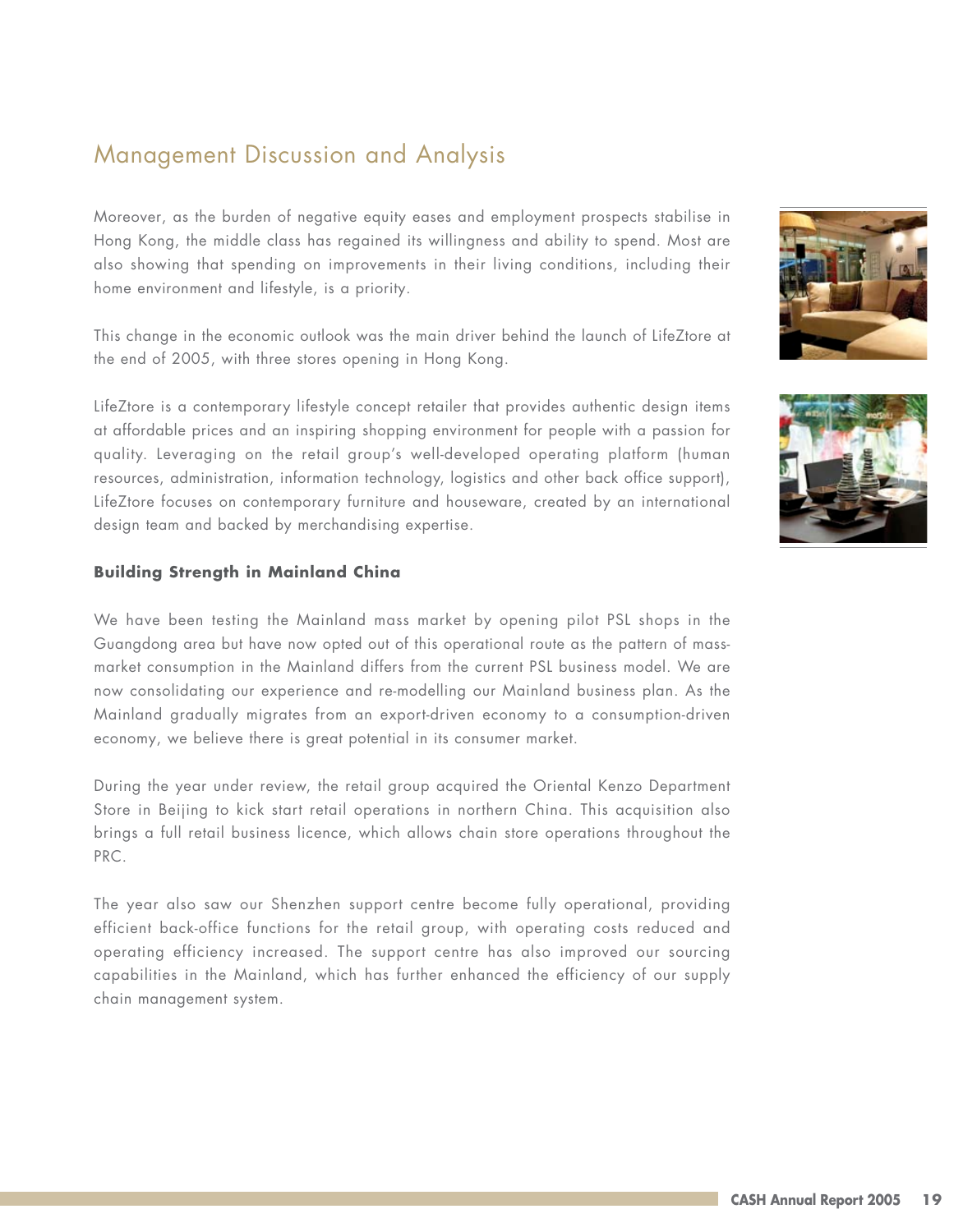#### **The Winning Team**

People are central to the Group, be they customers, employees, suppliers, or shareholders.

The Group's mission states "our customers' interests always come first" and we give top priority to customer satisfaction. As our employees are the most important bridge to our customers, we therefore place great emphasis on improving our employees' approach to customer service, leadership and management skills; building internal cohesion; and cultivating a strong culture of professional sales and quality service.

During 2005, intensive customer service training and team building exercises were carried out, together with a restructuring of our senior management team.

The success of our approach to customer service and satisfaction was further recognised when two PSL staff members received Outstanding Young Salesperson Awards from the Hong Kong Management Association. A PSL staff member also gained the Service and Courtesy Award from the Hong Kong Retail Management Association during 2005.

We will continue to enhance our service standards and quality of employees through staff training and service culture development.

#### **Outlook for the retail business**

Looking ahead, we are cautiously optimistic about the retail industry in Hong Kong. The gradual economic recovery has presented opportunities for us to build on our solid foundation, well-built infrastructure and cohesive staff team. Nonetheless, the high price of rent, labour, utilities and other operating costs in Hong Kong continues to make the operating environment a challenging one. We are confident that through our single operating platform, a blend of improved operating efficiencies, better use of technology and human resources, we shall move forward with increased momentum.

As such, in February 2006, it was proposed that our retail group focuses resources and well-established infrastructure on developing our retail business in the Mainland, while we, take up its Hong Kong retail business so as to better delineate resources for parallel growth and development.

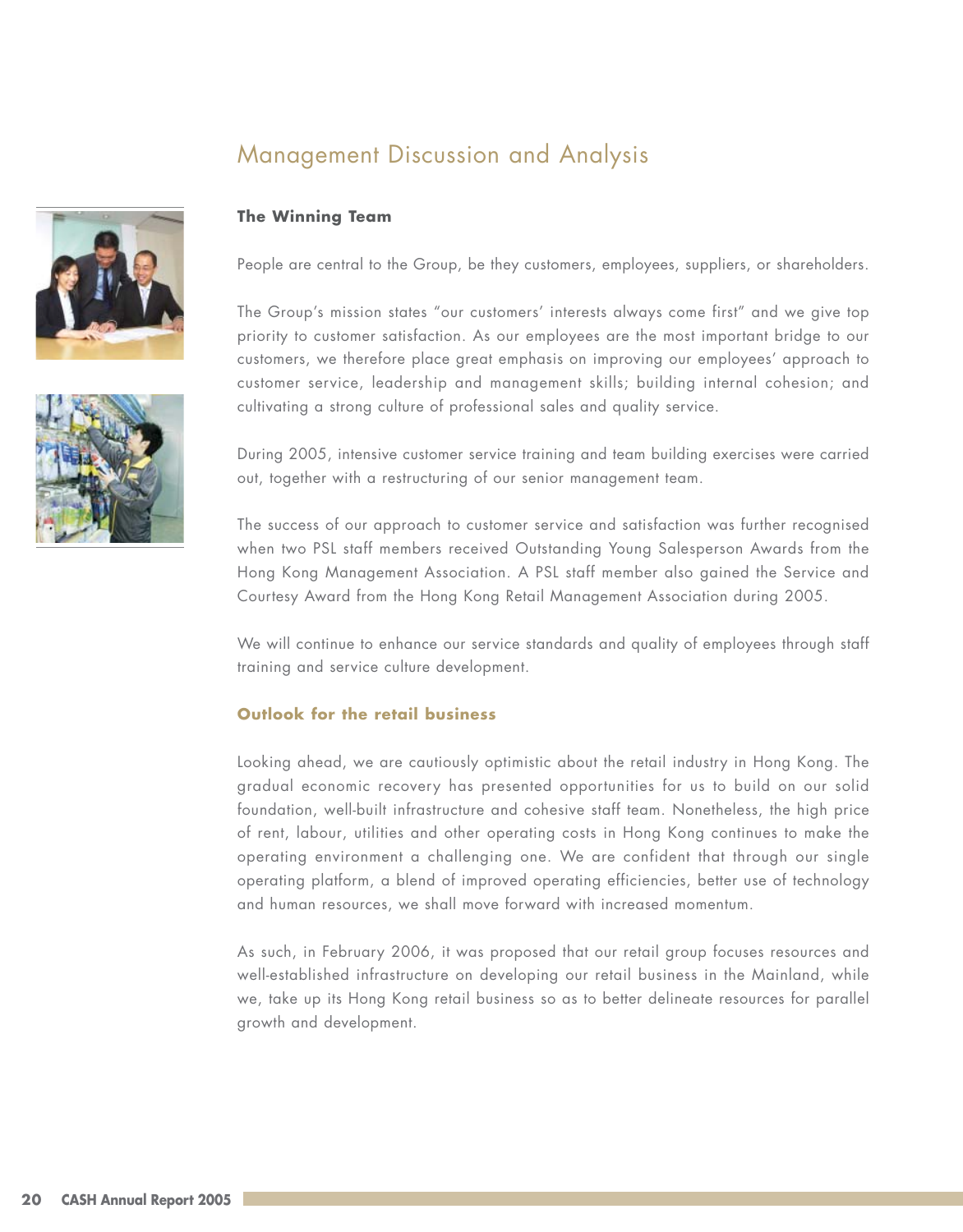# Employee Information

At 31 December 2005, the Group had 245 employees, of which 209 were at CFSG Group. Our employees were remunerated according to their performance, working experience and market conditions. In addition to basic salaries and Mandatory Provident Fund schemes, we also offered staff benefits including medical schemes, discretionary share options, performance bonus and sales commission. The total amount of remuneration cost of employees of the Group for the year under review was approximately HK\$105.7 million. We continue to organise training for employees in areas such as product knowledge, customer service, selling techniques, problem solving, team building, communication, presentation, coaching, mentoring and continuous professional training programmes required by regulatory bodies. Meanwhile, we are also liaising with external consultants to conduct team building training program.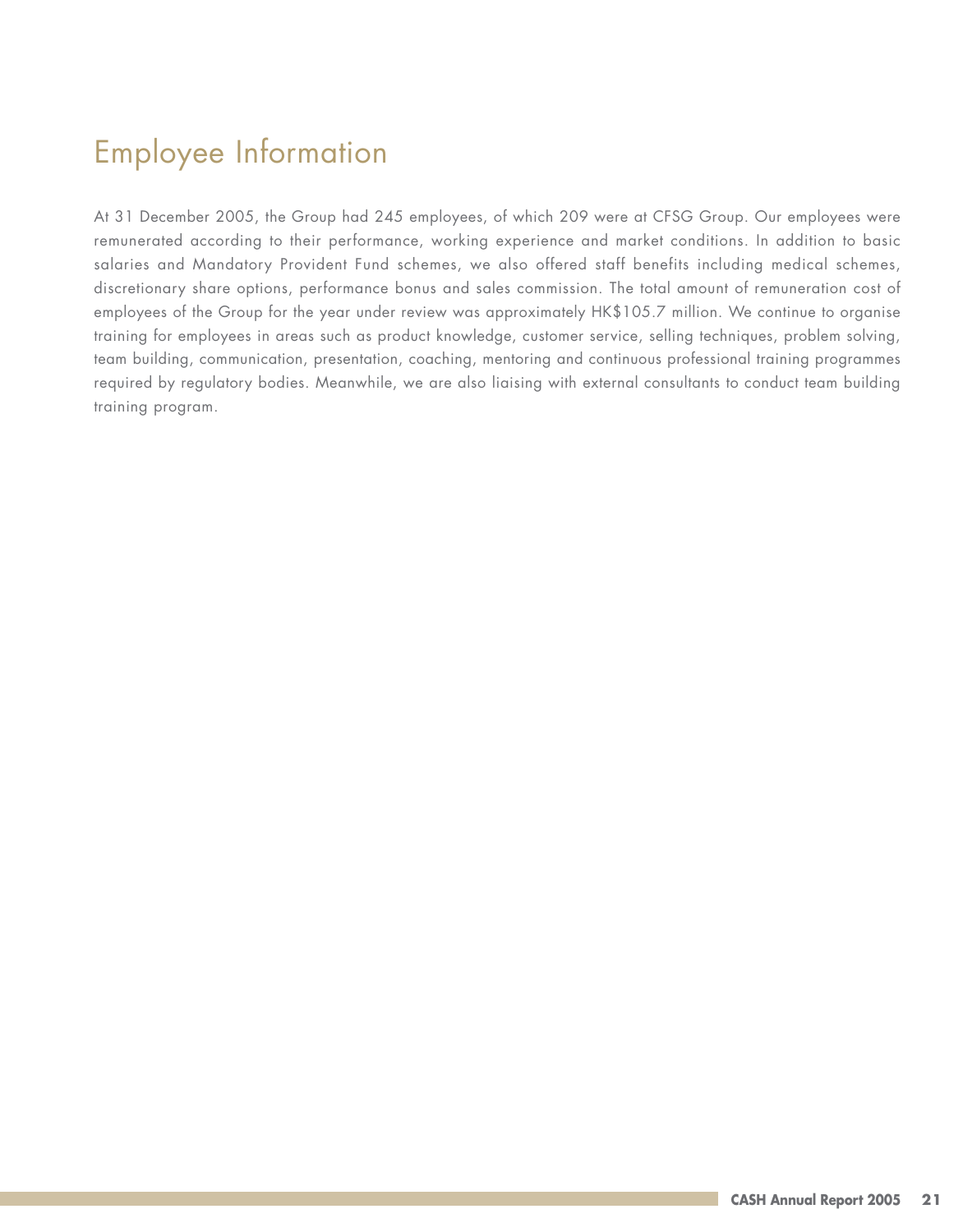## BOARD OF DIRECTORS

#### (Left to right)

**Thomas Yuen Cheuk LI** Executive Director **Bankee Pak Hoo KWAN** Chairman **Bernard Ping Wah LAW** CFO **Kenneth Kin Yick WONG** Deputy CEO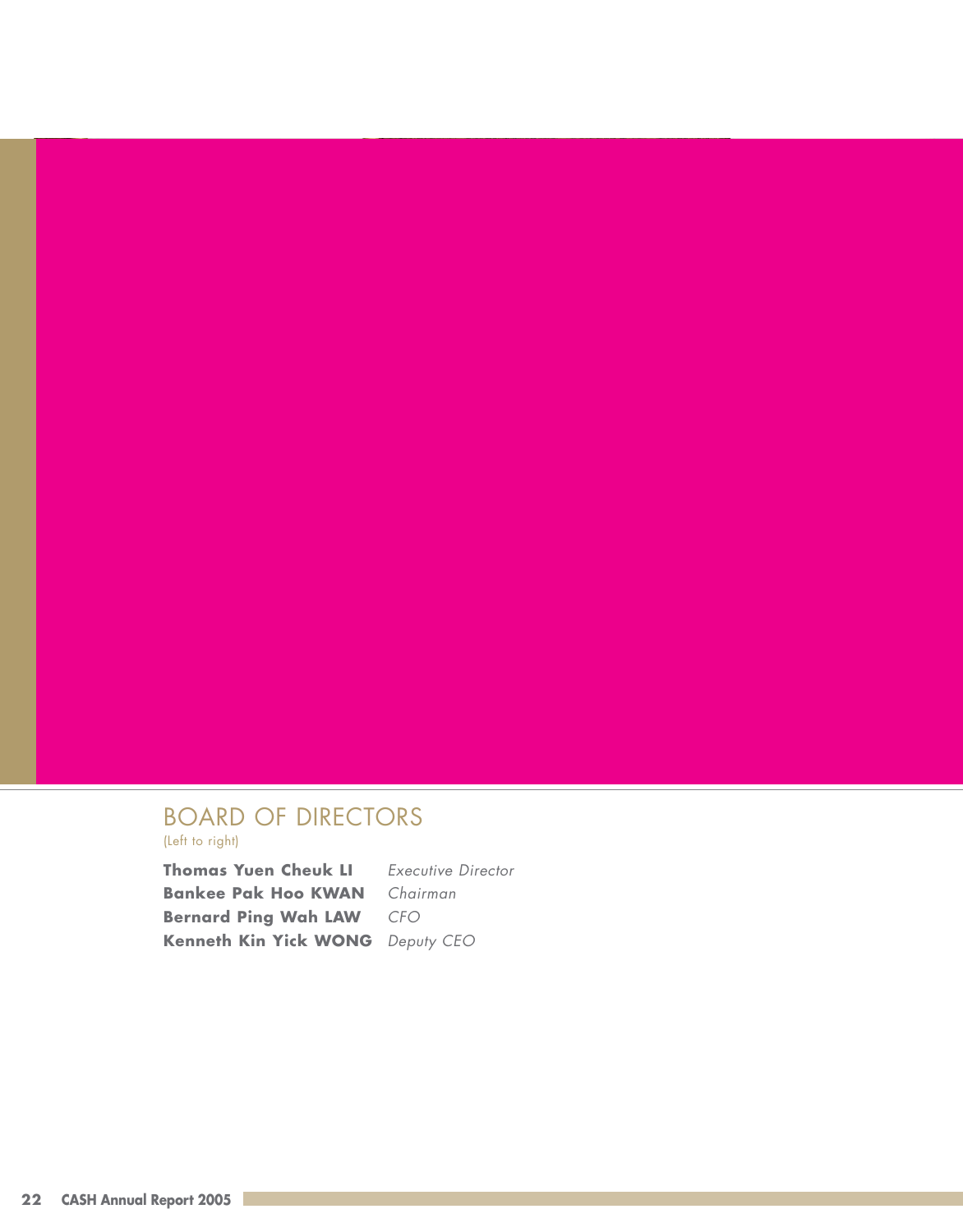# Directors' Profile

### **EXECUTIVE DIRECTORS**

#### **Bankee Pak-hoo KWAN**

#### Chairman, 46, MBA, BBA, FFA, CMP(HK), MHKIM, MHKSI

Mr Bankee Kwan joined the Board on 9 March 1998. He is in charge of the Group's strategic business development and executive management. Mr Kwan has extensive experience in corporate management, strategic planning, marketing management, financial advisory and banking. Before joining the Group, he served as the managing director of a number of Hong Kong listed companies and held senior executive positions in several leading international banks in Hong Kong. Mr Kwan is a firm believer of education and public affairs and actively participates in philanthropic activities in these areas. He is a John Harvard fellow of Harvard University, USA, a member of the Harvard University Asia Center Advisory Committee, USA, an honorary university fellow of The Open University of Hong Kong, a trustee of New Asia College of The Chinese University of Hong Kong, an honorary member of the Board of Trustees of Nanjing University, PRC and an honorary advisor of China Charity Federation. He is also an honorary advisor to LiPACE of The Open University of Hong Kong and Academy of Oriental Studies of Peking University, PRC, and an advisory professor of Nanjing University, PRC. Mr Kwan is a member of the Chinese People's Political Consultative Conference, Shanghai Committee, and the chairman of the Hong Kong Retail Management Association. Mr Kwan is also the substantial shareholder of the Company and the chairman of CFSG and CRMG. Mr Kwan is also a member of the remuneration committee of the Company, CFSG and CRMG.

#### **Bernard Ping-wah LAW**

#### CFO, 47, MBA, FCCA, FCPA, MHKSI

Mr Bernard Law joined the Board on 9 March 1998. He is in charge of the Group's financial and accounting management. Mr Law has extensive experience in financial management and accountancy. Before joining the Group, he served as finance director and group financial controller for several Hong Kong listed companies and corporations. Mr Law is also the CFO of CFSG and CRMG.

#### **Kenneth Kin-yick WONG**

#### Deputy CEO, 48, MBA, BASc

Mr Kenneth Wong joined the Group on 2 May 2000 and was appointed to the Board on 3 November 2003. He is in charge of the Group's business development in the Greater China region and the financial services businesses. Mr Wong has extensive experience in the banking and finance field. Prior to joining the Group, he held senior management positions in a number of top-tier global financial institutions where he was responsible for overseeing the development of various business areas within the Greater China region, gaining vast professional knowledge in credit, capital markets, and commercial and institutional banking. Mr Wong is also the CEO of CFSG.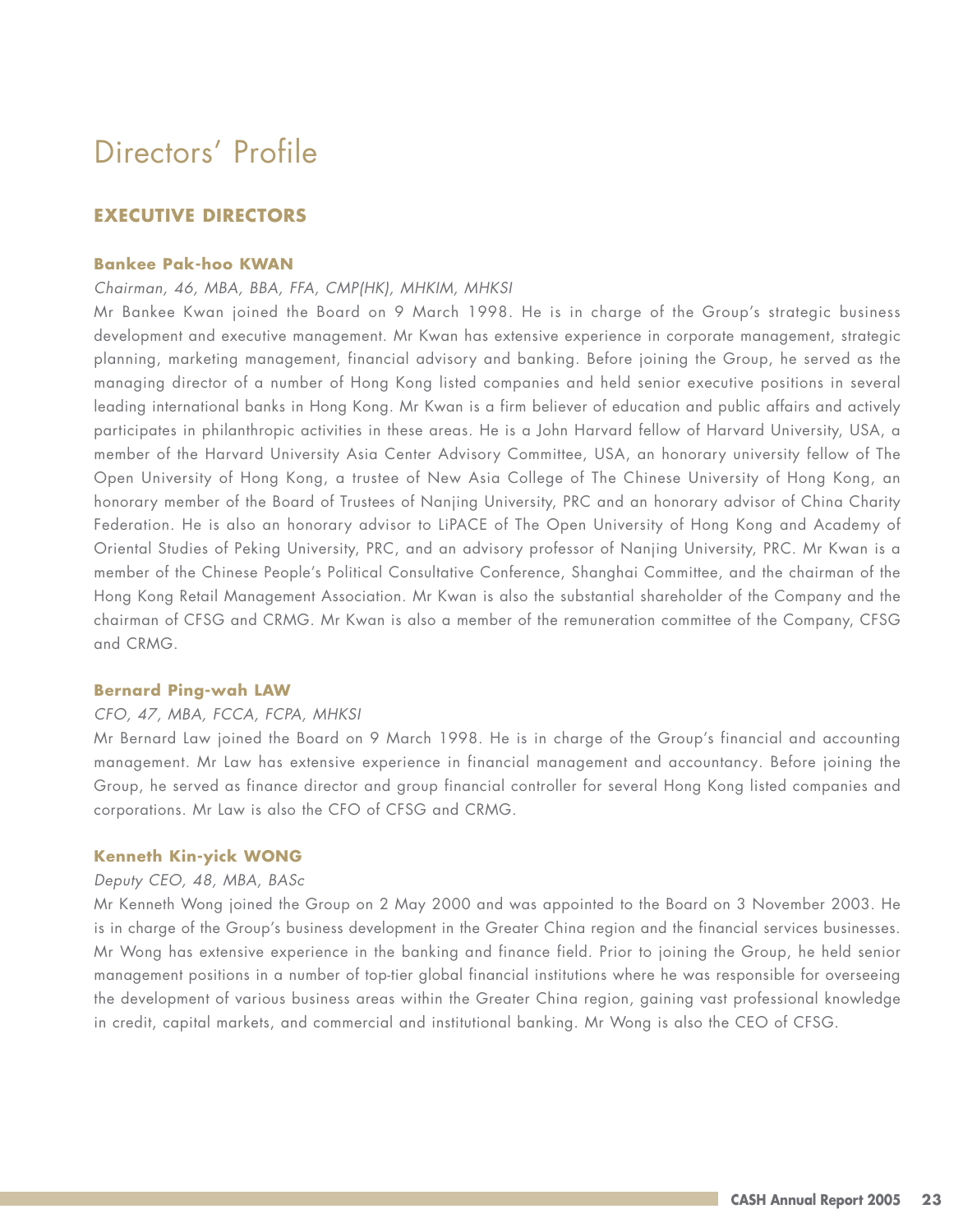### Directors' Profile

#### **Thomas Yuen-cheuk LI**

#### Executive Director, 44, MBA, BBA, MHKSI

Mr Thomas Li joined the Board on 6 May 1998. He is the president of the Group's business development in China and participates in the Group's retailing business in Hong Kong. Mr Li has extensive experience in marketing and general management. Before joining the Group, he held senior executive positions of several leading international banks in Hong Kong and was responsible for business and marketing development, and corporate management. Mr Li is also an executive director of CRMG.

#### **INDEPENDENT NON-EXECUTIVE DIRECTORS**

#### **Johnny Ka-kui LEUNG**

#### Independent Non-executive Director, 48, LL.B

Mr Johnny Leung joined the Independent Board on 25 October 2000. Mr Leung has extensive experience in the legal field and is the managing partner of a legal firm in Hong Kong. Mr Leung is the chairman of the Audit Committee and the Remuneration Committee of the Company, and is also an independent non-executive director and a member of the audit committee of CRMG.

#### **Chuk-yan WONG**

#### Independent Non-executive Director, 44, MSc (Business Administration), BBA, CFA, CGA

Mr Wong joined the Independent Board on 3 June 1998. Mr Wong has extensive investment management experience in the global financial markets and is a portfolio manager of a large renowned investment counsel in Toronto, Canada and is responsible for the company's equity investments in the Asia Pacific region. Mr Wong is also a member of the Audit Committee and the Remuneration Committee of the Company.

#### **Hak-sin CHAN**

#### Independent Non-executive Director, 44, PhD, MBA, BBA

Dr Chan joined the Independent Board on 25 October 2000. Dr Chan has extensive experience in the academia in the USA as professor, researcher and consultant in the fields of corporate finance and international marketing and is a faculty member of the Department of Marketing at The Chinese University of Hong Kong. Dr Chan is also a member of the Audit Committee of the Company.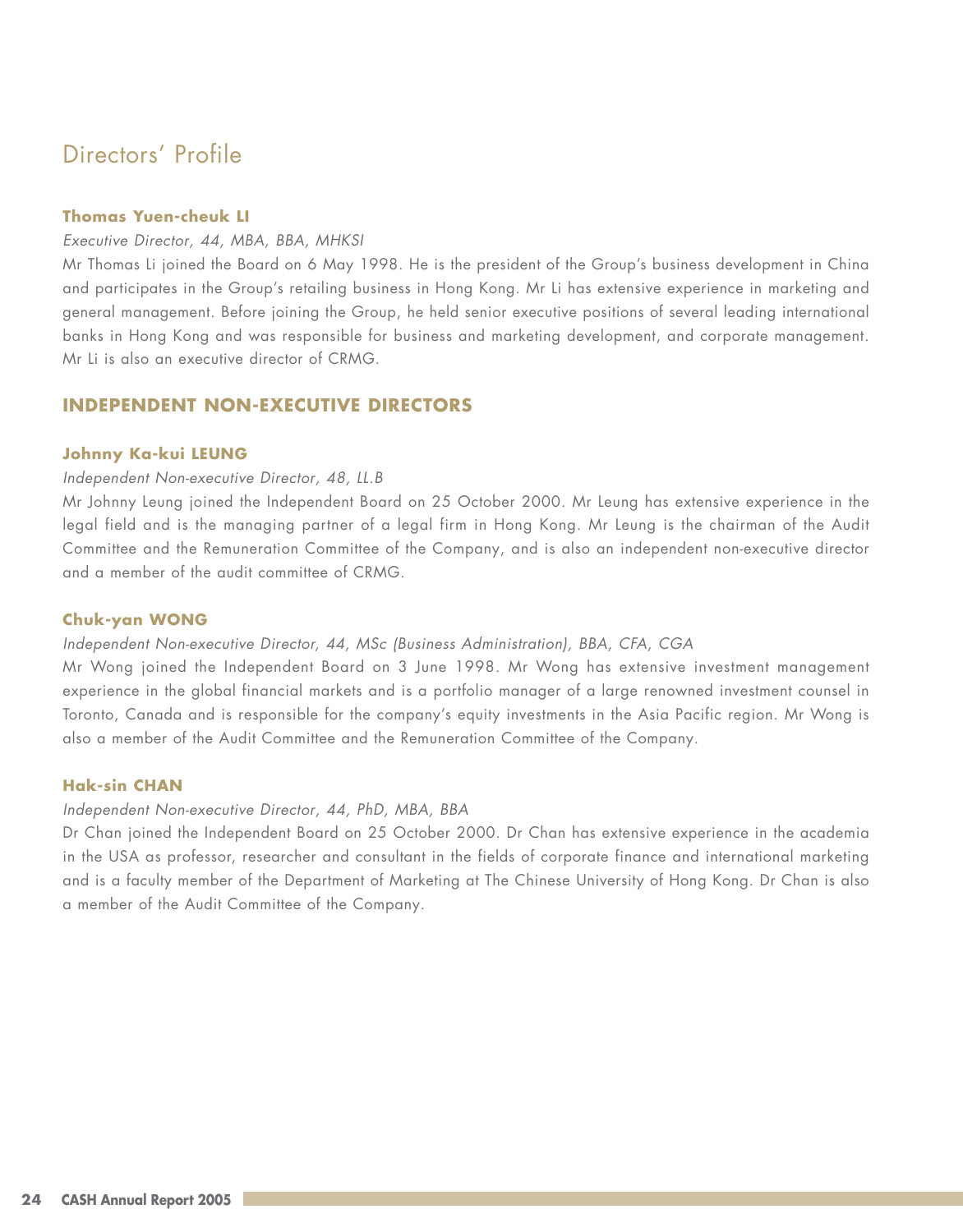This corporate governance report ("CG Report") presents the corporate governance matters during the period covering the financial period ended 31 December 2005 and up to the date of the Annual Report to which this CG Report is inscribed ("CG Period") required to be disclosed under the Rules Governing the Listing of the Securities on The Stock Exchange of Hong Kong Limited ("Stock Exchange") ("Listing Rules").

#### **ADOPTION OF CORPORATE GOVERNANCE PRINCIPLES**

On 1 June 2005 ("Adoption Date"), the Board adopted a set of corporate governance principles ("Principles") which aligns with or is more restrictive than all requirements set out in the Code on Corporate Governance Practices ("CG Code") and the Model Code for Securities Transactions by Directors of Listed Issuers ("Securities Code") contained in the Listing Rules. The Board had also in writing made specific enquiry to each Director in respect of the due compliance of the rules and principles relevant to the Securities Code. During the CG Period, the Principles had been duly complied with except for the deviations summarised as follows:

#### **CG Code** Deviation

#### **Before the Adoption Date**

A.1.1 Full board meetings shall be convened to be held at least 4 times yearly at approximately quarterly intervals

- A.2.1 The roles of Chairman and chief executive officer ("CEO") should be separate and should not be performed by the same individual
- Before the Adoption Date, the Company convened to hold full Board meeting only twice for each financial year, and had not held a full Board meeting for the first quarter of 2005.
- Since the Adoption Date, full Board meeting has been and will be convened to be held for each financial quarter.
- Before the Adoption Date, the Chairman and the CEO had been the same person during the initial period of the CG Period.
- Since the Adoption Date, the defined roles and responsibilities of the CEO shall be placed with a CEO other than the Chairman or if no CEO is appointed, shall be shared and jointly saddled by all Executive Directors ("ED(s)"). Since the Adoption Date, the Company has not maintained a CEO.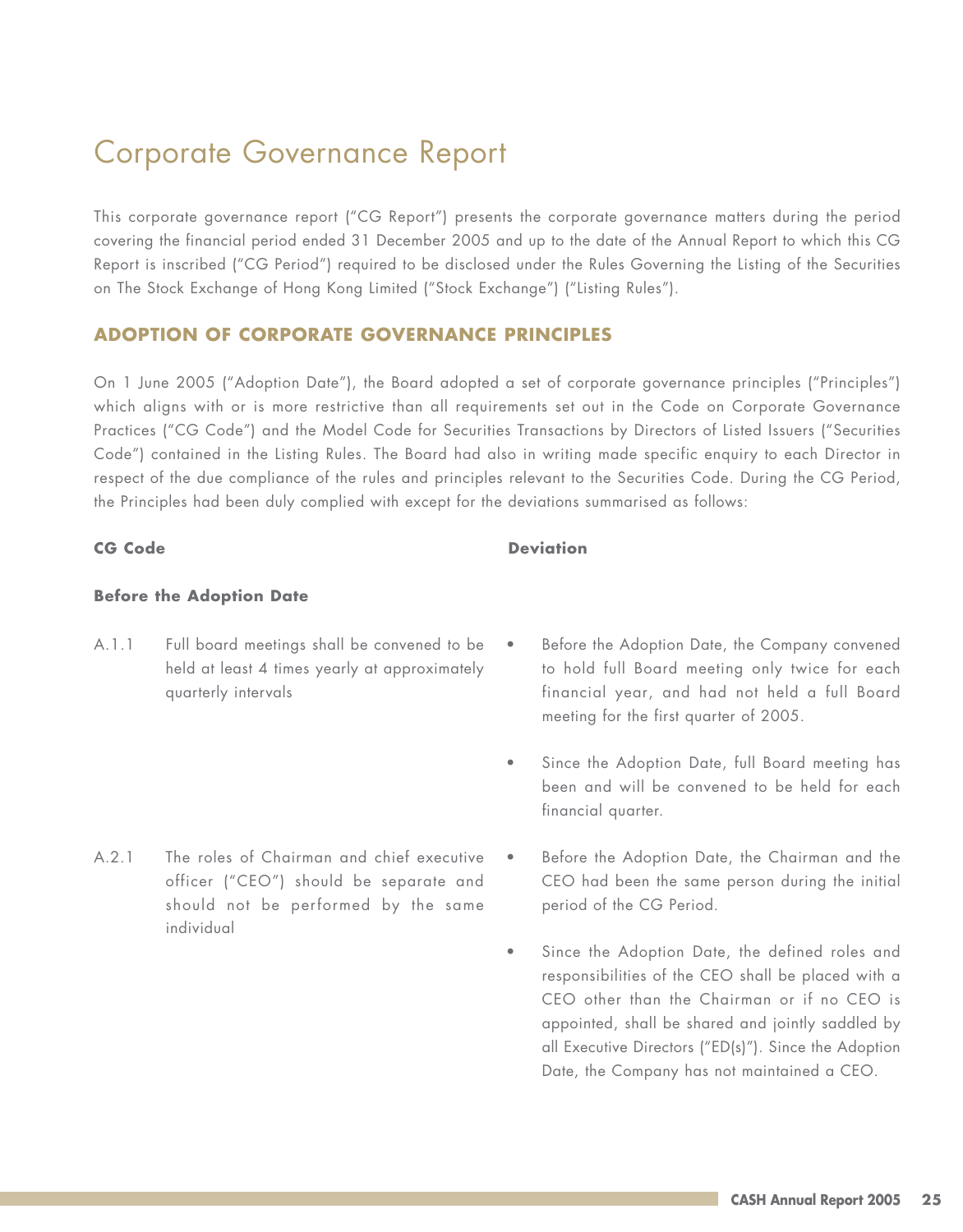#### **CG Code** Deviation

#### **Before the Adoption Date**

- A.4.1 Non-executive directors should be appointed for a specific term, subject to re-election
- Before the Adoption Date, all the Independent Nonexecutive Directors ("INED(s)") were not appointed for a specific term but were subject to retirement by rotation at the annual general meeting in accordance with the Company's Bye-laws.
- With effect from or before the Adoption Date, the term of office for each then INED had been fixed for one year commencing retrospectively from the date of the 2005 annual general meeting of the Company until the next annual general meeting of the Company, at which all of them shall retire, but be eligible for re-election.
- A.4.2 Every director should be subject to retirement by rotation at least once every 3 years Before the Adoption Date, there were no fixed terms for all the Directors to retire at annual general meeting of the Company and the Chairman of the
	- With effect from or before the Adoption Date, all EDs, including the Chairman of the Board, shall retire, but be eligible for re-election, at least once in every 3 financial years at annual general meeting of the Company.

Board was not subject to retirement at annual general meeting of the Company in each year.

- Before the Adoption Date, the Audit Committee papers and the Board papers might not have been sent at least 3 days before the Audit Committee meetings and the Board meetings for approving the financial results.
- Since the Adoption Date, the terms in relation to the despatch of the Audit Committee papers and the Board papers under the Principles had not been violated.

A.6.1 Agenda and the board papers should be despatched at least 3 days before the meeting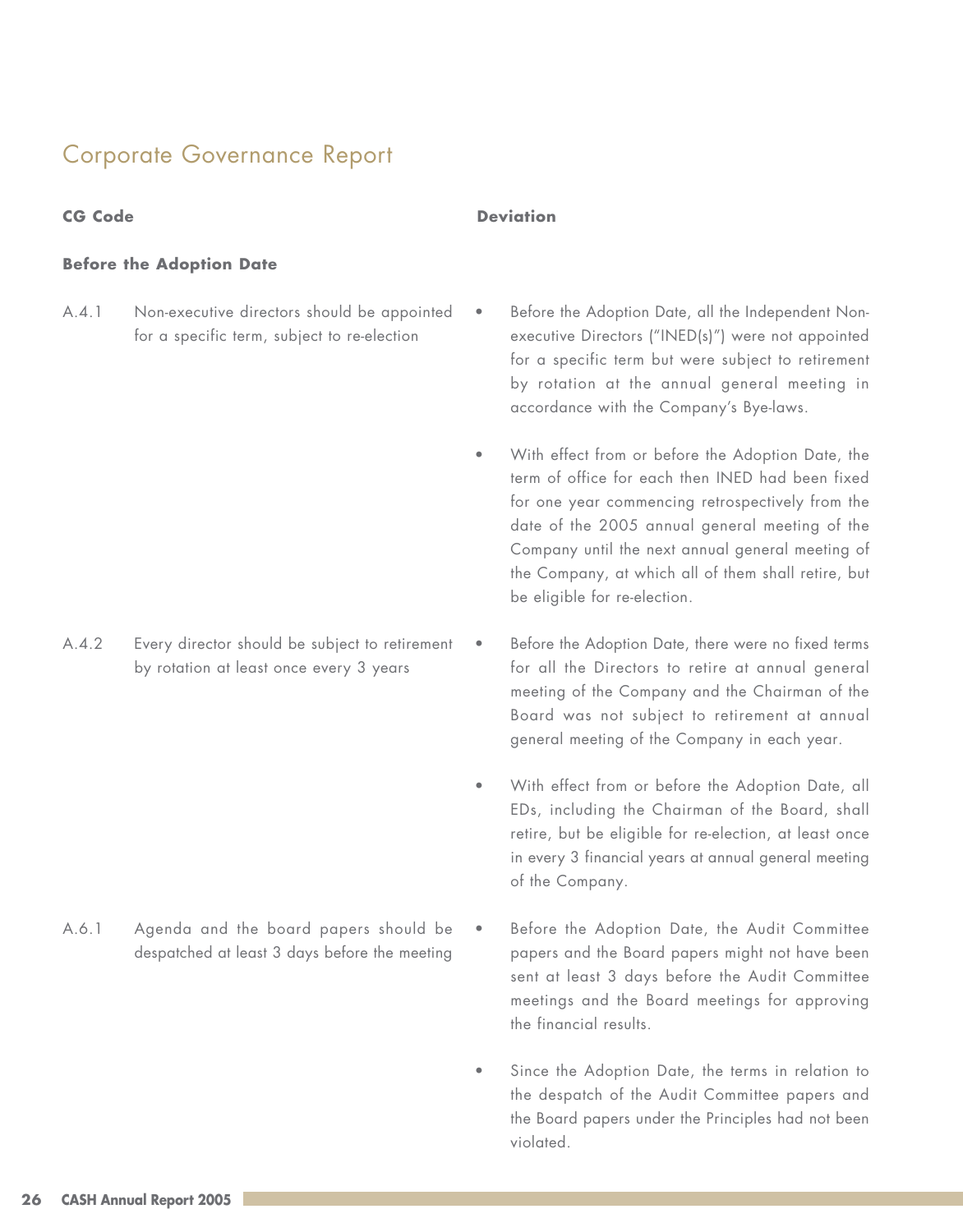#### **CG Code** Deviation

#### **Before the Adoption Date**

- B.1.1 A remuneration committee should be set up with majority members to be INEDs
- Before the Adoption Date, the Company had not set up a Remuneration Committee.
- Since the Adoption Date, the Company has maintained a Remuneration Committee with specific written terms of reference comprising 2 INEDs and an ED.

Save for the above, the Company has been in compliance with the CG Code and the Securities Code throughout the CG Period.

#### **BOARD OF DIRECTORS**

During the CG Period, the Board had held the following number of physical meetings of the Directors:

- 4 meetings of the full Board
- 4 meetings of the EDs

All the 4 full Board meetings were held to discuss and/or approve the annual/quarterly financial performance/ results of the Group. The ED meetings were held to report, discuss and/or resolve for the ordinary business and operation matters, and the corporate movements and decisions.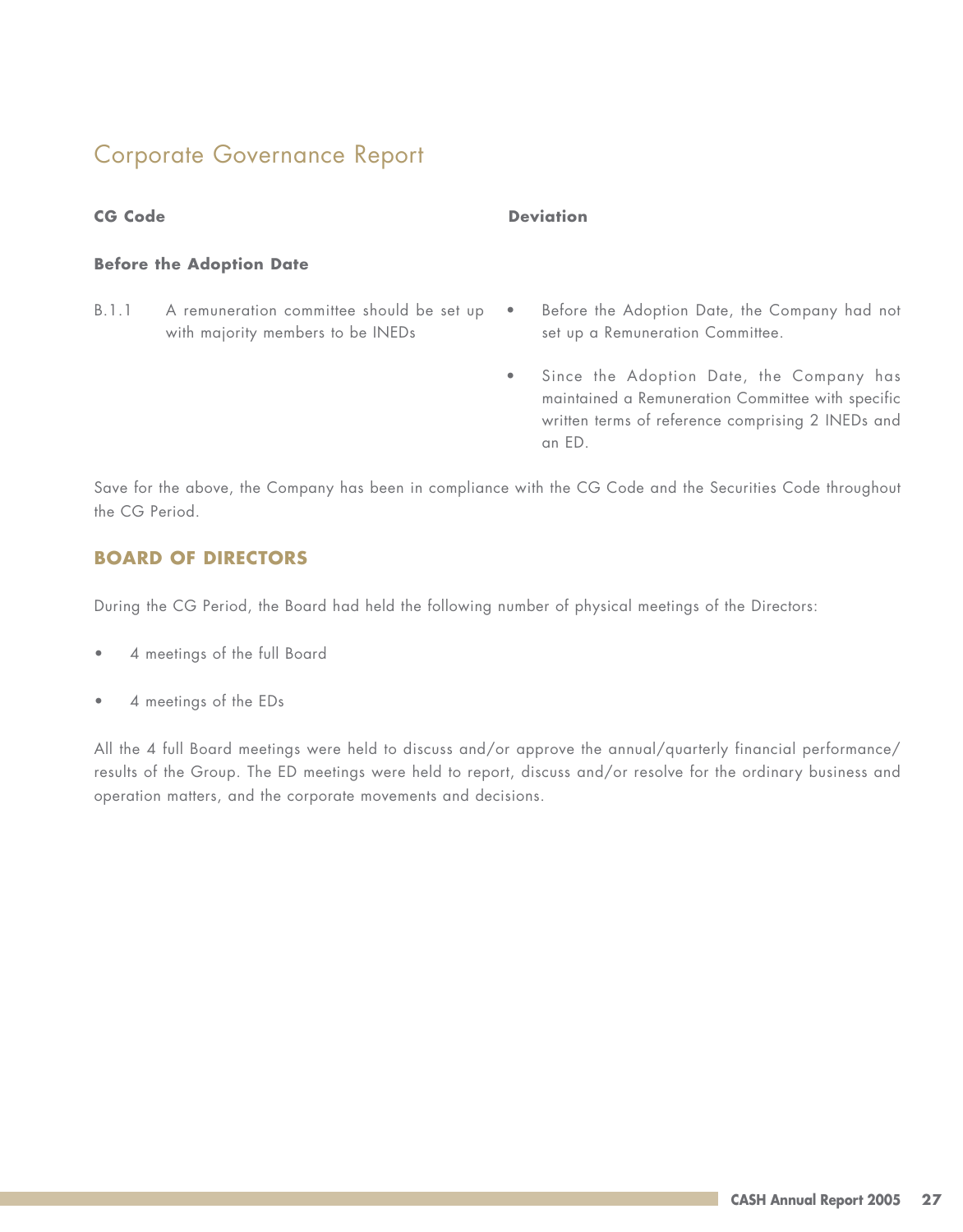During the CG Period, the composition of the Board, and the respective attendances of the Directors at the above Directors' meetings are presented as follows:

|                             |                       | Appointment/<br><b>Resignation</b> | <b>Attendance</b>             |                    |
|-----------------------------|-----------------------|------------------------------------|-------------------------------|--------------------|
| <b>Director</b>             | <b>Board capacity</b> | during<br>the CG Period            | <b>Full Board</b><br>meetings | <b>ED</b> meetings |
| Mr Kwan Pak Hoo Bankee      | ED & Chairman         |                                    | 4/4                           | 4/4                |
| Mr Law Ping Wah Bernard     | ED & CFO              |                                    | 4/4                           | 4/4                |
| Mr Wong Kin Yick Kenneth    | ED & Deputy CEO       |                                    | 4/4                           | 4/4                |
| Mr Li Yuen Cheuk Thomas     | ED                    |                                    | 4/4                           | 4/4                |
| Ms Kwok Oi Kuen Joan Elmond | ED.                   | resigned on<br>13 April 2006       | 3/3                           | 4/4                |
| Mr Miao Wen Hao Felix       | ED.                   | resigned on<br>30 September 2005   | 2/2                           | 1/2                |
| Mr Chan Yau Ching Bob       | ED                    | resigned on<br>28 February 2005    | 0/0                           | 0/0                |
| Mr Leung Ka Kui Johnny      | <b>INED</b>           |                                    | 3/4                           | N/A                |
| Mr Wong Chuk Yan            | <b>INED</b>           |                                    | 3/4                           | N/A                |
| Dr Chan Hak Sin             | <b>INED</b>           |                                    | 2/4                           | N/A                |

During the CG Period, none of the Directors above has or maintained any financial, business, family or other material/ relevant relationship with any of the other Directors.

The terms of the appointments of the EDs and the INEDs were governed by the respective employment or service contracts while the appointments of the directorship were subject to, as to EDs, retirement, rotation and re-election at least once every 3 financial years and, as to INEDs, retirement and re-election every year, all at annual general meetings of the Company.

#### **REMUNERATION COMMITTEE**

Since the Adoption Date, the Company had maintained a Remuneration Committee. The role and function of the Remuneration Committee includes:

- recommendation to the Board on the remuneration policy for the Directors;
- review of, approval of and recommendation for (if any) the remuneration package of each Director including benefits in kind, pension right, bonus payment and compensation payable;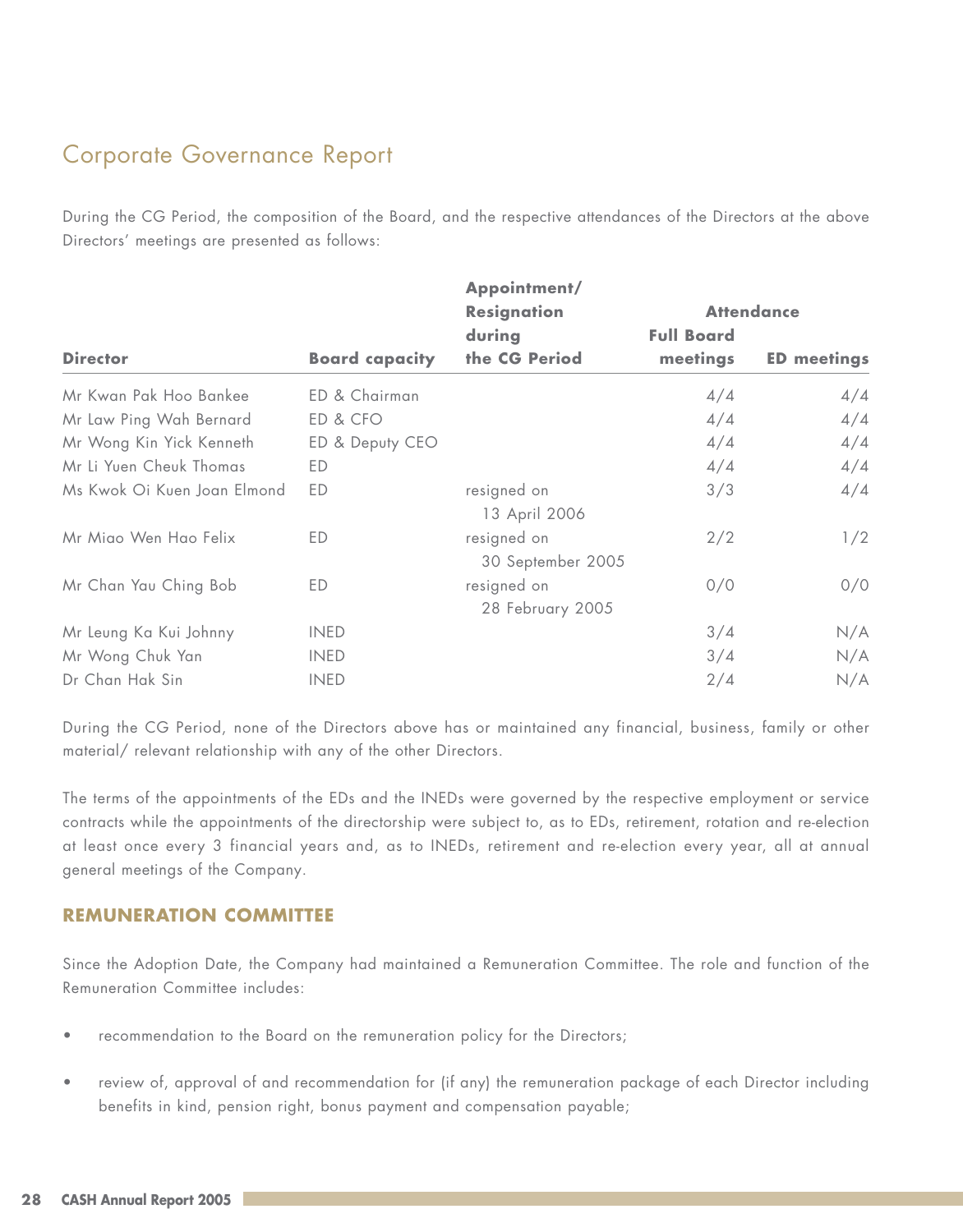- review and approval of performance-based remuneration of each Director (if any) by reference to achievement goals and objectives set by the Board;
- review and approval of the compensation payment to any Director upon his/her cessation of directorship in or employment with the Company; and
- engagement of external professional advisors to assist and/or advise the Remuneration Committee on its duties when necessary and reasonable.

Terms of reference of the Remuneration Committee had been compiled since the establishment of the Remuneration Committee and were endorsed and adopted by the Remuneration Committee. The most updated version of the terms of reference of the Remuneration Committee has been posted onto the corporate website of the Company since the Adoption Date.

For the financial period under review, the Remuneration Committee had held 1 physical meeting for the purpose of considering the remuneration of the Directors.

The composition of the Remuneration Committee, and the respective attendances of the committee members are presented as follows:

| Member                 | <b>Board capacity</b> | <b>Attendance</b> |  |
|------------------------|-----------------------|-------------------|--|
| Mr Leung Ka Kui Johnny | INED                  |                   |  |
| Mr Wong Chuk Yan       | <b>INFD</b>           |                   |  |
| Mr Kwan Pak Hoo Bankee | Chairman of the Board |                   |  |

The chairman of the Remuneration Committee since its establishment has been Mr Leung Ka Kui Johnny.

The summary of the work performed by the Remuneration Committee for the financial period under review included:

- endorsement to the remuneration policy for the Directors;
- review and approval of the remuneration package of each Director including benefits in kind, pension right, bonus payment and compensation payable.

### **REMUNERATION POLICY FOR DIRECTORS**

The Company adopted a remuneration policy providing guideline for Directors' remuneration.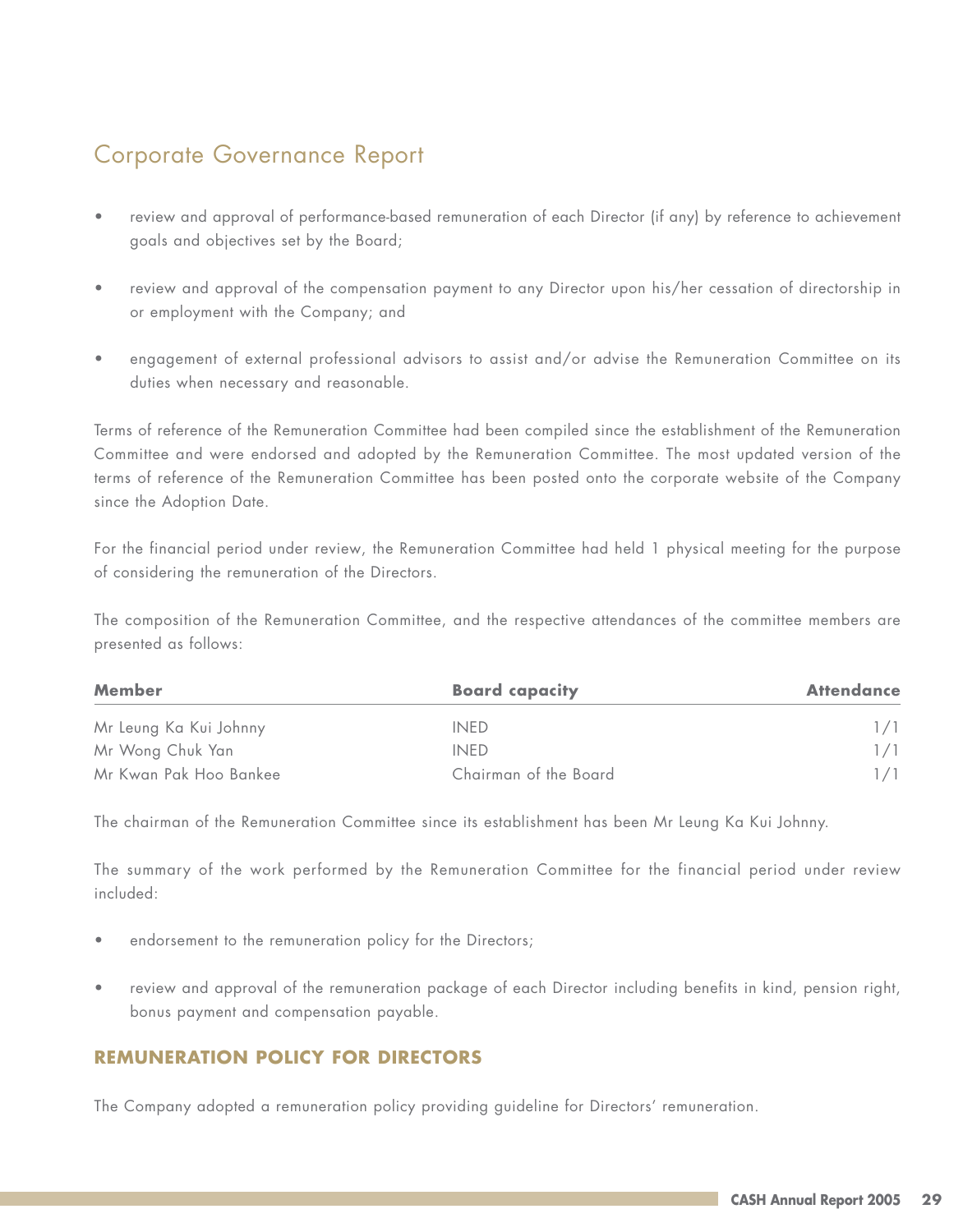Under the remuneration policy, Directors' remuneration should be based on internal equity factors and external market conditions and will be reviewed from time to time.

The remuneration of EDs generally consists of:

- fixed monthly salary/ allowance which is set in accordance with the Director's duties, responsibilities, skills, experiences and market influences;
- pension which is based on the local Mandatory Provident Fund Contribution Scheme;
- short term variable incentive which may include discretionary cash bonus depending on the achievement of short-term corporate objectives and/or personal targets;
- long term variable incentive which may include share options designed to encourage long-term commitment.

The remuneration of NEDs will be a lump sum of management fee made annually.

#### **DIRECTORS' REMUNERATION**

The remuneration paid to and/or entitled by each of the Directors for the financial period under review is set out in note 11 to the financial statements in the Annual Report.

The share options granted to and/or entitled by the Directors during the financial period under review are inscribed in the section headed "Directors' Interests in Securities" of the Directors' Report.

#### **NOMINATION OF DIRECTORS**

The Board shall be composed of members with mixed skills and experience with appropriate weights necessary to accomplish the Group's business development, strategies, operation, challenges and opportunities. Each member of the Board shall possess, be recognised for and be able to exhibit high and professional standard of a set of core criteria of competence.

Since the Adoption Date, the Company has adopted a nomination policy for the criteria, procedures, and process of the appointment and removal of Directors.

Under the nomination policy, the board of EDs has been delegated the full power to the administration of the nomination policy and the appointment and the termination of Directors, where the full Board remains to have the full and overriding power and absolute right thereover.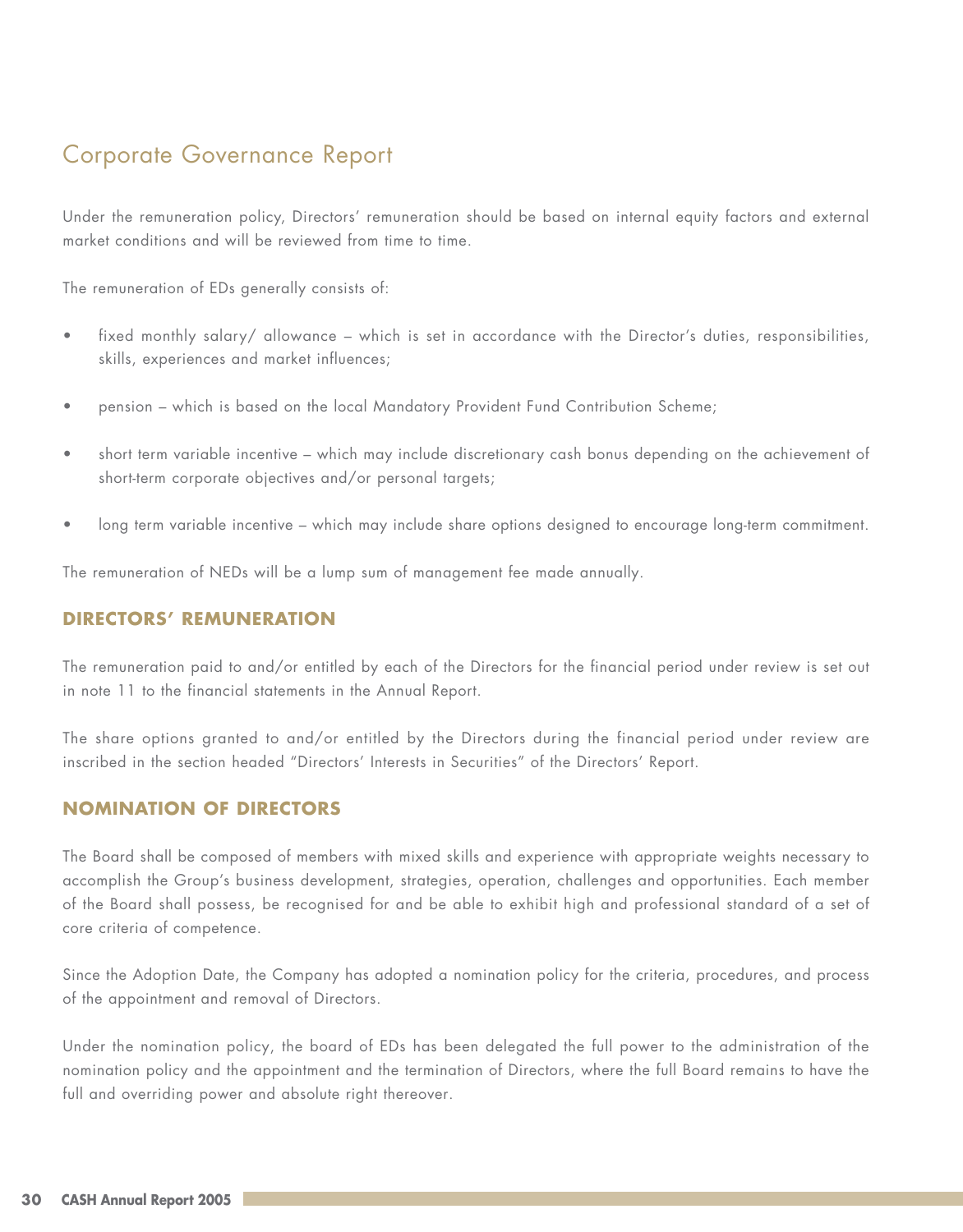During the CG Period, 3 meetings were held by the EDs in resolving for the acceptance of the resignation of three ex-Directors. The attendances of the EDs were as follows:

| <b>Director</b>                                         | <b>Attendance</b> |
|---------------------------------------------------------|-------------------|
| Mr Kwan Pak Hoo Bankee                                  | 3/3               |
| Mr Law Ping Wah Bernard                                 | 3/3               |
| Mr Wong Kin Yick Kenneth                                | 1/3               |
| Mr Li Yuen Cheuk Thomas                                 | 2/3               |
| Ms Kwok Oi Kuen Joan Elmond (resigned on 13 April 2006) | 2/2               |
| Mr Miao Wen Hao Felix (resigned on 30 September 2005)   | 0/0               |
| Mr Chan Yau Ching Bob (resigned on 28 February 2005)    | 0/0               |

#### **AUDIT COMMITTEE**

Throughout the CG Period, the Company had maintained an Audit Committee. The major role and function of the Audit Committee include:

- monitoring the integrity of the financial statements of the Group;
- providing independent review and supervision of the effectiveness of the internal control of the Group;
- review of the adequacy of the external audits;
- review on the compliance issues with the Listing Rules and other compliance requirements;
- providing independent views on connected transactions and transactions involving materially conflicted interest;
- consideration and reviewing the appointment of the Auditors and the audit fee.

Terms of reference of the Audit Committee had been compiled since the establishment of the Audit Committee and each version was endorsed and adopted by the then Audit Committee. The most updated version of the terms of reference of the Audit Committee has been posted onto the corporate website of the Company since the Adoption Date.

For the financial period under review, the Audit Committee had held 4 physical meetings for discussing and/or approving the periodic financial results of the Group.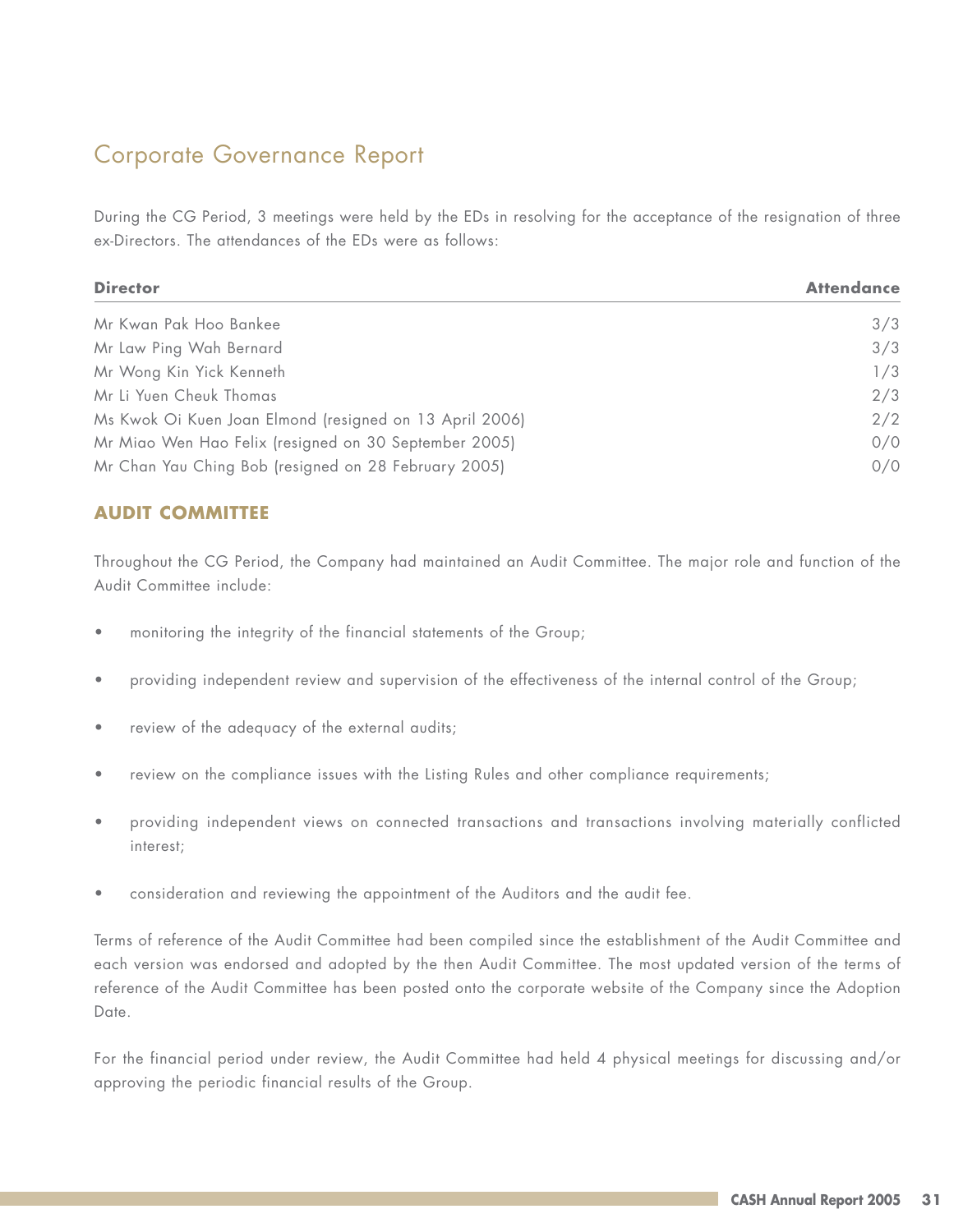The composition of the Audit Committee, and the respective attendances of the committee members are presented as follows:

| Member                 | <b>Board capacity</b> | <b>Attendance</b> |
|------------------------|-----------------------|-------------------|
| Mr Leung Ka Kui Johnny | <b>INED</b>           | 4/4               |
| Mr Wong Chuk Yan       | <b>INED</b>           | 4/4               |
| Dr Chan Hak Sin        | <b>INFD</b>           | 3/4               |

Before the Adoption Date, there was no defined chairmanship of the Audit Committee. Since the Adoption Date, the chairman of the Audit Committee has been Mr Leung Ka Kui Johnny.

The report of the work performed by the Audit Committee for the financial period under review is set out in the section headed "Audit Committee Report" of this Annual Report.

#### **AUDITORS' REMUNERATION**

The analysis of the Auditors' remuneration for the financial period under review is presented as follows:

|                                                                                                                                                                                                                                                                                                                                                                                                                                                                                                                                                                       | <b>Fee amount</b><br>(HK\$) |
|-----------------------------------------------------------------------------------------------------------------------------------------------------------------------------------------------------------------------------------------------------------------------------------------------------------------------------------------------------------------------------------------------------------------------------------------------------------------------------------------------------------------------------------------------------------------------|-----------------------------|
| Audit service                                                                                                                                                                                                                                                                                                                                                                                                                                                                                                                                                         | 2,410,000                   |
| Non-audit services:                                                                                                                                                                                                                                                                                                                                                                                                                                                                                                                                                   |                             |
| Preparation of accountants' report for a possible very substantial disposal<br>in respect of deemed disposal by the Company of<br>its shareholding interest in CRMG as a result of the issue of<br>the conversion shares by CRMG upon the full conversion of<br>the convertible loan note for each of the three years<br>ended 31 December 2004 and review of sufficiency of<br>working capital, pro-forma consolidated income statement,<br>consolidated balance sheet and consolidated cash flow statements<br>and statement of indebtedness of the remaining group | 390,000                     |
| Preparation of accountants' report for the major transactions<br>of acquisition of online game business by CFSG, audit for<br>online game business for the period ended 31 December 2004<br>and the period ended 31 August 2005 and review of sufficiency<br>of working capital, pro-forma statement of assets and liabilities<br>and statement of indebtedness of the enlarged group                                                                                                                                                                                 | 900,000                     |
| Total                                                                                                                                                                                                                                                                                                                                                                                                                                                                                                                                                                 | 3,700,000                   |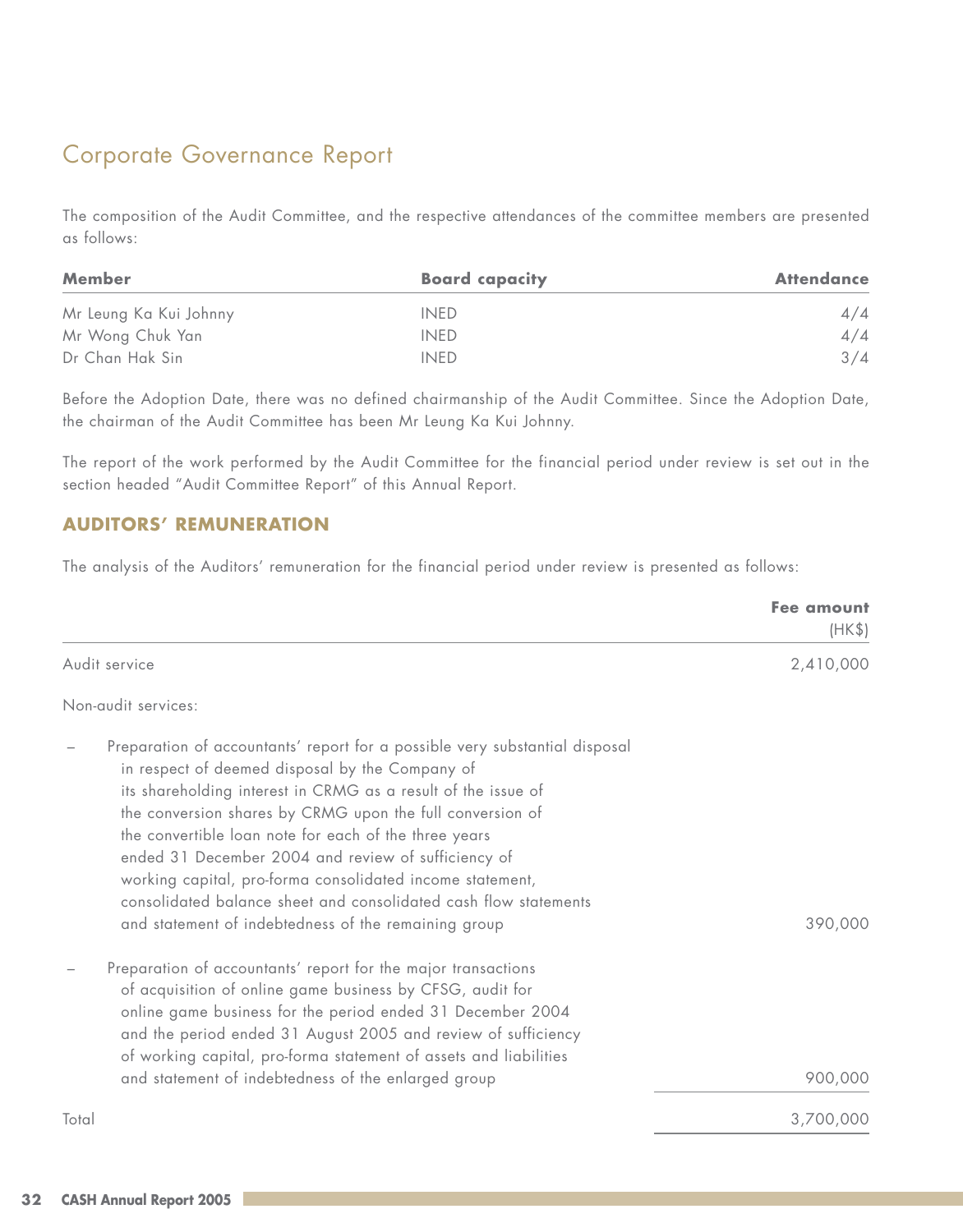The non-audit services arose from the requirement of accounting performance required under the Listing Rules for several corporate transactions of the Group which took place during the financial period under review.

#### **ACKNOWLEDGEMENT OF RESPONSIBILITY FOR THE FINANCIAL STATEMENTS**

The Directors acknowledged their responsibilities for preparing the accounts of the Group. In preparing the accounts for the financial period under review, the Directors have:

- based on a going concern basis;
- selected suitable accounting policies and applied them consistently;
- made judgments and estimates that were prudent, fair and reasonable.

#### **REVIEW OF INTERNAL CONTROL**

During the financial period under review, the Directors had arranged to conduct a review over the effectiveness of the internal control system of the Group including functions of financial, operation, compliance and risk management. The review showed a satisfactory control system. The review had been reported to the Audit Committee. The Directors had also, where necessary, initiated necessary improvement and reinforcement to the internal control system.

On behalf of the Board **Bankee P Kwan** Chairman

Hong Kong, 13 April 2006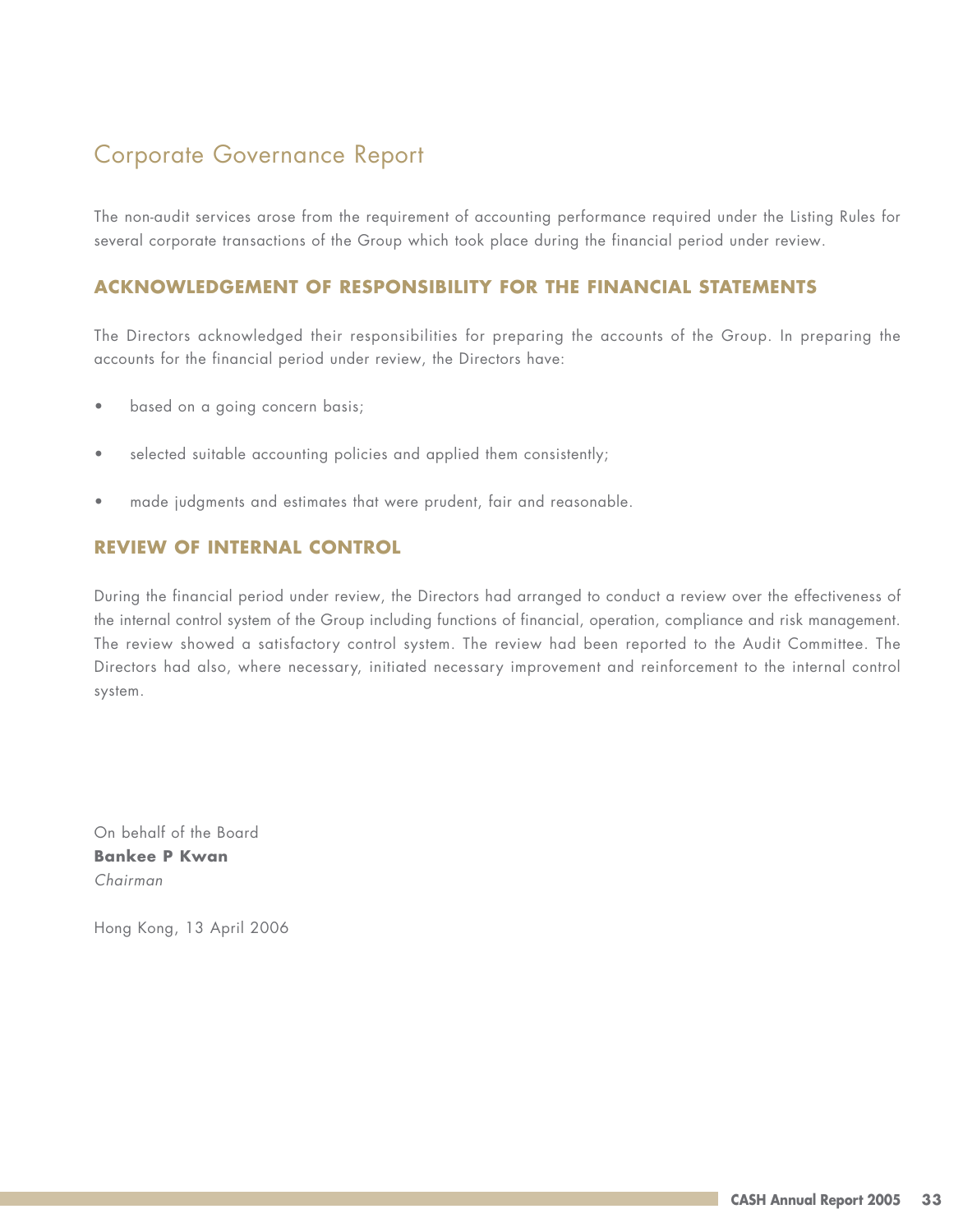# Audit Committee Report

The Audit Committee of the Company was established on 28 June 1999. Its composition shall be a minimum of 3 members of NEDs with a majority being INEDs. For the financial period under review, the Audit Committee comprised all the INEDs of the Company at all times.

For the financial period under review, the Audit Committee had performed the following duties:

- reviewed and commented on the financial report of each of the half-yearly, the third quarter, and the full year of the Group of the financial period under review before submission to the Board for adoption and publication;
- endorsed the policy on the engagement of external auditors for non-audit services;
- met with the Auditors to discuss the financial matters of the Group that arose during the course of the audit process, and reviewed the findings, recommendations and representations of the Auditors;
- reviewed and approved of the remuneration and the terms of engagement of the Auditors for both audit service and non-audit services for the financial period under review;
- reviewed the Company's statement on internal control.

After the due and careful consideration of the reports from the management of the Group and the Auditors, the Audit Committee was of the view that no suspected irregularities, internal control deficiencies, or breach of regulations had been found, and concluded that the system of internal controls was adequate and effective.

Based on the reviews and discussions performed by the Audit Committee, the Audit Committee had:

- recommended to the Board for the approval of the unaudited financial statements of the half-yearly before the announcement of the interim results;
- recommended to the Board for the approval of the audited financial statements of the financial period under review together with the Auditors' Report there attached, before the announcement of the annual results;
- recommended to the Board for the proposal for the re-appointment of Deloitte Touche Tohmatsu as the Auditors of the Company for the ensuing year in the forthcoming annual general meeting of the Company.

Audit Committee Members: LEUNG Ka Kui Johnny (chairman of the Audit Committee) WONG Chuk Yan CHAN Hak Sin

Hong Kong, 13 April 2006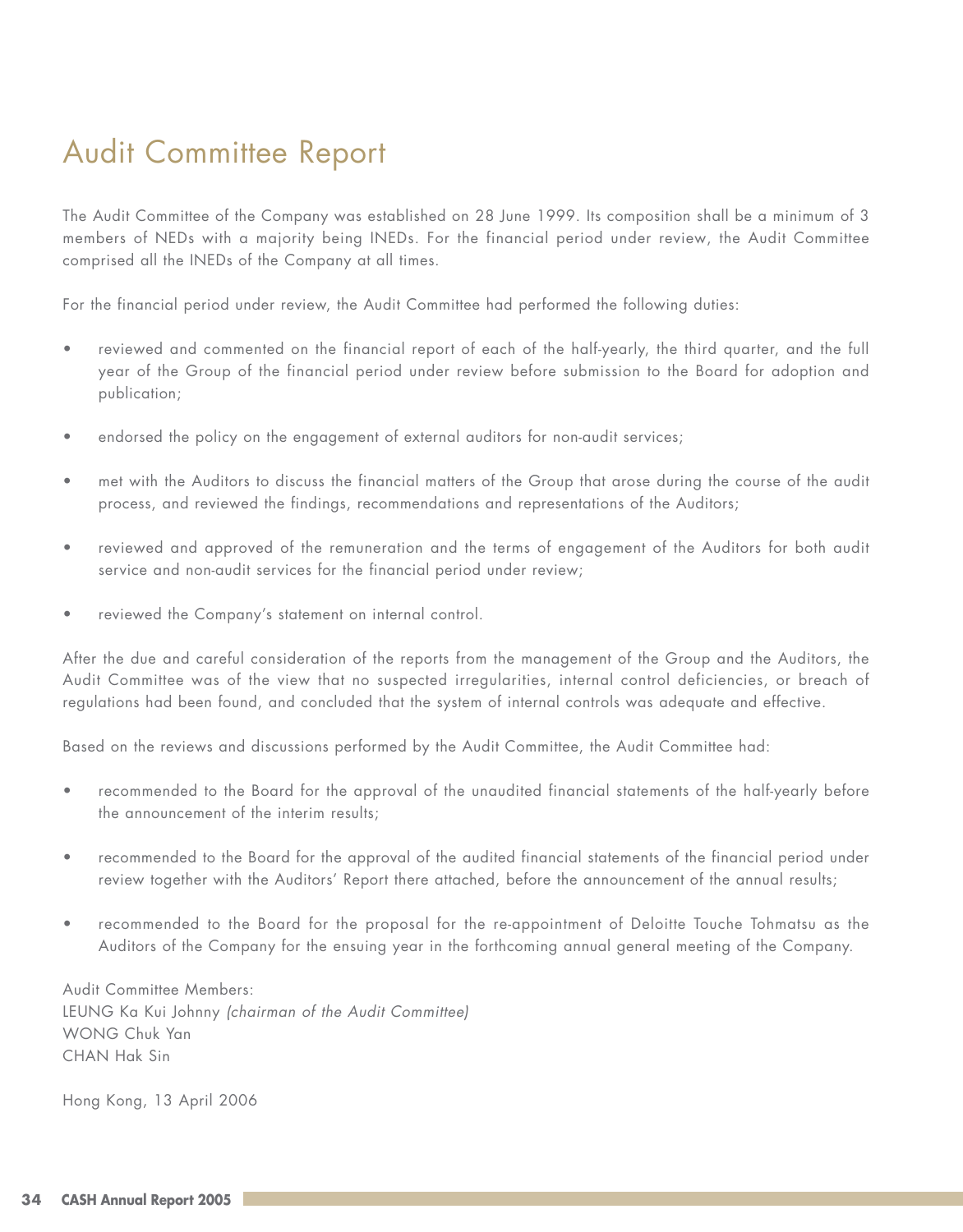# Directors' Report

The Directors are pleased to present their report and the audited financial statements of the Company and of the Group for the year ended 31 December 2005.

#### **PRINCIPAL ACTIVITIES**

The principal activity of the Company is investment holding. The principal activities of the Group during the year (when CRMG remained as a subsidiary of the Group before May 2005) consisted of (a) financial services provided via CFSG including online and traditional brokerage of securities, options, futures and leveraged foreign exchange contracts as well as mutual funds and insurance-linked investment products, margin financing, corporate finance and other financial services, (b) retailing of furniture and household items and trendy digital products via CRMG, (c) investment holding. CFSG had also ceased to be a subsidiary of the Group subsequent to the balance sheet date on 18 January 2006.

#### **RESULTS**

The results of the Group for the year ended 31 December 2005 are set out in the consolidated income statement on page 46 of this Annual Report.

#### **FIVE YEAR FINANCIAL SUMMARY**

A summary of the audited results and the assets and liabilities of the Group for the last five financial years ended 31 December 2005 is set out on page 138 of this Annual Report.

#### **PROPERTY AND EQUIPMENT**

Details of movements during the year in the property and equipment of the Group are set out in note 17 to the financial statements.

#### **SUBSIDIARIES**

Particulars of the Company's principal subsidiaries are set out in note 48 to the financial statements.

#### **SHARE CAPITAL**

Details of movements in the share capital of the Company during the year are set out in note 38 to the financial statements.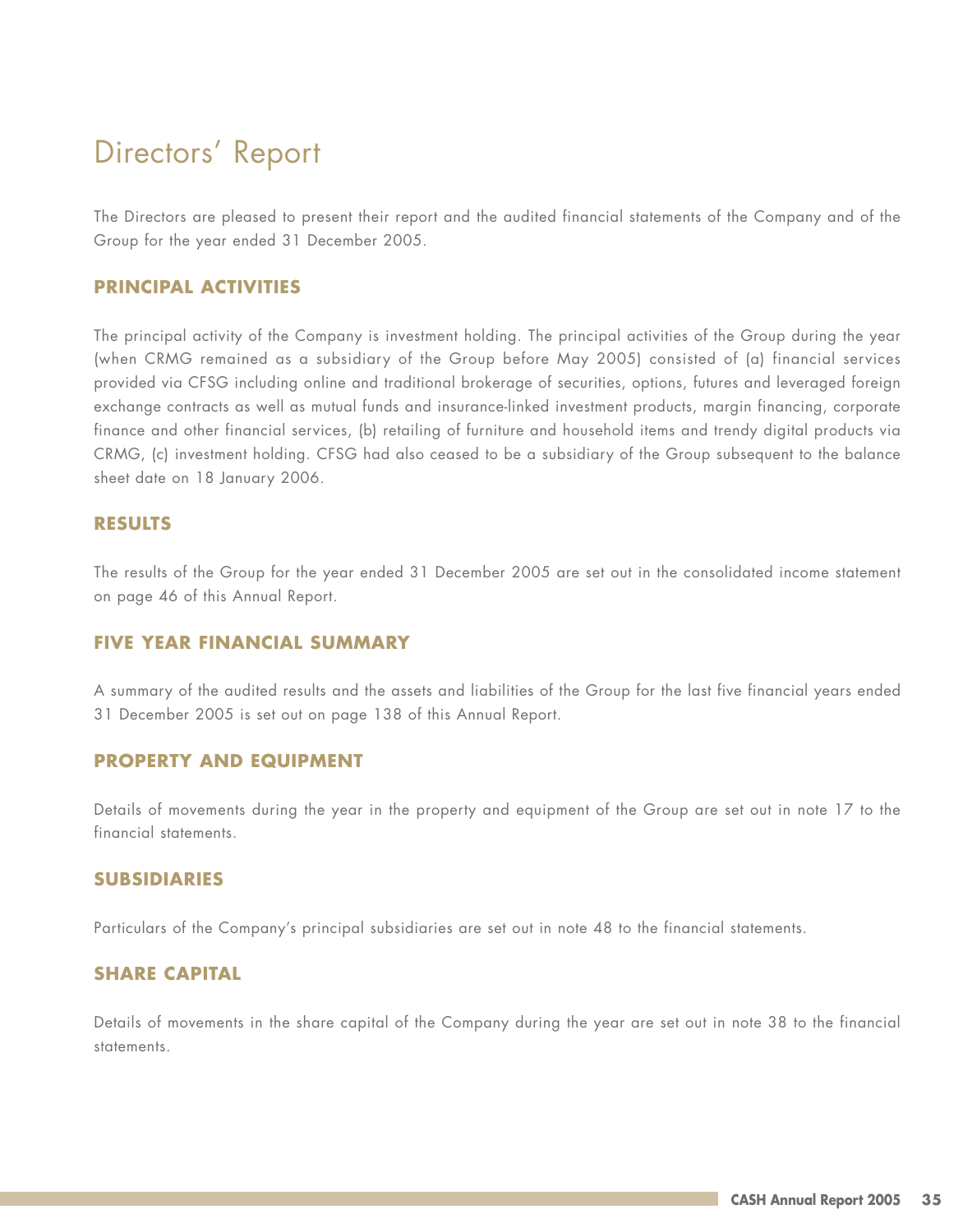### **RESERVES AND DISTRIBUTABLE RESERVES**

Details of movements in the reserves of the Group during the year are set out in the Consolidated Statement of Changes in Equity of this Annual Report.

As at 31 December 2005, the Company had no reserves available for distribution to shareholders, and the Company's share premium available for distribution in the form of fully paid bonus shares was HK\$99,512,000.

### **PRE-EMPTIVE RIGHTS**

There are no provisions for pre-emptive rights under the Company's Bye-laws or the Laws of Bermuda which would oblige the Company to offer new shares on a pro rata basis to existing shareholders.

### **MAJOR CUSTOMERS AND SUPPLIERS**

In the year under review, the Group's turnover attributable to the five largest customers accounted for less than 30% of the Group's total turnover.

The Group had no major supplier due to the nature of principal activities of the Group.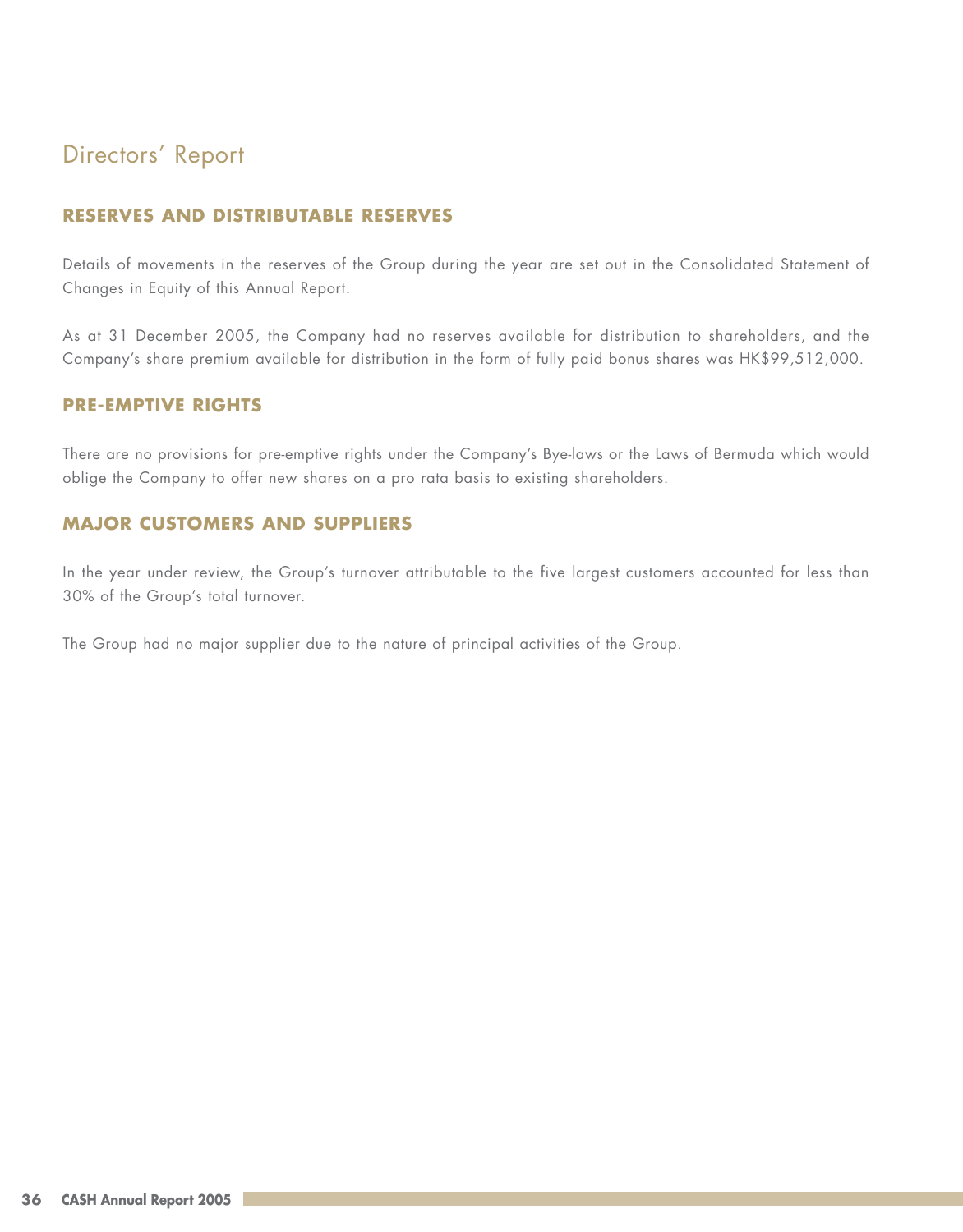### **DIRECTORS**

The Directors of the Company during the year and up to the date of this Annual Report were as follows:

### **Executive Directors:**

| Kwan Pak Hoo Bankee      |                                 |
|--------------------------|---------------------------------|
| Law Ping Wah Bernard     |                                 |
| Wong Kin Yick Kenneth    |                                 |
| Li Yuen Cheuk Thomas     |                                 |
| Kwok Oi Kuen Joan Elmond | (resigned on 13 April 2006)     |
| Miao Wen Hao Felix       | (resigned on 30 September 2005) |
| Chan Yau Ching Bob       | (resigned on 28 February 2005)  |

### **Independent Non-executive Directors:**

Leung Ka Kui Johnny Wong Chuk Yan Chan Hak Sin

The following Directors shall retire and, being eligible, offer themselves for re-election at the forthcoming annual general meeting of the Company:

- (i) Mr Kwan Pak Hoo Bankee and Mr Law Ping Wah Bernard shall retire at least once in every three financial years at annual general meeting of the Company in accordance with the corporate governance code; and
- (ii) Mr Leung Ka Kui Johnny, Mr Wong Chuk Yan and Dr Chan Hak Sin, being INEDs, shall retire at the annual general meeting of the Company in each year in accordance with their terms of office of directorship.

### **DIRECTORS' SERVICE CONTRACTS**

None of the Directors proposed for re-election at the forthcoming annual general meeting has a service contract which is not determinable by the Company within one year without payment of compensation, other than statutory obligation.

### **DIRECTORS' INTERESTS IN CONTRACTS**

Save as disclosed in note 46 to the financial statements, no Director had a material interest in any significant contract to the business of the Group to which the Company and its subsidiaries was a party during the year.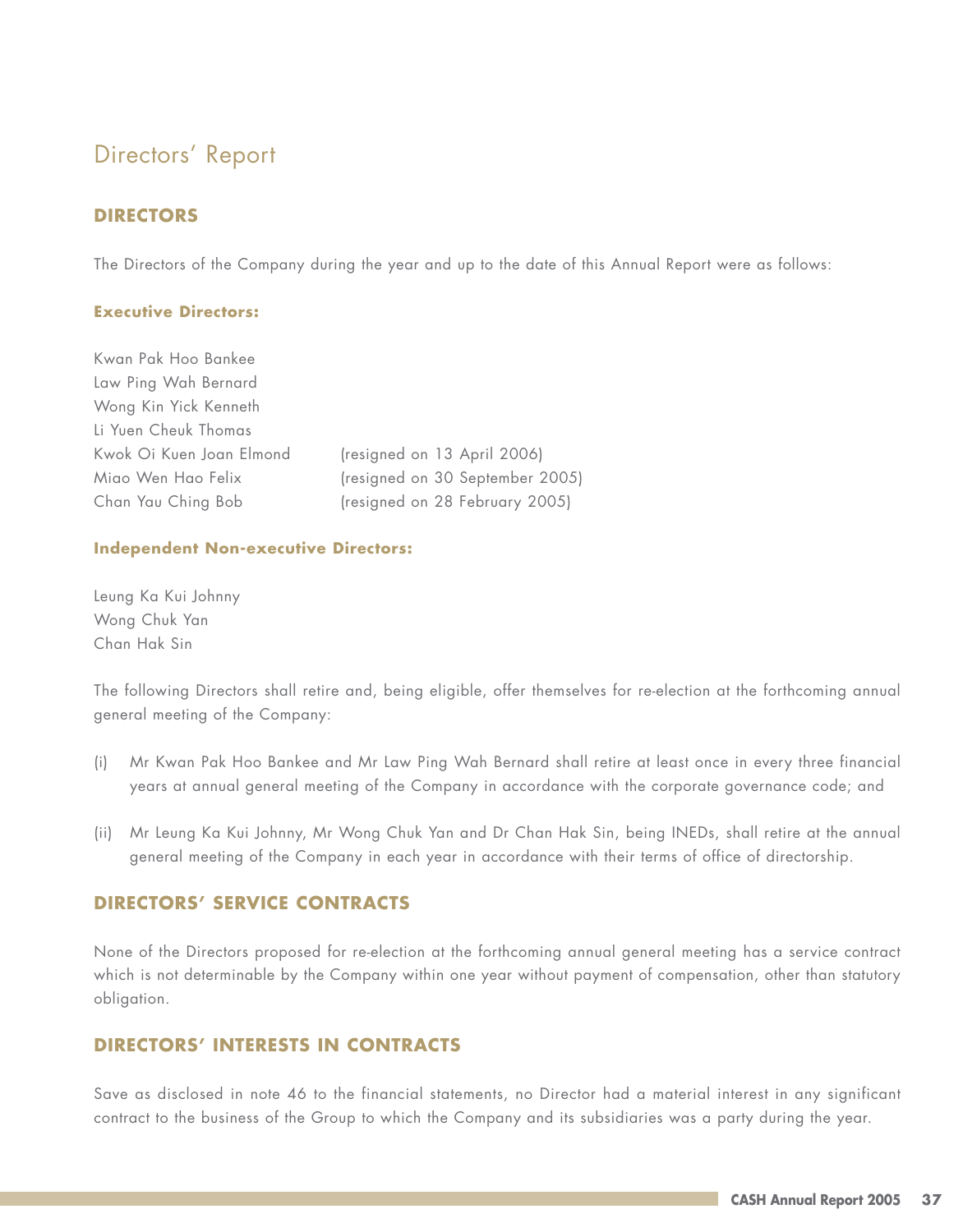### **RETIREMENT BENEFITS SCHEMES**

Details of the Group's retirement benefits schemes are set out in note 44 to the financial statements.

### **DIRECTORS' INTERESTS IN SECURITIES**

As at 31 December 2005, the interests or short positions of the Directors and chief executive of the Company in the shares, underlying shares and debentures of the Company or any of its associated corporations (within the meaning of Part XV of the Securities and Futures Ordinance ("SFO")) as recorded in the register required to be kept under section 352 of the SFO, or as otherwise notified to the Company and the Stock Exchange pursuant to the Model Code for Securities Transactions by Directors of Listed Companies were as follows:

#### **A. The Company**

### **1. Long positions in the ordinary shares**

|                          |                                     |            | <b>Number of shares</b>                     |        |  |
|--------------------------|-------------------------------------|------------|---------------------------------------------|--------|--|
| <b>Name</b>              | Capacity                            |            | <b>Personal Other interest Shareholding</b> | $(\%)$ |  |
| Kwan Pak Hoo Bankee      | Founder of a<br>discretionary trust |            | 164,028,376*                                | 37.49  |  |
| Law Ping Wah Bernard     | Beneficial owner                    | 5,096,200  |                                             | 1.16   |  |
| Li Yuen Cheuk Thomas     | Beneficial owner                    | 2,501,875  |                                             | 0.57   |  |
| Kwok Oi Kuen Joan Elmond | Beneficial owner                    | 2,700,000  |                                             | 0.62   |  |
|                          |                                     | 10,298,075 | 164,028,376                                 | 39.84  |  |

The shares were held by Cash Guardian Limited ("Cash Guardian"). Mr Kwan was deemed to be interested in all these shares as a result of his interests in Cash Guardian as disclosed in the "Substantial Shareholders" below.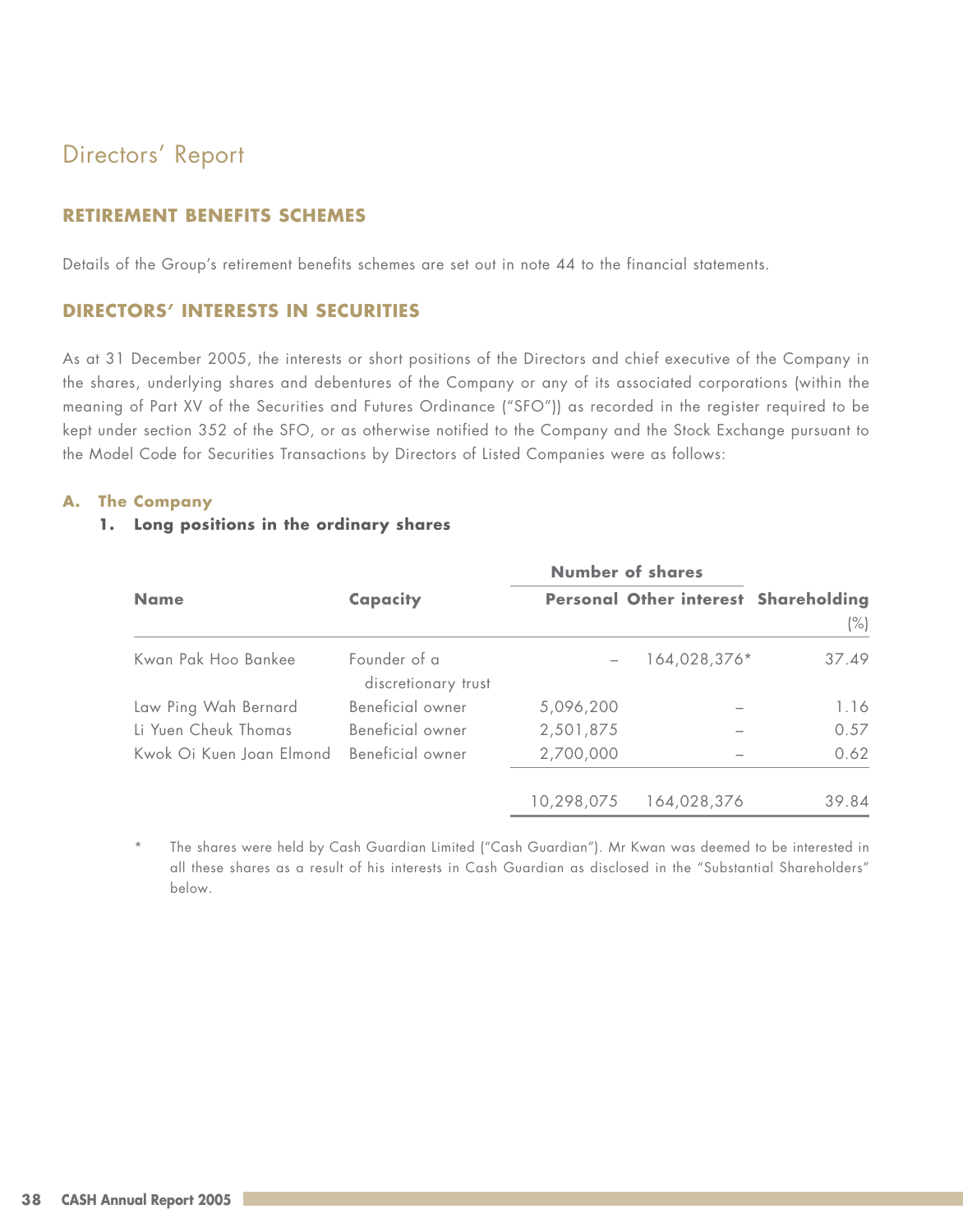### **2. Long positions in the underlying shares – options under share option schemes**

|                          |               |                          |                                          | Number of options | Percentage to                          |                                         |                                             |                                                      |
|--------------------------|---------------|--------------------------|------------------------------------------|-------------------|----------------------------------------|-----------------------------------------|---------------------------------------------|------------------------------------------------------|
| Name                     | Date of grant | <b>Exercise period</b>   | Exercise<br>price<br>per share<br>(HK\$) | Notes             | outstanding<br>as at<br>1 January 2005 | lapsed during<br>the year<br>(Note (1)) | outstanding<br>as at<br>31 December<br>2005 | issued shares<br>as at<br>31 December<br>2005<br>(%) |
| Kwan Pak Hoo Bankee      | 2/12/2003     | $2/12/2003 - 30/11/2005$ | 0.502                                    | (3)               | 3,000,000                              | (3,000,000)                             | $\sim$                                      |                                                      |
| Law Ping Wah Bernard     | 2/12/2003     | $2/12/2003 - 30/11/2005$ | 0.502                                    |                   | 3.000.000                              | (3,000,000)                             | $\sim$                                      |                                                      |
| Wong Kin Yick Kenneth    | 2/12/2003     | $2/12/2003 - 30/11/2005$ | 0.502                                    |                   | .000.000                               | (1,000,000)                             | $\sim$                                      |                                                      |
| Li Yuen Cheuk Thomas     | 2/12/2003     | $2/12/2003 - 30/11/2005$ | 0.502                                    |                   | 000,000,                               | (1,000,000)                             |                                             |                                                      |
| Kwok Oi Kuen Joan Elmond | 2/12/2003     | $2/12/2003 - 30/11/2005$ | 0.502                                    |                   | 3,000,000                              | (3,000,000)                             |                                             |                                                      |
| Migo Wen Hao Felix       | 2/12/2003     | $2/12/2003 - 30/11/2005$ | 0.502                                    | (4)               | 000.000                                | (1,000,000)                             | N/A                                         | N/A                                                  |
| Chan Yau Ching Bob       | 2/12/2003     | $2/12/2003 - 30/11/2005$ | 0.502                                    | (4)               | 3.000.000                              | (3,000,000)                             | N/A                                         | N/A                                                  |
|                          |               |                          |                                          |                   | 15,000,000                             | (15.000.000)                            |                                             |                                                      |

#### Notes:

- (1) The lapsed options were due to expiry or cessation of directorship or employment of participants with the Group.
- (2) No option was granted, exercised or cancelled during the year.
- (3) Mr Kwan Pak Hoo Bankee is also the substantial shareholder of the Company.
- (4) Mr Miao Wen Hao Felix and Mr Chan Yau Ching Bob resigned as Directors of the Company during the year.
- (5) The options are held by the Directors in the capacity of beneficial owner.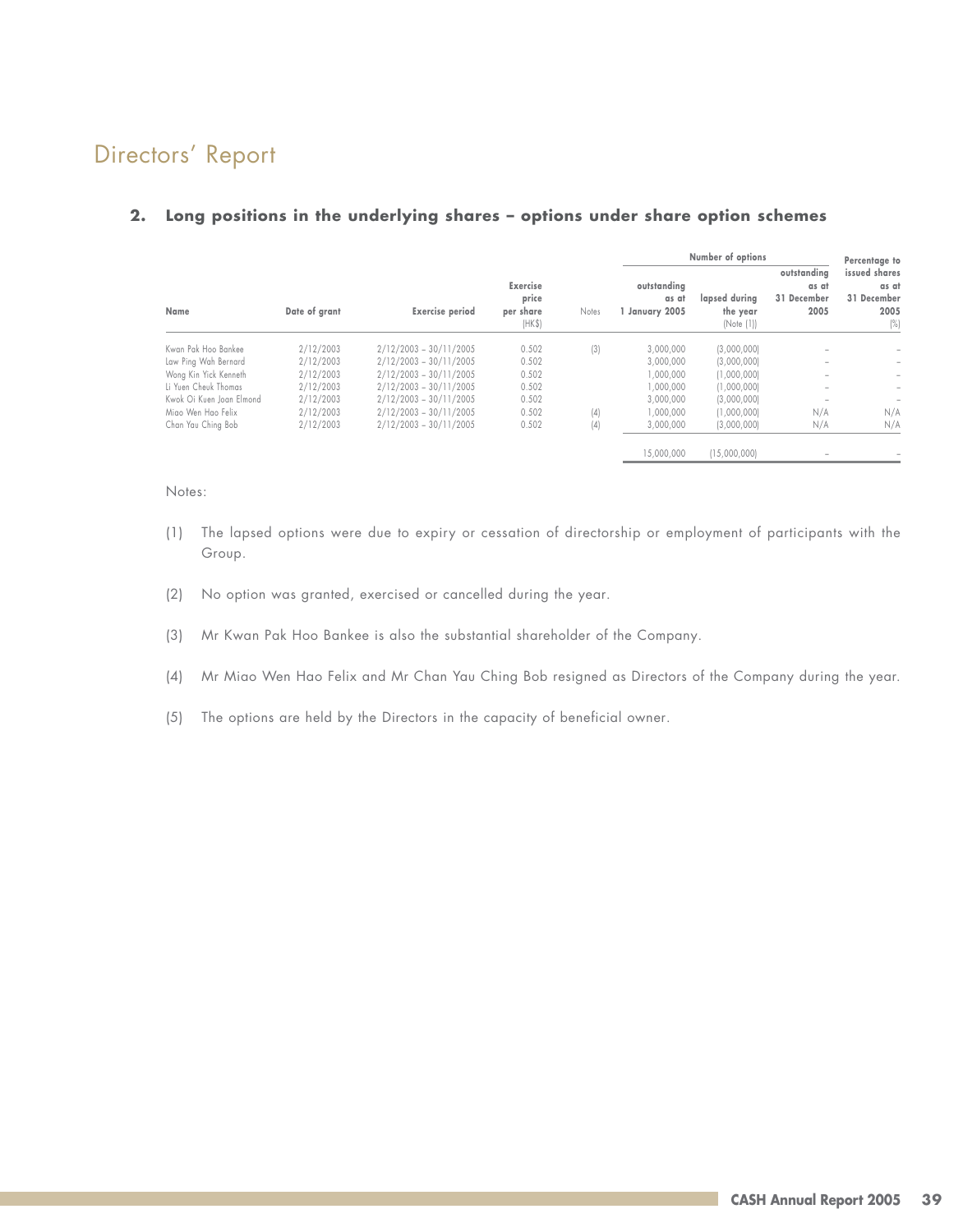### **B. Associated corporations (within the meaning of SFO)**

### **1. CFSG**

### (a) Long positions in the ordinary shares

|                       |                                     | <b>Number of shares</b> |                |                        |  |
|-----------------------|-------------------------------------|-------------------------|----------------|------------------------|--|
| <b>Name</b>           | Capacity                            | Personal                | Other interest | Shareholding<br>$(\%)$ |  |
| Kwan Pak Hoo Bankee   | Founder of a<br>discretionary trust |                         | 534, 219, 434* | 51.12                  |  |
| Wong Kin Yick Kenneth | Beneficial owner                    | 1,720,000               |                | 0.16                   |  |
|                       |                                     | 1,720,000               | 534, 219, 434  | 51.28                  |  |

\* The shares were held as to 518,827,434 shares by Celestial Investment Group Limited ("CIGL"), a wholly-owned subsidiary of the Company, and as to 15,392,000 shares by Cash Guardian. Mr Kwan was deemed to be interested in all these shares as a result of his interests in the Company through Cash Guardian as disclosed in the "Substantial Shareholders" below.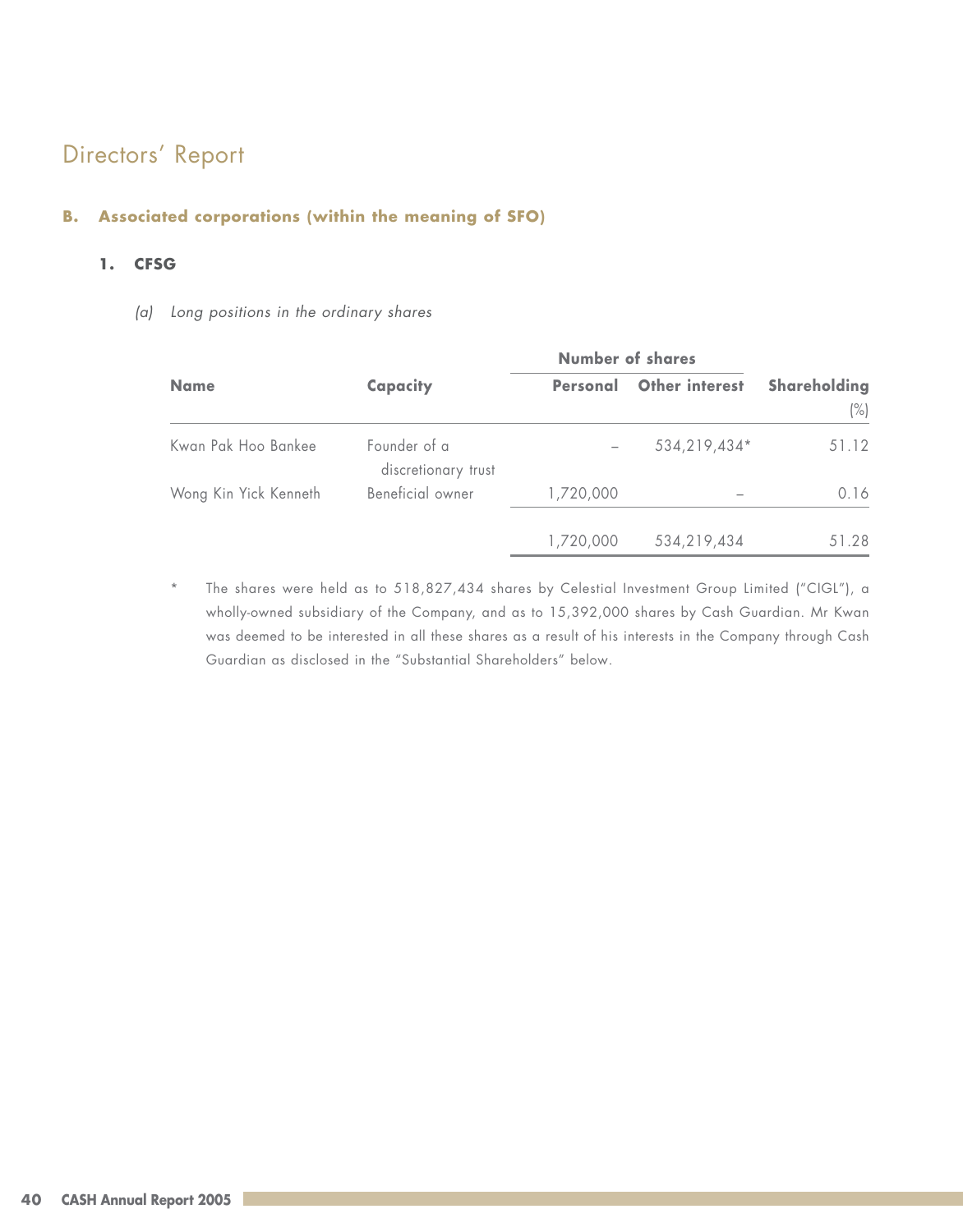(b) Long positions in the underlying shares – options under share option schemes

|                          |               |                          |                                          |                  |                                        |                            | Number of options                       |                                             | Percentage to                                        |
|--------------------------|---------------|--------------------------|------------------------------------------|------------------|----------------------------------------|----------------------------|-----------------------------------------|---------------------------------------------|------------------------------------------------------|
| Name                     | Date of grant | <b>Exercise period</b>   | Exercise<br>price<br>per share<br>(HK\$) | Notes            | outstanding<br>as at<br>1 January 2005 | granted during<br>the year | lapsed during<br>the year<br>(Note (1)) | outstandina<br>as at<br>31 December<br>2005 | issued shares<br>as at<br>31 December<br>2005<br>(%) |
| Kwan Pak Hoo Bankee      | 2/12/2003     | $2/12/2003 - 30/11/2005$ | 0.34                                     | (4)              | 3,185,000                              | $\overline{\phantom{a}}$   | (3, 185, 000)                           |                                             | $\overline{\phantom{a}}$                             |
|                          | 6/10/2005     | $6/10/2005 - 31/10/2006$ | 0.38                                     |                  | $\overline{\phantom{a}}$               | 7,800,000                  | $\overline{\phantom{a}}$                | 7,800,000                                   | 0.75                                                 |
| Law Ping Wah Bernard     | 2/12/2003     | $2/12/2003 - 30/11/2005$ | 0.34                                     |                  | 3,185,000                              | $\overline{\phantom{a}}$   | (3, 185, 000)                           |                                             | $\sim$                                               |
|                          | 6/10/2005     | $6/10/2005 - 31/10/2006$ | 0.38                                     |                  | $\overline{\phantom{a}}$               | 7,800,000                  | $\overline{\phantom{a}}$                | 7,800,000                                   | 0.75                                                 |
| Wong Kin Yick Kenneth    | 2/12/2003     | $2/12/2003 - 30/11/2005$ | 0.34                                     |                  | 3,185,000                              | $\overline{\phantom{a}}$   | (3, 185, 000)                           |                                             | $\sim$                                               |
|                          | 6/10/2005     | $6/10/2005 - 31/10/2006$ | 0.38                                     |                  | $\overline{\phantom{a}}$               | 7,800,000                  | $\overline{\phantom{a}}$                | 7,800,000                                   | 0.75                                                 |
| Li Yuen Cheuk Thomas     | 2/12/2003     | $2/12/2003 - 30/11/2005$ | 0.34                                     |                  | 3,185,000                              | $\overline{\phantom{a}}$   | (3, 185, 000)                           |                                             | $\overline{\phantom{a}}$                             |
|                          | 6/10/2005     | $6/10/2005 - 31/10/2006$ | 0.38                                     |                  | $\overline{\phantom{a}}$               | 7,500,000                  | $\overline{\phantom{a}}$                | 7,500,000                                   | 0.72                                                 |
| Kwok Oi Kuen Joan Elmond | 2/12/2003     | $2/12/2003 - 30/11/2005$ | 0.34                                     |                  | 3,185,000                              | $\overline{\phantom{a}}$   | (3, 185, 000)                           |                                             | $\sim$                                               |
|                          | 6/10/2005     | $6/10/2005 - 31/10/2006$ | 0.38                                     |                  | $\overline{\phantom{a}}$               | 7,800,000                  | $\overline{\phantom{a}}$                | 7,800,000                                   | 0.75                                                 |
| Migo Wen Hao Felix       | 2/12/2003     | $2/12/2003 - 30/11/2005$ | 0.34                                     | (3)              | 3,185,000                              | N/A                        | (3, 185, 000)                           | N/A                                         | N/A                                                  |
| Chan Yau Ching Bob       | 2/12/2003     | $2/12/2003 - 30/11/2005$ | 0.34                                     | $\left 3\right $ | 3,185,000                              | N/A                        | (3, 185, 000)                           | N/A                                         | N/A                                                  |
|                          |               |                          |                                          |                  | 22,295,000                             | 38,700,000                 | (22, 295, 000)                          | 38,700,000                                  | 3.72                                                 |

#### Notes:

- (1) The lapsed options were due to expiry or cessation of directorship or employment of participants with the Group.
- (2) No option was exercised or cancelled during the year.
- (3) Mr Miao Wen Hao and Mr Chan Yau Ching Bob resigned as Directors of the Company during the year.
- (4) Mr Kwan Pak Hoo Bankee is also the substantial shareholder of the Company.
- (5) The options are held by the Directors in the capacity of beneficial owner.

#### **2. CRMG**

(a) Long positions in the ordinary shares

|             |                                                      | <b>Number of shares</b> |                     |  |
|-------------|------------------------------------------------------|-------------------------|---------------------|--|
| <b>Name</b> | Capacity                                             | Other interest          | <b>Shareholding</b> |  |
|             |                                                      |                         | (%)                 |  |
|             | Kwan Pak Hoo Bankee Founder of a discretionary trust | 446.572.587*            | 40.88               |  |

The shares were held as to 443,572,587 shares by CIGL and its subsidiaries and as to 3,000,000 shares by Cash Guardian. Mr Kwan was deemed to be interested in all these shares as a result of his interests in the Company through Cash Guardian as disclosed in the "Substantial Shareholders" below.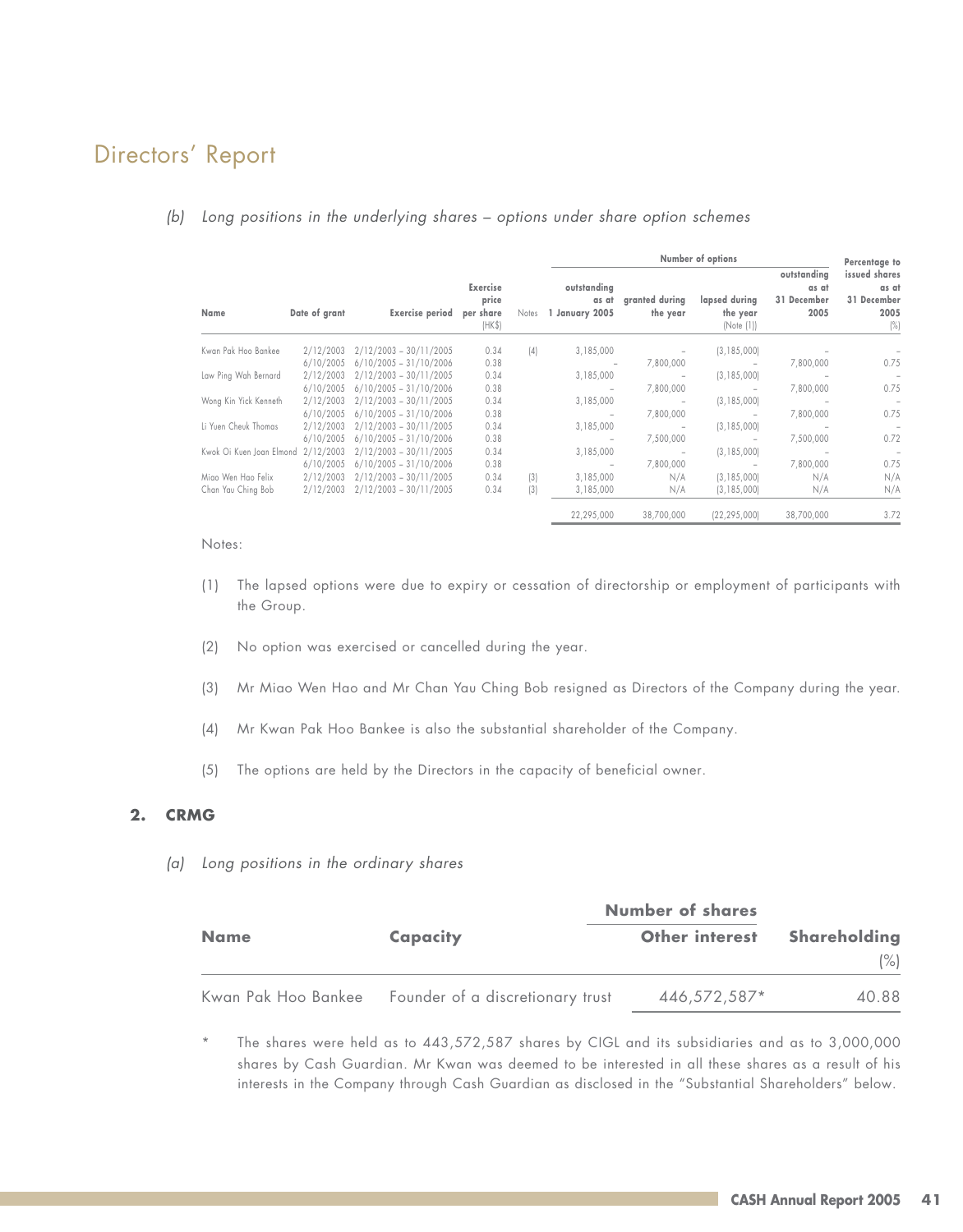(b) Long positions in the underlying shares – options under share option schemes

|                                            |                        |                                                      |                                              |                                           | Number of options                             |                                             | Percentage to                                           |
|--------------------------------------------|------------------------|------------------------------------------------------|----------------------------------------------|-------------------------------------------|-----------------------------------------------|---------------------------------------------|---------------------------------------------------------|
| Name                                       | Date of grant          | <b>Exercise period</b>                               | <b>Exercise price</b><br>per share<br>(HK\$) | outstanding<br>as at<br>1 January<br>2005 | exercised<br>during<br>the year<br>(Note (1)) | outstanding<br>as at<br>31 December<br>2005 | issued shares<br>as at<br>31 December<br>2005<br>$(\%)$ |
| Migo Wen Hao Felix<br>Li Yuen Cheuk Thomas | 2/12/2003<br>2/12/2003 | $1/12/2004 - 30/11/2005$<br>$1/12/2004 - 30/11/2005$ | 0.316<br>0.316                               | 2,833,333<br>2,833,333                    | (2,833,333)<br>(2,833,333)                    |                                             |                                                         |
|                                            |                        |                                                      |                                              | 5,666,666                                 | [5,666,666]                                   |                                             |                                                         |

Notes:

- (1) On 17 May 2005, 5,666,666 share options of CRMG were exercised at the exercise price of HK\$0.316 per share. The weighted average closing price of the CRMG's shares immediately before the date of exercise was HK\$0.78 per share.
- (2) No options was granted, lapsed or cancelled during the year.
- (3) The options are held by the Directors in the capacity of beneficial owner.

Save as disclosed above, as at the 31 December 2005, none of the Directors, chief executive or their associates had any personal, family, corporate or other beneficial interests or short positions in the shares, underlying shares or debentures of the Company or any of its associated corporations (within the meaning of Part XV of the SFO).

### **SHARE OPTION SCHEMES**

#### **The Company**

Particulars of the Company's share option schemes and details of movements in the share options to subscribe for shares of HK\$0.10 each in the Company granted under the share option schemes during the year are set out in note 43(A) to the financial statements.

#### **The subsidiary**

CFSG had also adopted its share option schemes. Particulars of the share option schemes of CFSG and details of movements in the share options to subscribe for shares of HK\$0.10 each in CFSG granted under the share option schemes during the year are set out in notes 43(B) to the financial statements.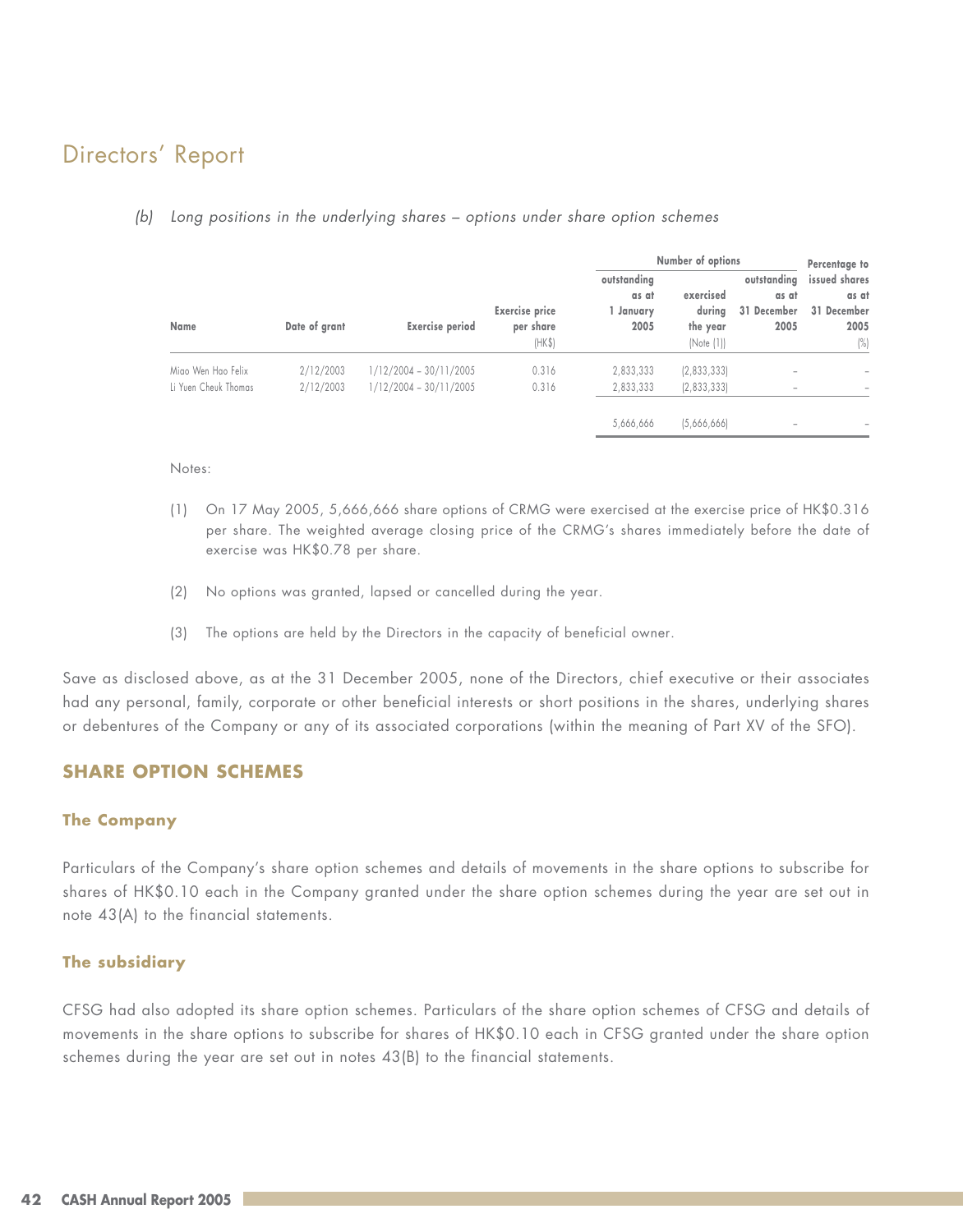### **SUBSTANTIAL SHAREHOLDERS**

As at 31 December 2005, the persons/companies, other than a Director or chief executive of the Company, who had interests or short positions in the shares and underlying shares of the Company as recorded in the register required to be kept under section 336 of the SFO were as follows:

|                                    |                                      | <b>Number</b> |              |  |  |
|------------------------------------|--------------------------------------|---------------|--------------|--|--|
| <b>Name</b>                        | Capacity                             | of shares     | Shareholding |  |  |
|                                    |                                      |               | $(\%)$       |  |  |
| Jeffnet Inc ("Jeffnet") (Note (1)) | Trustee of a discretionary trust     | 164,028,376   | 37.49        |  |  |
| Cash Guardian (Note (1))           | Interest in a controlled corporation | 164,028,376   | 37.49        |  |  |
| Mr Al-Rashid, Abdulrahman          |                                      |               |              |  |  |
| Saad ("Mr Al-Rashid") (Note (2))   | Interest in a controlled corporation | 72,000,000    | 16.46        |  |  |
| Abdulrahman Saad Al-Rashid &       |                                      |               |              |  |  |
| Sons Company Limited               |                                      |               |              |  |  |
| $('ARTAR")$ (Note $(2)$ )          | Beneficial owner                     | 72,000,000    | 16.46        |  |  |
|                                    |                                      |               |              |  |  |

Notes:

- (1) This refers to the same number of shares held by Cash Guardian (which is 100% beneficially owned by Jeffnet). Jeffnet held these shares as trustee of The Jeffnet Unit Trust, units of which were held by a discretionary trust established for the benefit of the family members of Mr Kwan Pak Hoo Bankee. Pursuant to the SFO, Mr Kwan and Jeffnet were deemed to be interested in the shares held by Cash Guardian. The above interest has already been disclosed as other interest of Mr Kwan in the section headed "Directors' interests in securities" above.
- (2) This refers to the same number of shares were held by ARTAR, which was a 45% owned controlled corporation of Mr Al-Rashid. Pursuant to the SFO, Mr Al-Rashid was deemed to be interested in the shares held by ARTAR.

Save as disclosed above, at 31 December 2005, no other parties were recorded in the register required by the SFO to be kept as having an interest of 5% or more or short positions of the issued share capital of the Company.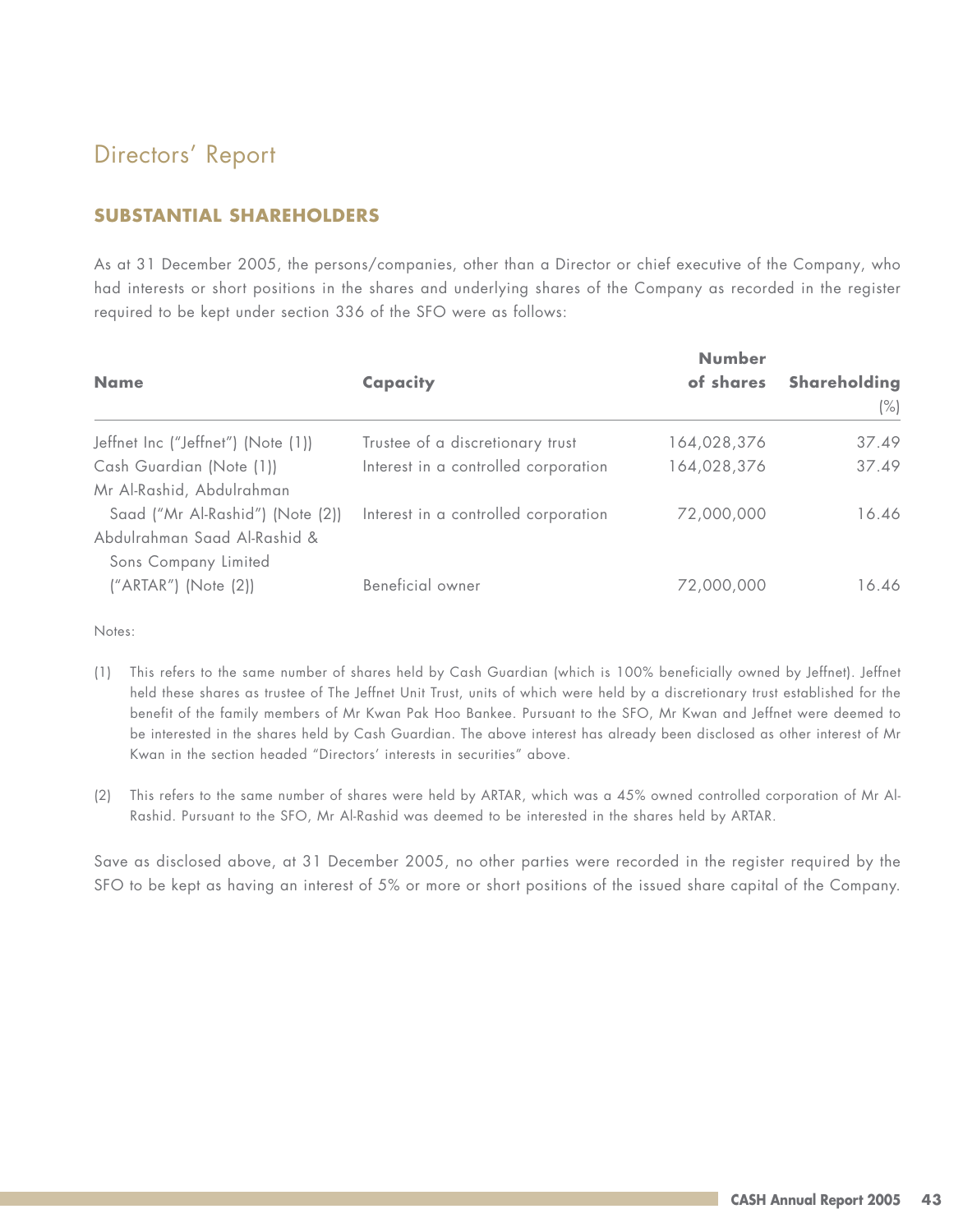### **PURCHASE, REDEMPTION OR SALE OF LISTED SECURITIES**

During the year ended 31 December 2005, neither the Company nor any of its subsidiaries purchased, sold or redeemed any of the Company listed securities.

### **SUFFICIENCY OF PUBLIC FLOAT**

Based on information that is publicly available to the Company and within the knowledge of the Directors as at the latest practicable date prior to the issue of this Annual Report, the Company has maintained sufficient public float of not less than 25% of its shares in the hands of the public throughout the year ended 31 December 2005.

#### **DONATIONS**

During the year, the Group made charitable donations amounted to approximately HK\$1,052,000.

### **POST BALANCE SHEET EVENTS**

Details of the significant post balance sheet events of the Group are set out in note 47 to the financial statements.

### **CONFIRMATION OF INDEPENDENCE**

The Company has received a written confirmation in respect of independence from each of the Independent Nonexecutive Director of the Company in compliance with rule 3.13 of the Listing Rules, and the Company still considers that each of them to be independent.

#### **AUDITORS**

The financial statements of the Company for the year was audited by Messrs Deloitte Touche Tohmatsu. A resolution will be submitted to the forthcoming annual general meeting of the Company to re-appoint Messrs Deloitte Touche Tohmatsu as auditors of the Company.

On behalf of the Board **Bankee P Kwan** Chairman

Hong Kong, 13 April 2006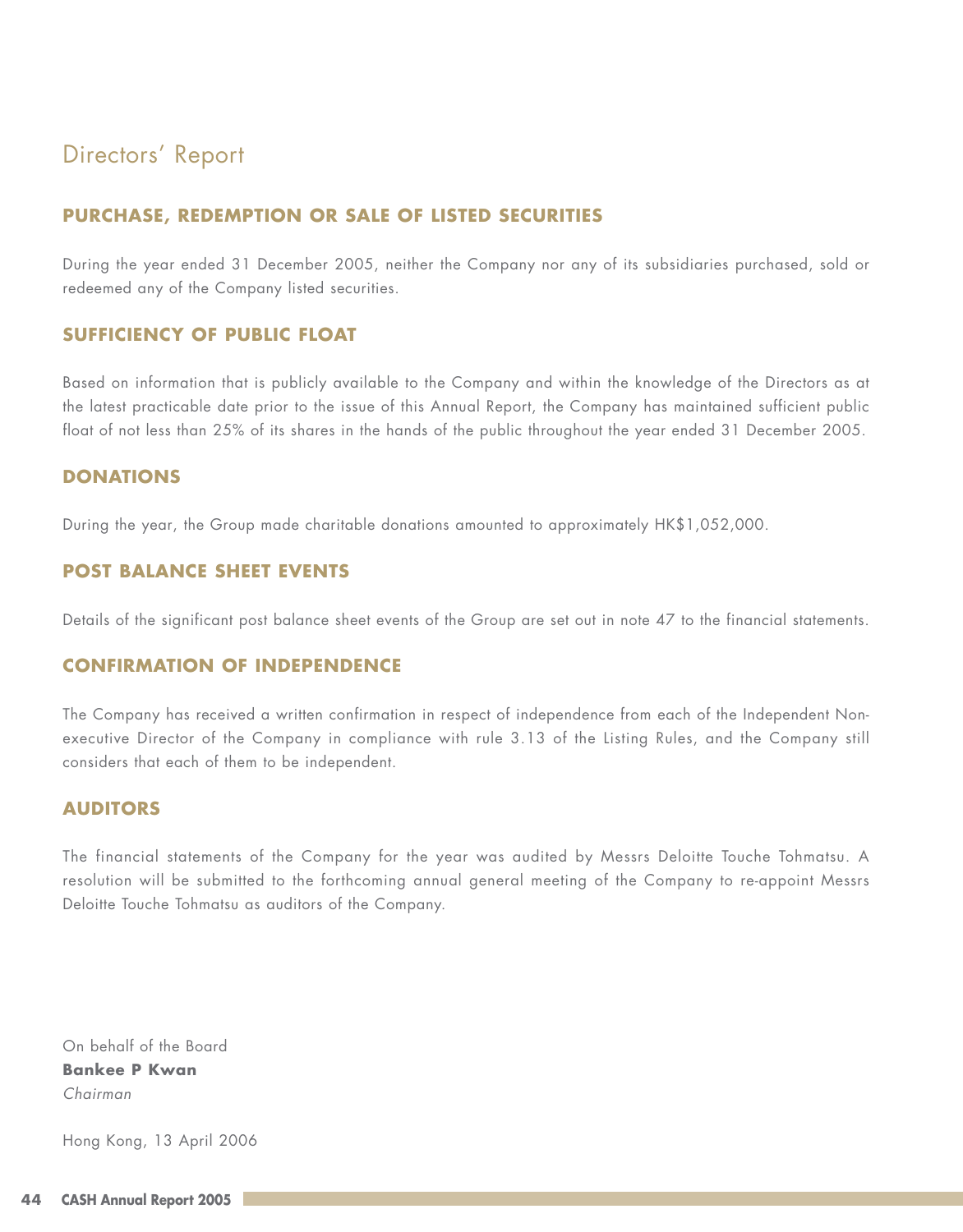Auditors' Report



#### **TO THE SHAREHOLDERS OF CELESTIAL ASIA SECURITIES HOLDINGS LIMITED**

(incorporated in Bermuda with limited liability)

We have audited the consolidated financial statements on pages 46 to 137 which have been prepared in accordance with accounting principles generally accepted in Hong Kong.

#### **RESPECTIVE RESPONSIBILITIES OF DIRECTORS AND AUDITORS**

The Company's Directors are responsible for the preparation of consolidated financial statements which give a true and fair view. In preparing consolidated financial statements which give a true and fair view it is fundamental that appropriate accounting policies are selected and applied consistently.

It is our responsibility to form an independent opinion, based on our audit, on those consolidated financial statements and to report our opinion solely to you, as a body, in accordance with Section 90 of the Companies Act 1981 of Bermuda (as amended) and for no other purpose. We do not assume responsibility towards or accept liability to any other person for the contents of this report.

#### **BASIS OF OPINION**

We conducted our audit in accordance with Hong Kong Standards on Auditing issued by the Hong Kong Institute of Certified Public Accountants. An audit includes examination, on a test basis, of evidence relevant to the amounts and disclosures in the consolidated financial statements. It also includes an assessment of the significant estimates and judgments made by the Directors in the preparation of the consolidated financial statements, and of whether the accounting policies are appropriate to the circumstances of the Group, consistently applied and adequately disclosed.

We planned and performed our audit so as to obtain all the information and explanations which we considered necessary in order to provide us with sufficient evidence to give reasonable assurance as to whether the consolidated financial statements are free from material misstatement. In forming our opinion we also evaluated the overall adequacy of the presentation of information in the consolidated financial statements. We believe that our audit provides a reasonable basis for our opinion.

### **OPINION**

In our opinion the consolidated financial statements give a true and fair view of the state of affairs of the Group as at 31 December 2005 and of its loss and cash flows for the year then ended and have been properly prepared in accordance with the disclosure requirements of the Hong Kong Companies Ordinance.

**Deloitte Touche Tohmatsu** Certified Public Accountants

Hong Kong, 13 April 2006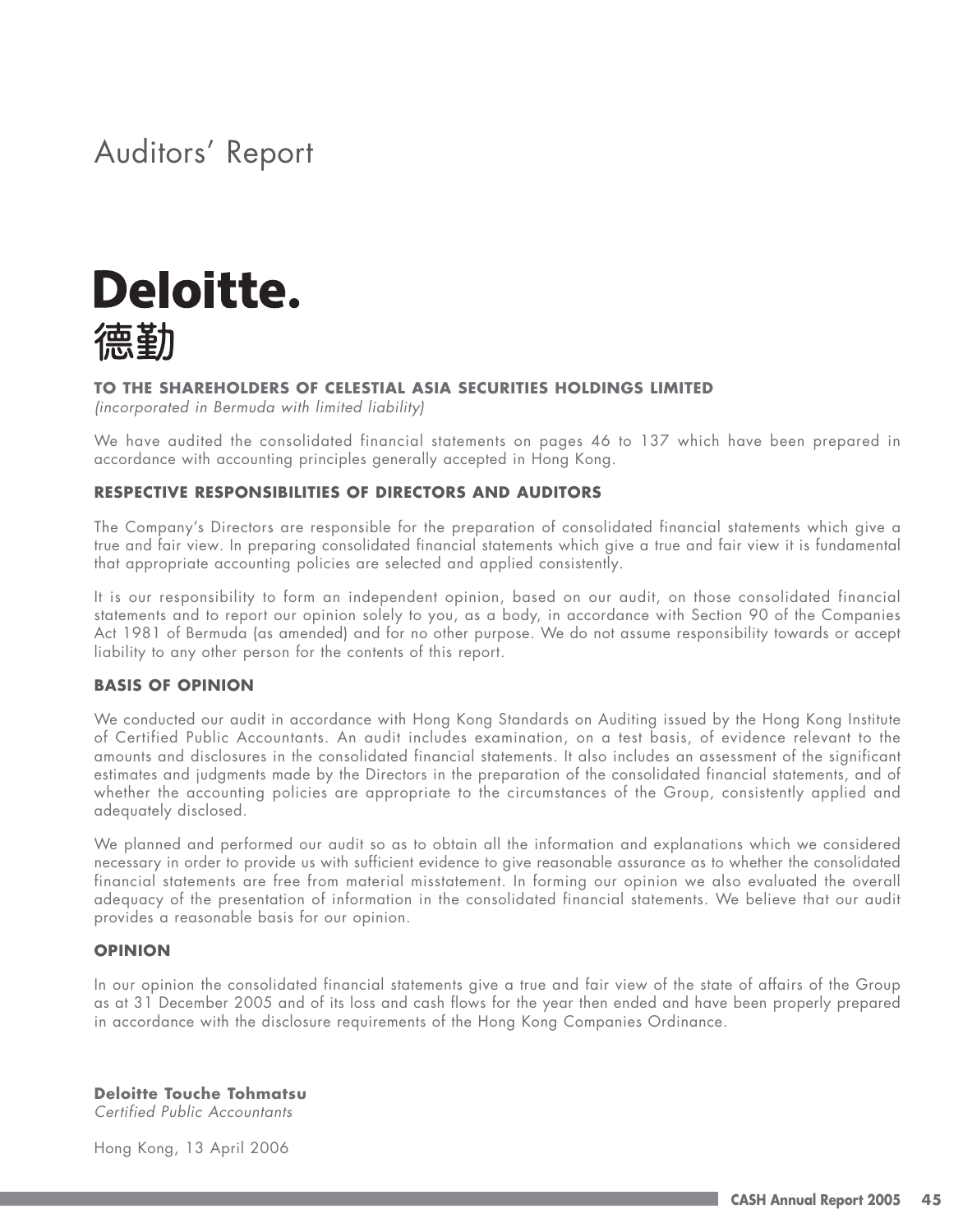# Consolidated Income Statement

|                                                                                                                                                                                             | Notes    | 2005<br><b>HK\$'000</b>                      | 2004<br>HK\$'000<br>(restated)                 |
|---------------------------------------------------------------------------------------------------------------------------------------------------------------------------------------------|----------|----------------------------------------------|------------------------------------------------|
| <b>Continuing operations</b><br>Revenue<br>Cost of sales                                                                                                                                    | 7        | 213,620                                      | 247,420<br>(7, 138)                            |
| Other operating income<br>Reversal of allowance (Allowance) for bad and doubtful debts<br>Recovery of bad debts                                                                             |          | 3,480<br>702<br>8,294                        | 9,191<br>(1, 361)                              |
| Convertible loan note settlement expenses<br>Salaries, allowances and commission<br>Other operating, administrative and selling expenses<br>Depreciation of property and equipment          | 9        | (85)<br>(123, 970)<br>(70, 879)<br>(11, 656) | (310)<br>(137, 325)<br>(113, 446)<br>(17, 410) |
| Finance costs<br>Net loss on investments held for trading<br>Loss on trading of securities, options, futures                                                                                | 10       | (16,984)<br>(6, 632)                         | (8,721)                                        |
| and leveraged foreign exchange contracts<br>Gain (Loss) on disposal of property and equipment<br>Gain on dilution of shareholding in subsidiary and associate<br>Share of loss of associate | 22       | 6,773<br>16,289<br>(26, 728)                 | (24, 327)<br>(100)                             |
| Impairment loss recognised in respect of available-for-sale<br>investments/investment securities<br>Impairment loss recognised in respect of goodwill                                       | 20       | (10, 800)                                    | (15,500)<br>(10,000)                           |
| Loss before taxation<br>Taxation credit (charge)                                                                                                                                            | 13<br>14 | (18, 576)<br>2,999                           | (79, 027)<br>(350)                             |
| Loss for the year from continuing operations                                                                                                                                                |          | (15, 577)                                    | (79, 377)                                      |
| <b>Discontinued operation</b><br>Loss for the period/year from discontinued operation                                                                                                       | 15       | (11, 482)                                    | (82, 617)                                      |
| Loss for the year                                                                                                                                                                           |          | (27, 059)                                    | (161,994)                                      |
| Attributable to:<br>Equity holders of the Company<br>Minority interests                                                                                                                     |          | (37, 022)<br>9,963                           | (143, 954)<br>(18,040)                         |
|                                                                                                                                                                                             |          | (27, 059)                                    | (161,994)                                      |
| Loss per share<br>From continuing and discontinued operations:<br>- Basic                                                                                                                   | 16       | HK\$(0.08)                                   | HK\$(0.37)                                     |
| From continuing operations:<br>- Basic                                                                                                                                                      |          | HK\$(0.06)                                   | HK\$(0.23)                                     |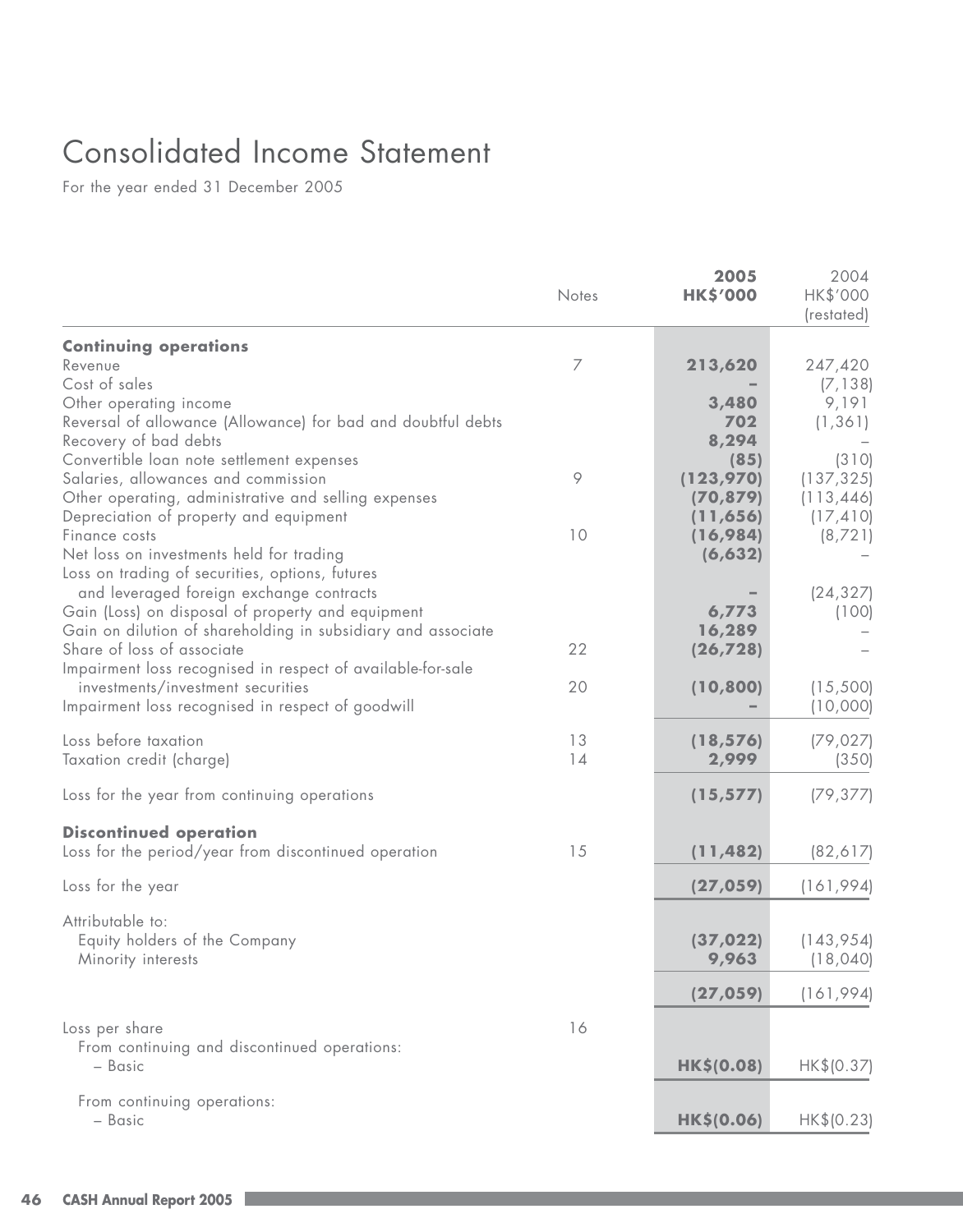# Consolidated Balance Sheet

At 31 December 2005

|                                                               | Notes | 2005<br><b>HK\$'000</b> | 2004<br>HK\$'000<br>(restated) |
|---------------------------------------------------------------|-------|-------------------------|--------------------------------|
| <b>Non-current assets</b>                                     |       |                         |                                |
| Property and equipment                                        | 17    | 12,802                  | 100,497                        |
| Prepaid lease payments                                        | 18    |                         | 48,244                         |
| Investment securities                                         | 19    |                         | 10,800                         |
| Goodwill                                                      | 21    | 17,426                  | 57,199                         |
| Interest in associate                                         | 22    | 103,870                 |                                |
| Intangible assets                                             | 23    | 11,261                  | 9,092                          |
| Other assets                                                  | 25    | 7,564                   | 13,346                         |
| Loan receivables                                              | 26    | 725                     | 19,334                         |
| Deposits for acquisition                                      | 27    | 56,095                  |                                |
|                                                               |       | 209,743                 | 258,512                        |
| <b>Current assets</b>                                         |       |                         |                                |
| Inventories                                                   | 28    |                         | 59,013                         |
| Deferred tax assets                                           | 14    | 3,940                   |                                |
| Account receivables                                           | 29    | 469,772                 | 365,047                        |
| Loan receivables                                              | 26    | 38,460                  | 20,623                         |
| Prepayments, deposits and other receivables                   | 30    | 19,580                  | 44,896                         |
| Listed investments held for trading                           | 31    | 35,467                  |                                |
| Other investments                                             | 19    |                         | 64,700                         |
| Derivative financial instrument                               | 32    | 16                      |                                |
| Bank deposits under conditions                                | 33    | 17,125                  | 52,784                         |
| Bank balances - trust and segregated accounts                 | 30    | 352,902                 | 433,156                        |
| Bank balances (general accounts) and cash                     | 30    | 118,219                 | 236,147                        |
|                                                               |       | 1,055,481               | 1,276,366                      |
| <b>Current liabilities</b>                                    |       |                         |                                |
| Account payables                                              | 34    | 581,965                 | 784,990                        |
| Accrued liabilities and other payables                        | 30    | 35,801                  | 97,901                         |
| Taxation payable                                              |       | 1,525                   | 729                            |
| Obligations under finance leases - amount due within one year | 35    | 150                     | 93                             |
| Bank borrowings - amount due within one year                  | 36    | 171,737                 | 181,777                        |
| Convertible loan note - amount due within one year            | 37    | 30,242                  |                                |
|                                                               |       | 821,420                 | 1,065,490                      |
| <b>Net current assets</b>                                     |       | 234,061                 | 210,876                        |
|                                                               |       | 443,804                 | 469,388                        |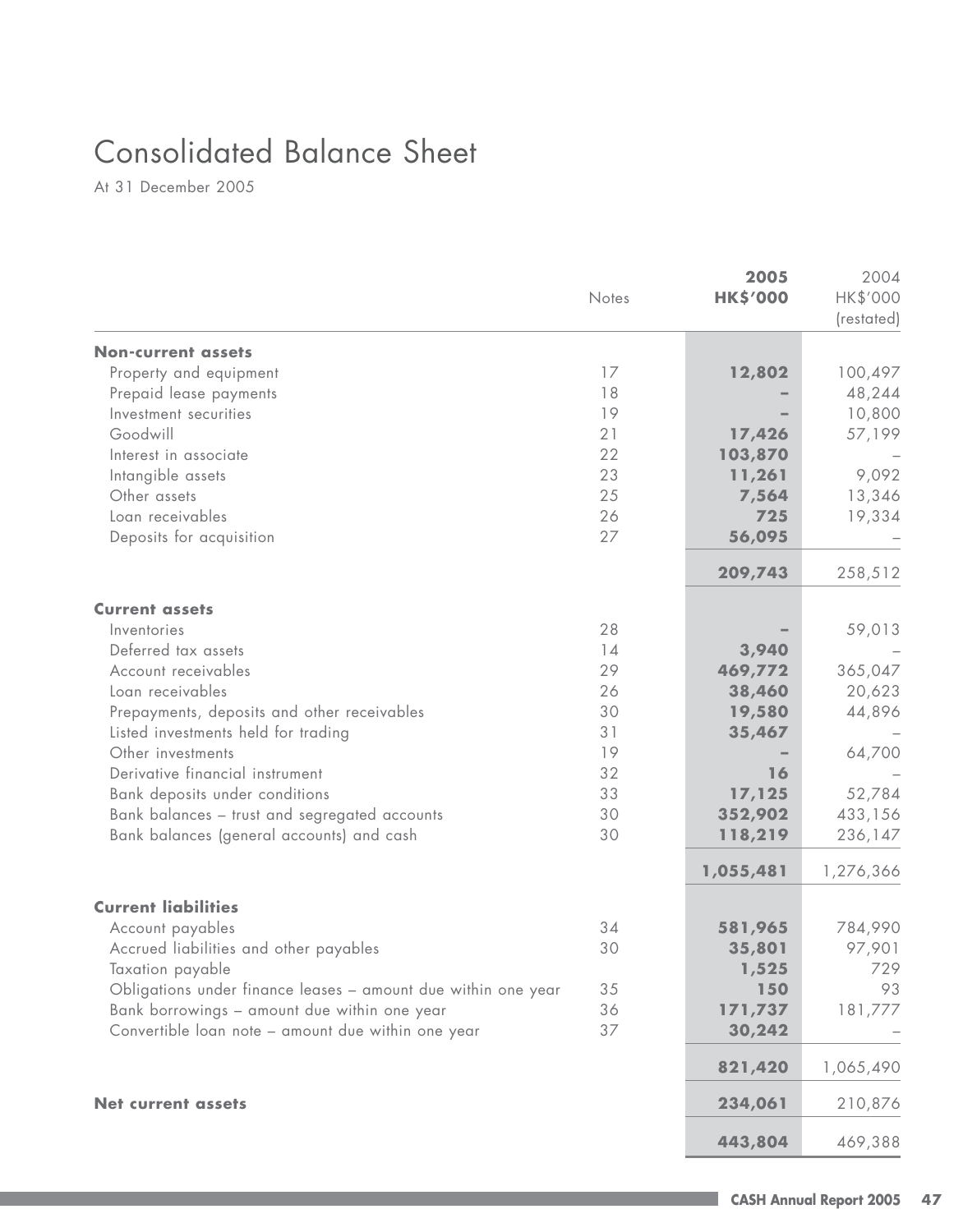# Consolidated Balance Sheet

At 31 December 2005

|                                                                                                   |              | 2005            | 2004       |
|---------------------------------------------------------------------------------------------------|--------------|-----------------|------------|
|                                                                                                   | <b>Notes</b> | <b>HK\$'000</b> | HK\$'000   |
|                                                                                                   |              |                 | (restated) |
| <b>Capital and reserves</b>                                                                       |              |                 |            |
| Share capital                                                                                     | 38           | 43,748          | 43,748     |
| Reserves                                                                                          |              | 139,596         | 176,817    |
| Equity attributable to equity holders of the Company<br>Equity component of convertible loan note |              | 183,344         | 220,565    |
| and share option reserve of a listed subsidiary                                                   |              | 1,464           | 1,451      |
| Minority interests                                                                                |              | 179,273         | 166,086    |
| <b>Total equity</b>                                                                               |              | 364,081         | 388,102    |
| <b>Non-current liabilities</b>                                                                    |              |                 |            |
| Obligations under finance leases - amount due after one year                                      | 35           | 159             |            |
| Bank borrowings - amount due after one year                                                       | 36           | 79,564          | 41,452     |
| Convertible loan note - amount due after one year                                                 | 37           |                 | 39,834     |
|                                                                                                   |              | 79,723          | 81,286     |
|                                                                                                   |              | 443,804         | 469,388    |

The financial statements on pages 46 to 137 were approved and authorised for issue by the board of Directors on 13 April 2006 and are signed on its behalf by:

Director Director

KWAN Pak Hoo Bankee **LAW Ping Wah Bernard**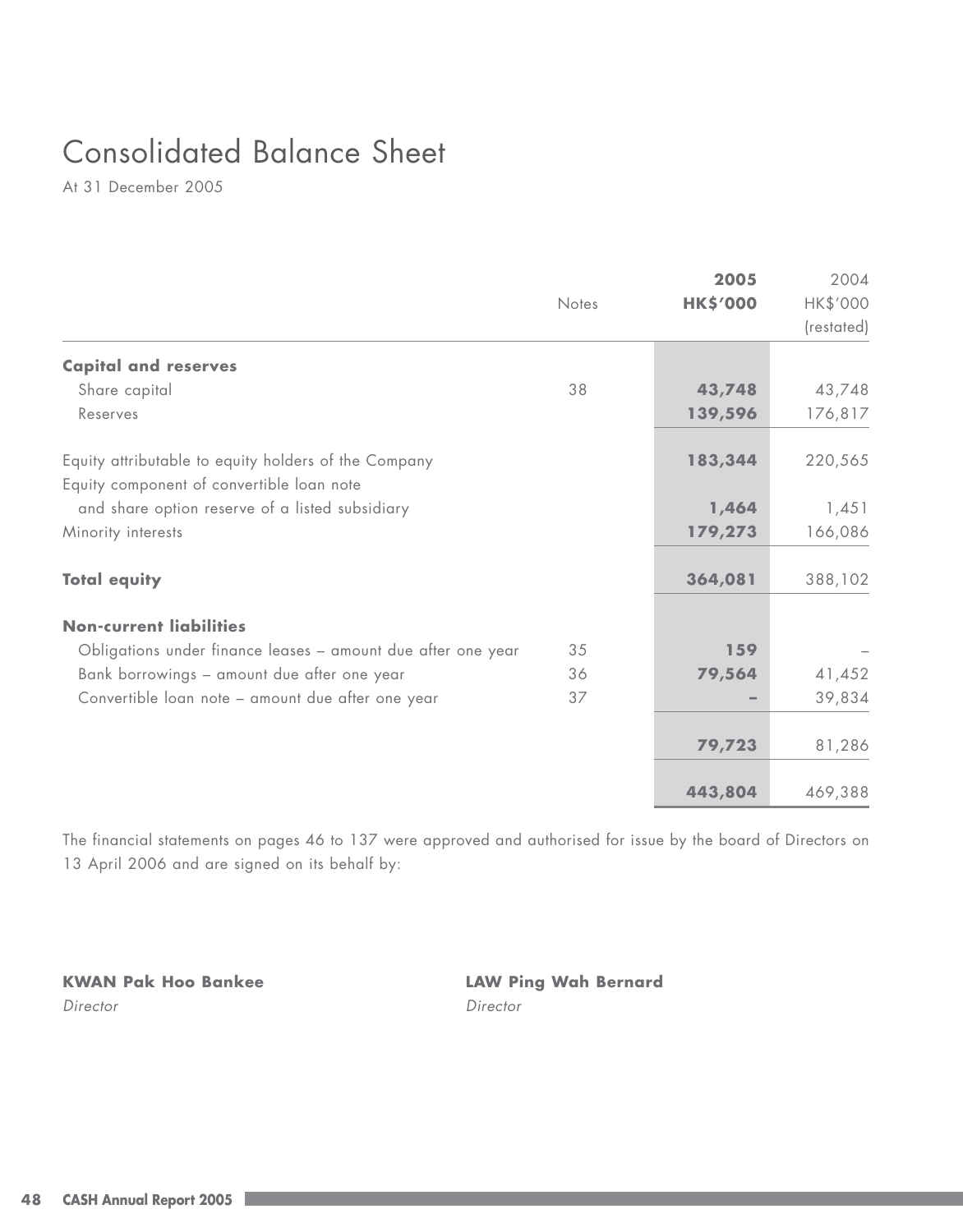# Consolidated Statement of Changes in Equity

For the year ended 31 December 2005

| <b>Share Contributed</b><br>Share<br>General<br><b>Other Accumulated</b><br>option<br>equity<br>Minority<br>capital<br>losses<br>premium<br>surplus<br>reserve<br>reserve<br>Total<br>reserve<br>reserve<br>interests<br>Total<br>HK\$'000<br>HK\$'000<br>HK\$'000<br>HK\$'000<br>HK\$'000<br>HK\$'000<br>HK\$'000<br>HK\$'000<br>HK\$'000<br>HK\$'000<br>HK\$'000<br>(note(h))<br>$[notes[i]$ & $[i]]$<br>[note (k)]<br>Notes<br>At 1 January 2004, as originally stated<br>36,548<br>279,272<br>16,724<br>1,160<br>12,314<br>340,900<br>121,210<br>462,110<br>(5, 118)<br>Effects of changes in accounting policies<br>1,764<br>(580)<br>864<br>(see note 3)<br>(781)<br>(781)<br>461<br>$\overline{\phantom{0}}$<br>36,548<br>279,272<br>16,724<br>12,314<br>461<br>120,630<br>462,974<br>At 1 January 2004, as restated<br>1,160<br>(5,899)<br>340,119<br>1,764<br>Loss for the year, representing<br>(161, 994)<br>total recognised loss for the year<br>(143, 954)<br>(18, 040)<br>(143, 954)<br>(4, 815)<br>Increase 2.11% interest in subsidiary<br>(4, 815)<br>÷<br>Recognition of employee<br>219<br>share option benefits<br>219<br>$(\alpha)$<br>Recognition of equity component of<br>convertible loan note of subsidiary<br>771<br>771<br>Arising from full repayment of convertible<br>loan note of subsidiary<br>(469)<br>1,295<br>1,295<br>(1,764)<br>(b)<br>47,532<br>47,532<br>Issue of rights shares by subsidiary<br>(c)<br>$\overline{a}$<br>Issue of new shares by subsidiary<br>4,586<br>4,586<br>(d)<br>Issue of right shares by subsidiary<br>16,193<br>(d)<br>16,193<br>Issue of new shares by the Company<br>23,760<br>(e)<br>7,200<br>16,560<br>23,760<br>Transaction cost attributable to issue<br>of new shares<br>(6.55)<br>(6.55)<br>(e)<br>(655)<br>$\overline{\phantom{a}}$<br>At 31 December 2004<br>43,748<br>295,177<br>16,724<br>12,314<br>(148, 558)<br>220,565<br>771<br>680<br>166,086<br>388,102<br>1,160<br>Effect of changes in accounting<br>policies (see note 3)<br>(48)<br>(48)<br>(48)<br>$\qquad \qquad -$<br>÷<br>43,748<br>295,177<br>16,724<br>12,314<br>(148,606)<br>771<br>166,086<br>388,054<br>At 1 January 2005, as restated<br>1,160<br>220,517<br>680<br>Loss for the year, representing<br>total recognised loss for the year<br>(27, 059)<br>(37, 022)<br>(37, 022)<br>9,963<br>Recognition of employee<br>share option benefits<br>203<br>203<br>(a)<br>Arising from partial repayment of<br>convertible loan note of subsidiary<br>(341)<br>(b)<br>(151)<br>(190)<br>(151)<br>Amount transferred from share premium<br>to contributed surplus<br>(f)<br>(195, 665)<br>195,665<br>Amount transferred to set off<br>accumulated losses<br>(195, 665)<br>195,665<br>(g)<br>2004 final dividend paid by subsidiary<br>(3,677)<br>(3,677)<br>Issue of new shares by subsidiary<br>53,244<br>53,244<br> c <br>(46, 343)<br>Issue of new shares by subsidiary<br>(d)<br>(46, 343)<br>L<br>At 31 December 2005<br>43,748<br>179,273<br>364,081<br>99,512<br>16,724<br>1,160<br>12,314<br>9,886<br>183,344<br>581<br>883 |  |  | Attributable to equity holders of the Company |  |  | Convertible<br>loan note | <b>Share</b> |  |  |
|----------------------------------------------------------------------------------------------------------------------------------------------------------------------------------------------------------------------------------------------------------------------------------------------------------------------------------------------------------------------------------------------------------------------------------------------------------------------------------------------------------------------------------------------------------------------------------------------------------------------------------------------------------------------------------------------------------------------------------------------------------------------------------------------------------------------------------------------------------------------------------------------------------------------------------------------------------------------------------------------------------------------------------------------------------------------------------------------------------------------------------------------------------------------------------------------------------------------------------------------------------------------------------------------------------------------------------------------------------------------------------------------------------------------------------------------------------------------------------------------------------------------------------------------------------------------------------------------------------------------------------------------------------------------------------------------------------------------------------------------------------------------------------------------------------------------------------------------------------------------------------------------------------------------------------------------------------------------------------------------------------------------------------------------------------------------------------------------------------------------------------------------------------------------------------------------------------------------------------------------------------------------------------------------------------------------------------------------------------------------------------------------------------------------------------------------------------------------------------------------------------------------------------------------------------------------------------------------------------------------------------------------------------------------------------------------------------------------------------------------------------------------------------------------------------------------------------------------------------------------------------------------------------------------------------------------------------------------------------------------------------------------------------------------------------------------------------|--|--|-----------------------------------------------|--|--|--------------------------|--------------|--|--|
|                                                                                                                                                                                                                                                                                                                                                                                                                                                                                                                                                                                                                                                                                                                                                                                                                                                                                                                                                                                                                                                                                                                                                                                                                                                                                                                                                                                                                                                                                                                                                                                                                                                                                                                                                                                                                                                                                                                                                                                                                                                                                                                                                                                                                                                                                                                                                                                                                                                                                                                                                                                                                                                                                                                                                                                                                                                                                                                                                                                                                                                                                  |  |  |                                               |  |  |                          |              |  |  |
|                                                                                                                                                                                                                                                                                                                                                                                                                                                                                                                                                                                                                                                                                                                                                                                                                                                                                                                                                                                                                                                                                                                                                                                                                                                                                                                                                                                                                                                                                                                                                                                                                                                                                                                                                                                                                                                                                                                                                                                                                                                                                                                                                                                                                                                                                                                                                                                                                                                                                                                                                                                                                                                                                                                                                                                                                                                                                                                                                                                                                                                                                  |  |  |                                               |  |  |                          |              |  |  |
|                                                                                                                                                                                                                                                                                                                                                                                                                                                                                                                                                                                                                                                                                                                                                                                                                                                                                                                                                                                                                                                                                                                                                                                                                                                                                                                                                                                                                                                                                                                                                                                                                                                                                                                                                                                                                                                                                                                                                                                                                                                                                                                                                                                                                                                                                                                                                                                                                                                                                                                                                                                                                                                                                                                                                                                                                                                                                                                                                                                                                                                                                  |  |  |                                               |  |  |                          |              |  |  |
|                                                                                                                                                                                                                                                                                                                                                                                                                                                                                                                                                                                                                                                                                                                                                                                                                                                                                                                                                                                                                                                                                                                                                                                                                                                                                                                                                                                                                                                                                                                                                                                                                                                                                                                                                                                                                                                                                                                                                                                                                                                                                                                                                                                                                                                                                                                                                                                                                                                                                                                                                                                                                                                                                                                                                                                                                                                                                                                                                                                                                                                                                  |  |  |                                               |  |  |                          |              |  |  |
|                                                                                                                                                                                                                                                                                                                                                                                                                                                                                                                                                                                                                                                                                                                                                                                                                                                                                                                                                                                                                                                                                                                                                                                                                                                                                                                                                                                                                                                                                                                                                                                                                                                                                                                                                                                                                                                                                                                                                                                                                                                                                                                                                                                                                                                                                                                                                                                                                                                                                                                                                                                                                                                                                                                                                                                                                                                                                                                                                                                                                                                                                  |  |  |                                               |  |  |                          |              |  |  |
|                                                                                                                                                                                                                                                                                                                                                                                                                                                                                                                                                                                                                                                                                                                                                                                                                                                                                                                                                                                                                                                                                                                                                                                                                                                                                                                                                                                                                                                                                                                                                                                                                                                                                                                                                                                                                                                                                                                                                                                                                                                                                                                                                                                                                                                                                                                                                                                                                                                                                                                                                                                                                                                                                                                                                                                                                                                                                                                                                                                                                                                                                  |  |  |                                               |  |  |                          |              |  |  |
|                                                                                                                                                                                                                                                                                                                                                                                                                                                                                                                                                                                                                                                                                                                                                                                                                                                                                                                                                                                                                                                                                                                                                                                                                                                                                                                                                                                                                                                                                                                                                                                                                                                                                                                                                                                                                                                                                                                                                                                                                                                                                                                                                                                                                                                                                                                                                                                                                                                                                                                                                                                                                                                                                                                                                                                                                                                                                                                                                                                                                                                                                  |  |  |                                               |  |  |                          |              |  |  |
|                                                                                                                                                                                                                                                                                                                                                                                                                                                                                                                                                                                                                                                                                                                                                                                                                                                                                                                                                                                                                                                                                                                                                                                                                                                                                                                                                                                                                                                                                                                                                                                                                                                                                                                                                                                                                                                                                                                                                                                                                                                                                                                                                                                                                                                                                                                                                                                                                                                                                                                                                                                                                                                                                                                                                                                                                                                                                                                                                                                                                                                                                  |  |  |                                               |  |  |                          |              |  |  |
|                                                                                                                                                                                                                                                                                                                                                                                                                                                                                                                                                                                                                                                                                                                                                                                                                                                                                                                                                                                                                                                                                                                                                                                                                                                                                                                                                                                                                                                                                                                                                                                                                                                                                                                                                                                                                                                                                                                                                                                                                                                                                                                                                                                                                                                                                                                                                                                                                                                                                                                                                                                                                                                                                                                                                                                                                                                                                                                                                                                                                                                                                  |  |  |                                               |  |  |                          |              |  |  |
|                                                                                                                                                                                                                                                                                                                                                                                                                                                                                                                                                                                                                                                                                                                                                                                                                                                                                                                                                                                                                                                                                                                                                                                                                                                                                                                                                                                                                                                                                                                                                                                                                                                                                                                                                                                                                                                                                                                                                                                                                                                                                                                                                                                                                                                                                                                                                                                                                                                                                                                                                                                                                                                                                                                                                                                                                                                                                                                                                                                                                                                                                  |  |  |                                               |  |  |                          |              |  |  |
|                                                                                                                                                                                                                                                                                                                                                                                                                                                                                                                                                                                                                                                                                                                                                                                                                                                                                                                                                                                                                                                                                                                                                                                                                                                                                                                                                                                                                                                                                                                                                                                                                                                                                                                                                                                                                                                                                                                                                                                                                                                                                                                                                                                                                                                                                                                                                                                                                                                                                                                                                                                                                                                                                                                                                                                                                                                                                                                                                                                                                                                                                  |  |  |                                               |  |  |                          |              |  |  |
|                                                                                                                                                                                                                                                                                                                                                                                                                                                                                                                                                                                                                                                                                                                                                                                                                                                                                                                                                                                                                                                                                                                                                                                                                                                                                                                                                                                                                                                                                                                                                                                                                                                                                                                                                                                                                                                                                                                                                                                                                                                                                                                                                                                                                                                                                                                                                                                                                                                                                                                                                                                                                                                                                                                                                                                                                                                                                                                                                                                                                                                                                  |  |  |                                               |  |  |                          |              |  |  |
|                                                                                                                                                                                                                                                                                                                                                                                                                                                                                                                                                                                                                                                                                                                                                                                                                                                                                                                                                                                                                                                                                                                                                                                                                                                                                                                                                                                                                                                                                                                                                                                                                                                                                                                                                                                                                                                                                                                                                                                                                                                                                                                                                                                                                                                                                                                                                                                                                                                                                                                                                                                                                                                                                                                                                                                                                                                                                                                                                                                                                                                                                  |  |  |                                               |  |  |                          |              |  |  |
|                                                                                                                                                                                                                                                                                                                                                                                                                                                                                                                                                                                                                                                                                                                                                                                                                                                                                                                                                                                                                                                                                                                                                                                                                                                                                                                                                                                                                                                                                                                                                                                                                                                                                                                                                                                                                                                                                                                                                                                                                                                                                                                                                                                                                                                                                                                                                                                                                                                                                                                                                                                                                                                                                                                                                                                                                                                                                                                                                                                                                                                                                  |  |  |                                               |  |  |                          |              |  |  |
|                                                                                                                                                                                                                                                                                                                                                                                                                                                                                                                                                                                                                                                                                                                                                                                                                                                                                                                                                                                                                                                                                                                                                                                                                                                                                                                                                                                                                                                                                                                                                                                                                                                                                                                                                                                                                                                                                                                                                                                                                                                                                                                                                                                                                                                                                                                                                                                                                                                                                                                                                                                                                                                                                                                                                                                                                                                                                                                                                                                                                                                                                  |  |  |                                               |  |  |                          |              |  |  |
|                                                                                                                                                                                                                                                                                                                                                                                                                                                                                                                                                                                                                                                                                                                                                                                                                                                                                                                                                                                                                                                                                                                                                                                                                                                                                                                                                                                                                                                                                                                                                                                                                                                                                                                                                                                                                                                                                                                                                                                                                                                                                                                                                                                                                                                                                                                                                                                                                                                                                                                                                                                                                                                                                                                                                                                                                                                                                                                                                                                                                                                                                  |  |  |                                               |  |  |                          |              |  |  |
|                                                                                                                                                                                                                                                                                                                                                                                                                                                                                                                                                                                                                                                                                                                                                                                                                                                                                                                                                                                                                                                                                                                                                                                                                                                                                                                                                                                                                                                                                                                                                                                                                                                                                                                                                                                                                                                                                                                                                                                                                                                                                                                                                                                                                                                                                                                                                                                                                                                                                                                                                                                                                                                                                                                                                                                                                                                                                                                                                                                                                                                                                  |  |  |                                               |  |  |                          |              |  |  |
|                                                                                                                                                                                                                                                                                                                                                                                                                                                                                                                                                                                                                                                                                                                                                                                                                                                                                                                                                                                                                                                                                                                                                                                                                                                                                                                                                                                                                                                                                                                                                                                                                                                                                                                                                                                                                                                                                                                                                                                                                                                                                                                                                                                                                                                                                                                                                                                                                                                                                                                                                                                                                                                                                                                                                                                                                                                                                                                                                                                                                                                                                  |  |  |                                               |  |  |                          |              |  |  |
|                                                                                                                                                                                                                                                                                                                                                                                                                                                                                                                                                                                                                                                                                                                                                                                                                                                                                                                                                                                                                                                                                                                                                                                                                                                                                                                                                                                                                                                                                                                                                                                                                                                                                                                                                                                                                                                                                                                                                                                                                                                                                                                                                                                                                                                                                                                                                                                                                                                                                                                                                                                                                                                                                                                                                                                                                                                                                                                                                                                                                                                                                  |  |  |                                               |  |  |                          |              |  |  |
|                                                                                                                                                                                                                                                                                                                                                                                                                                                                                                                                                                                                                                                                                                                                                                                                                                                                                                                                                                                                                                                                                                                                                                                                                                                                                                                                                                                                                                                                                                                                                                                                                                                                                                                                                                                                                                                                                                                                                                                                                                                                                                                                                                                                                                                                                                                                                                                                                                                                                                                                                                                                                                                                                                                                                                                                                                                                                                                                                                                                                                                                                  |  |  |                                               |  |  |                          |              |  |  |
|                                                                                                                                                                                                                                                                                                                                                                                                                                                                                                                                                                                                                                                                                                                                                                                                                                                                                                                                                                                                                                                                                                                                                                                                                                                                                                                                                                                                                                                                                                                                                                                                                                                                                                                                                                                                                                                                                                                                                                                                                                                                                                                                                                                                                                                                                                                                                                                                                                                                                                                                                                                                                                                                                                                                                                                                                                                                                                                                                                                                                                                                                  |  |  |                                               |  |  |                          |              |  |  |
|                                                                                                                                                                                                                                                                                                                                                                                                                                                                                                                                                                                                                                                                                                                                                                                                                                                                                                                                                                                                                                                                                                                                                                                                                                                                                                                                                                                                                                                                                                                                                                                                                                                                                                                                                                                                                                                                                                                                                                                                                                                                                                                                                                                                                                                                                                                                                                                                                                                                                                                                                                                                                                                                                                                                                                                                                                                                                                                                                                                                                                                                                  |  |  |                                               |  |  |                          |              |  |  |
|                                                                                                                                                                                                                                                                                                                                                                                                                                                                                                                                                                                                                                                                                                                                                                                                                                                                                                                                                                                                                                                                                                                                                                                                                                                                                                                                                                                                                                                                                                                                                                                                                                                                                                                                                                                                                                                                                                                                                                                                                                                                                                                                                                                                                                                                                                                                                                                                                                                                                                                                                                                                                                                                                                                                                                                                                                                                                                                                                                                                                                                                                  |  |  |                                               |  |  |                          |              |  |  |
|                                                                                                                                                                                                                                                                                                                                                                                                                                                                                                                                                                                                                                                                                                                                                                                                                                                                                                                                                                                                                                                                                                                                                                                                                                                                                                                                                                                                                                                                                                                                                                                                                                                                                                                                                                                                                                                                                                                                                                                                                                                                                                                                                                                                                                                                                                                                                                                                                                                                                                                                                                                                                                                                                                                                                                                                                                                                                                                                                                                                                                                                                  |  |  |                                               |  |  |                          |              |  |  |
|                                                                                                                                                                                                                                                                                                                                                                                                                                                                                                                                                                                                                                                                                                                                                                                                                                                                                                                                                                                                                                                                                                                                                                                                                                                                                                                                                                                                                                                                                                                                                                                                                                                                                                                                                                                                                                                                                                                                                                                                                                                                                                                                                                                                                                                                                                                                                                                                                                                                                                                                                                                                                                                                                                                                                                                                                                                                                                                                                                                                                                                                                  |  |  |                                               |  |  |                          |              |  |  |
|                                                                                                                                                                                                                                                                                                                                                                                                                                                                                                                                                                                                                                                                                                                                                                                                                                                                                                                                                                                                                                                                                                                                                                                                                                                                                                                                                                                                                                                                                                                                                                                                                                                                                                                                                                                                                                                                                                                                                                                                                                                                                                                                                                                                                                                                                                                                                                                                                                                                                                                                                                                                                                                                                                                                                                                                                                                                                                                                                                                                                                                                                  |  |  |                                               |  |  |                          |              |  |  |
|                                                                                                                                                                                                                                                                                                                                                                                                                                                                                                                                                                                                                                                                                                                                                                                                                                                                                                                                                                                                                                                                                                                                                                                                                                                                                                                                                                                                                                                                                                                                                                                                                                                                                                                                                                                                                                                                                                                                                                                                                                                                                                                                                                                                                                                                                                                                                                                                                                                                                                                                                                                                                                                                                                                                                                                                                                                                                                                                                                                                                                                                                  |  |  |                                               |  |  |                          |              |  |  |
|                                                                                                                                                                                                                                                                                                                                                                                                                                                                                                                                                                                                                                                                                                                                                                                                                                                                                                                                                                                                                                                                                                                                                                                                                                                                                                                                                                                                                                                                                                                                                                                                                                                                                                                                                                                                                                                                                                                                                                                                                                                                                                                                                                                                                                                                                                                                                                                                                                                                                                                                                                                                                                                                                                                                                                                                                                                                                                                                                                                                                                                                                  |  |  |                                               |  |  |                          |              |  |  |
|                                                                                                                                                                                                                                                                                                                                                                                                                                                                                                                                                                                                                                                                                                                                                                                                                                                                                                                                                                                                                                                                                                                                                                                                                                                                                                                                                                                                                                                                                                                                                                                                                                                                                                                                                                                                                                                                                                                                                                                                                                                                                                                                                                                                                                                                                                                                                                                                                                                                                                                                                                                                                                                                                                                                                                                                                                                                                                                                                                                                                                                                                  |  |  |                                               |  |  |                          |              |  |  |
|                                                                                                                                                                                                                                                                                                                                                                                                                                                                                                                                                                                                                                                                                                                                                                                                                                                                                                                                                                                                                                                                                                                                                                                                                                                                                                                                                                                                                                                                                                                                                                                                                                                                                                                                                                                                                                                                                                                                                                                                                                                                                                                                                                                                                                                                                                                                                                                                                                                                                                                                                                                                                                                                                                                                                                                                                                                                                                                                                                                                                                                                                  |  |  |                                               |  |  |                          |              |  |  |
|                                                                                                                                                                                                                                                                                                                                                                                                                                                                                                                                                                                                                                                                                                                                                                                                                                                                                                                                                                                                                                                                                                                                                                                                                                                                                                                                                                                                                                                                                                                                                                                                                                                                                                                                                                                                                                                                                                                                                                                                                                                                                                                                                                                                                                                                                                                                                                                                                                                                                                                                                                                                                                                                                                                                                                                                                                                                                                                                                                                                                                                                                  |  |  |                                               |  |  |                          |              |  |  |
|                                                                                                                                                                                                                                                                                                                                                                                                                                                                                                                                                                                                                                                                                                                                                                                                                                                                                                                                                                                                                                                                                                                                                                                                                                                                                                                                                                                                                                                                                                                                                                                                                                                                                                                                                                                                                                                                                                                                                                                                                                                                                                                                                                                                                                                                                                                                                                                                                                                                                                                                                                                                                                                                                                                                                                                                                                                                                                                                                                                                                                                                                  |  |  |                                               |  |  |                          |              |  |  |
|                                                                                                                                                                                                                                                                                                                                                                                                                                                                                                                                                                                                                                                                                                                                                                                                                                                                                                                                                                                                                                                                                                                                                                                                                                                                                                                                                                                                                                                                                                                                                                                                                                                                                                                                                                                                                                                                                                                                                                                                                                                                                                                                                                                                                                                                                                                                                                                                                                                                                                                                                                                                                                                                                                                                                                                                                                                                                                                                                                                                                                                                                  |  |  |                                               |  |  |                          |              |  |  |
|                                                                                                                                                                                                                                                                                                                                                                                                                                                                                                                                                                                                                                                                                                                                                                                                                                                                                                                                                                                                                                                                                                                                                                                                                                                                                                                                                                                                                                                                                                                                                                                                                                                                                                                                                                                                                                                                                                                                                                                                                                                                                                                                                                                                                                                                                                                                                                                                                                                                                                                                                                                                                                                                                                                                                                                                                                                                                                                                                                                                                                                                                  |  |  |                                               |  |  |                          |              |  |  |
|                                                                                                                                                                                                                                                                                                                                                                                                                                                                                                                                                                                                                                                                                                                                                                                                                                                                                                                                                                                                                                                                                                                                                                                                                                                                                                                                                                                                                                                                                                                                                                                                                                                                                                                                                                                                                                                                                                                                                                                                                                                                                                                                                                                                                                                                                                                                                                                                                                                                                                                                                                                                                                                                                                                                                                                                                                                                                                                                                                                                                                                                                  |  |  |                                               |  |  |                          |              |  |  |
|                                                                                                                                                                                                                                                                                                                                                                                                                                                                                                                                                                                                                                                                                                                                                                                                                                                                                                                                                                                                                                                                                                                                                                                                                                                                                                                                                                                                                                                                                                                                                                                                                                                                                                                                                                                                                                                                                                                                                                                                                                                                                                                                                                                                                                                                                                                                                                                                                                                                                                                                                                                                                                                                                                                                                                                                                                                                                                                                                                                                                                                                                  |  |  |                                               |  |  |                          |              |  |  |
|                                                                                                                                                                                                                                                                                                                                                                                                                                                                                                                                                                                                                                                                                                                                                                                                                                                                                                                                                                                                                                                                                                                                                                                                                                                                                                                                                                                                                                                                                                                                                                                                                                                                                                                                                                                                                                                                                                                                                                                                                                                                                                                                                                                                                                                                                                                                                                                                                                                                                                                                                                                                                                                                                                                                                                                                                                                                                                                                                                                                                                                                                  |  |  |                                               |  |  |                          |              |  |  |
|                                                                                                                                                                                                                                                                                                                                                                                                                                                                                                                                                                                                                                                                                                                                                                                                                                                                                                                                                                                                                                                                                                                                                                                                                                                                                                                                                                                                                                                                                                                                                                                                                                                                                                                                                                                                                                                                                                                                                                                                                                                                                                                                                                                                                                                                                                                                                                                                                                                                                                                                                                                                                                                                                                                                                                                                                                                                                                                                                                                                                                                                                  |  |  |                                               |  |  |                          |              |  |  |
|                                                                                                                                                                                                                                                                                                                                                                                                                                                                                                                                                                                                                                                                                                                                                                                                                                                                                                                                                                                                                                                                                                                                                                                                                                                                                                                                                                                                                                                                                                                                                                                                                                                                                                                                                                                                                                                                                                                                                                                                                                                                                                                                                                                                                                                                                                                                                                                                                                                                                                                                                                                                                                                                                                                                                                                                                                                                                                                                                                                                                                                                                  |  |  |                                               |  |  |                          |              |  |  |
|                                                                                                                                                                                                                                                                                                                                                                                                                                                                                                                                                                                                                                                                                                                                                                                                                                                                                                                                                                                                                                                                                                                                                                                                                                                                                                                                                                                                                                                                                                                                                                                                                                                                                                                                                                                                                                                                                                                                                                                                                                                                                                                                                                                                                                                                                                                                                                                                                                                                                                                                                                                                                                                                                                                                                                                                                                                                                                                                                                                                                                                                                  |  |  |                                               |  |  |                          |              |  |  |
|                                                                                                                                                                                                                                                                                                                                                                                                                                                                                                                                                                                                                                                                                                                                                                                                                                                                                                                                                                                                                                                                                                                                                                                                                                                                                                                                                                                                                                                                                                                                                                                                                                                                                                                                                                                                                                                                                                                                                                                                                                                                                                                                                                                                                                                                                                                                                                                                                                                                                                                                                                                                                                                                                                                                                                                                                                                                                                                                                                                                                                                                                  |  |  |                                               |  |  |                          |              |  |  |

and the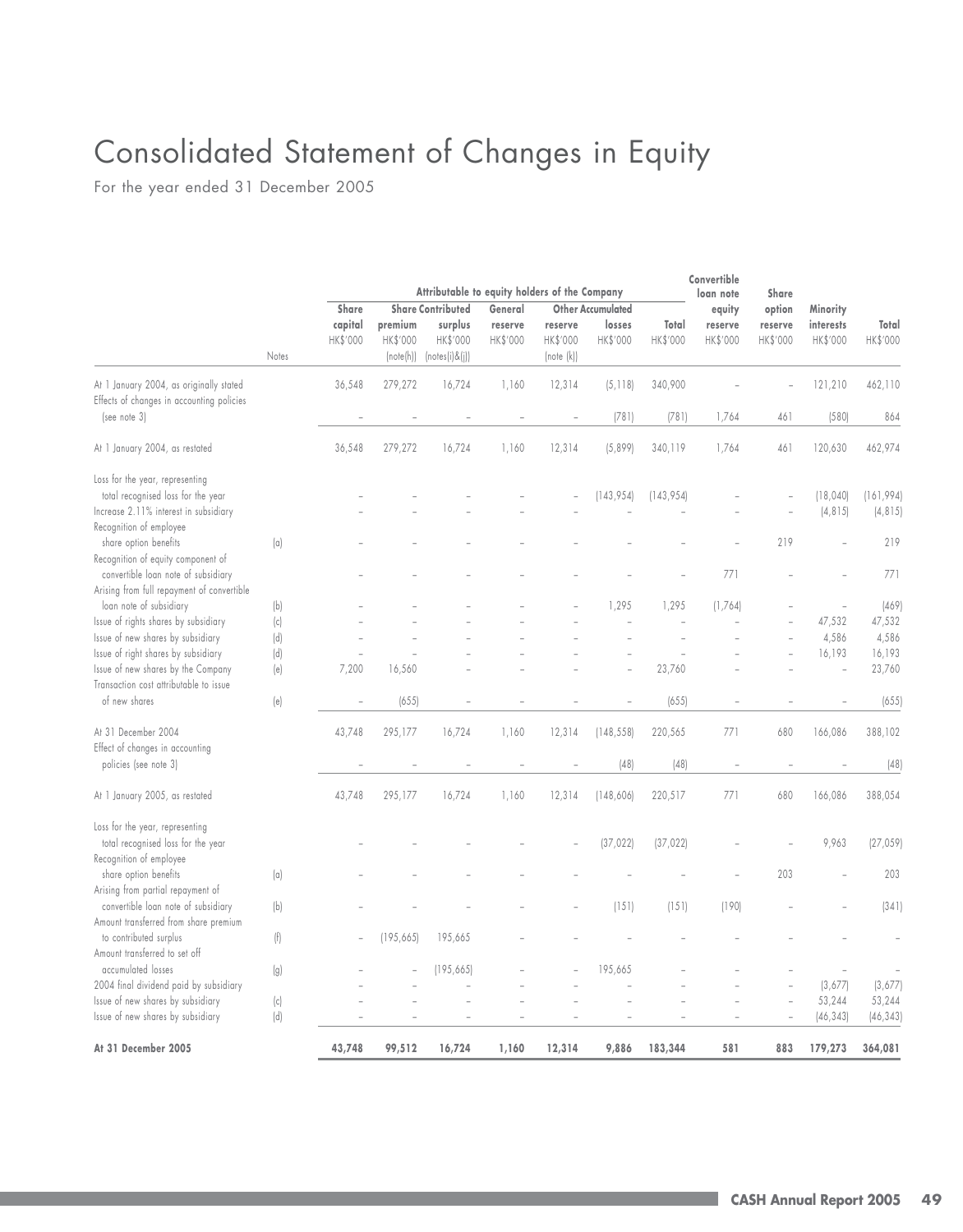# Consolidated Statement of Changes in Equity

For the year ended 31 December 2005

#### Notes:

- (a) The Group has applied HKFRS 2 Share-based payment retrospectively in relation to the expensing of the fair value of share options of CASH Financial Service Group Limited ("CFSG") granted on 13 November 2003, 2 December 2003 and 6 October 2005 to Directors and employees determined at the date of grant of the share options, over the vesting period.
- (b) During the year ended 31 December 2004, CFSG has made full repayment of the outstanding convertible loan note issued on 28 September 2001 amounting to HK\$125,100,000. The consideration of HK\$125,100,000 was allocated into liability component and equity component. An equity component of approximately HK\$1,764,000 was released from the convertible loan note equity reserve.

During the year ended 31 December 2005, CFSG has made partial repayment of the convertible loan note issued on 1 September 2004 amounting to HK\$10,000,000. The consideration of HK\$10,000,000 was allocated into liability component and equity component. An equity component of approximately HK\$190,000 was released from the convertible loan note equity reserve.

- (c) (i) In May 2004, 377,278,224 shares of HK\$0.10 each in CFSG were issued by way of rights issue at a subscription price of HK\$0.27 per share.
	- (ii) In September 2005, 132,000,000 shares of HK\$0.10 each in CFSG were issued at a subscription price of HK\$0.27 per share.
	- (iii) In September 2005, 13,325,000 share options in CFSG were exercised at an exercise price of HK\$0.34 per share, resulting in the issue of 13,325,000 shares of HK\$0.10 each.
	- (iv) In October 2005, 145,000,000 top up shares of HK\$0.10 each in CFSG were issued to the Group, at the price of HK\$0.40 per share, resulting in the issue of 145,000,000 shares of HK\$0.10 each.
- (d) (i) In January 2004, 2,800,000 share options in CASH Retail Management Group Limited ("CRMG") were exercised at the exercise price of HK\$1.79 per share, resulting in the issue of 2,800,000 shares of HK\$0.10 each.
	- (ii) In September 2004, 133,298,562 shares of HK\$0.02 each in CRMG were issued by way of rights issue at a subscription price of HK\$0.35 per share.
	- (iii) In November 2004, 200,000 share options in CRMG were exercised at the exercise price of HK\$0.316 per share, resulting in the issue of 200,000 shares of HK\$0.02 each.
	- (iv) In April 2005, 83,000,000 shares of HK\$0.02 each in CRMG were issued at a subscription price of HK\$0.28 per share. The Group's interest in CRMG was consequently reduced from 66.52% to 59.17%.
	- (v) In May 2005, 223,000,000 shares of HK\$0.02 each in CRMG were issued at subscription price of HK\$0.30 per share. The Group's interest in CRMG was further reduced from 59.17% to 45.60%.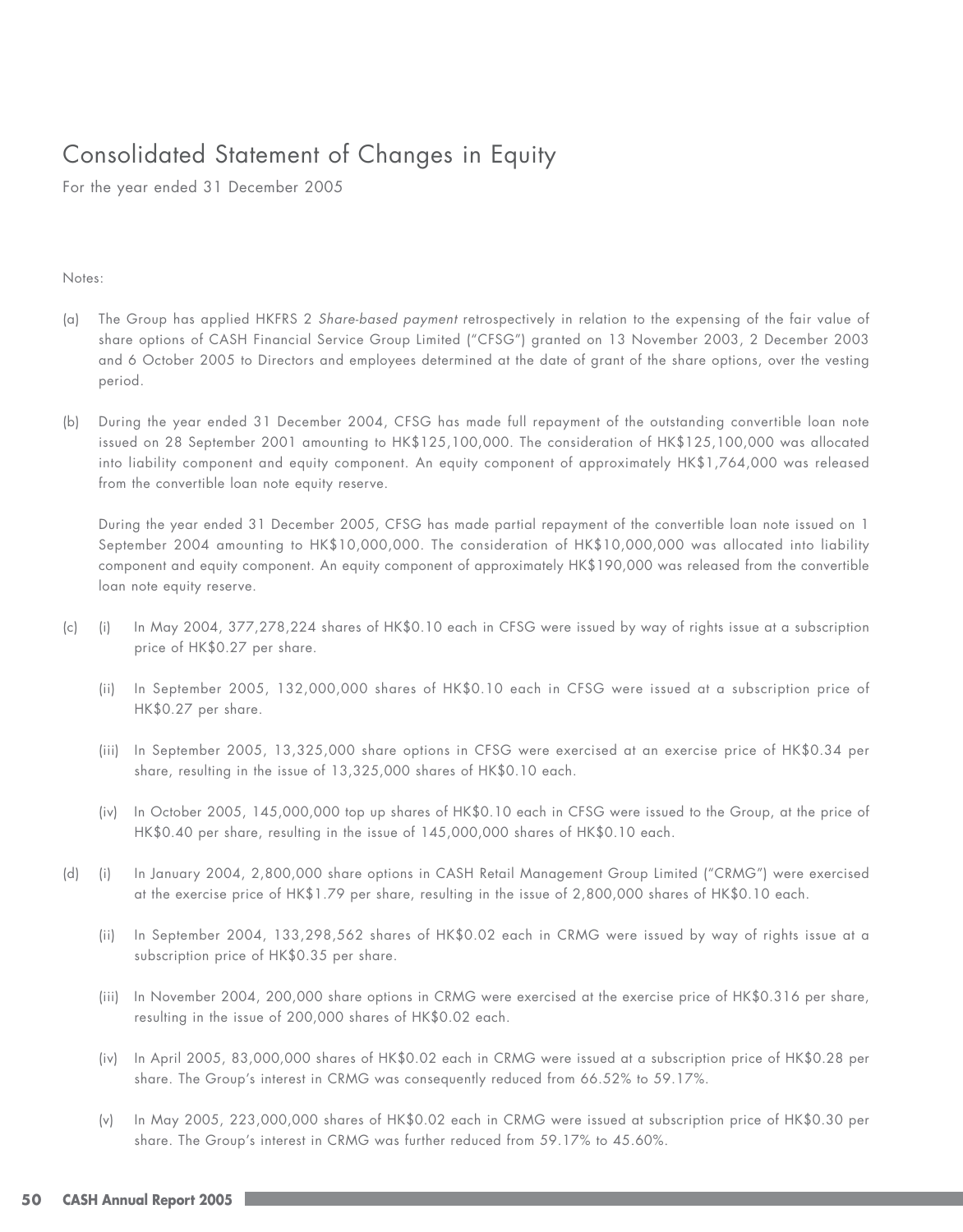# Consolidated Statement of Changes in Equity

- (vi) In May 2005, 19,833,333 share options in CRMG were exercised at the exercise price of HK\$0.316 per share, resulting in the issue of 19,833,333 shares of HK\$0.02 each. The Group's interest in CRMG was further reduced from 45.60% to 44.69%.
- (e) Pursuant to an agreement dated 19 August 2004, 72,000,000 new shares of HK\$0.10 each of the Company were issued to Abdulrahman Saad Al-Rashid & Sons Company Limited ("ARTAR"), an independent third party, at the subscription price of HK\$0.33 per share upon completion of the agreement on 24 September 2004. The proceeds before expenses (amounted to HK\$655,000) of approximately HK\$23,760,000 were used as to approximately HK\$20,000,000 for the development of the international business while the balance as the general working capital of the Group.
- (f) Pursuant to a special resolution passed on 30 May 2005, the share premium account of the Company as of 31 December 2004 was reduced by an amount of HK\$195,665,196 and such amount was transferred to the contributed surplus account of the Company.
- (g) Pursuant to the minutes of a directors' meeting held on 30 May 2005, an amount of HK\$195,665,196 was transferred from the contributed surplus account to set off against the accumulated losses of the Company at 31 December 2004.
- (h) Under the Companies Act 1981 of Bermuda, the share premium of the Company can be used in paying up unissued shares of the Company to be issued to members of the Company as fully paid bonus shares.
- (i) Under the Companies Act 1981 of Bermuda, contributed surplus is available for distribution to shareholders. However, a company cannot declare or pay a dividend, or make a distribution out of contribution surplus, if:
	- (i) the company is, or would after the payment be, unable to pay its liabilities as they become due; or
	- (ii) the realisable value of the company's assets would thereby less than the aggregate of its liabilities and its issued share capital and share premium accounts.
- (j) The contributed surplus of the Group represents the difference between the nominal value of the share capital of the subsidiaries acquired pursuant to the group reorganisation in 1994 and the nominal value of the issued share capital of the Company issued in exchange thereof, and the net amount arising from the reduction of share premium account, capital reduction and the amounts transferred to set-off accumulated losses.
- (k) The other reserve of the Group represents the reserve arising from the distribution of shares of CASH on-line Limited (now renamed CFSG) in year 2000.
- (l) All the reserves of the Group are attributable to the Company and its subsidiaries.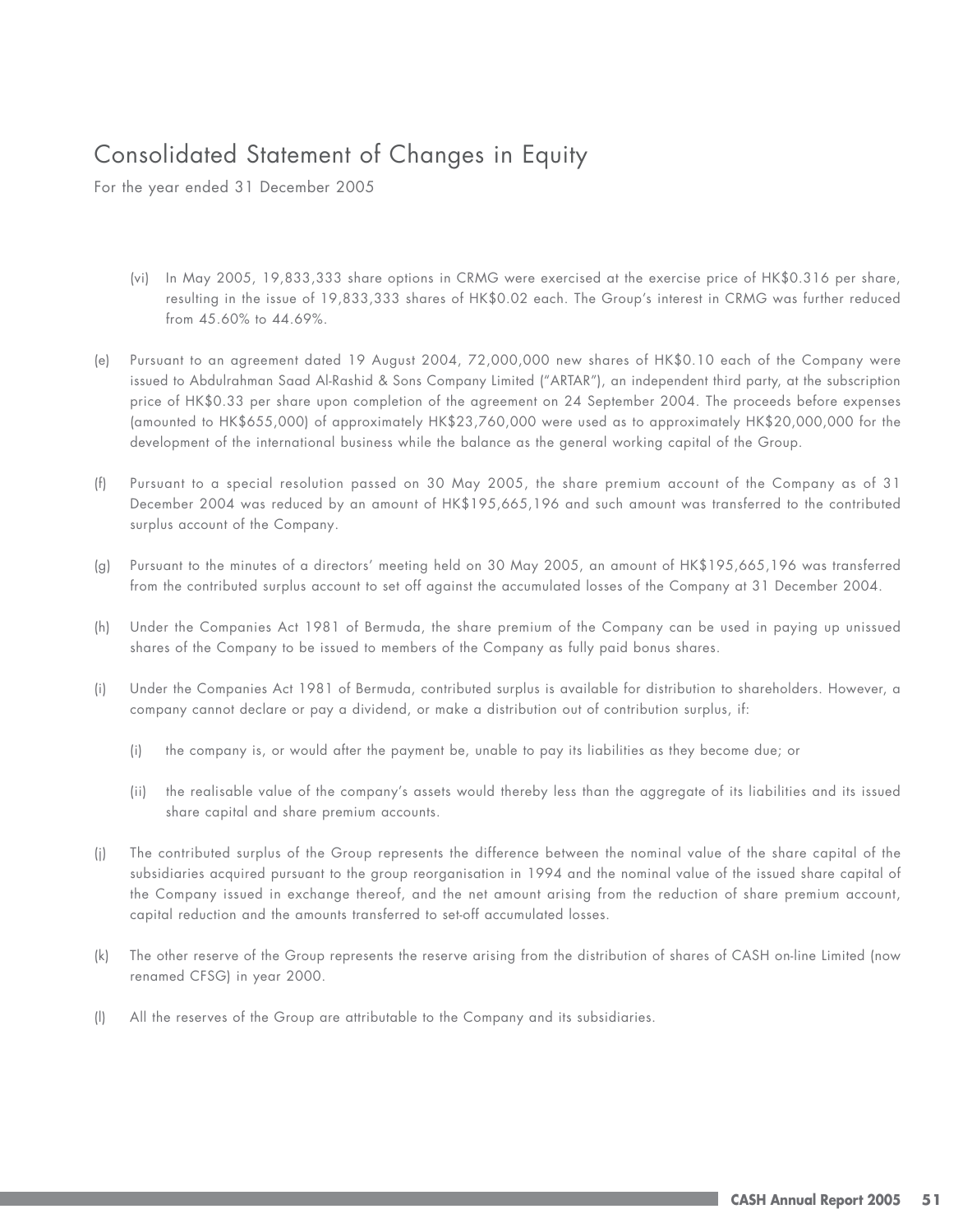# Consolidated Cash Flow Statement

|                                                                                                                                                                                                                                                                                                                                                                                                                                                                                                                                                                                                                                                                                                                                                                                                                                                                                                                                                                                          | Note | 2005<br><b>HK\$'000</b>                                                                                                | 2004<br>HK\$'000<br>(restated)                                                                                                                  |
|------------------------------------------------------------------------------------------------------------------------------------------------------------------------------------------------------------------------------------------------------------------------------------------------------------------------------------------------------------------------------------------------------------------------------------------------------------------------------------------------------------------------------------------------------------------------------------------------------------------------------------------------------------------------------------------------------------------------------------------------------------------------------------------------------------------------------------------------------------------------------------------------------------------------------------------------------------------------------------------|------|------------------------------------------------------------------------------------------------------------------------|-------------------------------------------------------------------------------------------------------------------------------------------------|
| Operating activities<br>Loss before taxation                                                                                                                                                                                                                                                                                                                                                                                                                                                                                                                                                                                                                                                                                                                                                                                                                                                                                                                                             |      | (30, 058)                                                                                                              | (161, 638)                                                                                                                                      |
| Adjustments for:<br>Convertible loan note settlement expense<br>Advertising and telecommunication services expenses<br>(Reversal of allowance) Allowance for bad and doubtful debts<br>Allowance for inventory obsolescence and write-off of inventories<br>Amortisation of intangible assets<br>Amortisation of goodwill<br>Amortisation of prepaid lease payments<br>Depreciation of property and equipment<br>Employee share option benefits<br>Loss (Gain) on deemed disposal of CRMG<br>Dividends from investments<br>Gain on dilution of shareholding in subsidiary and associate<br>Impairment loss recognised in respect of available-for-sale<br>investments/investment securities<br>Impairment loss recognised in respect of goodwill<br>Impairment loss recognised in respect of property and equipment<br>Interest expenses<br>(Gain) Loss on disposal of property and equipment<br>Increase in fair value of derivative financial instrument<br>Share of loss of associate | 40   | 85<br>(702)<br>186<br>21,675<br>203<br>974<br>(143)<br>(16, 289)<br>10,800<br>19,240<br>(6,773)<br>(64)<br>26,728      | 310<br>11,213<br>7,630<br>19,041<br>1,830<br>6,928<br>646<br>43,602<br>219<br>(769)<br>(1, 015)<br>15,500<br>10,000<br>2,060<br>11,759<br>4,746 |
| Operating cashflow before movements in working capital<br>Increase in inventories<br>(Increase) Decrease in account receivables<br>Decrease (Increase) in loan receivables<br>(Increase) Decrease in prepayments, deposits and other receivables<br>Decrease (Increase) in listed investments held<br>for trading/other investments<br>Decrease (Increase) in bank balances - trust<br>and segregated accounts<br>(Decrease) Increase in account payables<br>(Decrease) Increase in accrued liabilities and other payables<br>Cash (used in) from operations<br>Hong Kong Profits Tax paid<br>Dividends received<br>Interest paid                                                                                                                                                                                                                                                                                                                                                        |      | 25,862<br>(106, 777)<br>1,670<br>(3,822)<br>10,150<br>80,254<br>(34, 941)<br>(41,098)<br>(68, 702)<br>143<br>(17, 874) | (27,938)<br>(16,759)<br>131,457<br>(38, 118)<br>26,022<br>(3,500)<br>(51, 100)<br>45,511<br>25,254<br>90,829<br>(134)<br>1,015<br>(11,376)      |
| Net cash (used in) from operating activities                                                                                                                                                                                                                                                                                                                                                                                                                                                                                                                                                                                                                                                                                                                                                                                                                                                                                                                                             |      | (86, 433)                                                                                                              | 80,334                                                                                                                                          |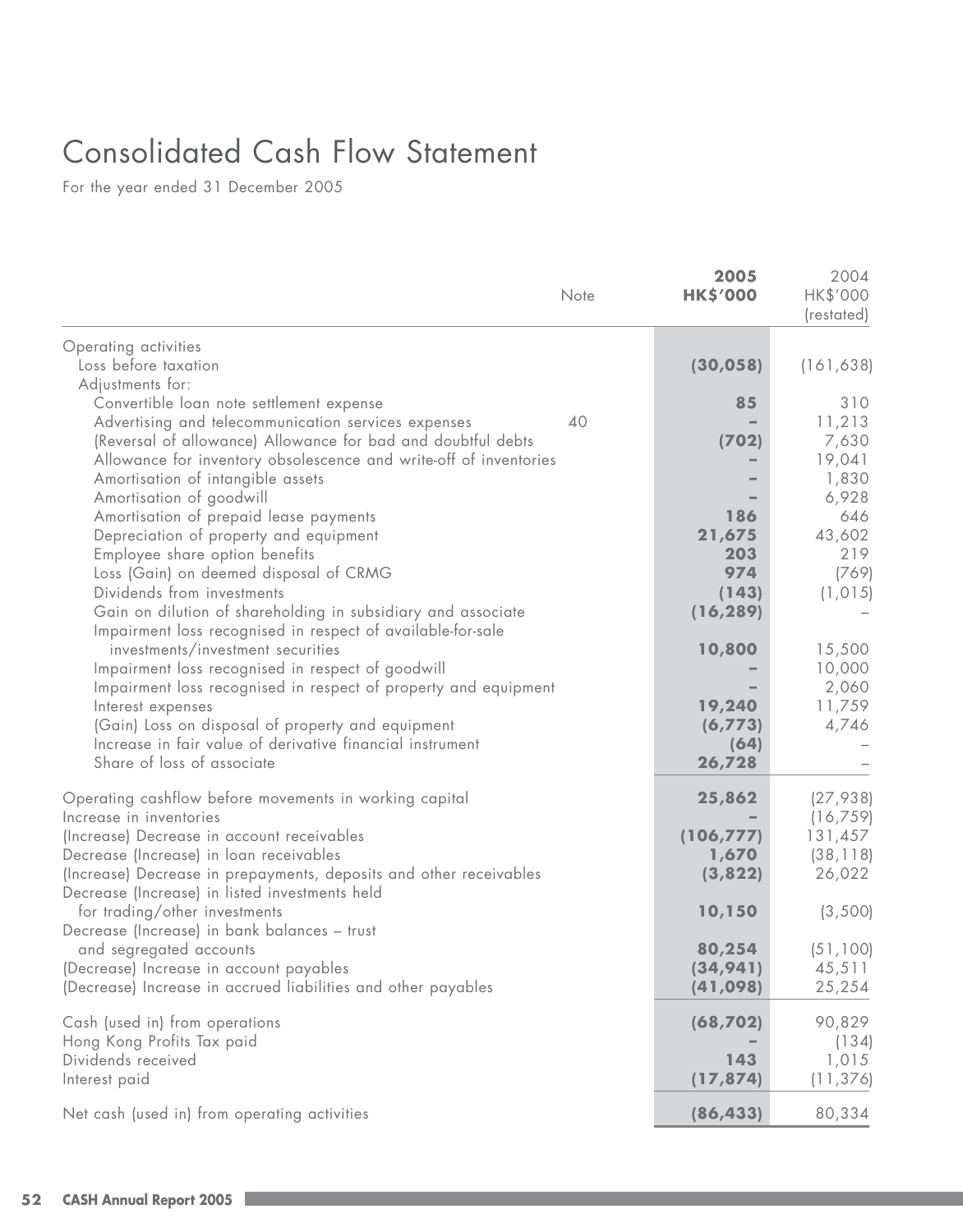# Consolidated Cash Flow Statement

|                                                                 | Note  | 2005<br><b>HK\$'000</b> | 2004<br>HK\$'000<br>(restated) |
|-----------------------------------------------------------------|-------|-------------------------|--------------------------------|
| Investing activities                                            |       |                         |                                |
| Deposit payment for acquisition of online game business by CFSG |       | (56, 095)               |                                |
| Additional payment for acquisition of a subsidiary              | 21(i) |                         | (1,400)                        |
| Increase in bank deposits under conditions                      |       | (343)                   | (16, 219)                      |
| Expenses paid for subscription of CFSG's rights shares          |       |                         | (800)                          |
| Proceeds from disposal of property and equipment                |       | 43,279                  | 381                            |
| Purchase of property and equipment                              |       | (7, 539)                | (67, 151)                      |
| Purchase of other investments                                   |       |                         | (10, 800)                      |
| Statutory and other deposits paid                               |       | (947)                   | (1,601)                        |
| Deemed disposals of subsidiaries (net of cash                   |       |                         |                                |
| and cash equivalents disposed)                                  |       | (163, 232)              |                                |
| Net cash used in investing activities                           |       | (184, 877)              | (97, 590)                      |
| Financing activities                                            |       |                         |                                |
| Decrease in trust receipt loans                                 |       |                         | (3,782)                        |
| Increase (Decrease) in bank loans                               |       | 116,805                 | (86, 603)                      |
| Decrease in bank overdrafts                                     |       | (10, 373)               | (28, 328)                      |
| Repayments of obligations under finance leases                  |       | (221)                   | (537)                          |
| (Repayments) Proceeds on issue of convertible loan note         |       | (10,000)                | 40,500                         |
| Proceeds on issue of shares                                     |       |                         | 23,760                         |
| Share issue expenses                                            |       |                         | (655)                          |
| Contributions from minority shareholders                        |       | 62,230                  | 66,476                         |
| Dividend paid to minority shareholders by CFSG                  |       | (3,677)                 |                                |
| Interest paid on obligations under finance leases               |       | (15)                    | (22)                           |
| Share issue expenses paid by CFSG and CRMG                      |       | (300)                   | (3, 330)                       |
| Interest paid on convertible loan note                          |       | (1,067)                 |                                |
| Net cash from financing activities                              |       | 153,382                 | 7,479                          |
| Net decrease in cash and cash equivalents                       |       | (117, 928)              | (9,777)                        |
| Cash and cash equivalents at beginning of year                  |       | 236,147                 | 245,924                        |
|                                                                 |       |                         |                                |
| Cash and cash equivalents at end of year                        |       | 118,219                 | 236,147                        |
| Being:                                                          |       |                         |                                |
| Bank balances (general accounts) and cash                       |       | 118,219                 | 236,147                        |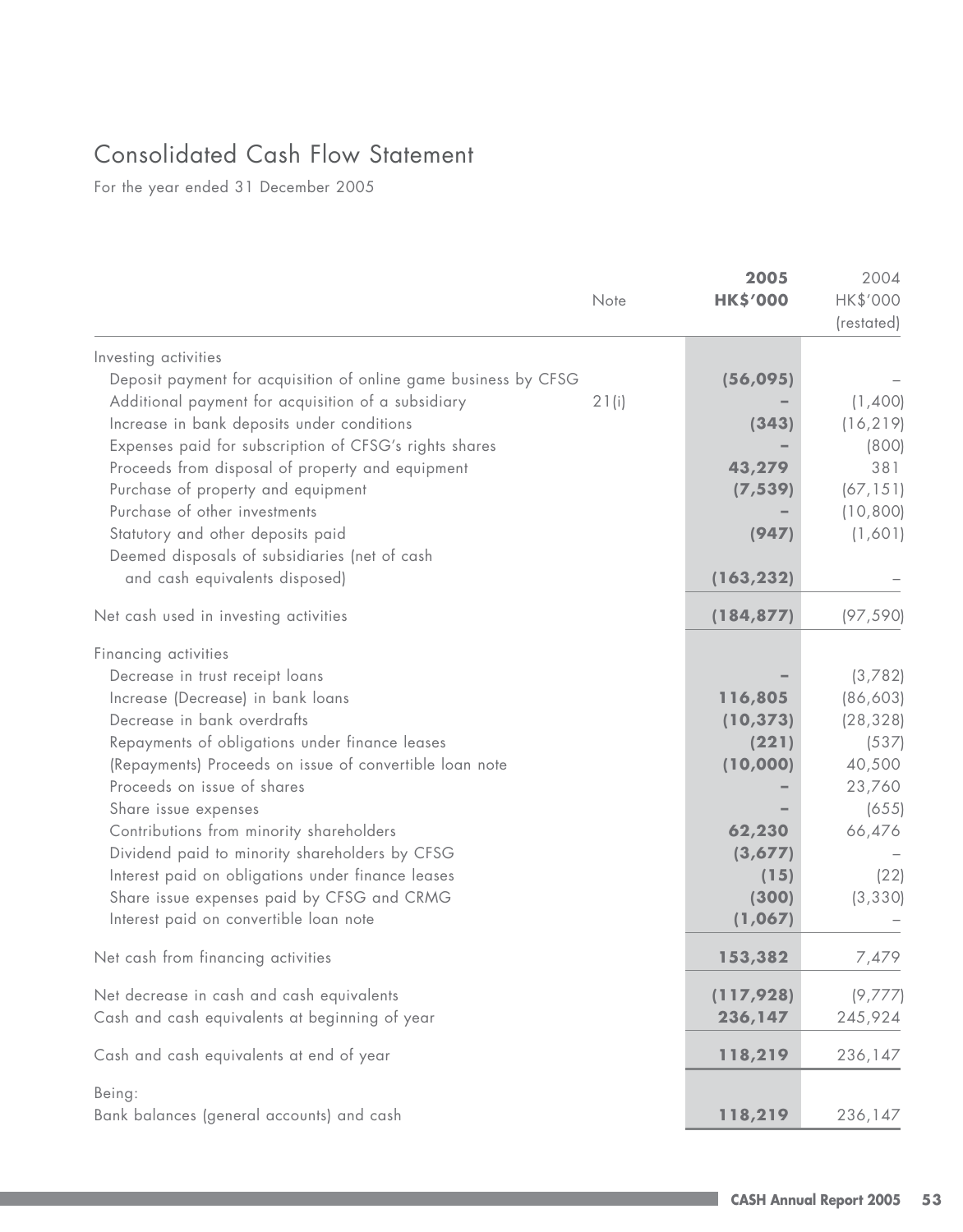For the year ended 31 December 2005

### 1. GENERAL

The Company is incorporated in Bermuda as an exempted company with limited liability under the Companies Act 1981 of Bermuda (as amended) and its shares are listed on The Stock Exchange of Hong Kong Limited ("Stock Exchange"). The address of the registered office and principal place of business of the Company are disclosed in the Corporate Information of this annual report.

The financial statements are presented in Hong Kong dollars, which is the same as the functional currency of the Company.

The Company is an investment holding company. The principal activities of its principal subsidiaries are set out in note 48.

### 2. APPLICATION OF HONG KONG FINANCIAL REPORTING STANDARDS

In the current year, the Group has applied, for the first time, a number of new Hong Kong Financial Reporting Standards ("HKFRSs"), Hong Kong Accounting Standards ("HKASs") and Interpretations (hereinafter collectively referred to as "new HKFRSs") issued by the Hong Kong Institute of Certified Public Accountants that are effective for accounting periods beginning on or after 1 January 2005. The application of the new HKFRSs has resulted in a change in the presentation of the consolidated income statement, consolidated balance sheet and consolidated statement of changes in equity. In particular, the presentation of minority interests has been changed. The changes in presentation have been applied retrospectively. The adoption of the new HKFRSs has resulted in changes to the Group's accounting policies in the following areas that have an effect on how the results for the current and prior accounting years are prepared and presented:

### **Business combinations**

In the current year, the Group has applied HKFRS 3 Business Combinations which is effective for business combinations for which the agreement date is on or after 1 January 2005. In previous years, goodwill arising on acquisitions was capitalised and amortised over its estimated useful life. The Group has applied the relevant transitional provisions in HKFRS 3. On 1 January 2005, the Group eliminated the carrying amount of the related accumulated amortisation and impairment of approximately HK\$57,620,000 with a corresponding decrease in the cost of goodwill (see note 21). The Group has discontinued amortising such goodwill from 1 January 2005 onwards and such goodwill will be tested for impairment at least annually. Goodwill arising on acquisitions after 1 January 2005 is measured at cost less accumulated impairment losses (if any) after initial recognition. As a result of this change in accounting policy, no amortisation of goodwill has been charged in the current year. Comparative figures for 2004 have not been restated (see note 3 for the financial impact).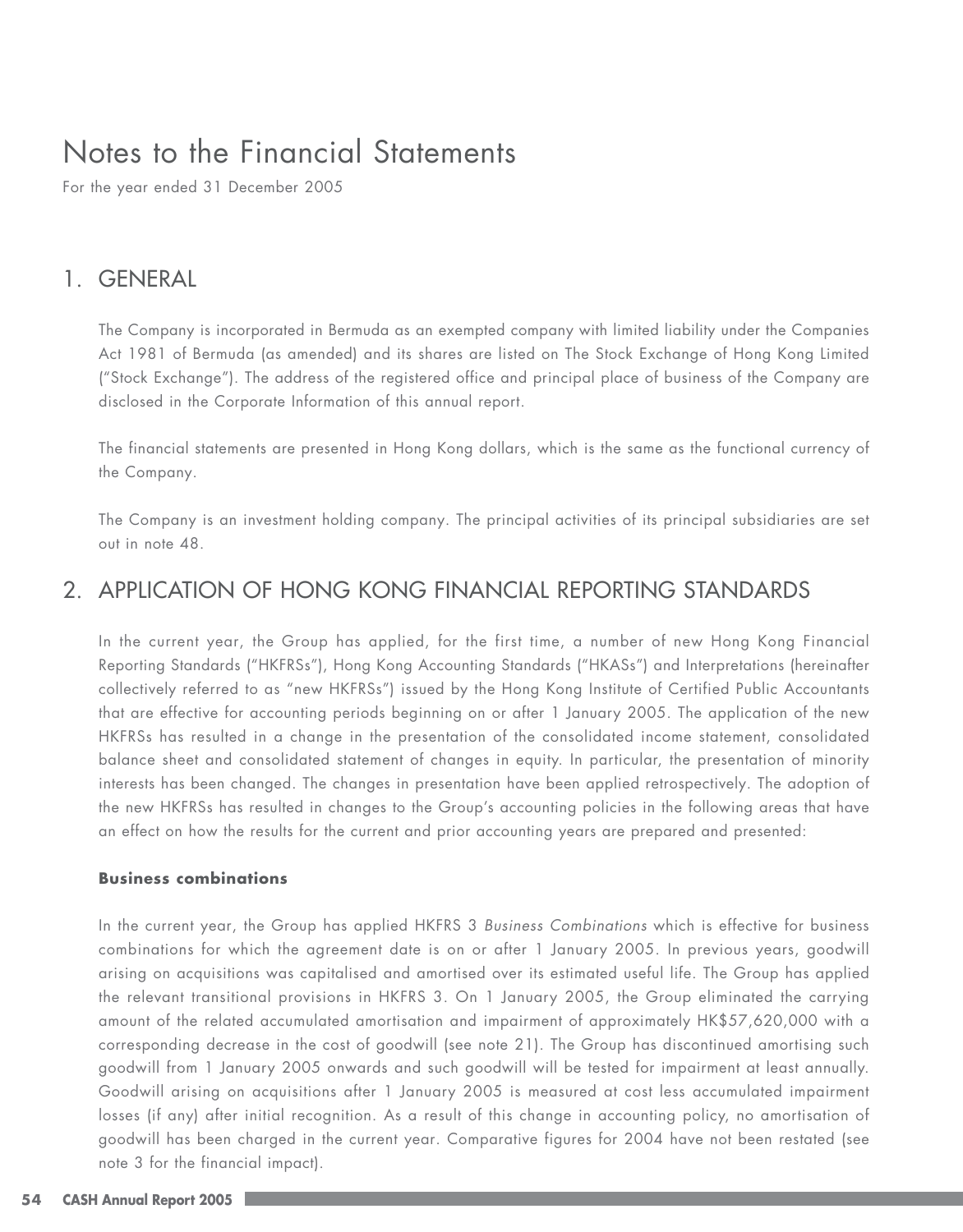For the year ended 31 December 2005

### 2. APPLICATION OF HONG KONG FINANCIAL REPORTING STANDARDS (continued)

### **Share-based payments**

In the current year, the Group has applied HKFRS 2 Share-based Payment which requires an expense to be recognised where the Group buys goods or obtains services in exchange for shares or rights over shares ("equity-settled transactions"). The principal impact of HKFRS 2 on the Group is in relation to the expensing of the fair value of share options granted to Directors and employees of the Group, determined at the date of grant of the share options, over the vesting period. Prior to the application of HKFRS 2, the Group did not recognise the financial effect of these share options until they were exercised. The Group has applied HKFRS 2 to share options granted on or after 1 January 2005. In relation to share options granted before 1 January 2005, the Group chooses not to apply HKFRS 2 with respect to share options granted on or before 7 November 2002 and vested before 1 January 2005. However, the Group is still required to apply HKFRS 2 retrospectively to share options that were granted by the Group after 7 November 2002 and had not yet vested on 1 January 2005. Comparative figures for 2004 have been restated (see note 3 for the financial impact).

#### **Financial instruments**

In the current year, the Group has applied HKAS 32 Financial Instruments: Disclosure and Presentation and HKAS 39 Financial Instruments: Recognition and Measurement. HKAS 32 requires retrospective application. HKAS 39, which is effective for annual periods beginning on or after 1 January 2005, generally does not permit the recognition, derecognition or measurement of financial assets and liabilities on a retrospective basis. The principal effects resulting from the implementation of HKAS 32 and HKAS 39 are summarised below:

### Convertible loan note

The principal impact of HKAS 32 on the Group is in relation to convertible loan note issued by the Group that contains a liability component and an equity component. Previously, convertible loan note was classified as liability on the balance sheet. HKAS 32 requires an issuer of a compound financial instrument to separate the compound financial instrument into the liability component and equity component on initial recognition. At the date of issue, the liability component is recognised at fair value. The carrying amount of the equity component is then determined by deducting the fair value of the financial liability from the fair value of the compound financial instrument as a whole. Because HKAS 32 requires retrospective application, comparative figures for 2004 have been restated. Comparative profit for 2004 has been restated in order to reflect the increase in effective interest on the liability component (see note 3 for the financial impact).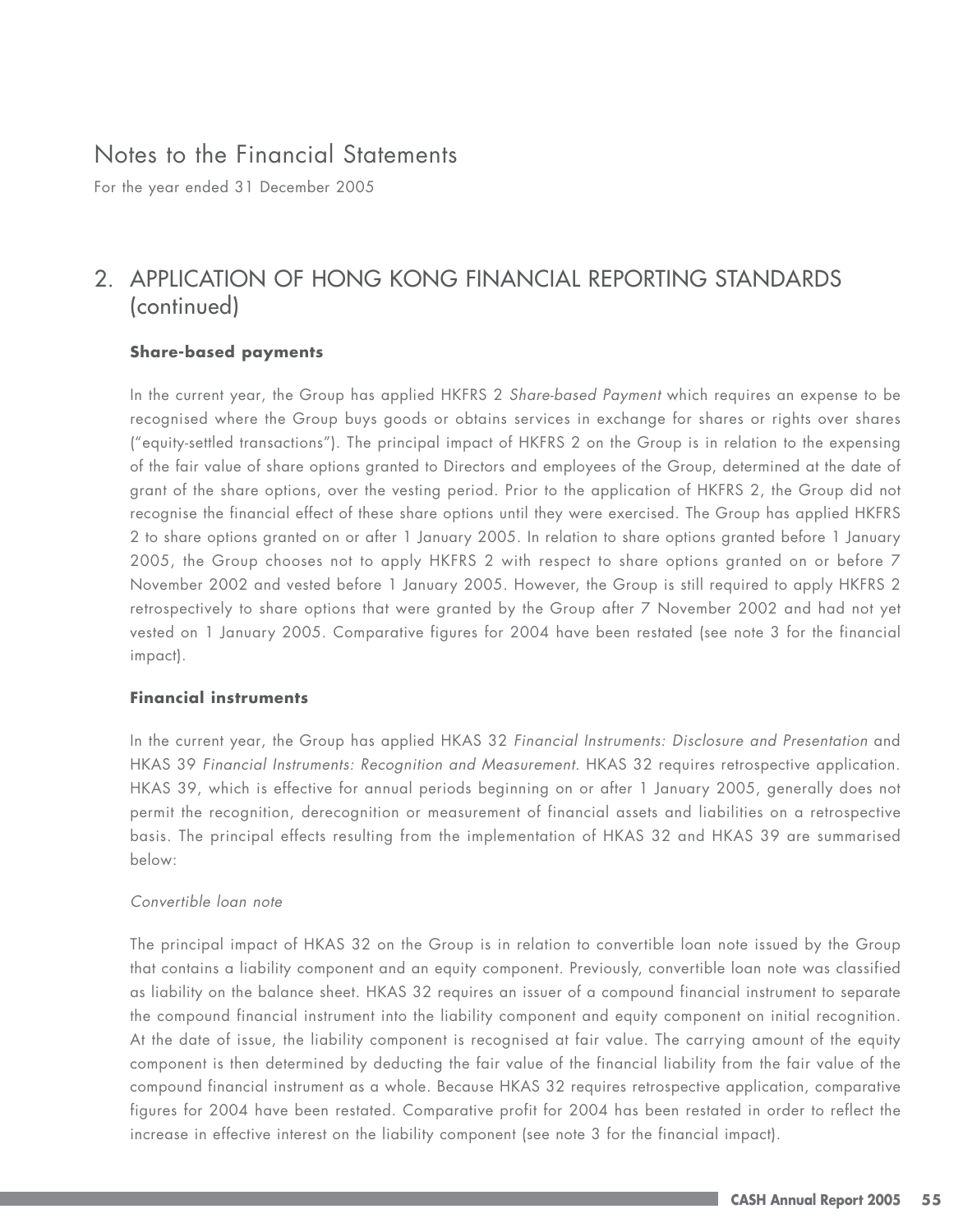For the year ended 31 December 2005

### 2. APPLICATION OF HONG KONG FINANCIAL REPORTING STANDARDS (continued)

### **Financial instruments (continued)**

### Convertible loan note (continued)

The convertible loan note of the Group also contains an early redemption option which is considered an embedded derivative. Under HKAS 39, derivative embedded in a financial instrument is treated as a separate derivative when its economic risk and characteristic are not closely related to those of the host contract (the liability component) and the host contract is not carried at fair value through profit or loss. The Group has applied the relevant transitional provisions in HKAS 39. However, there has been no material effect on how the results for the current accounting period are prepared and presented.

Issue costs are apportioned between the components of the convertible loan note based on their relative fair value at the date of issue.

In subsequent periods, the liability component is measured at amortised cost, using the effective interest rate method. The interest charged on the liability component is calculated by applying the original effective interest rate. The difference between this amount and the interest paid is added to the carrying amount of the liability component. The early redemption option derivative is subsequently measured at fair value at each balance sheet date.

### Classification and measurement of financial assets and financial liabilities

The Group has applied the relevant transitional provisions in HKAS 39 with respect to the classification and measurement of financial assets and financial liabilities that are within the scope of HKAS 39.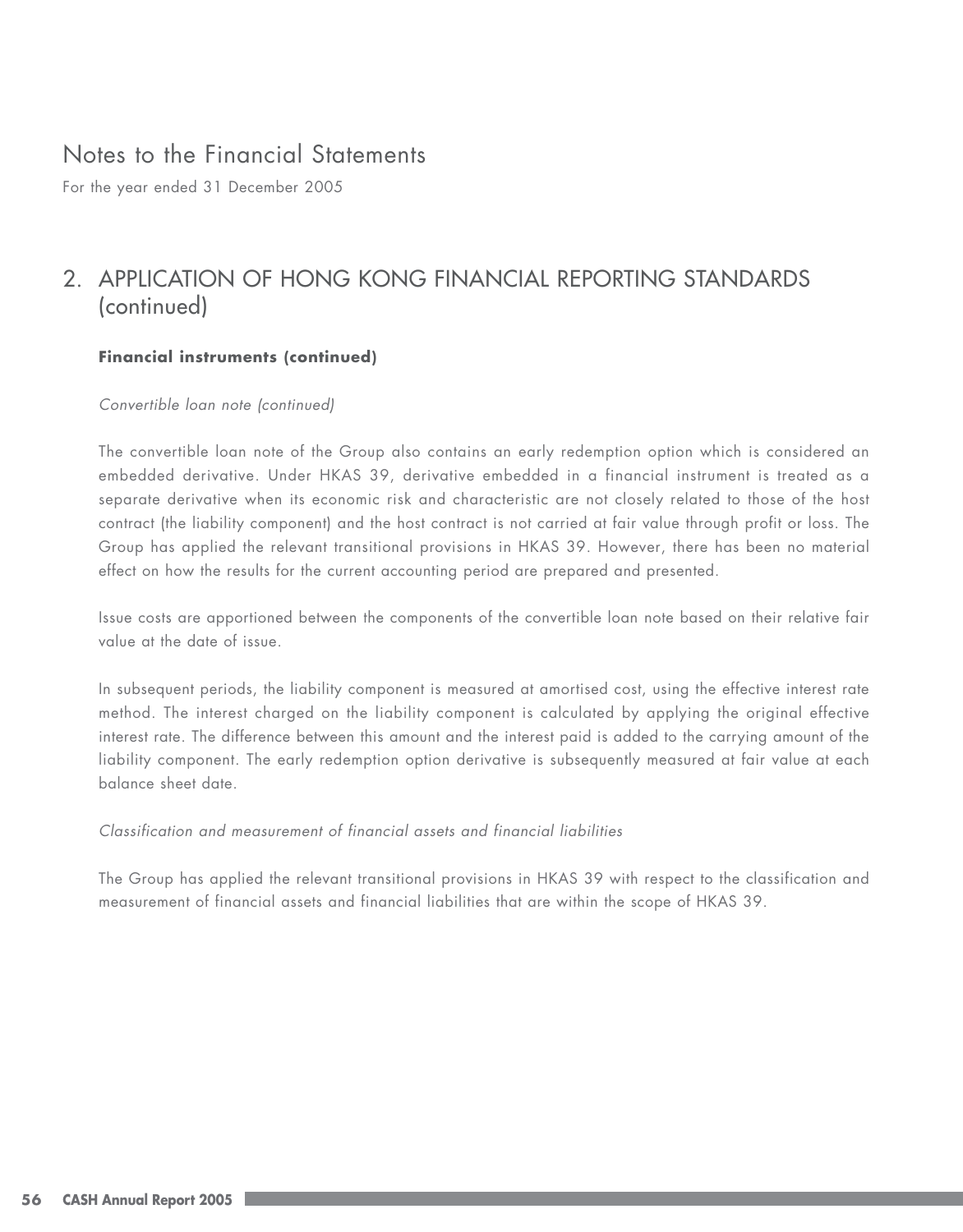For the year ended 31 December 2005

### 2. APPLICATION OF HONG KONG FINANCIAL REPORTING STANDARDS (continued)

### **Financial instruments (continued)**

Debt or equity securities previously accounted for under benchmark treatment of Statement of Standard Accounting Practice 24 ("SSAP 24")

By 31 December 2004, the Group classified and measured its investments in debt and equity securities in accordance with the benchmark treatment of SSAP 24. Under SSAP 24, investments in debt or equity securities are classified as "investment securities", "other investments" or "held-to-maturity investments" as appropriate. "Investment securities" are carried at cost less impairment losses (if any) while "other investments" are measured at fair value, with unrealised gains or losses included in profit or loss. "Held-to-maturity investments" are carried at amortised cost less impairment losses (if any). From 1 January 2005 onwards, the Group has classified and measured its debt and equity securities in accordance with HKAS 39. Under HKAS 39, financial assets are classified as "financial assets at fair value through profit or loss", "available-for-sale financial assets", "loans and receivables", or "held-to-maturity financial assets". "Financial assets at fair value through profit or loss" and "available-for-sale financial assets" are carried at fair value, with changes in fair values recognised in profit or loss and equity respectively. Available-for-sale equity investments that do not have quoted market prices in an active market and whose fair value cannot be reliably measured and derivatives that are linked to and must be settled by delivery of such unquoted equity instruments are measured at cost less impairment after initial recognition. "Loans and receivables" and "held-to-maturity financial assets" are measured at amortised cost using the effective interest method after initial recognition.

On 1 January 2005, the Group classified and measured its investments in debt and equity securities in accordance with the transitional provisions of HKAS 39. As a result, "other investments" and "investment securities" amounted to approximately HK\$64,700,000 and HK\$10,800,000 have been classified as "listed investments held for trading" and "available-for-sale investments" respectively on 1 January 2005 (see note 3 for the financial impact).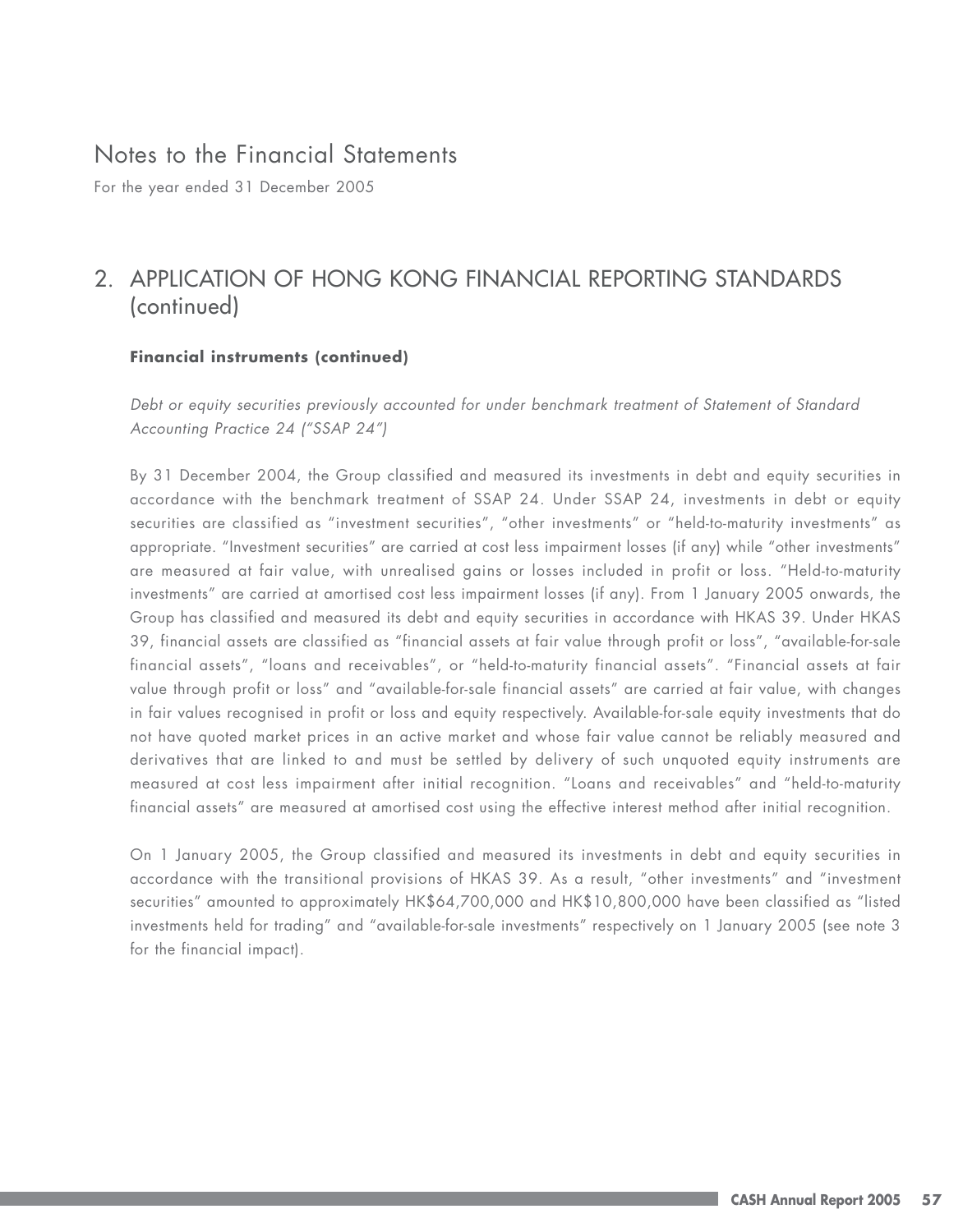For the year ended 31 December 2005

### 2. APPLICATION OF HONG KONG FINANCIAL REPORTING STANDARDS (continued)

### **Financial instruments (continued)**

#### Financial assets and financial liabilities other than debt and equity securities

From 1 January 2005 onwards, the Group has classified and measured its financial assets and financial liabilities other than debt and equity securities (which were previously outside the scope of SSAP 24) in accordance with the requirements of HKAS 39. As mentioned above, financial assets under HKAS 39 are classified as "financial assets at fair value through profit or loss", "available-for-sale financial assets", "loans and receivables" or "held-to-maturity financial assets". Financial liabilities are generally classified as "financial liabilities at fair value through profit or loss" or "other financial liabilities". Financial liabilities at fair value through profit or loss are measured at fair value, with changes in fair value being recognised in profit or loss directly. Other financial liabilities are carried at amortised cost using the effective interest method after initial recognition. Club membership of the Group on 1 January 2005 amounting to HK\$1,760,000 has been reclassified to available-for-sale financial investments in accordance with the transitional provision of HKAS 39. This change has no material impact to the Group and accordingly no adjustment is required to accumulated losses as at 1 January 2005.

#### **Derivatives**

From 1 January 2005 onwards, all derivatives that are within the scope of HKAS 39 are required to be carried at fair value at each balance sheet date regardless of whether they are deemed as held for trading or designated as effective hedging instruments. Under HKAS 39, derivatives (including embedded derivatives separately accounted for from the non-derivative host contracts) are deemed as held-for-trading financial assets or financial liabilities, unless they qualify and are designated as effective hedging instruments. The corresponding adjustments on changes in fair values for derivatives that are deemed as held for trading are recognised in profit or loss for the period in which they arise.

The Group has applied the relevant transitional provisions in HKAS 39. For derivatives that do not qualify as hedging instruments under HKAS 39, on 1 January 2005, the Group recognised the difference between the previous carrying amount recognised on the balance sheet and the fair value on 1 January 2005, amounting to HK\$48,000, in the Group's accumulated losses (see note 3 for the financial impact).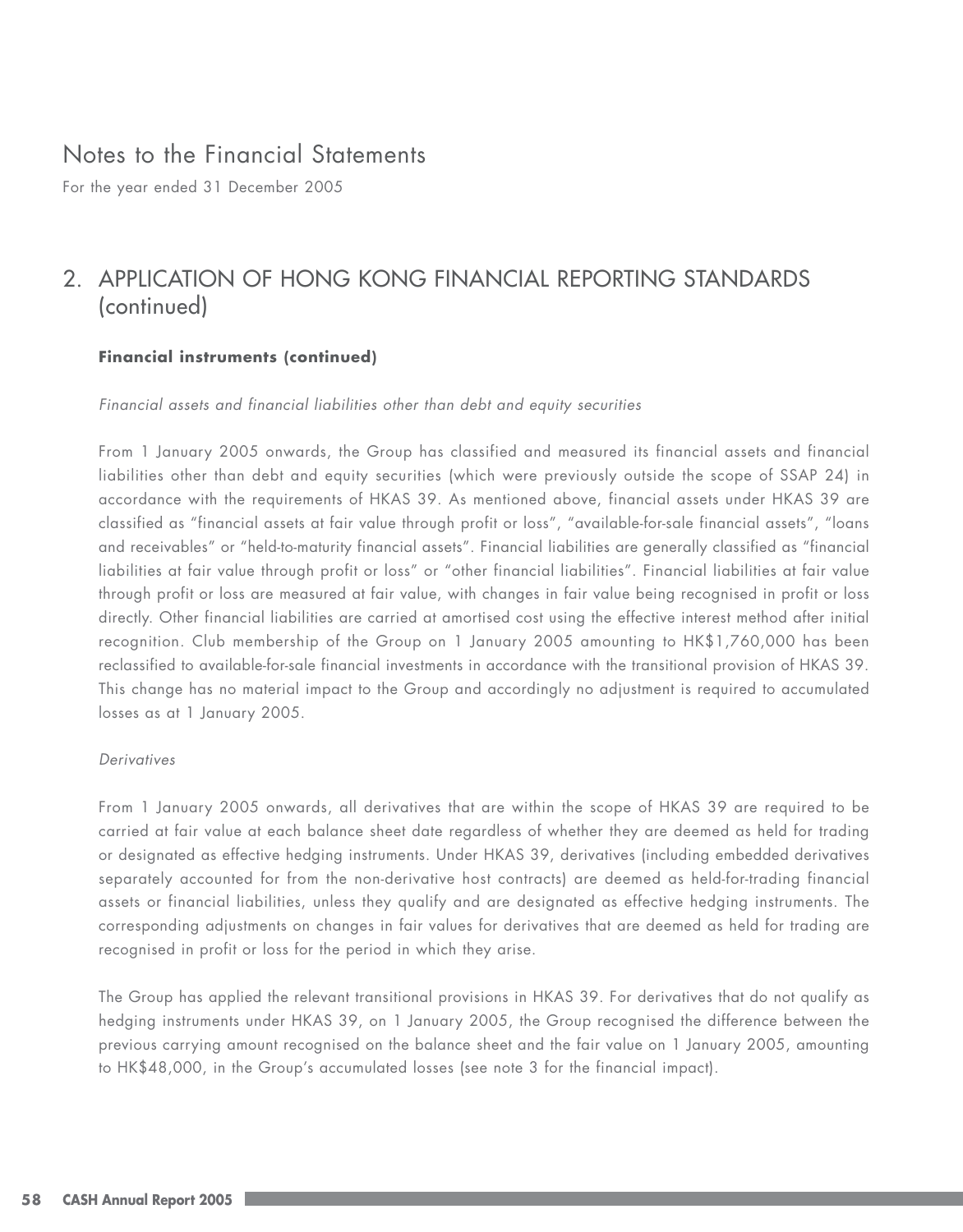For the year ended 31 December 2005

### 2. APPLICATION OF HONG KONG FINANCIAL REPORTING STANDARDS (continued)

#### **Owner-occupied leasehold interest in land**

In previous years, owner-occupied leasehold land and buildings were included in property and equipment and measured using the cost model. In the current year, the Group has applied HKAS 17 Leases. Under HKAS 17, the land and buildings elements of a lease of land and buildings are considered separately for the purposes of lease classification. To the extent that the allocation of the lease payments between the land and buildings elements can be made reliably, the leasehold interests in land are reclassified to prepaid lease payments under operating leases, which are carried at cost and amortised over the lease term on a straightline basis. Comparative figures for 2004 have been restated (see note 3 for the financial impact).

#### **Intangible assets**

By 31 December 2004, intangible assets were amortised over their estimated useful lives. HKAS 38 Intangible Assets requires intangible assets to be assessed at the individual asset level as having either finite or indefinite life. A finite-life intangible asset is amortised over its estimated useful life whereas an intangible asset with an indefinite useful life is carried at cost less accumulated impairment losses (if any). Intangible assets with indefinite lives are not subject to amortisation but are tested for impairment annually or more frequently when there are indications of impairment. In accordance with the transitional provisions in HKAS 38, the Group reassessed the useful lives of its trading rights in the exchanges in Hong Kong on 1 January 2005 and concluded that the trading rights have indefinite useful lives. The Group has applied the revised useful lives prospectively and discontinued amortising the trading rights from 1 January 2005 onwards. No amortisation has been charged in relation to the trading rights for the year ended 31 December 2005. As a result, loss for the year has been decreased by approximately HK\$1,830,000. Comparative figures for 2004 have not been restated (see note 3 for the financial impact).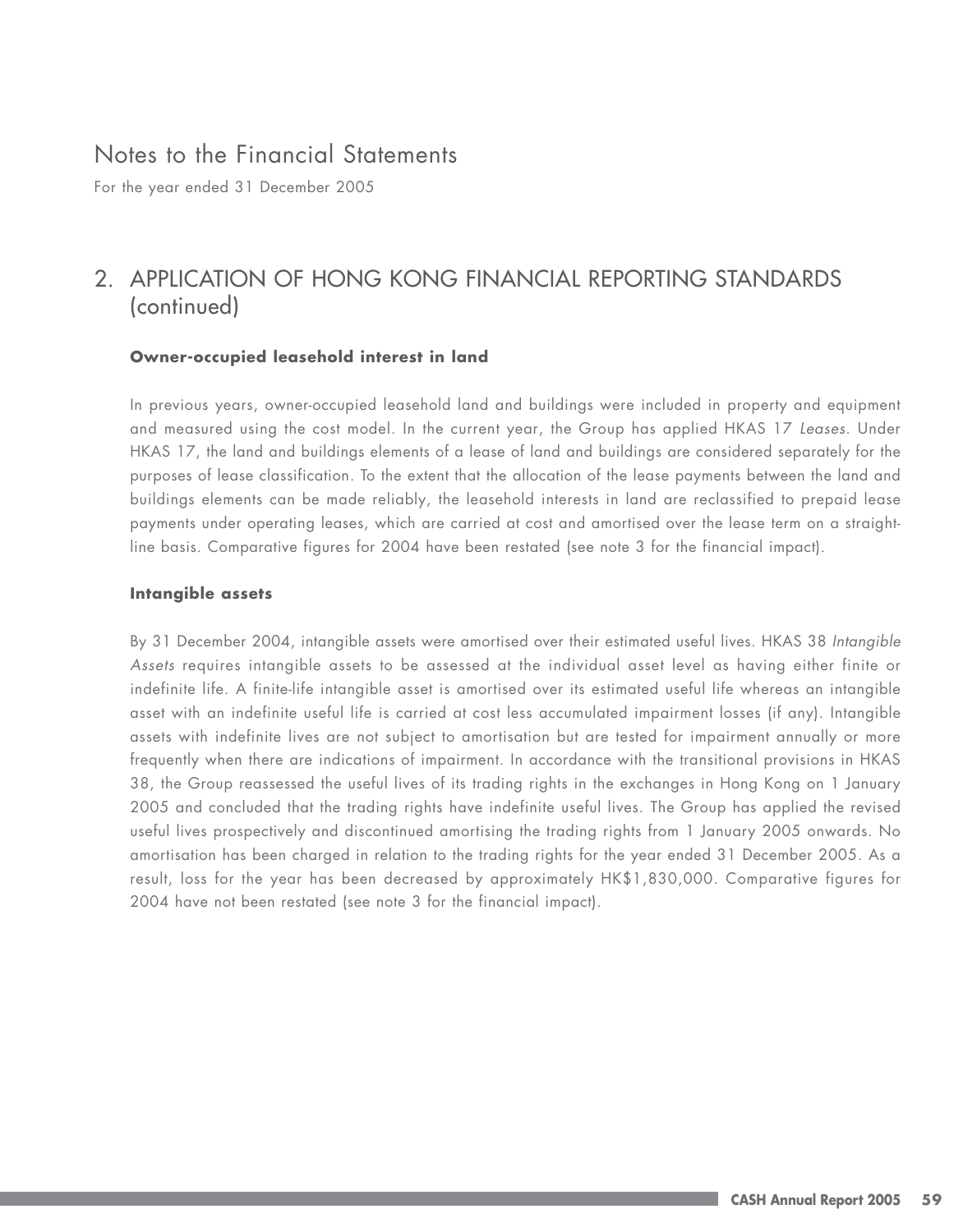For the year ended 31 December 2005

# 3. SUMMARY OF THE EFFECTS ON APPLICATION OF HKFRSS

The effects of the changes in the accounting policies described above on the results for the current and prior years are as follows:

|                                                                      | 2005<br><b>HK\$'000</b> | 2004<br>HK\$'000 |
|----------------------------------------------------------------------|-------------------------|------------------|
| Depreciation of property and equipment                               |                         |                  |
| Non-depreciation of leasehold land                                   | 513                     | 1,314            |
| Salaries, allowances and commission                                  |                         |                  |
| Recognition of employee share option benefits                        | (203)                   | (219)            |
| Other operating, administrative and selling expenses                 |                         |                  |
| Non-amortisation of goodwill                                         | 7,321                   |                  |
| Non-amortisation of trading rights                                   | 1,830                   |                  |
| Amortisation of prepaid lease payments                               | (186)                   | (646)            |
| <b>Finance costs</b>                                                 |                         |                  |
| Increase in effective interest expense on the liability component of |                         |                  |
| convertible loan note                                                | (284)                   | (361)            |
| Net loss on investments held for trading                             |                         |                  |
| Increase in fair value of derivative financial instrument            | 64                      |                  |
| Convertible loan note settlement expense                             |                         |                  |
| Increase in convertible loan note settlement expense                 | (85)                    | (310)            |
| Decrease (Increase) in loss for the year                             | 8,970                   | (222)            |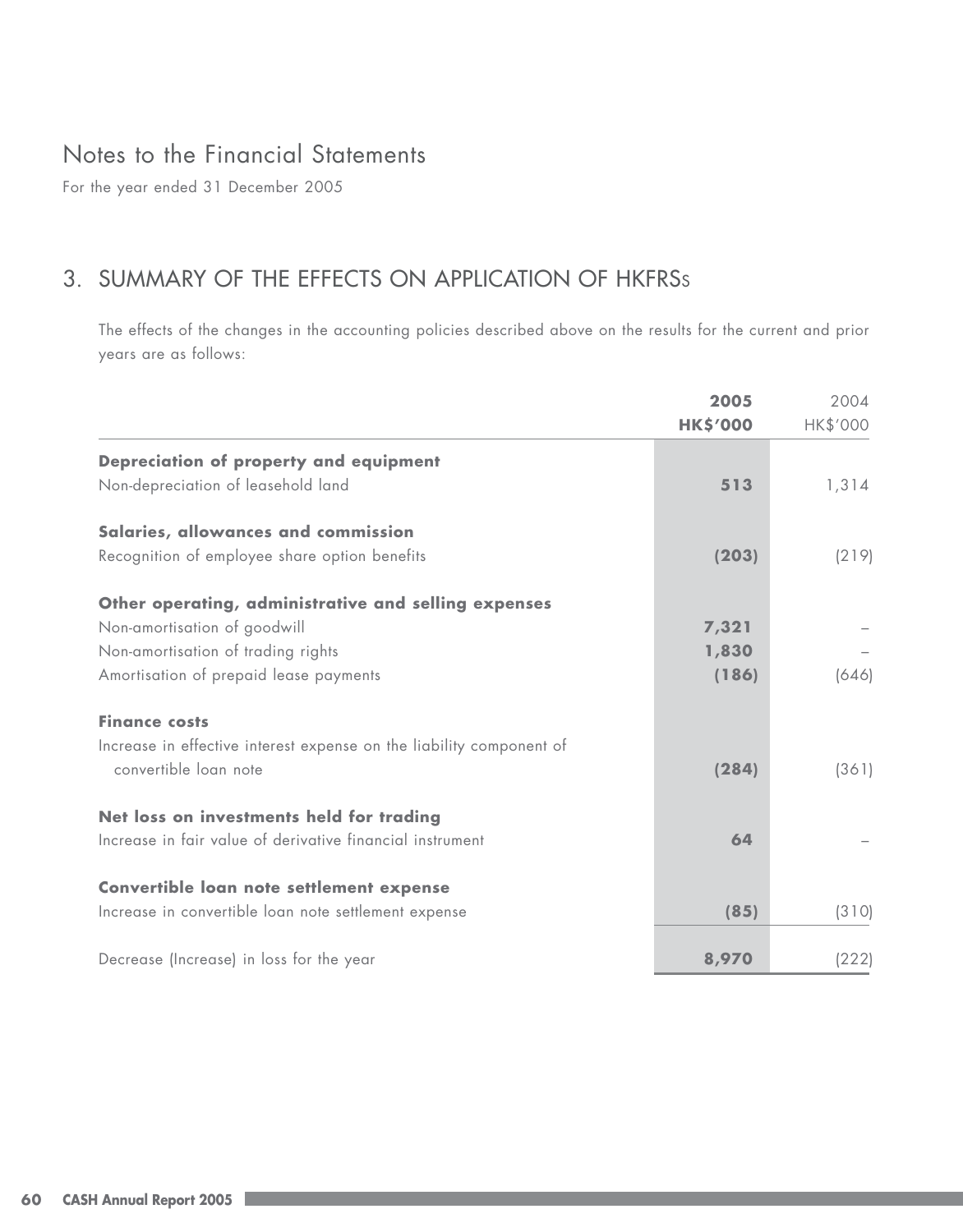For the year ended 31 December 2005

# 3. SUMMARY OF THE EFFECTS ON APPLICATION OF HKFRSS (continued)

The cumulative effects of the application of the new HKFRSs on 31 December 2004 and 1 January 2005 are summarised below:

|                                         | As at                    |                           |                                                                           |                          |                          |                          |                          |                          |
|-----------------------------------------|--------------------------|---------------------------|---------------------------------------------------------------------------|--------------------------|--------------------------|--------------------------|--------------------------|--------------------------|
|                                         | 31 December              |                           |                                                                           |                          |                          | As at                    |                          | As at                    |
|                                         | 2004                     |                           |                                                                           |                          |                          | 31 December              |                          | 1 January                |
|                                         | (originally              |                           |                                                                           |                          |                          | 2004                     |                          | 2005                     |
|                                         | stated)                  | Retrospective adjustments |                                                                           |                          |                          | (restated) Adjustments   | (restated)               |                          |
|                                         | HK\$'000                 | HK\$'000                  | HK\$'000                                                                  | HK\$'000                 | HK\$'000                 | HK\$'000                 | HK\$'000                 | HK\$'000                 |
|                                         |                          | HKAS 1                    | HKAS 17                                                                   | HKAS 32                  | HKFRS 2                  |                          | HKAS 39                  |                          |
| <b>Balance sheet items</b>              |                          |                           |                                                                           |                          |                          |                          |                          |                          |
| Property and equipment                  | 149,120                  |                           | (48, 623)                                                                 |                          |                          | 100,497                  |                          | 100,497                  |
| Prepaid lease payments                  |                          |                           | 49,120                                                                    |                          | $\overline{\phantom{0}}$ | 49,120                   |                          | 49,120                   |
| Goodwill                                | 57,199                   |                           | $\overline{\phantom{0}}$                                                  |                          |                          | 57,199                   |                          | 57,199                   |
| Intangible assets                       | 9,092                    |                           |                                                                           |                          |                          | 9,092                    |                          | 9,092                    |
| Other assets                            | 13,346                   |                           |                                                                           |                          | $\overline{\phantom{0}}$ | 13,346                   | (1,760)                  | 11,586                   |
| Listed investments held for trading     |                          |                           |                                                                           |                          | $\overline{a}$           |                          | 64,700                   | 64,700                   |
| Other investments                       | 64,700                   |                           |                                                                           |                          | $\overline{\phantom{0}}$ | 64,700                   | (64, 700)                |                          |
| Convertible loan note                   | (40, 500)                |                           |                                                                           | 666                      | $\overline{\phantom{0}}$ | (39, 834)                | $\overline{\phantom{a}}$ | (39, 834)                |
| Derivative financial instrument         |                          |                           |                                                                           |                          |                          | $\overline{\phantom{0}}$ | (48)                     | (48)                     |
| Investment securities                   | 10,800                   |                           |                                                                           |                          | $\overline{\phantom{0}}$ | 10,800                   | (10, 800)                | $\overline{\phantom{a}}$ |
| Available-for-sale investments          |                          |                           |                                                                           |                          | $\overline{\phantom{0}}$ | $\overline{\phantom{a}}$ | 12,560                   | 12,560                   |
| Other net assets                        | 123,182                  |                           |                                                                           |                          | $\overline{\phantom{a}}$ | 123,182                  | $\overline{\phantom{0}}$ | 123,182                  |
| Total effects on assets and liabilities | 386,939                  |                           | 497                                                                       | 666                      |                          | 388,102                  | (48)                     | 388,054                  |
| Share capital                           | 43,748                   |                           | $\hspace{1.0cm} \rule{1.5cm}{0.15cm} \hspace{1.0cm} \rule{1.5cm}{0.15cm}$ |                          | $\qquad \qquad -$        | 43,748                   | $\qquad \qquad -$        | 43,748                   |
| Accumulated losses                      | (149, 284)               |                           | 497                                                                       | 577                      | (348)                    | (148, 558)               | (48)                     | (148,606)                |
| Convertible loan note equity reserve    |                          |                           |                                                                           | 771                      | $\overline{\phantom{a}}$ | 771                      | $\overline{\phantom{0}}$ | 771                      |
| Share-based payment reserve             |                          |                           |                                                                           | $\overline{\phantom{0}}$ | 680                      | 680                      |                          | 680                      |
| Other reserves                          | 325,375                  |                           |                                                                           | $\overline{a}$           | $\overline{\phantom{0}}$ | 325,375                  | $\overline{\phantom{0}}$ | 325,375                  |
| Minority interests                      | $\overline{\phantom{0}}$ | 167,100                   | $\overline{\phantom{0}}$                                                  | (682)                    | (332)                    | 166,086                  | $\overline{\phantom{0}}$ | 166,086                  |
|                                         |                          |                           |                                                                           |                          |                          |                          |                          |                          |
| Total effects on equity                 | 219,839                  | 167,100                   | 497                                                                       | 666                      |                          | 388,102                  | (48)                     | 388,054                  |
| Minority interests                      | 167,100                  | (167, 100)                |                                                                           |                          |                          |                          |                          |                          |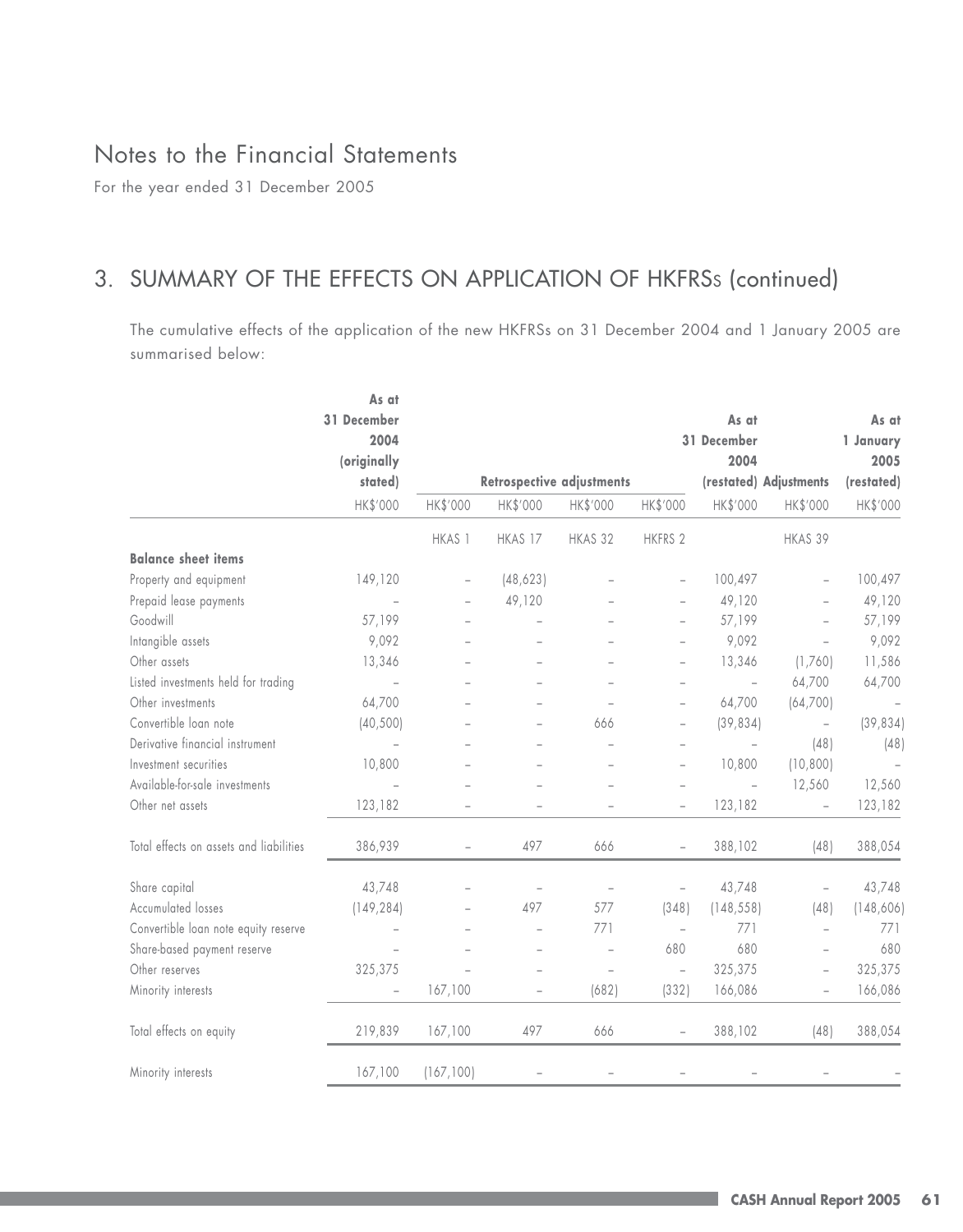For the year ended 31 December 2005

# 3. SUMMARY OF THE EFFECTS ON APPLICATION OF HKFRSS (continued)

The financial effects of the application of the new HKFRSs to the Group's equity on 1 January 2004 are summarised below:

|                             | As originally |               |                |                |                | As       |
|-----------------------------|---------------|---------------|----------------|----------------|----------------|----------|
|                             | stated        | <b>HKAS 1</b> | <b>HKAS 17</b> | <b>HKAS 32</b> | <b>HKFRS 2</b> | restated |
|                             | HK\$'000      | HK\$'000      | HK\$'000       | HK\$'000       | HK\$'000       | HK\$'000 |
| Share capital               | 36,548        |               |                |                |                | 36,548   |
| Accumulated losses          | (5, 118)      |               | (171)          | (374)          | (236)          | (5,899)  |
| Convertible loan note       |               |               |                |                |                |          |
| equity reserve              |               |               |                | 1,764          |                | 1,764    |
| Share-based payment reserve |               |               |                |                | 461            | 461      |
| Other reserves              | 309,470       |               |                |                |                | 309,470  |
| Minority interests          |               | 121,210       |                | (355)          | (225)          | 120,630  |
| Total effects on equity     | 340,900       | 121,210       | (171)          | 1,035          |                | 462,974  |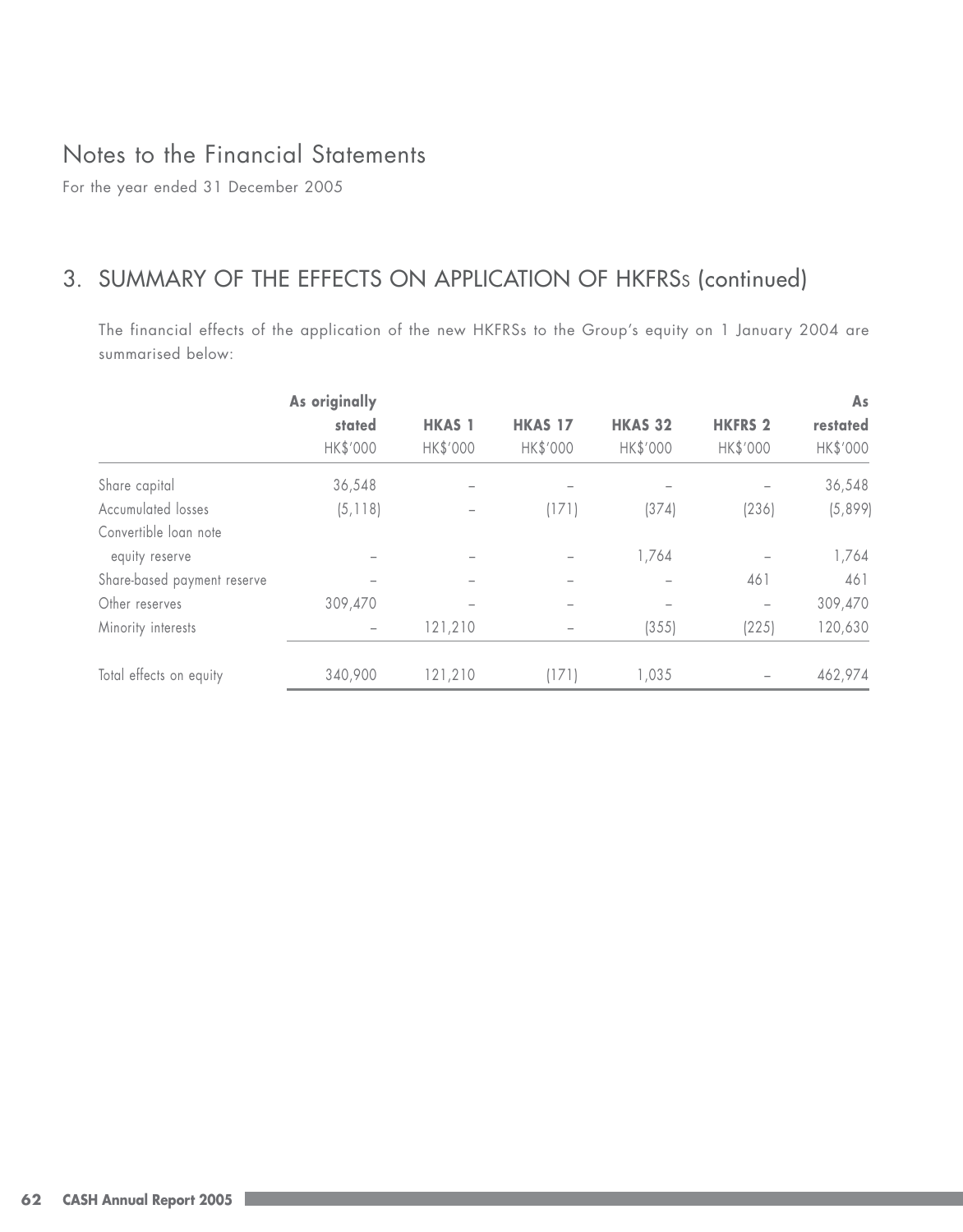For the year ended 31 December 2005

### 3. SUMMARY OF THE EFFECTS ON APPLICATION OF HKFRSS (continued)

The Group has not early applied the following new standards, amendments and interpretations ("INTs") that have been issued but are not yet effective. The Directors of the Company anticipate that the application of these new standards, amendments and INTs will have no material impact on the financial statements of the Group.

| HKAS 1 (Amendment)  | Capital Disclosures <sup>1</sup>                                                                                      |
|---------------------|-----------------------------------------------------------------------------------------------------------------------|
| HKAS 19 (Amendment) | Actuarial Gains and Losses, Group Plans and Disclosures <sup>2</sup>                                                  |
| HKAS 21 (Amendment) | Net Investment in a Foreign Operation <sup>2</sup>                                                                    |
| HKAS 39 (Amendment) | Cash Flow Hedge Accounting of Forecast Intragroup Transactions <sup>2</sup>                                           |
| HKAS 39 (Amendment) | The Fair Value Option <sup>2</sup>                                                                                    |
| HKAS 39 and HKFRS 4 | Financial Guarantee Contracts <sup>2</sup>                                                                            |
| (Amendments)        |                                                                                                                       |
| HKFRS 6             | Exploration for and Evaluation of Mineral Resources <sup>2</sup>                                                      |
| HKFRS 7             | Financial Instruments: Disclosures <sup>1</sup>                                                                       |
| $HK(IFRIC) - INT 4$ | Determining whether an Arrangement Contains a Lease <sup>2</sup>                                                      |
| $HK(IFRIC) - INT 5$ | Rights to Interests Arising from Decommissioning, Restoration and Environmental<br>Rehabilitation Funds <sup>2</sup>  |
| $HK(IFRIC) - INT 6$ | Liabilities arising from Participating in a Specific Market-Waste Electrical and<br>Electronic Equipment <sup>3</sup> |
| $HK(IFRIC) - INT 7$ | Applying the Restatement Approach under HKAS 29 Financial Reporting in<br>Hyperinflationary Economies <sup>4</sup>    |

- <sup>1</sup> Effective for annual periods beginning on or after 1 January 2007.
- <sup>2</sup> Effective for annual periods beginning on or after 1 January 2006.
- <sup>3</sup> Effective for annual periods beginning on or after 1 December 2005.
- <sup>4</sup> Effective for annual periods beginning on or after 1 March 2006.

### 4. SIGNIFICANT ACCOUNTING POLICIES

The consolidated financial statements have been prepared on the historical cost basis except for certain financial instruments, which are measured at fair values, as explained in the accounting policies set out below.

The consolidated financial statements have been prepared in accordance with Hong Kong Financial Reporting Standards issued by the Hong Kong Institute of Certified Public Accountants. In addition, the consolidated financial statements include applicable disclosures required by the Rules Governing the Listing of Securities on the Stock Exchange of Hong Kong Limited and by the Companies Ordinance.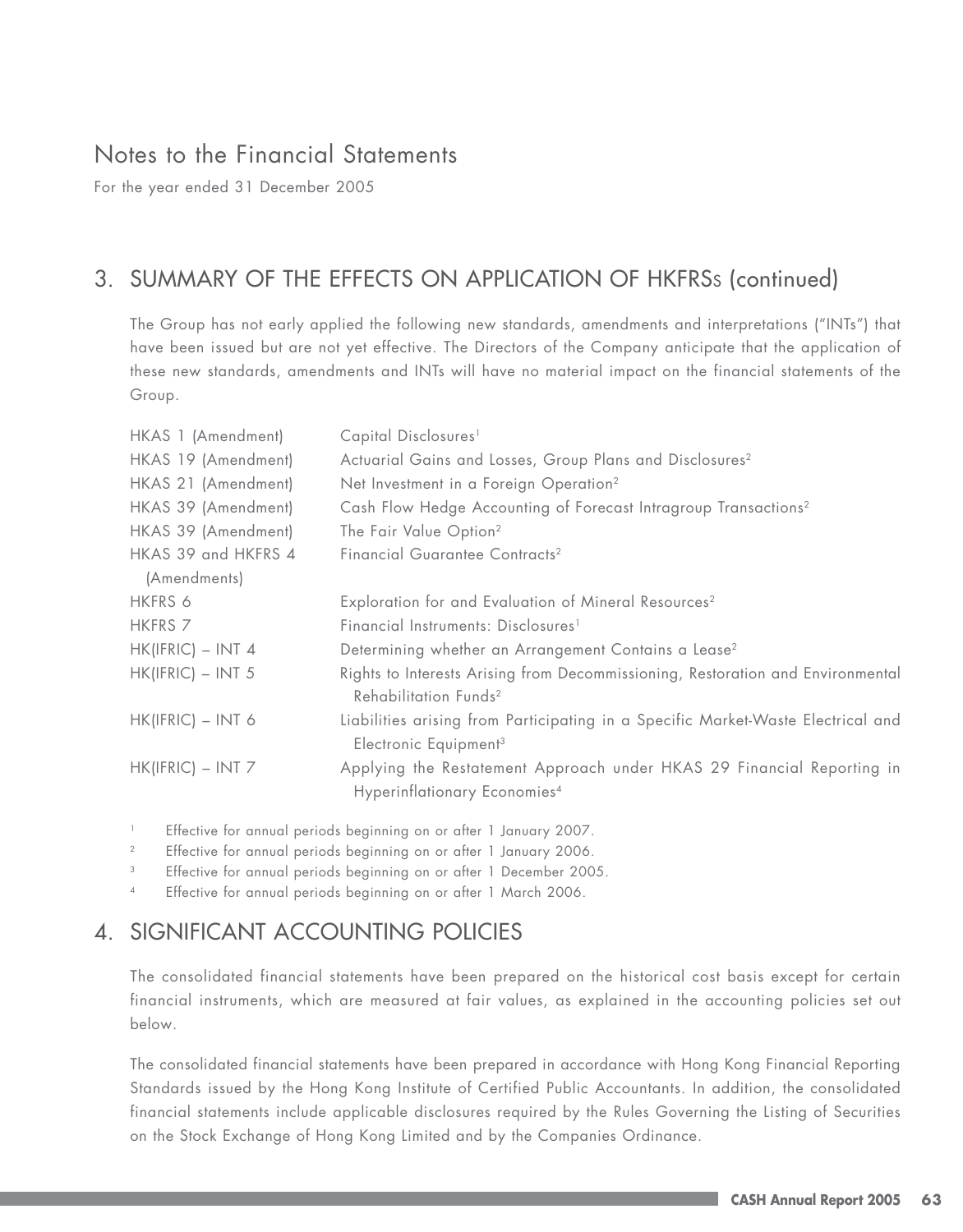For the year ended 31 December 2005

# 4. SIGNIFICANT ACCOUNTING POLICIES (continued)

### **Basis of consolidation**

The consolidated financial statements incorporate the financial statements of the Company and its subsidiaries made up to 31 December each year.

The results of subsidiaries acquired or disposed of during the year are included in the consolidated income statement from the effective date of acquisition or up to the effective date of disposal, as appropriate.

Where necessary, adjustments are made to the financial statements of subsidiaries to bring their accounting policies into line with those used by the Group.

All intra-group transactions, balances, income and expenses are eliminated on consolidation.

Minority interests in the net assets of consolidated subsidiaries are presented separately from the Group's equity therein. Minority interests in the net assets consist of the amount of those interests at the date of the original business combination and the minority's share of changes in equity since the date of the combination. Losses applicable to the minority in excess of the minority's interest in the subsidiary's equity are allocated against the interests of the Group except to the extent that the minority has a binding obligation and is able to make an additional investment to cover the losses.

#### **Goodwill**

Goodwill arising on an acquisition of a subsidiary for which the agreement date is before 1 January 2005 represents the excess of the cost of acquisition over the Group's interest in the fair value of the identifiable assets and liabilities of the relevant subsidiary at the date of acquisition.

For previously capitalised goodwill, the Group has discontinued amortisation from 1 January 2005 onwards, and such goodwill is tested for impairment annually, and whenever there is an indication that the cash generating unit to which the goodwill relates may be impaired (see the accounting policy below).

Goodwill arising on an acquisition of a subsidiary for which the agreement date is on or after 1 January 2005 represents the excess of the cost of acquisition over the Group's interest in the fair value of the identifiable assets, liabilities and contingent liabilities of the relevant subsidiary at the date of acquisition. Such goodwill is carried at cost less any accumulated impairment losses.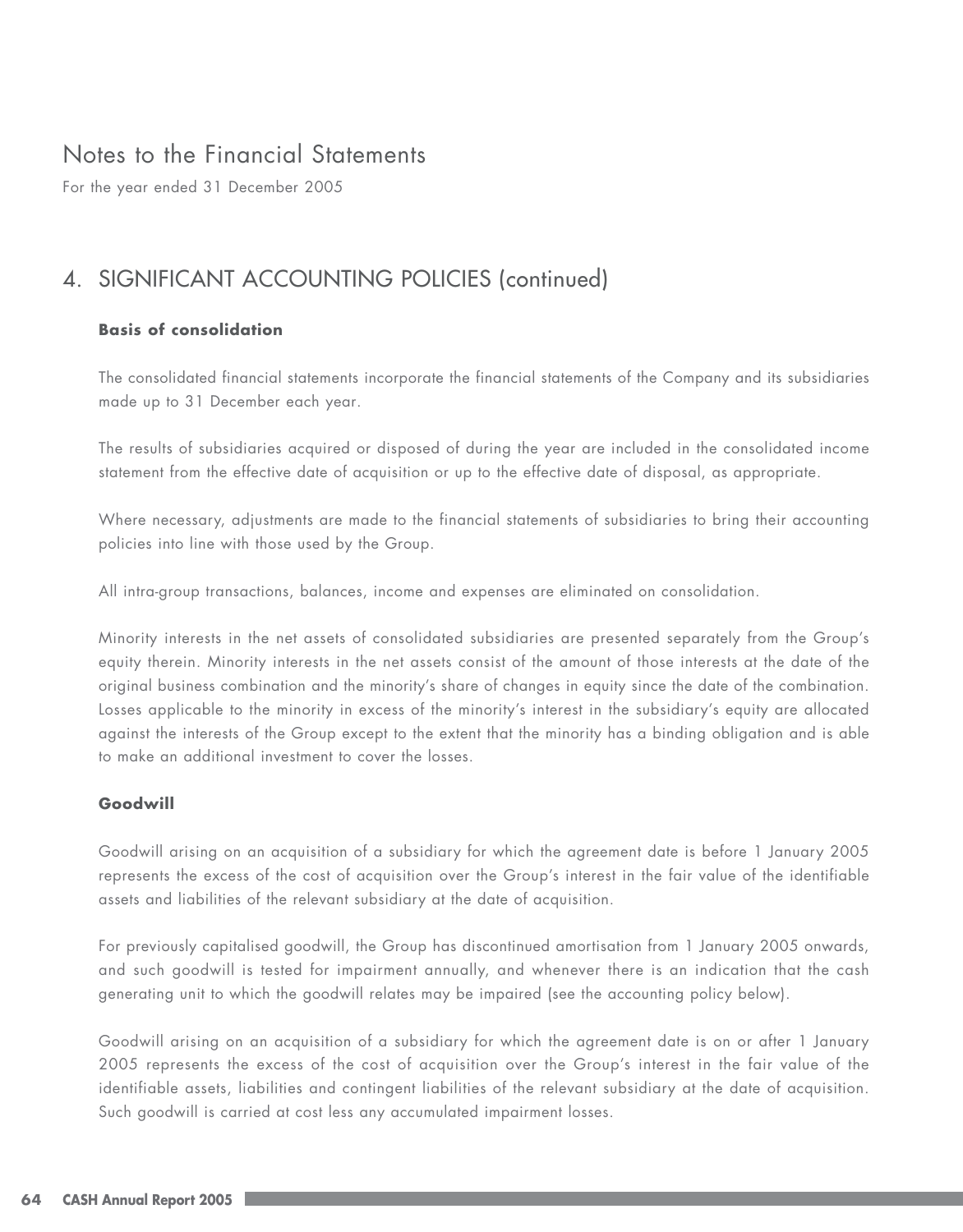For the year ended 31 December 2005

# 4. SIGNIFICANT ACCOUNTING POLICIES (continued)

### **Goodwill (continued)**

Capitalised goodwill arising on an acquisition of a subsidiary is presented separately in the balance sheet.

During the financial year, due to the dilution of the Group's shareholdings in CRMG as mentioned in Notes 15 and 39, CRMG has become an associate of the Group from being a subsidiary of the Group. The goodwill in respect of the Group's remaining interest in CRMG subsequent to the deemed disposals is classified as goodwill of the resulting associate and recorded at its carrying value upon disposal. Such goodwill is carried at cost less any accumulated impairment losses. For impairment testing purpose, the entire carrying amount is tested for impairment by comparing the carrying amount with its recoverable amount irrespective of whether there is any indication that it may be impaired.

For the purposes of impairment testing, goodwill arising from an acquisition of a subsidiary is allocated to each of the relevant cash-generating units, or groups of cash-generating units, that are expected to benefit from the synergies of the acquisition. A cash-generating unit to which goodwill has been allocated is tested for impairment annually, and whenever there is an indication that the unit may be impaired. For goodwill arising on an acquisition in a financial year, the cash-generating unit to which goodwill has been allocated is tested for impairment before the end of that financial year. When the recoverable amount of the cashgenerating unit is less than the carrying amount of the unit, the impairment loss is allocated to reduce the carrying amount of any goodwill allocated to the unit first, and then to the other assets of the unit pro rata on the basis of the carrying amount of each asset in the unit. Any impairment loss for goodwill is recognised directly in the income statement. An impairment loss for goodwill is not reversed in subsequent periods.

On subsequent disposal of a subsidiary or associate, the attributable amount of goodwill capitalised is included in the determination of the amount of profit or loss on disposal.

### **Investment in associate**

The results and assets and liabilities of associate are incorporated in these financial statements using the equity method of accounting. Under the equity method, investment in associate is carried in the consolidated balance sheet at cost as adjusted for post-acquisition changes in the Group's share of the profit or loss and of changes in equity of the associate, less any identified impairment loss. When the Group's share of losses of an associate equals or exceeds its interest in that associate (which includes any long-term interests that, in substance, form part of the Group's net investment in the associate), the Group discontinues recognising its share of further losses. An additional share of losses is provided for and a liability is recognised only to the extent that the Group has incurred legal or constructive obligations or made payments on behalf of that associate.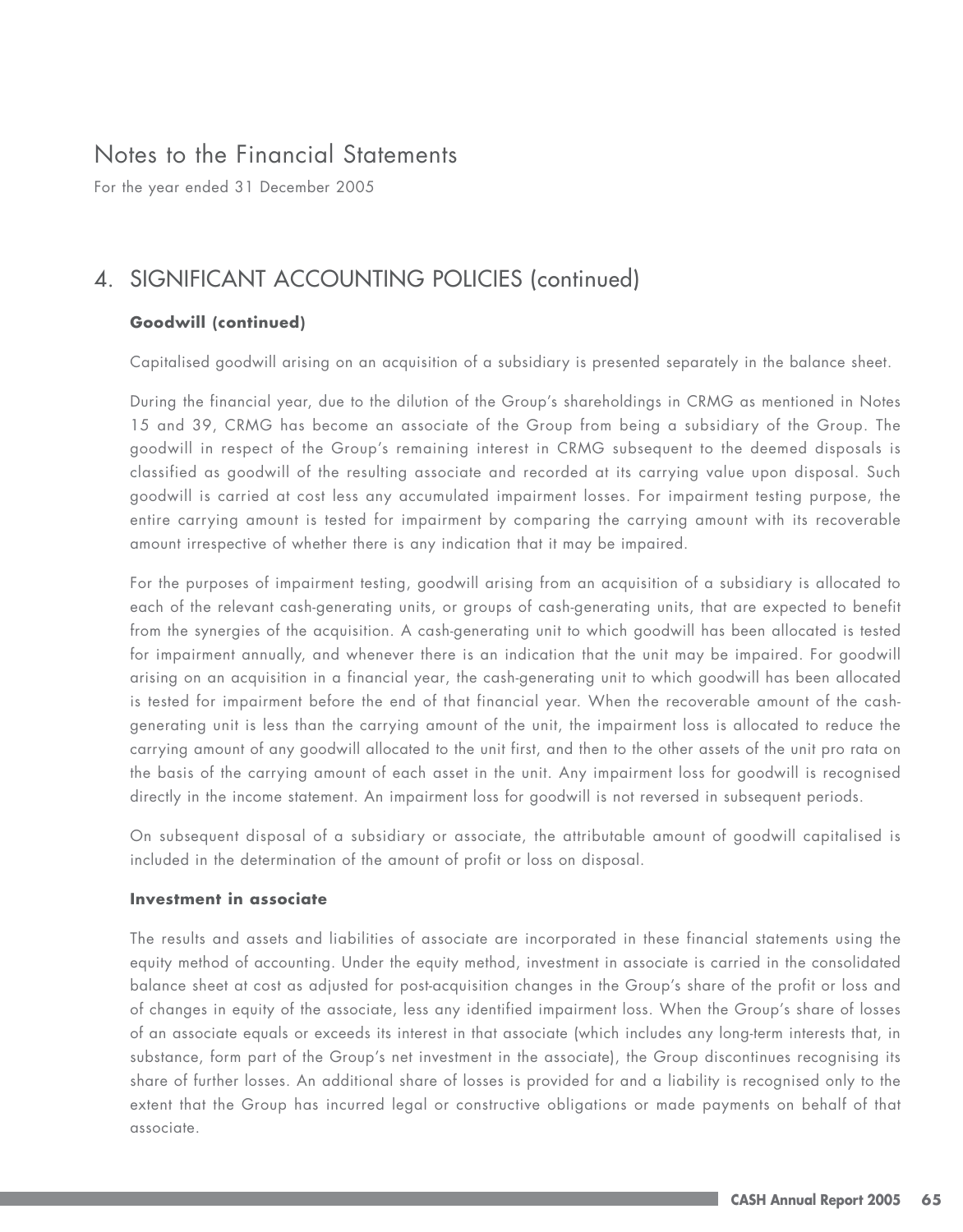For the year ended 31 December 2005

# 4. SIGNIFICANT ACCOUNTING POLICIES (continued)

### **Revenue recognition**

Commission income for broking business is recorded as income on a trade date basis.

Underwriting commission income, sub-underwriting income, placing commission and sub-placing commission are recognised as income in accordance with the terms of the underlying agreement or deal mandate when relevant significant act has been completed.

Advisory and other fee income are recognised when the relevant transactions have been arranged or the relevant services have been rendered.

Sales of goods are recognised when goods are delivered and title has passed.

Interest income from a financial asset is accrued on a time basis, by reference to the principal outstanding and at the effective interest rate applicable, which is the rate that exactly discounts the estimated future cash receipts through the expected life of the financial asset to that asset's net carrying amount.

Dividend income from investments is recognised when the shareholders' rights to receive payment have been established.

### **Property and equipment**

Property and equipment are stated at cost less subsequent accumulated depreciation and accumulated impairment losses.

Depreciation is provided to write off the cost of items of property and equipment (other than construction in progress) over their estimated useful lives and after taking into account of their estimated residual value, using the straight-line method, at the following rate per annum:

| <b>Buildings</b>                  | 20 years                                   |
|-----------------------------------|--------------------------------------------|
| Leasehold improvements            | the shorter of the lease terms and 5 years |
| Furniture, fixtures and equipment | 5 years                                    |
| Motor vehicles                    | 3 years                                    |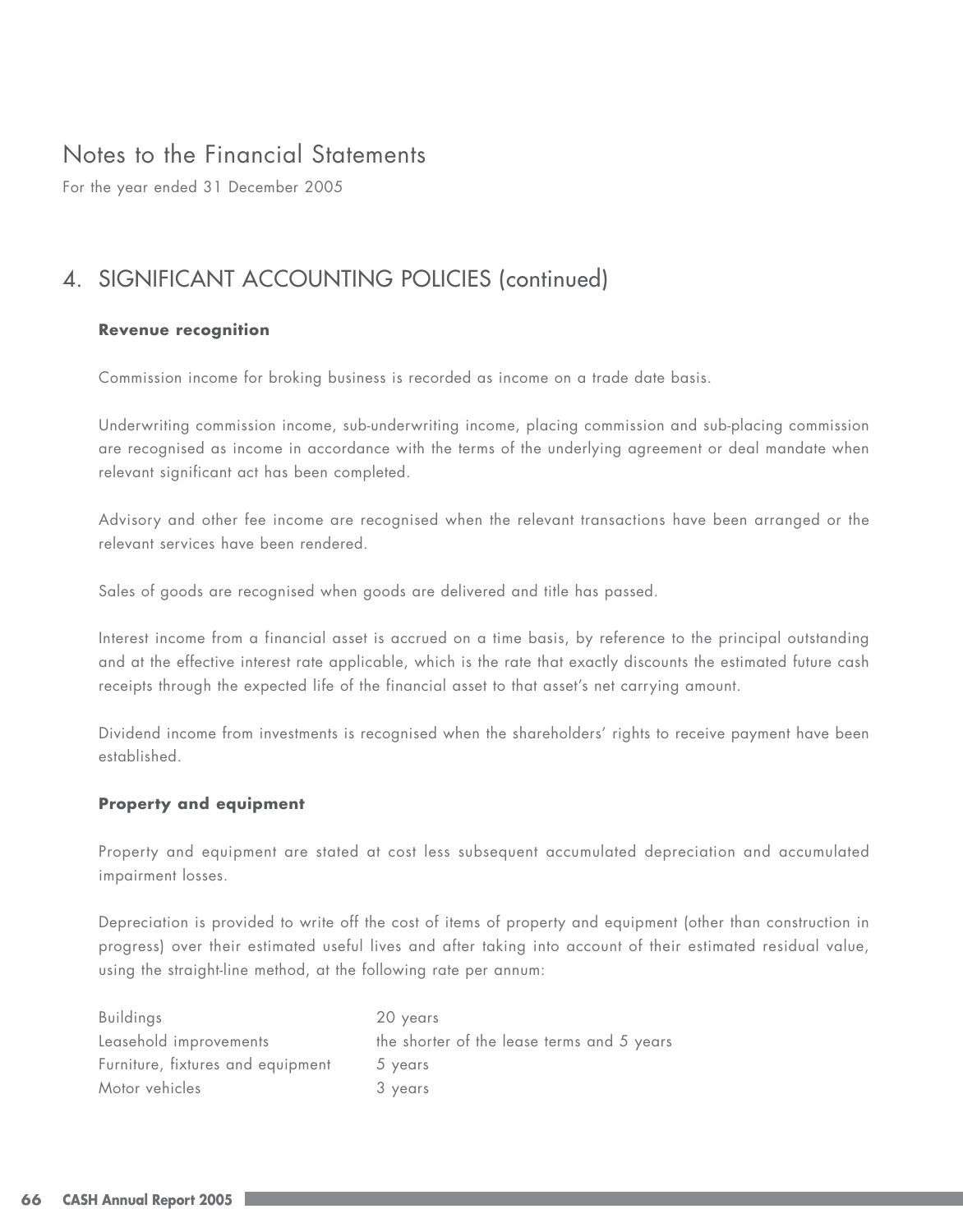For the year ended 31 December 2005

# 4. SIGNIFICANT ACCOUNTING POLICIES (continued)

### **Property and equipment (continued)**

Construction in progress is carried at cost less any identified impairment losses. Depreciation of construction in progress commences when they are available for use (ie. when they are in the location and condition necessary for them to be capable of operating in the manner intended by management).

Assets held under finance leases are depreciated over their expected useful lives on the same basis as owned assets or, where shorter, the term of the relevant lease.

An item of property and equipment is derecognised upon disposal or when no future economic benefits are expected to arise from the continued use of the asset. Any gain or loss arising on derecognition of the asset (calculated as the difference between the net disposal proceeds and the carrying amount of the item) is included in the income statement in the year in which the item is derecognised.

#### **Leasing**

Leases are classified as finance leases whenever the terms of the lease transfer substantially all the risks and rewards of ownership to the lessee. All other leases are classified as operating leases.

#### **The Group as lessee**

Assets held under finance leases are recognised as assets of the Group at their fair value at the inception of the lease or, if lower, at the present value of the minimum lease payments. The corresponding liability to the lessor is included in the balance sheet as a finance lease obligation. Lease payments are apportioned between finance charges and reduction of the lease obligation so as to achieve a constant rate of interest on the remaining balance of the liability. Finance charges are charged directly to profit or loss.

Rentals payable under operating leases are charged to profit or loss on a straight-line basis over the term of the relevant lease. Benefits received and receivable as an incentive to enter into an operating lease are recognised as a reduction of rental expense over the lease term on a straight-line basis.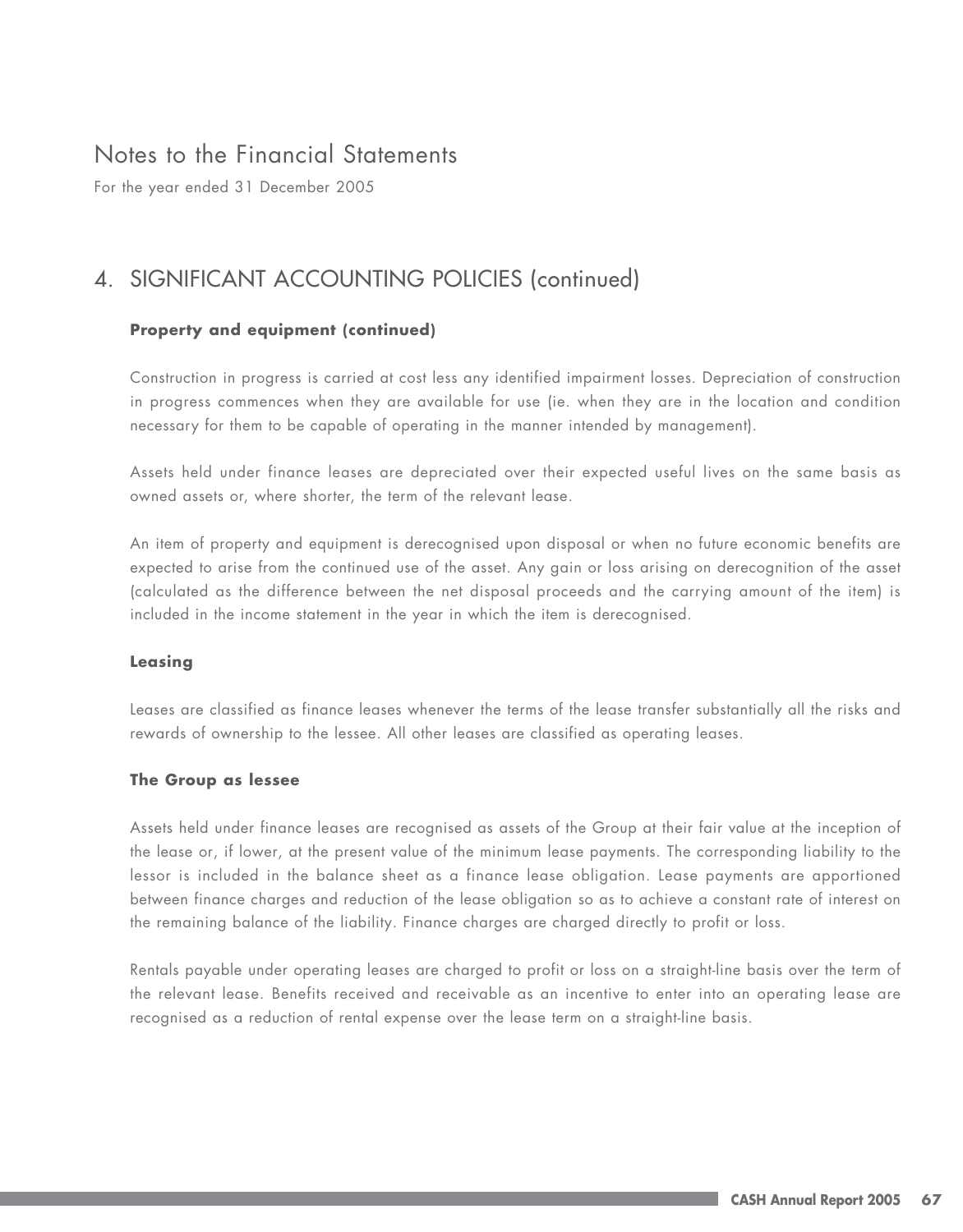For the year ended 31 December 2005

# 4. SIGNIFICANT ACCOUNTING POLICIES (continued)

### **Foreign currencies**

In preparing the financial statements of each individual group entity, transactions in currencies other than the functional currency of that entity (foreign currencies) are recorded in its functional currency (i.e. the currency of the primary economic environment in which the entity operates) at the rates of exchanges prevailing on the dates of the transactions. At each balance sheet date, monetary items denominated in foreign currencies are retranslated at the rates prevailing on the balance sheet date. Non-monetary items carried at fair value that are denominated in foreign currencies are retranslated at the rates prevailing on the date when the fair value was determined. Non-monetary items that are measured in terms of historical cost in a foreign currency are not retranslated.

Exchange differences arising on the settlement of monetary items, and on the translation of monetary items, are recognised in profit or loss in the period in which they arise. Exchange differences arising on the retranslation of non-monetary items carried at fair value are included in profit or loss for the period except for differences arising on the retranslation of non-monetary items in respect of which gains and losses are recognised directly in equity, in which cases, the exchange differences are also recognised directly in equity.

#### **Retirement benefit costs**

Payments to the Group's retirement benefits scheme which are defined contribution plans are charged as an expense as they fall due.

### **Borrowing costs**

All borrowing costs are recognised as and included in finance costs in the income statement in the period in which they are incurred.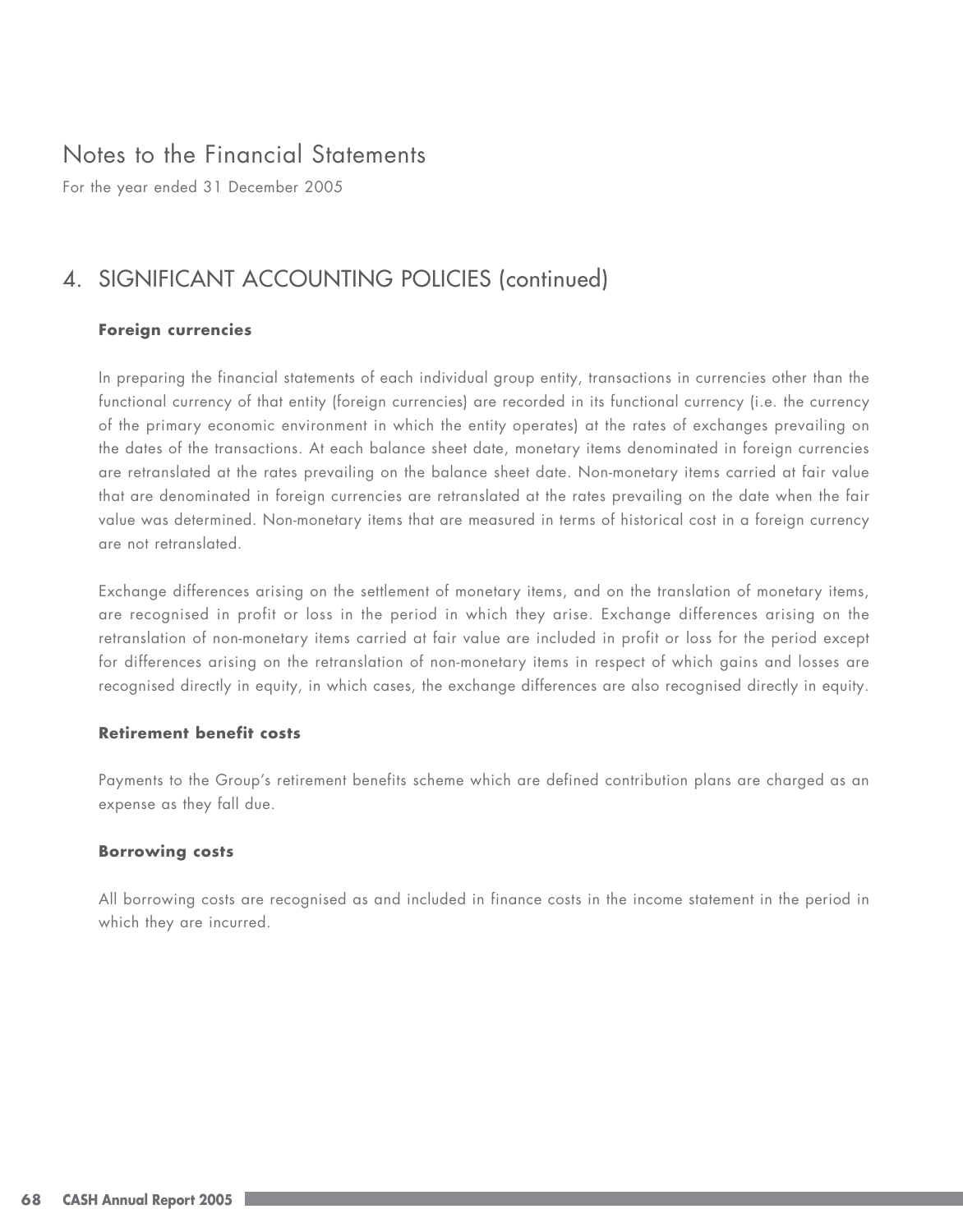For the year ended 31 December 2005

# 4. SIGNIFICANT ACCOUNTING POLICIES (continued)

### **Taxation**

Income tax expense represents the sum of the tax currently payable and deferred tax.

The tax currently payable is based on taxable profit for the year. Taxable profit differs from profit as reported in the income statement because it excludes items of income or expense that are taxable or deductible in other years and it further excludes items that are never taxable or deductible. The Group's liability for current tax is calculated using tax rates that have been enacted or substantively enacted by the balance sheet date.

Deferred tax is recognised on differences between the carrying amounts of assets and liabilities in the consolidated financial statements and the corresponding tax base used in the computation of taxable profit, and is accounted for using the balance sheet liability method. Deferred tax liabilities are generally recognised for all taxable temporary differences and deferred tax assets are recognised to the extent that it is probable that taxable profits will be available against which deductible temporary differences can be utilised. Such assets and liabilities are not recognised if the temporary difference arises from goodwill or from the initial recognition (other than in a business combination) of other assets and liabilities in a transaction that affects neither the taxable profit nor the accounting profit.

Deferred tax liabilities are recognised for taxable temporary differences arising on investments in subsidiaries, except where the Group is able to control the reversal of the temporary difference and it is probable that the temporary difference will not reverse in the foreseeable future.

The carrying amount of deferred tax assets is reviewed at each balance sheet date and reduced to the extent that it is no longer probable that sufficient taxable profits will be available to allow all or part of the asset to be recovered.

Deferred tax is calculated at the tax rates that are expected to apply in the period when the liability is settled or the asset realised. Deferred tax is charged or credited to profit or loss, except when it relates to items charged or credited directly to equity, in which case the deferred tax is also dealt with in equity.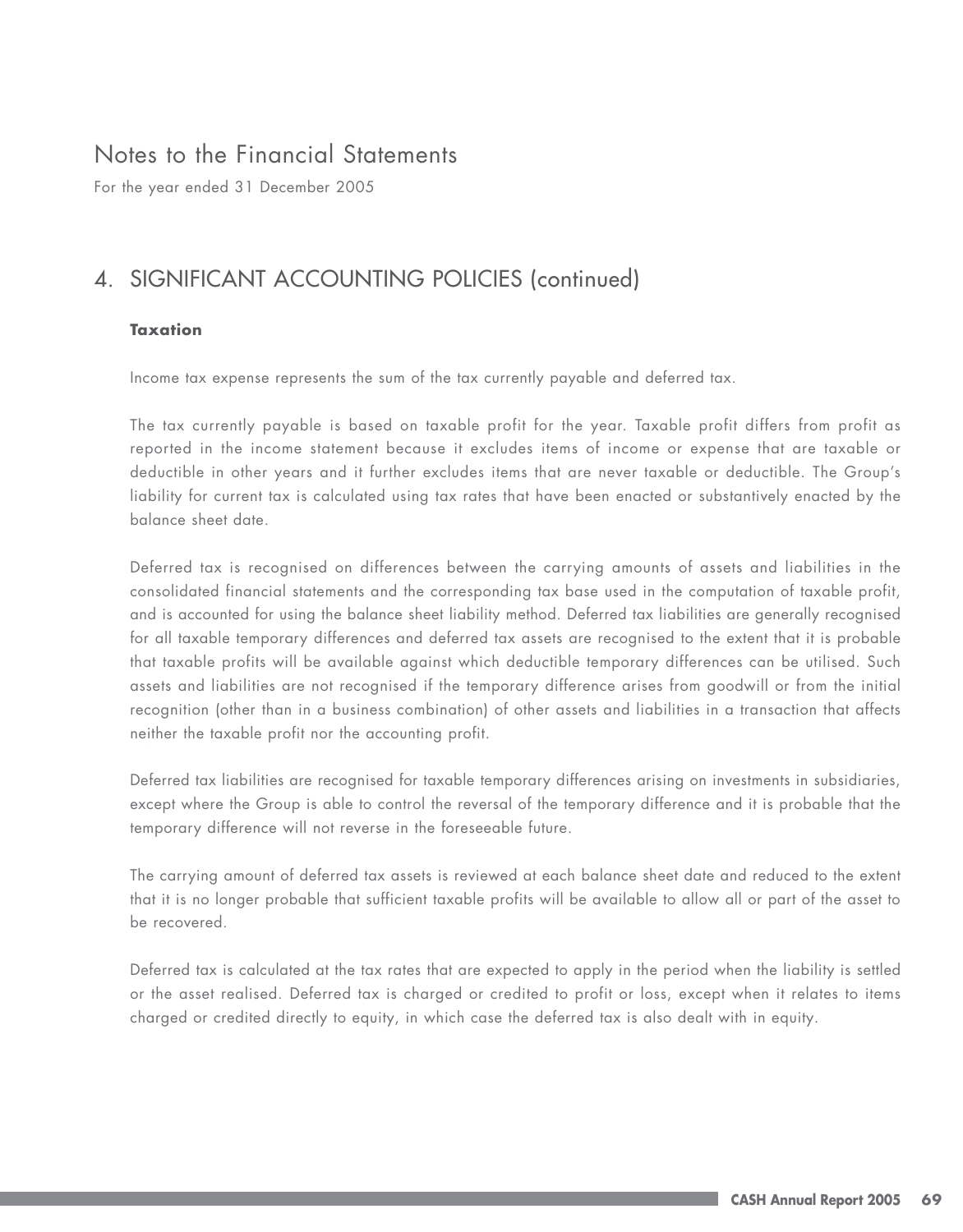For the year ended 31 December 2005

# 4. SIGNIFICANT ACCOUNTING POLICIES (continued)

### **Intangible assets**

On initial recognition, intangible assets acquired are recognised at cost. After initial recognition, intangible assets with finite useful lives are carried at costs less accumulated amortisation and any accumulated impairment losses. Amortisation for intangible assets with finite useful lives is provided on a straight-line basis over their estimated useful lives. Intangible assets with indefinite useful lives are carried at cost less any subsequent accumulated impairment. Gains or losses arising from derecognition of an intangible asset are measured at the difference between the net disposal proceeds and the carrying amount of the asset and are recognised in the income statement when the asset is derecognised.

Intangible assets with indefinite useful lives are tested for impairment annually by comparing their carrying amounts with their recoverable amounts, irrespective of whether there is any indication that they may be impaired. If the recoverable amount of an asset is estimated to be less than its carrying amount, the carrying amount of the asset is reduced to its recoverable amount. An impairment loss is recognised as an expense immediately.

When an impairment loss subsequently reverses, the carrying amount of the asset is increased to the revised estimate of its recoverable amount, but so that the increased carrying amount does not exceed the carrying amount that would have been determined had no impairment loss been recognised for the asset in prior years.

Intangible assets with finite useful lives are tested for impairment when there is an indication that an asset may be impaired (see the accounting policies in respect of impairment losses for tangible and intangible assets below).

### **Financial instruments**

Financial assets and financial liabilities are amortised on the balance sheet when a group entity becomes a party to the contractual provisions of the instrument. Financial assets and financial liabilities are initially measured at fair value. Transaction costs that are directly attributable to the acquisition or issue of financial assets and financial liabilities (other than financial assets and financial liabilities at fair value through profit or loss) are added to or deducted from the fair value of the financial assets or financial liabilities, as appropriate, on initial recognition. Transaction costs directly attributable to the acquisition of financial assets or financial liabilities at fair value through profit or loss are recognised immediately in profit or loss.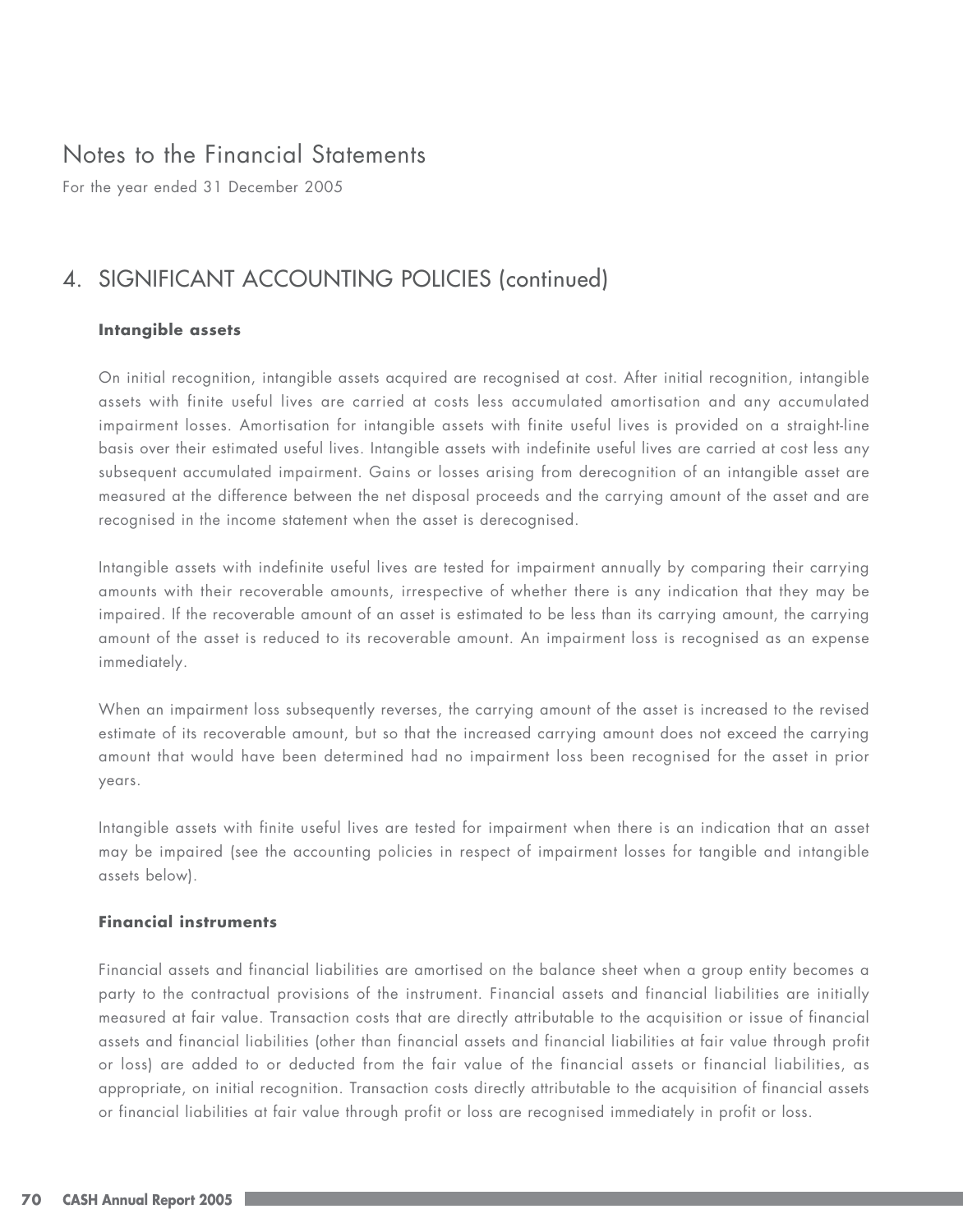For the year ended 31 December 2005

# 4. SIGNIFICANT ACCOUNTING POLICIES (continued)

### **Financial instruments (continued)**

### **Financial assets**

The Group's financial assets are classified into one of the three categories, including financial assets at fair value through profit or loss, available-for-sale financial assets and loans and receivables. All regular way purchases or sales of financial assets are recognised and derecognised on a trade date basis. Regular way purchases or sales are purchases or sales of financial assets that require delivery of assets within the time frame established by regulation or convention in the marketplace. The accounting policies adopted in respect of each category of financial assets are set out below.

Financial assets at fair value through profit or loss

Financial assets at fair value through profit or loss has two subcategories, including financial assets held for trading and those designated at fair value through profit or loss on initial recognition. At each balance sheet date subsequent to initial recognition, financial assets at fair value through profit or loss are measured at fair value, with changes in fair value recognised directly in profit or loss in the period in which they arise.

### Available-for-sale financial assets

Available-for-sale financial assets are non-derivatives that are either designated or not classified as any of the other categories (set out above). At each balance sheet date subsequent to initial recognition, availablefor-sale financial assets are measured at fair value. Changes in fair value are recognised in equity, until the financial asset is disposed of or is determined to be impaired, at which time, the cumulative gain or loss previously recognised in equity is removed from equity and recognised in profit or loss. Any impairment losses on available-for-sale financial assets are recognised in profit or loss. Impairment losses on availablefor-sale equity investments will not reverse in subsequent periods. For available-for-sale debt investments, impairment losses are subsequently reversed if an increase in the fair value of the investment can be objectively related to an event occurring after the recognition of the impairment loss.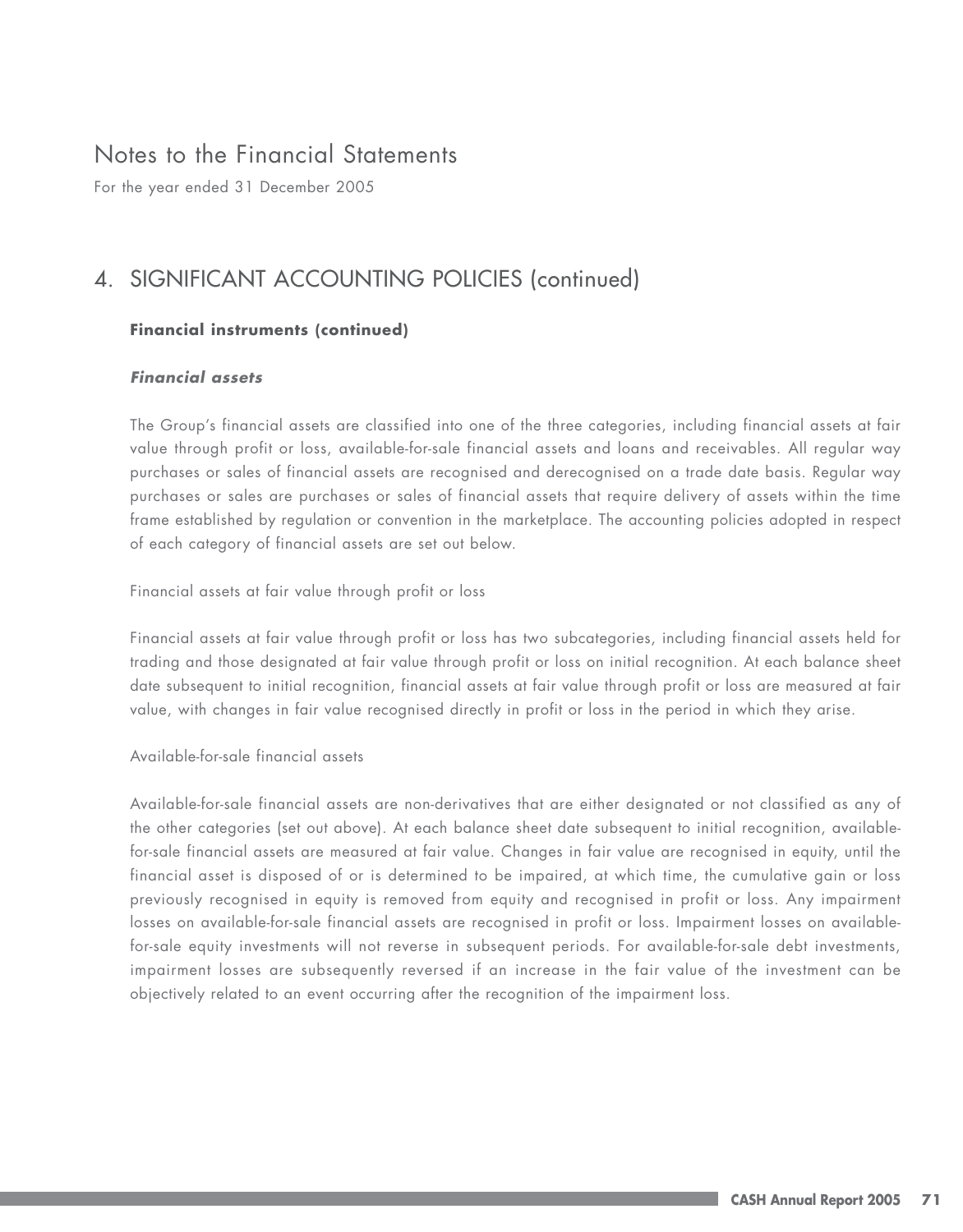For the year ended 31 December 2005

# 4. SIGNIFICANT ACCOUNTING POLICIES (continued)

### **Financial instruments (continued)**

### **Financial assets (continued)**

Available-for-sale financial assets (continued)

For available-for-sale equity investments that do not have a quoted market price in an active market and whose fair value cannot be reliably measured and derivatives that are linked to and must be settled by delivery of such unquoted equity instruments, they are measured at cost less any identified impairment losses at each balance sheet date subsequent to initial recognition. An impairment loss is recognised in profit or loss when there is objective evidence that the asset is impaired. The amount of the impairment loss is measured as the difference between the carrying amount of the asset and the present value of the estimated future cash flows discounted at the current market rate of return for a similar financial asset. Such impairment losses will not reverse in subsequent periods.

Loans and receivables

Loans and receivables are non-derivative financial assets with fixed or determinable payments that are not quoted in an active market. At each balance sheet date subsequent to initial recognition, loans and receivables (including account receivables, loan receivables, deposits, other receivables and bank deposits and balances) are carried at amortised cost using the effective interest method, less any identified impairment losses. An impairment loss is recognised in profit or loss when there is objective evidence that the asset is impaired, and is measured as the difference between the asset's carrying amount and the present value of the estimated future cash flows discounted at the original effective interest rate. Impairment losses are reversed in subsequent periods when an increase in the asset's recoverable amount can be related objectively to an event occurring after the impairment was recognised, subject to a restriction that the carrying amount of the asset at the date the impairment is reversed does not exceed what the amortised cost would have been had the impairment not been recognised.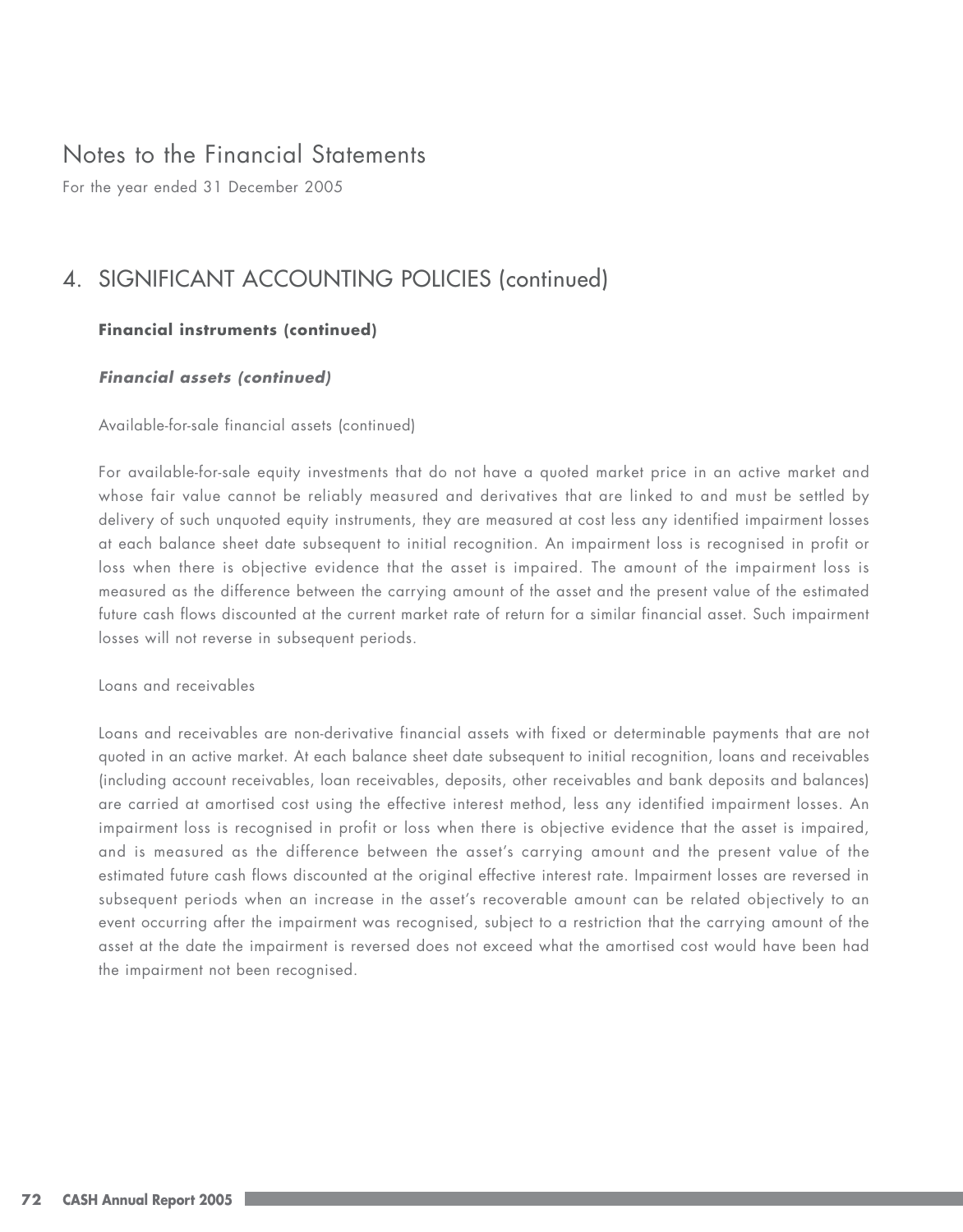For the year ended 31 December 2005

# 4. SIGNIFICANT ACCOUNTING POLICIES (continued)

### **Financial instruments (continued)**

### **Financial liabilities and equity**

Financial liabilities and equity instruments issued by a group entity are classified according to the substance of the contractual arrangements entered into and the definitions of a financial liability and an equity instrument.

An equity instrument is any contract that evidences a residual interest in the assets of the group after deducting all of its liabilities. The accounting policies adopted in respect of financial liabilities and equity instruments are set out below.

### Financial liabilities

Financial liabilities including accounts payables, accrued liabilities and other payables, obligations under finance lease and bank borrowings are subsequently measured at amortised cost, using the effective interest method.

### Convertible loan note

Convertible loan note issued by the subsidiary company that contain early redemption option, financial liability and equity components are classified separately into respective early redemption option derivative, liability and equity components on initial recognition. On initial recognition, the the liability component are recognised at fair value. The carrying amount of the equity component is then determined by deducting the fair value of the financial liability from the fair value of the compound financial instrument as a whole. The early redemption option which is considered an embedded derivative is treated as separate derivative when its economic risk and characteristic are not closely related to those of the host contract (the liability component) and the host contract is not carried at fair value through profit or loss.

Issue costs are apportioned between the components of the convertible loan note based on their relative fair value at the date of issue. The issue costs relating to the equity component are charged directly to equity. The issue costs relating to the liability component are included in the carrying amount of the liability portion and amortised over the period of the convertible loan note using the effective interest method. The portion relating to the derivative is charged directly to profit or loss.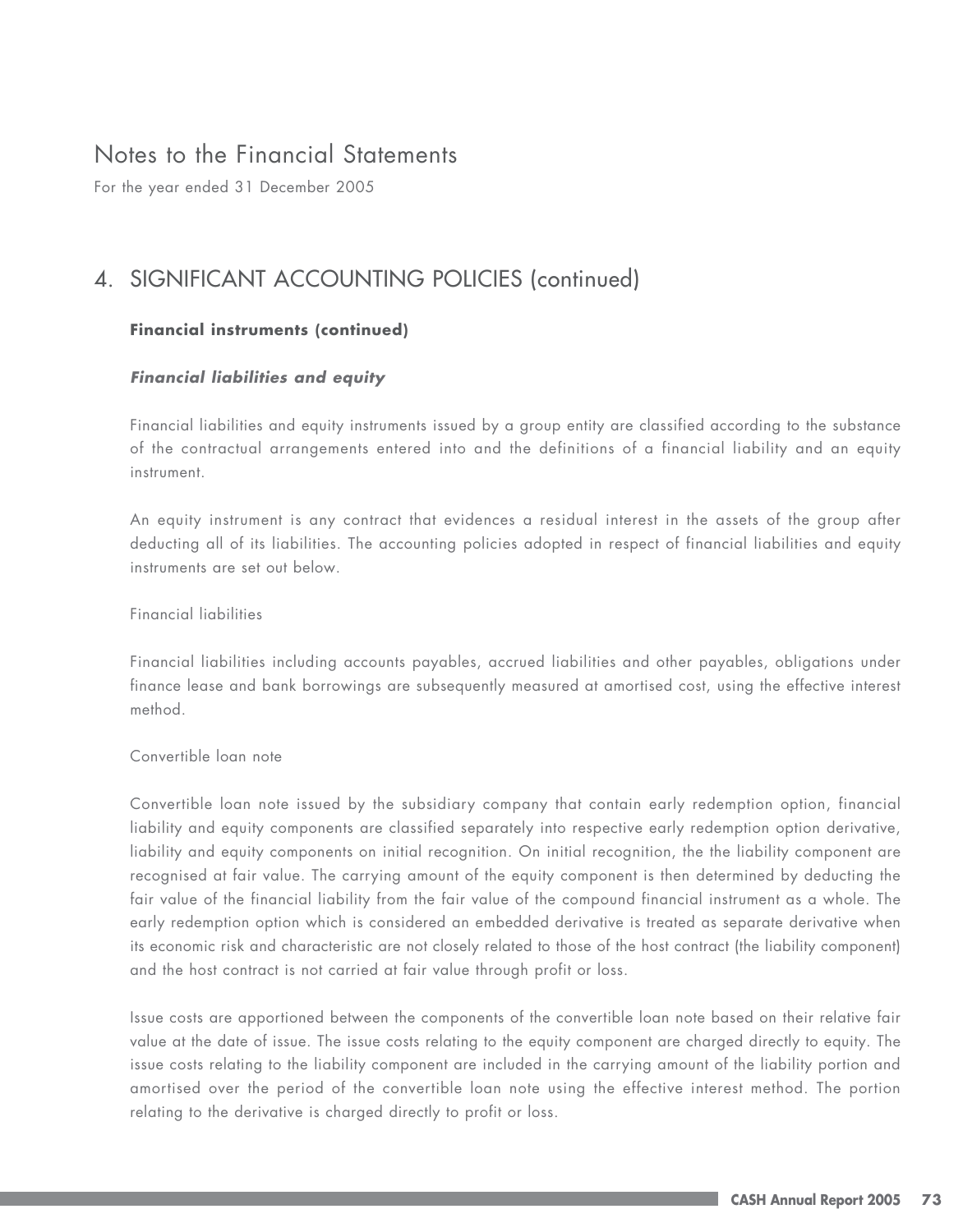For the year ended 31 December 2005

## 4. SIGNIFICANT ACCOUNTING POLICIES (continued)

### **Financial instruments (continued)**

### **Financial liabilities and equity (continued)**

Convertible loan note (continued)

In subsequent periods, the embedded derivative component is carried at fair value, with changes in fair value being recognised in profit or loss directly. The liability component of the convertible loan note is carried at amortised cost using the effective interest method. The equity component, represented by the option to convert the liability component into ordinary shares of the subsidiary company, will remain in convertible loan notes equity reserve until the option is exercised (in which case the balance stated in convertible loan notes equity reserve will be transferred to share premium). Where the option remains unexercised at the expiry date, the balance stated in convertible loan note equity reserve will be released to the retained earnings. No gain or loss is recognised in profit or loss upon conversion or expiration of the option.

### Equity instruments

Equity instruments issued by the Company are recorded at the proceeds received, net of direct issue costs.

### **Derivative financial instruments**

The derivative financial instruments are deemed as financial assets held for trading or financial liabilities held for trading and are measured at fair value. Changes in fair values of such derivatives are recognised directly in profit and loss.

### **Embedded derivatives**

Derivatives embedded in non-derivative host contracts are separated from the relevant host contracts and deemed as held-for-trading when the economic characteristics and risks of the embedded derivatives are not closely related to those of the host contracts, and the combined contracts are not measured at fair value through profit or loss. In all other circumstances, derivatives embedded are not separated and are accounted for together with the host contracts in accordance with appropriate standards. Where the Group needs to separate an embedded derivative but is unable to measure the embedded derivative, the entire combined contracts are treated as held-for-trading.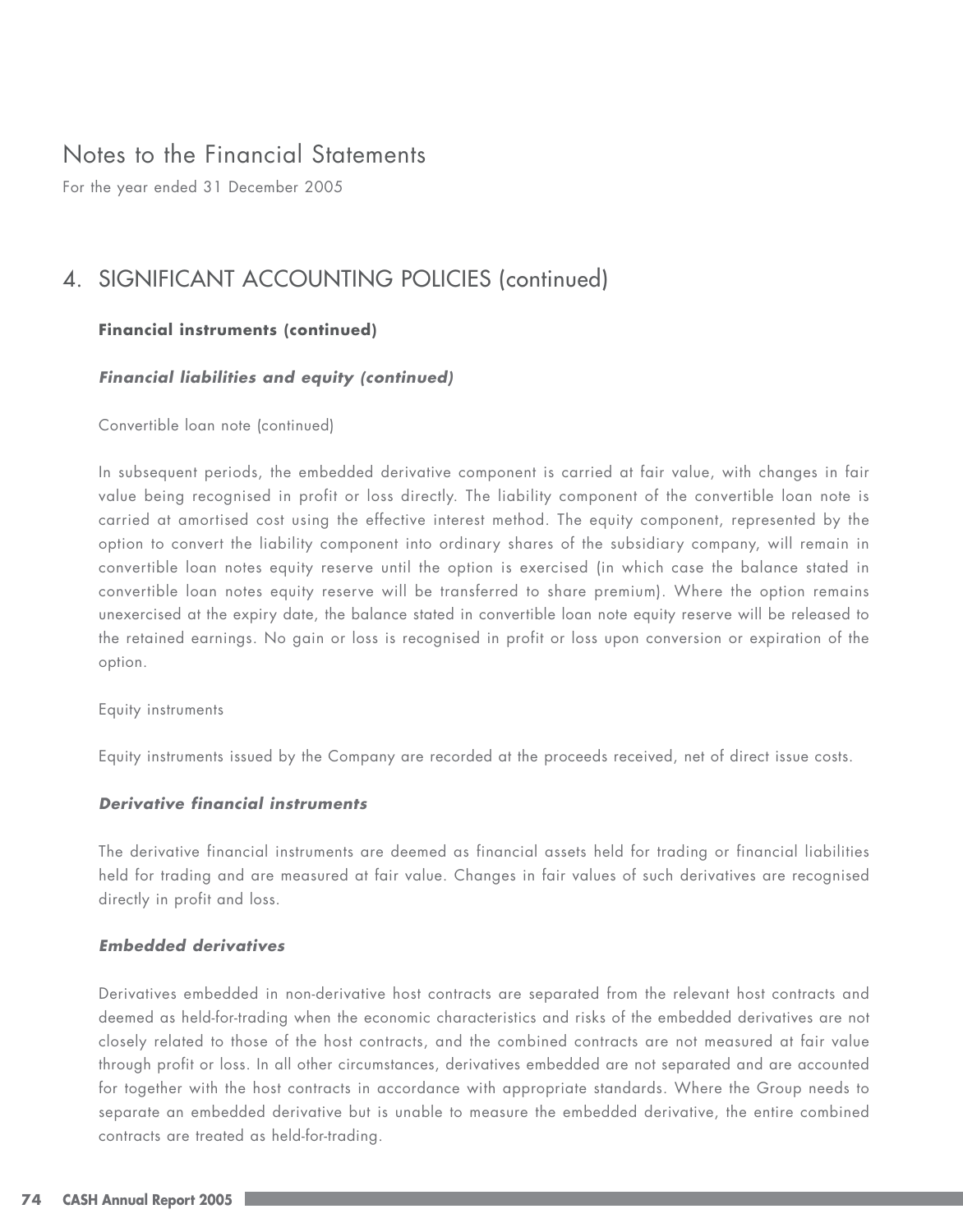For the year ended 31 December 2005

## 4. SIGNIFICANT ACCOUNTING POLICIES (continued)

### **Financial instruments (continued)**

### **Derecognition**

Financial assets are derecognised when the rights to receive cash flows from the assets expire or, the financial assets are transferred and the Group has transferred substantially all the risks and rewards of ownership of the financial assets. On derecognition of a financial asset, the difference between the asset's carrying amount and the sum of the consideration received and the cumulative gain or loss that had been recognised directly in equity is recognised in profit or loss.

For financial liabilities, they are removed from the Group's balance sheet (i.e. when the obligation specified in the relevant contract is discharged, cancelled or expires). The difference between the carrying amount of the financial liability derecognised and the consideration paid or payable is recognised in profit or loss.

### **Provisions**

Provisions are recognised when the Group has a present obligation as a result of a past event, and it is probable that the Group will be required to settle that obligation. Provisions are measured at the directors' best estimate of the expenditure required to settle the obligation at the balance sheet date, and are discounted to present value where the effect is material.

### **Equity-settled share-based payment transactions (Share options granted to employees of the subsidiary company)**

For share options granted after 7 November 2002 but not yet vested before 1 January 2005 and those options granted after 1 January 2005, the fair value of services received determined by reference to the fair value of share options granted at the grant date is expensed on a straight-line basis over the vesting period or recognised as an expenses in full at the grant date when share options granted vested immediately, with a corresponding increase in equity (share-based payment reserve).

At the time when the share options are exercised, the amount previously recognised in share option reserve will be transferred to share premium. When the share options are not exercised at the expiry date, the amount previously recognised in share option reserve will be transferred to other reserve.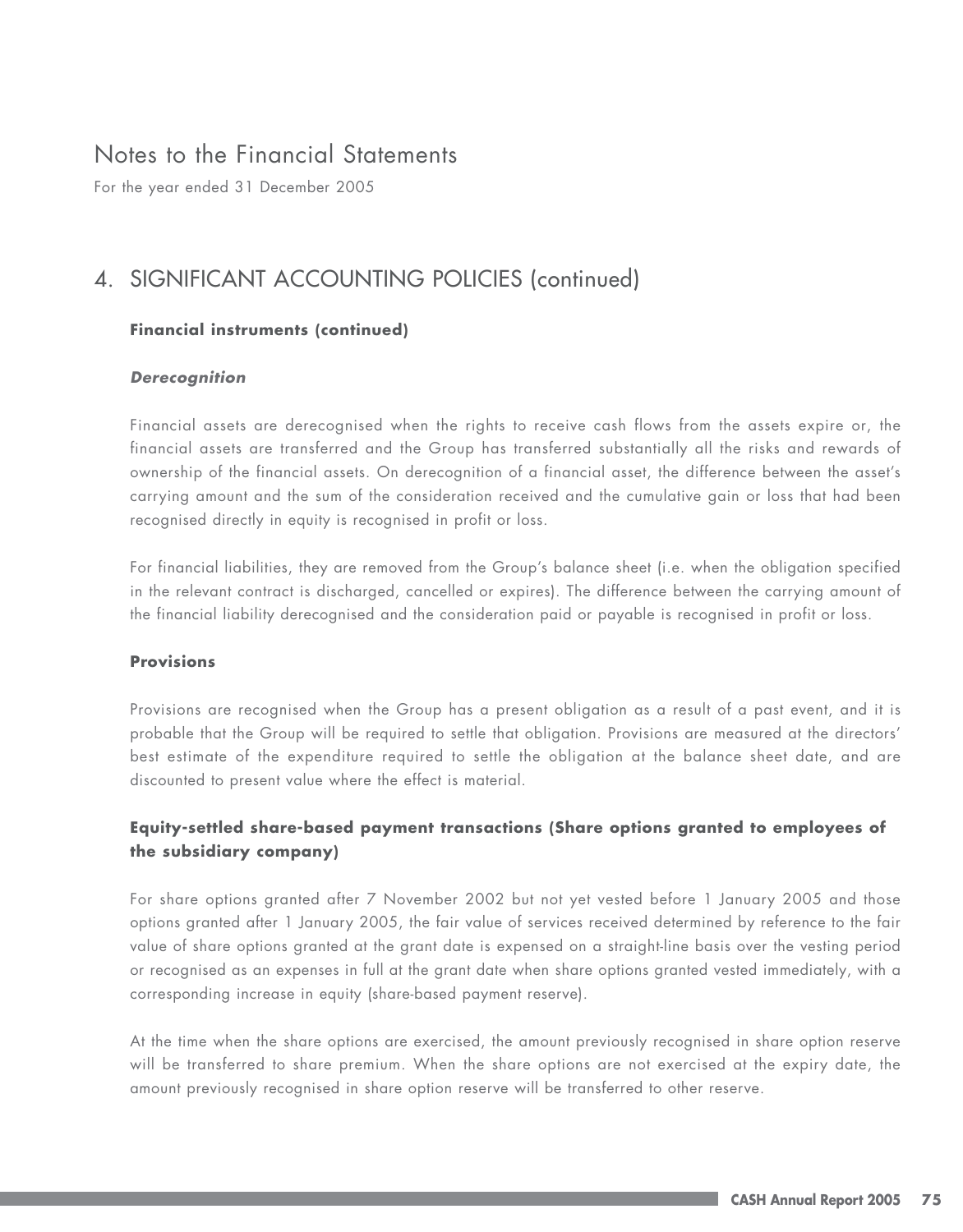For the year ended 31 December 2005

# 4. SIGNIFICANT ACCOUNTING POLICIES (continued)

### **Impairment losses (other than goodwill and intangible assets with indefinite useful lives)**

At each balance sheet date, the Group reviews the carrying amounts of its tangible and intangible assets to determine whether there is any indication that those assets have suffered an impairment loss. If the recoverable amount of an asset is estimated to be less than its carrying amount, the carrying amount of the asset is reduced to its recoverable amount. An impairment loss is recognised as an expense immediately.

Where an impairment loss subsequently reverses, the carrying amount of the asset is increased to the revised estimate of its recoverable amount, but so that the increased carrying amount does not exceed the carrying amount that would have been determined had no impairment loss been recognised for the asset in prior years. A reversal of an impairment loss is recognised as income immediately.

## 5. KEY SOURCES OF ESTIMATION UNCERTAINTY

In the process of applying the Group's accounting policies, the management has made various estimates based on past experience, expectations of the future and other information. The key sources of estimation uncertainty that may significantly affect the amounts recognised in the financial information are disclosed below.

### **Income taxes**

As at 31 December 2005, a deferred tax asset of approximately HK\$3,940,000 in relation to unused tax losses has been recognised in the Group's consolidated balance sheet. No deferred tax asset was recognised in the Group's consolidated balance sheet in relation to the remaining unused tax losses of approximately HK\$42,756,000. The realisability of the deferred tax asset mainly depends on whether sufficient future profits or taxable temporary differences will be available in the future. In case where the actual future profits generated are more than expected, further recognition of deferred tax asset in relation to unutilised tax losses may arise, which would be recognised in the income statement for the period in which such a recognition takes place. In case where the actual future profits generated are less than expected, a reversal of deferred tax asset may arise, which would be recognised in the income statement for the period in which such a reversal takes place.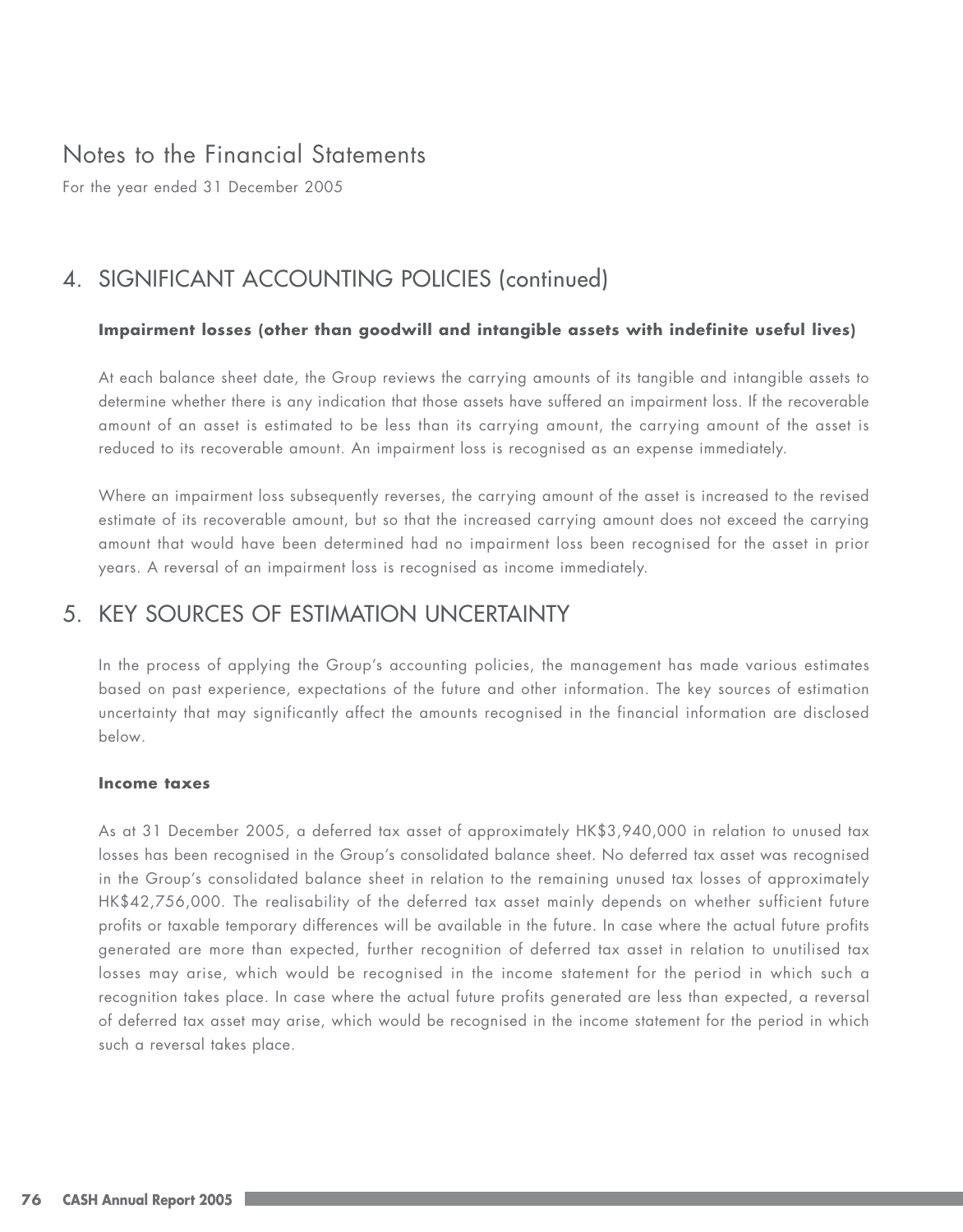For the year ended 31 December 2005

# 5. KEY SOURCES OF ESTIMATION UNCERTAINTY (continued)

### **Allowance for bad and doubtful debts**

The policy for allowance of bad and doubtful debts of the Group is based on the evaluation of collectability and aging analysis of accounts and on management's judgment. A considerable amount of judgment is required in assessing the ultimate realisation of these receivables, including the current creditworthiness and the past collection history of each client. If the financial conditions of client of the Group were improved and no impairment of their ability to make payments were noted, reversal of allowances may be required. However, if the financial conditions of customers of the Group were to deteriorate, resulting in an impairment of their liability to make payments, additional allowances may be required.

### **Estimated impairment of goodwill**

Determining whether goodwill is impaired requires an estimation of the value in use of the cash-generating units to which goodwill has been allocated. The value in use calculation requires the Group to estimate the future cash flows expected to arise from the cash-generating unit and a suitable discount rate in order to calculate the present value. As at 31 December 2005, the carrying amount of goodwill is approximately HK\$17,426,000. Details of the recoverable amount calculation are disclosed in note 24.

## 6. FINANCIAL RISK MANAGEMENT OBJECTIVES AND POLICIES

The Group's major financial instruments include equity investments, statutory and other deposits, bank borrowings, account receivables, account payables, convertible loan note and derivative financial instruments. Details of these financial instruments are disclosed in respective notes. The risks associated with these financial instruments and the policies on how to mitigate these risks are set out below. The management manages and monitors these exposures to ensure appropriate measures are implemented on a timely and effective manner.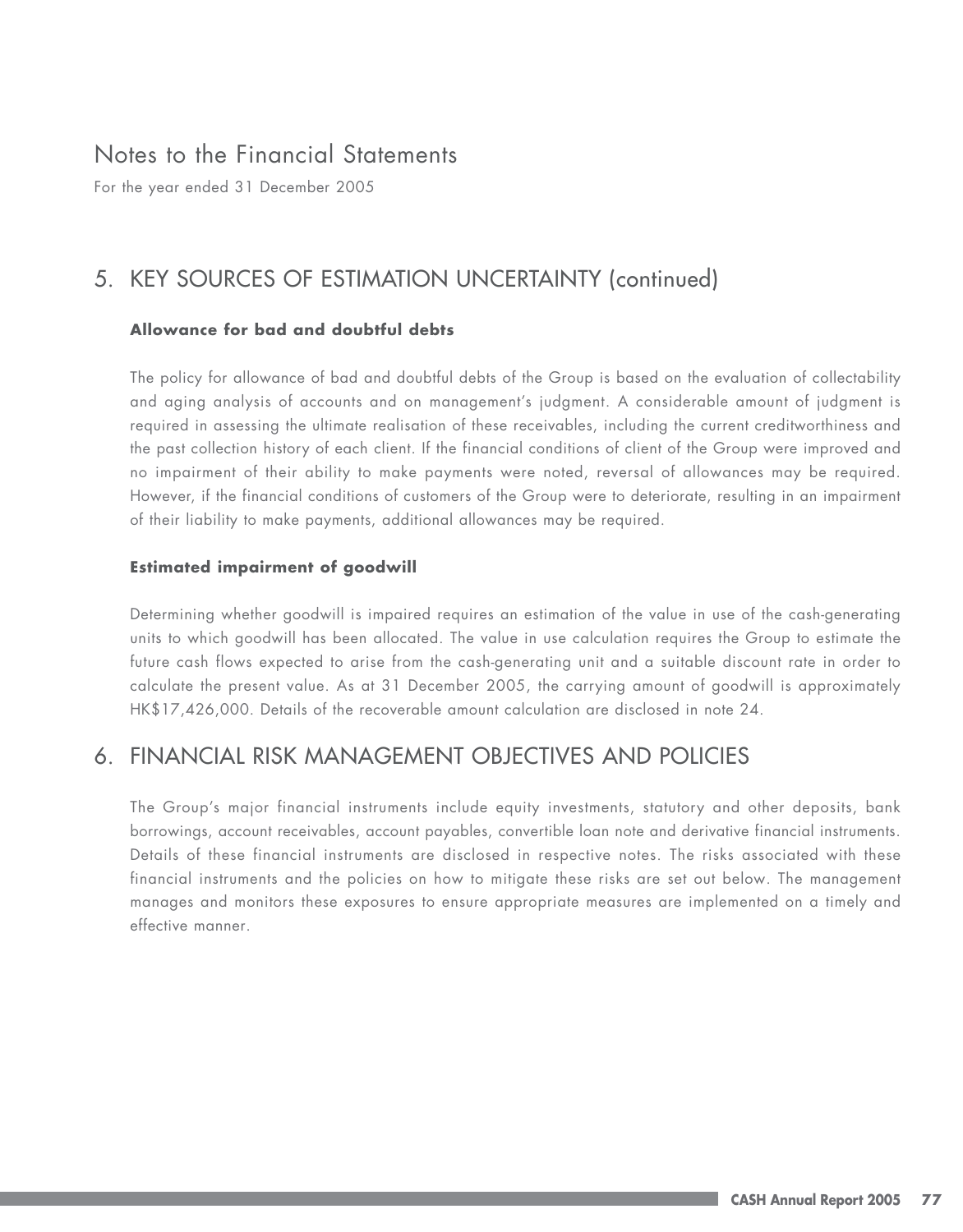For the year ended 31 December 2005

## 6. FINANCIAL RISK MANAGEMENT OBJECTIVES AND POLICIES (continued)

### **Market risk**

### Foreign exchange risk

Foreign exchange risk is the risk of loss due to adverse movements in foreign exchange rate relating to receivables from foreign brokers and foreign currency deposits with banks. The Directors monitor the foreign exchange risk and will enter into leveraged foreign exchange contracts to mitigate the foreign currency risk.

### Equity price risk

The Group is exposed to equity price risk through its investments in equity securities. The Board of Directors manages the exposure by closely monitoring the portfolio of equity investments.

### **Interest rate risk**

Most of the bank borrowings, that are matured within 3 months and are collateralised by margin clients' securities, carry interest at variable rate which exposes the Group to cash flow interest rate risk. Also, certain of the bank borrowings carry fixed-rate interest. The Group currently does not have a cash flow interest rate hedging policy. However, management closely monitors its exposure to future cash flow as a result of changes on market interest rate and will consider hedging changes in market interest rates should the need arises.

### **Credit risk**

The Group's maximum exposure to credit risk in the event of failure to perform their obligations as at 31 December 2005 in relation to each class of recognised financial assets is the carrying amount of those assets as stated in the consolidated balance sheet. In order to minimise the credit risk, the Credit and Risk Management Committee is set up to compile the credit and risk management policies, to approve credit limits and to determine any debt recovery action on those delinquent receivable. In addition, the Group reviews the recoverable amount for each individual account receivable at each balance sheet date to ensure that adequate impairment losses are made for irrecoverable amounts. In this regards, the Directors of the Company consider that the Group's credit risk is effectively controlled and significantly reduced.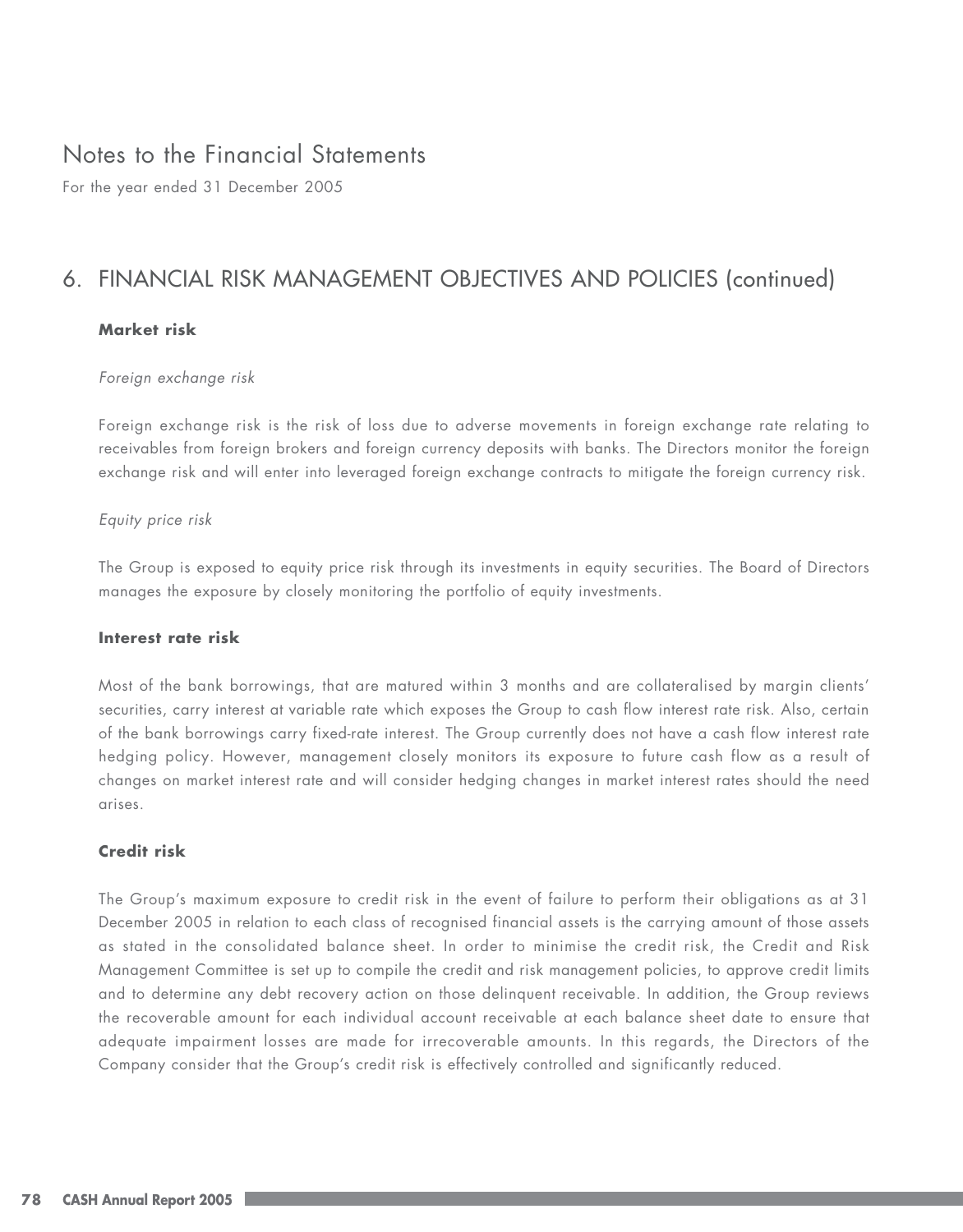For the year ended 31 December 2005

## 6. FINANCIAL RISK MANAGEMENT OBJECTIVES AND POLICIES (continued)

### **Credit risk (continued)**

The Group has no significant concentration of credit risk, with exposure spread over a number of clients and foreign brokers.

The credit risk on liquid funds is limited because the counterparties are banks with high credit-ratings assigned by international credit-rating agencies.

### **Liquidity risk**

As part of ordinary broking activities, the Group is exposed to liquidity risk arising from timing difference between settlement with Clearing House or brokers and clients. To address the risk, treasury team works closely with the settlement division on monitoring the liquidity gap. In addition, for contingency purposes, clean loan facilities are put in place.

### 7. REVENUE

An analysis of the Group's revenue for the year, for both continuing and discontinued operations, is as follows:

|                                                                     | 2005            | 2004       |
|---------------------------------------------------------------------|-----------------|------------|
|                                                                     | <b>HK\$'000</b> | HK\$'000   |
|                                                                     |                 | (restated) |
| <b>Continuing operations</b>                                        |                 |            |
| Fees and commission income                                          | 178,720         | 210,729    |
| Interest income                                                     | 34,900          | 36,691     |
|                                                                     |                 |            |
|                                                                     | 213,620         | 247,420    |
| <b>Discontinued operation</b>                                       |                 |            |
| Sales of furniture and household goods and trendy digital products, |                 |            |
| net of discounts and returns                                        | 374,296         | 876,896    |
| Others                                                              | 229             | 73         |
|                                                                     |                 |            |
|                                                                     | 374,525         | 876,969    |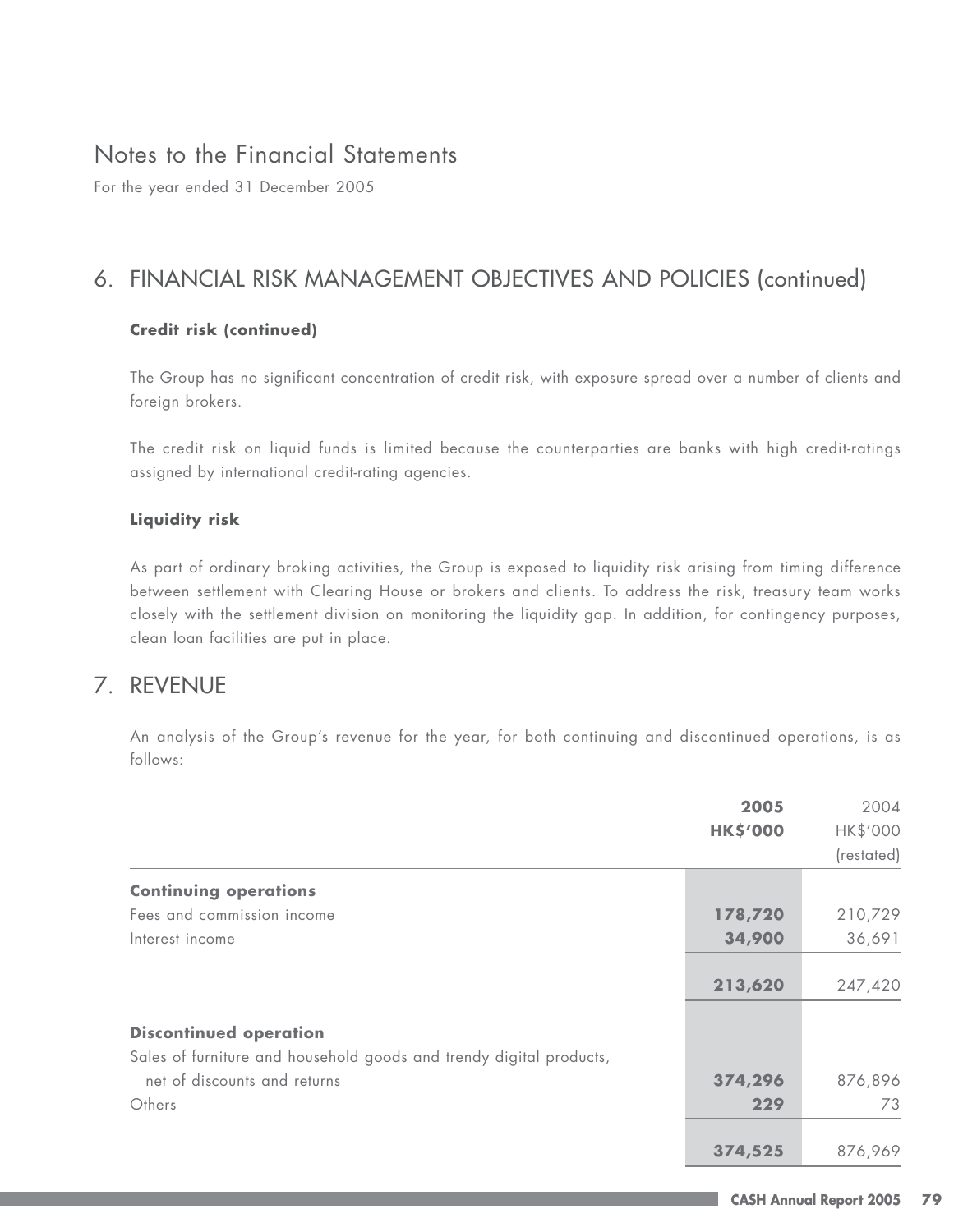For the year ended 31 December 2005

## 8. BUSINESS AND GEOGRAPHICAL SEGMENTS

#### **Business segments**

For management purposes, the Group is currently organised into two main operating divisions, namely, financial services and investment holding. These divisions are the basis on which the Group reports its primary segment information.

Principal activities are as follows:

Financial services Broking, financing, corporate finance services and wealth management Investment holding Strategic investments

The Group was also involved in retailing. This operation was discontinued at the end of May 2005 (see note 15).

### **Geographical segments**

All the activities of the Group are based in Hong Kong and all the Group's revenue for both years are derived from Hong Kong. Accordingly, no analysis by geographical segment is presented.

Segment information about these businesses is presented as follows:

### **Income statement for the year ended 31 December 2005**

|                                                                                                                        | <b>Discontinued</b><br><b>Continuing operations</b> |                                   |                                 |                                    |                   |                                              |
|------------------------------------------------------------------------------------------------------------------------|-----------------------------------------------------|-----------------------------------|---------------------------------|------------------------------------|-------------------|----------------------------------------------|
|                                                                                                                        | <b>Financial</b><br>services<br>HK\$'000            | Investment<br>holding<br>HK\$'000 | <b>Others</b><br><b>HK\$000</b> | Total<br>HK\$'000                  | HK\$'000          | <b>Retailing Consolidated</b><br>HK\$'000    |
| Turnover                                                                                                               | 213,557                                             | 63                                |                                 | 213,620                            | 374,525           | 588,145                                      |
| Segment profit (loss)                                                                                                  | 23,847                                              | (3, 918)                          | 21,514                          | 41,443                             | (8, 252)          | 33,191                                       |
| Share of loss of associate<br>Finance costs<br>Unallocated corporate expenses<br>Loss on deemed disposal of subsidiary |                                                     |                                   |                                 | (26, 728)<br>(16,984)<br>(16, 307) | (2, 256)<br>(974) | (26, 728)<br>(19, 240)<br>(16, 307)<br>(974) |
| Loss before taxation<br>Taxation credit                                                                                |                                                     |                                   |                                 | (18, 576)<br>2,999                 | (11, 482)         | (30, 058)<br>2,999                           |
| Loss for the year/period                                                                                               |                                                     |                                   |                                 | (15, 577)                          | (11, 482)         | (27, 059)                                    |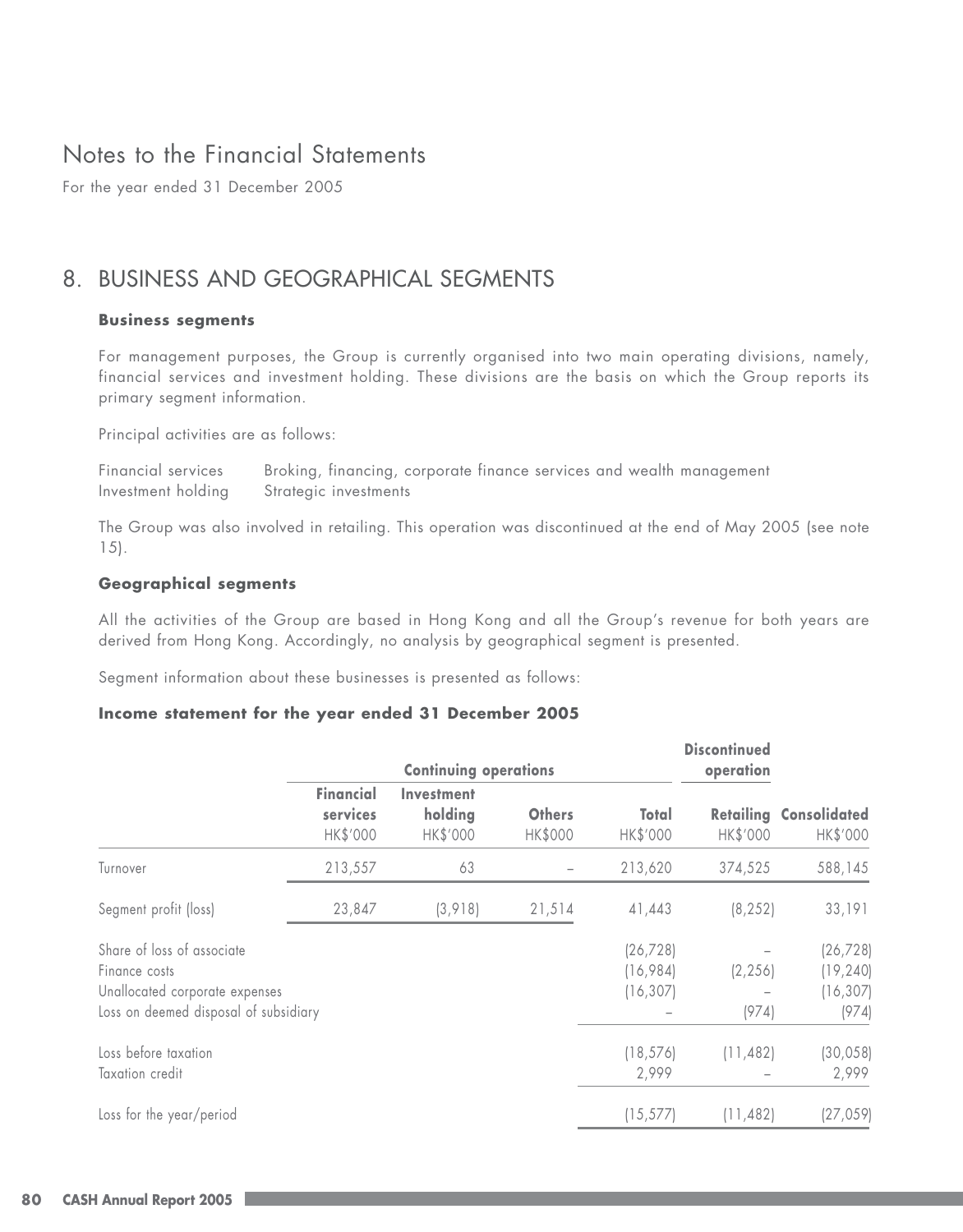For the year ended 31 December 2005

# 8. BUSINESS AND GEOGRAPHICAL SEGMENTS (continued)

### **Balance sheet as at 31 December 2005**

|                                   | <b>Financial</b><br>services | <b>Investment</b><br>holding | <b>Consolidated</b> |
|-----------------------------------|------------------------------|------------------------------|---------------------|
|                                   | HK\$'000                     | HK\$'000                     | HK\$'000            |
| <b>ASSETS</b>                     |                              |                              |                     |
| Segment assets                    | 1,150,965                    | 741                          | 1,151,706           |
| Interest in associate             |                              |                              | 103,870             |
| Unallocated corporate assets      |                              |                              | 9,648               |
| Consolidated total assets         |                              |                              | 1,265,224           |
| <b>LIABILITIES</b>                |                              |                              |                     |
| Segment liabilities               | 621,139                      |                              | 621,139             |
| Unallocated corporate liabilities |                              |                              | 280,004             |
| Consolidated total liabilities    |                              |                              | 901,143             |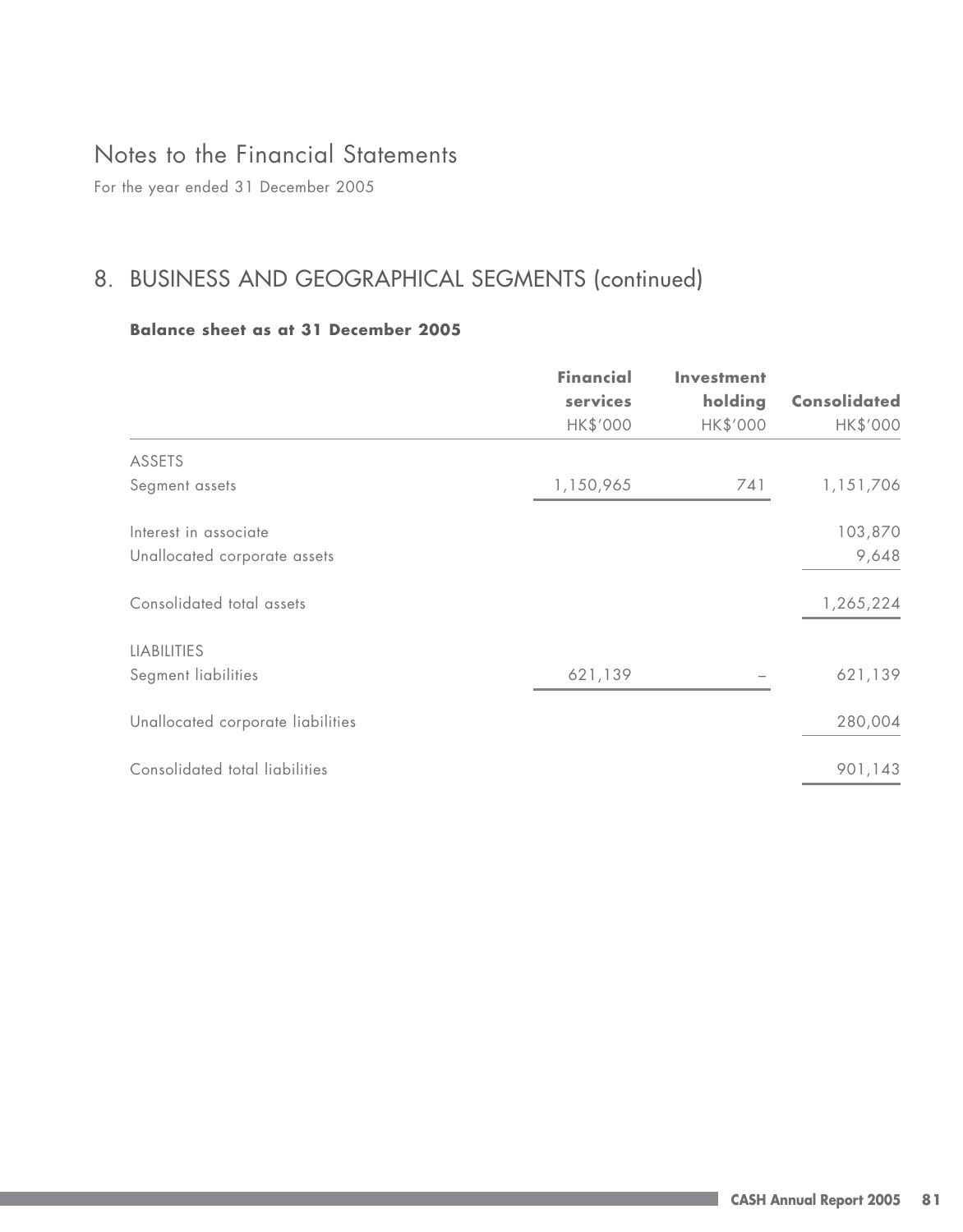For the year ended 31 December 2005

# 8. BUSINESS AND GEOGRAPHICAL SEGMENTS (continued)

### **Other information for the year ended 31 December 2005**

|                                  |                              |            |               |           | <b>Discontinued</b> |                               |
|----------------------------------|------------------------------|------------|---------------|-----------|---------------------|-------------------------------|
|                                  | <b>Continuing operations</b> |            |               | operation |                     |                               |
|                                  | <b>Financial</b>             | Investment |               |           |                     |                               |
|                                  | services                     | holding    | <b>Others</b> | Total     |                     | <b>Retailing Consolidated</b> |
|                                  | HK\$'000                     | HK\$'000   | HK\$'000      | HK\$'000  | HK\$'000            | HK\$'000                      |
| Additions of property            |                              |            |               |           |                     |                               |
| and equipment                    | 2,116                        |            | 73            | 2,189     | 5,350               | 7,539                         |
| Reversal of allowance for bad    |                              |            |               |           |                     |                               |
| and doubtful debts               | (702)                        |            |               | (702)     |                     | (702)                         |
| Recovery of bad debts            |                              |            | 8,294         | 8,294     |                     | 8,294                         |
| Depreciation of property         |                              |            |               |           |                     |                               |
| and equipment                    | 10,606                       |            | 1,050         | 11,656    | 10,019              | 21,675                        |
| Amortisation of prepaid          |                              |            |               |           |                     |                               |
| lease payments                   |                              |            | 186           | 186       |                     | 186                           |
| Impairment loss recognised       |                              |            |               |           |                     |                               |
| in respect of available-for-sale |                              |            |               |           |                     |                               |
| investments                      |                              |            | 10,800        | 10,800    |                     | 10,800                        |
| (Gain) Loss on dilution of       |                              |            |               |           |                     |                               |
| shareholding in subsidiary       |                              |            |               |           |                     |                               |
| and associate                    | (8, 423)                     |            | (8, 840)      | (17, 263) | 974                 | (16, 289)                     |
| Gain on disposal of property     |                              |            |               |           |                     |                               |
| and equipment                    | (43)                         |            | (6,730)       | (6, 773)  |                     | (6, 773)                      |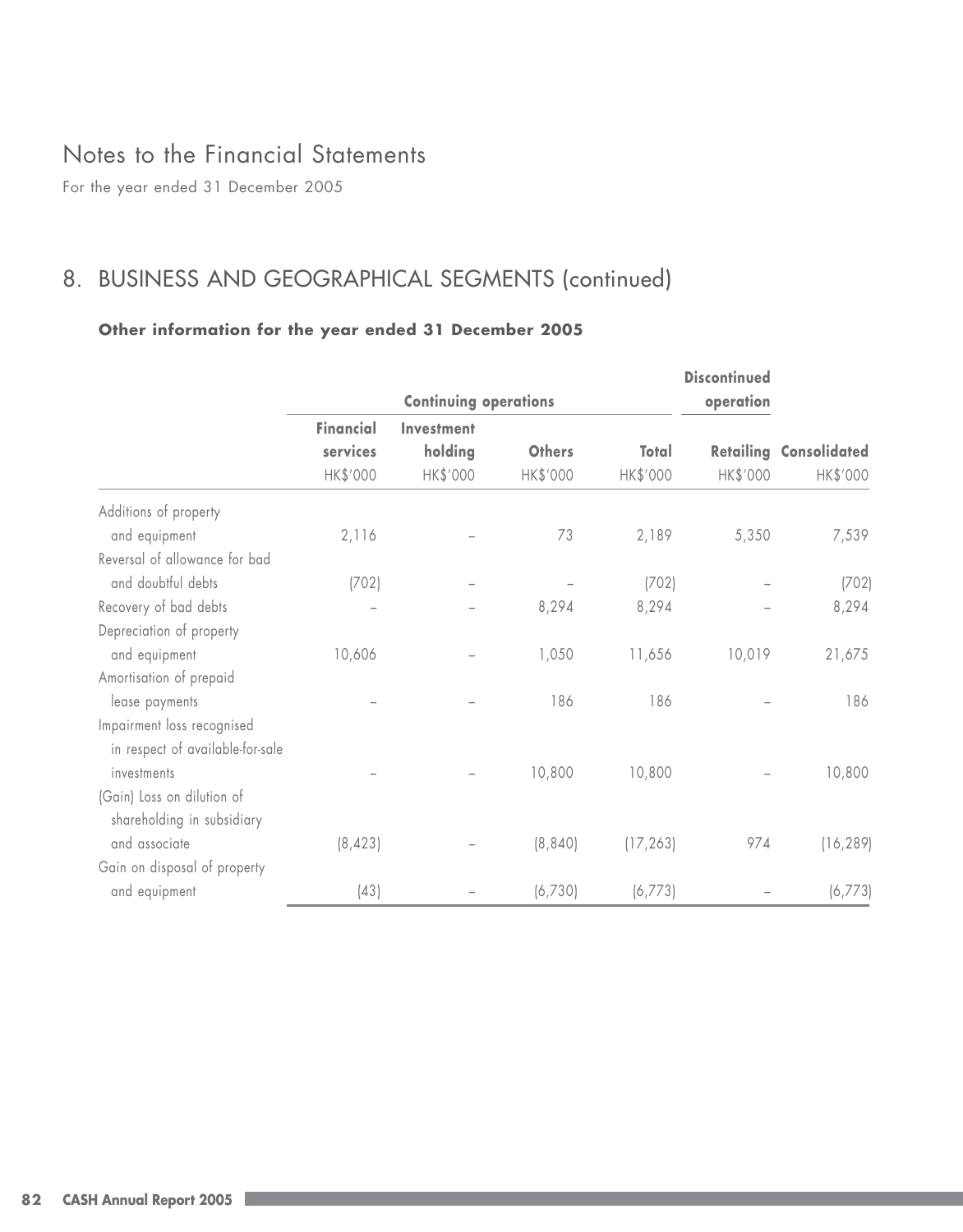For the year ended 31 December 2005

# 8. BUSINESS AND GEOGRAPHICAL SEGMENTS (continued)

### **Income statement for the year ended 31 December 2004**

|                                |                  | <b>Continuing operations</b> |               |            | <b>Discontinued</b><br>operation |                               |
|--------------------------------|------------------|------------------------------|---------------|------------|----------------------------------|-------------------------------|
|                                | <b>Financial</b> | Investment                   |               |            |                                  |                               |
|                                | services         | holding                      | <b>Others</b> | Total      |                                  | <b>Retailing Consolidated</b> |
|                                | HK\$'000         | HK\$'000                     | HK\$'000      | HK\$'000   | HK\$'000                         | HK\$'000                      |
|                                | (restated)       | (restated)                   | (restated)    | (restated) | (restated)                       | (restated)                    |
| Turnover                       | 239,972          | $\sqrt{5}$                   | 7,443         | 247,420    | 876,969                          | 1,124,389                     |
| Segment profit (loss)          | 20,812           | (15, 495)                    | (23, 603)     | (18, 286)  | (79, 573)                        | (97, 859)                     |
| Finance costs                  |                  |                              |               | (8, 721)   | (3,038)                          | (11, 759)                     |
| Unallocated corporate expenses |                  |                              |               | (52, 020)  |                                  | (52, 020)                     |
| Loss before taxation           |                  |                              |               | (79, 027)  | (82, 611)                        | (161, 638)                    |
| Taxation charge                |                  |                              |               | (350)      | (6)                              | (356)                         |
| Loss for the year              |                  |                              |               | (79, 377)  | (82, 617)                        | (161, 994)                    |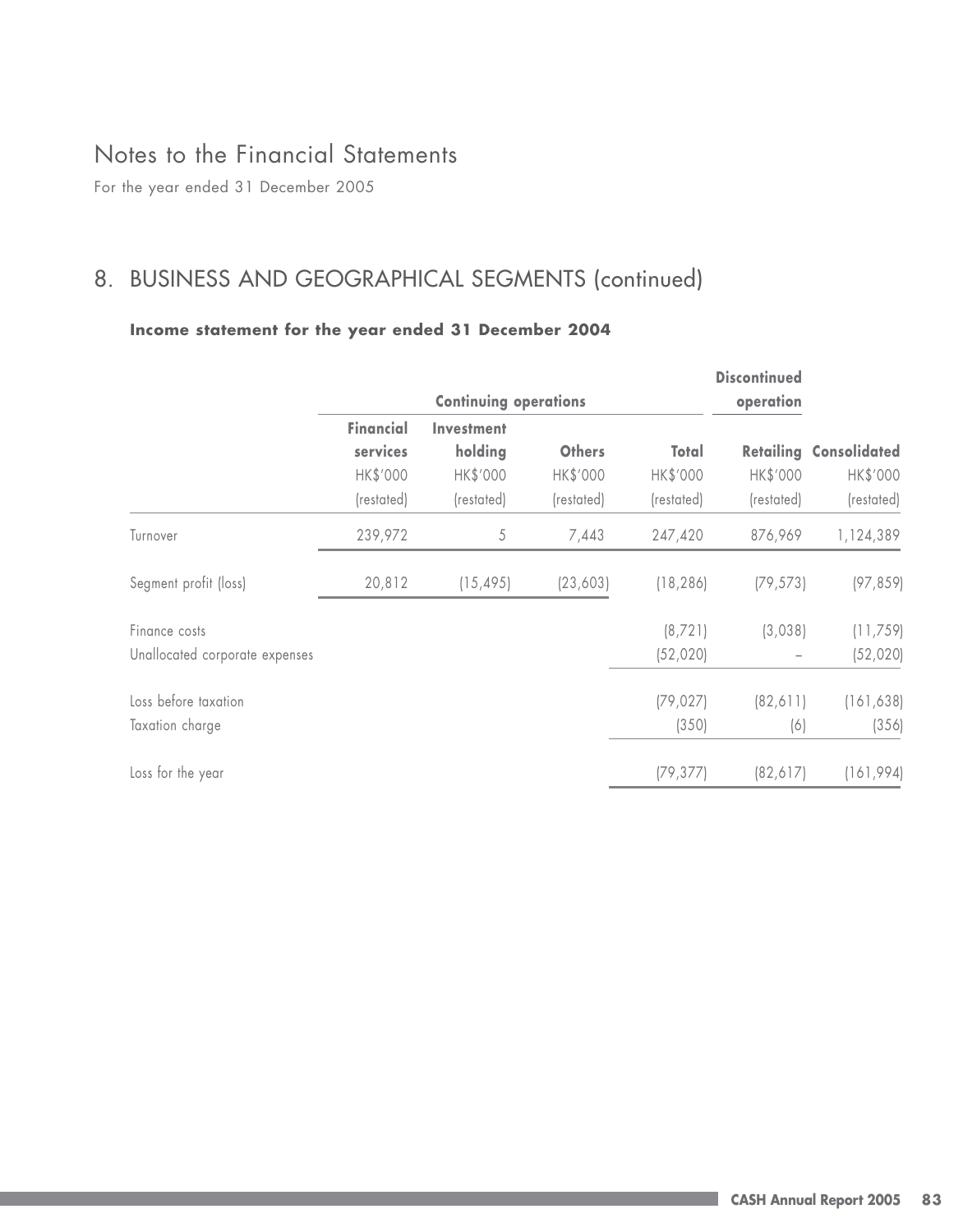For the year ended 31 December 2005

# 8. BUSINESS AND GEOGRAPHICAL SEGMENTS (continued)

### **Balance sheet as at 31 December 2004**

|                                   | <b>Financial</b> |                  | Investment |            |                            |
|-----------------------------------|------------------|------------------|------------|------------|----------------------------|
|                                   | services         | <b>Retailing</b> | holding    |            | <b>Others Consolidated</b> |
|                                   | HK\$'000         | HK\$'000         | HK\$'000   | HK\$'000   | HK\$'000                   |
|                                   | (restated)       |                  |            | (restated) | (restated)                 |
| ASSETS                            |                  |                  |            |            |                            |
| Segment assets                    | 1,028,175        | 444,626          | 10,800     |            | 1,483,601                  |
| Unallocated corporate assets      |                  |                  |            |            | 51,277                     |
| Consolidated total assets         |                  |                  |            |            | 1,534,878                  |
| <b>LIABILITIES</b>                |                  |                  |            |            |                            |
| Segment liabilities               | 690,706          | 189,262          |            |            | 879,968                    |
| Unallocated corporate liabilities |                  |                  |            |            | 266,808                    |
| Consolidated total liabilities    |                  |                  |            |            | 1,146,776                  |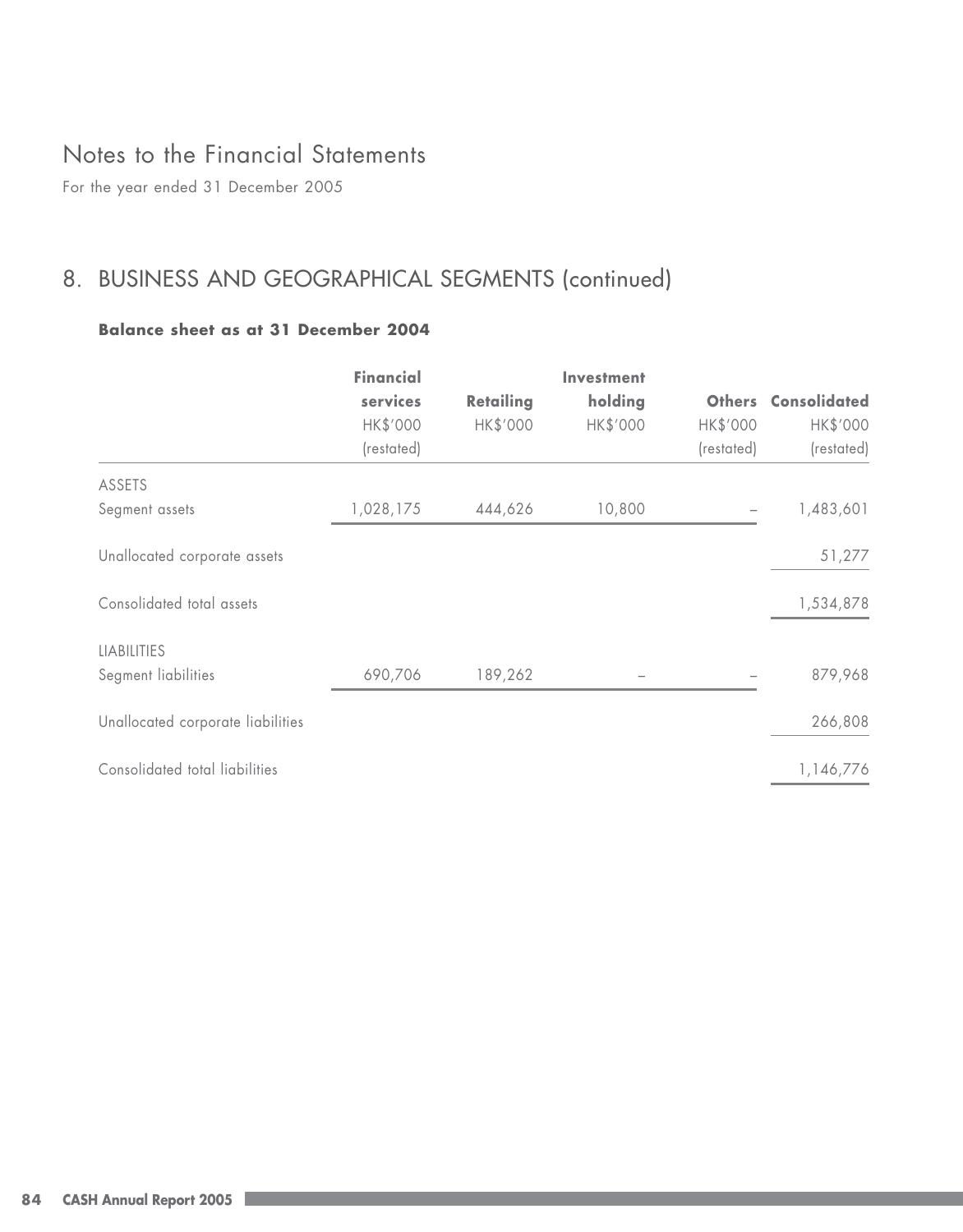For the year ended 31 December 2005

## 8. BUSINESS AND GEOGRAPHICAL SEGMENTS (continued)

### **Other information for the year ended 31 December 2004**

|                                       |                  |            |                          |                           |            | <b>Discontinued</b> |                               |
|---------------------------------------|------------------|------------|--------------------------|---------------------------|------------|---------------------|-------------------------------|
|                                       |                  | operations |                          |                           |            |                     |                               |
|                                       | <b>Financial</b> | Investment |                          |                           |            |                     |                               |
|                                       | services         | holding    |                          | <b>Others Unallocated</b> | Total      |                     | <b>Retailing Consolidated</b> |
|                                       | HK\$'000         | HK\$'000   | HK\$'000                 | HK\$'000                  | HK\$'000   | HK\$'000            | HK\$'000                      |
|                                       | (restated)       | (restated) | (restated)               | (restated)                | (restated) | (restated)          | (restated)                    |
| Allowance for inventory obsolescence  |                  |            |                          |                           |            |                     |                               |
| and write off of inventories          |                  |            |                          |                           |            | 19,041              | 19,041                        |
| Additions of property and equipment   | 7,137            |            | 608                      | 7,350                     | 15,095     | 20,026              | 35,121                        |
| Amortisation of intangible assets     | 1,830            |            | $\overline{\phantom{0}}$ |                           | 1,830      |                     | 1,830                         |
| (Reversal of allowance) Allowance     |                  |            |                          |                           |            |                     |                               |
| for bad and doubtful debts            | (1, 139)         |            |                          | 2,500                     | 1,361      | 6,269               | 7,630                         |
| Depreciation of property              |                  |            |                          |                           |            |                     |                               |
| and equipment                         | 15,906           |            | 170                      | 1,334                     | 17,410     | 26,192              | 43,602                        |
| Amortisation of prepaid               |                  |            |                          |                           |            |                     |                               |
| lease payments                        |                  |            |                          | 557                       | 557        | 89                  | 646                           |
| Impairment loss recognised            |                  |            |                          |                           |            |                     |                               |
| in respect of investment securities   |                  | 15,500     |                          |                           | 15,500     | 12,060              | 27,560                        |
| Impairment loss recognised            |                  |            |                          |                           |            |                     |                               |
| in respect of goodwill                |                  | 10,000     |                          |                           | 10,000     |                     | 10,000                        |
| Impairment loss recognised in respect |                  |            |                          |                           |            |                     |                               |
| of property and equipment             |                  |            |                          |                           |            | 2,060               | 2,060                         |
| Loss on disposal of property          |                  |            |                          |                           |            |                     |                               |
| and equipment                         | 7                |            | 93                       |                           | 100        | 4,646               | 4,746                         |

and the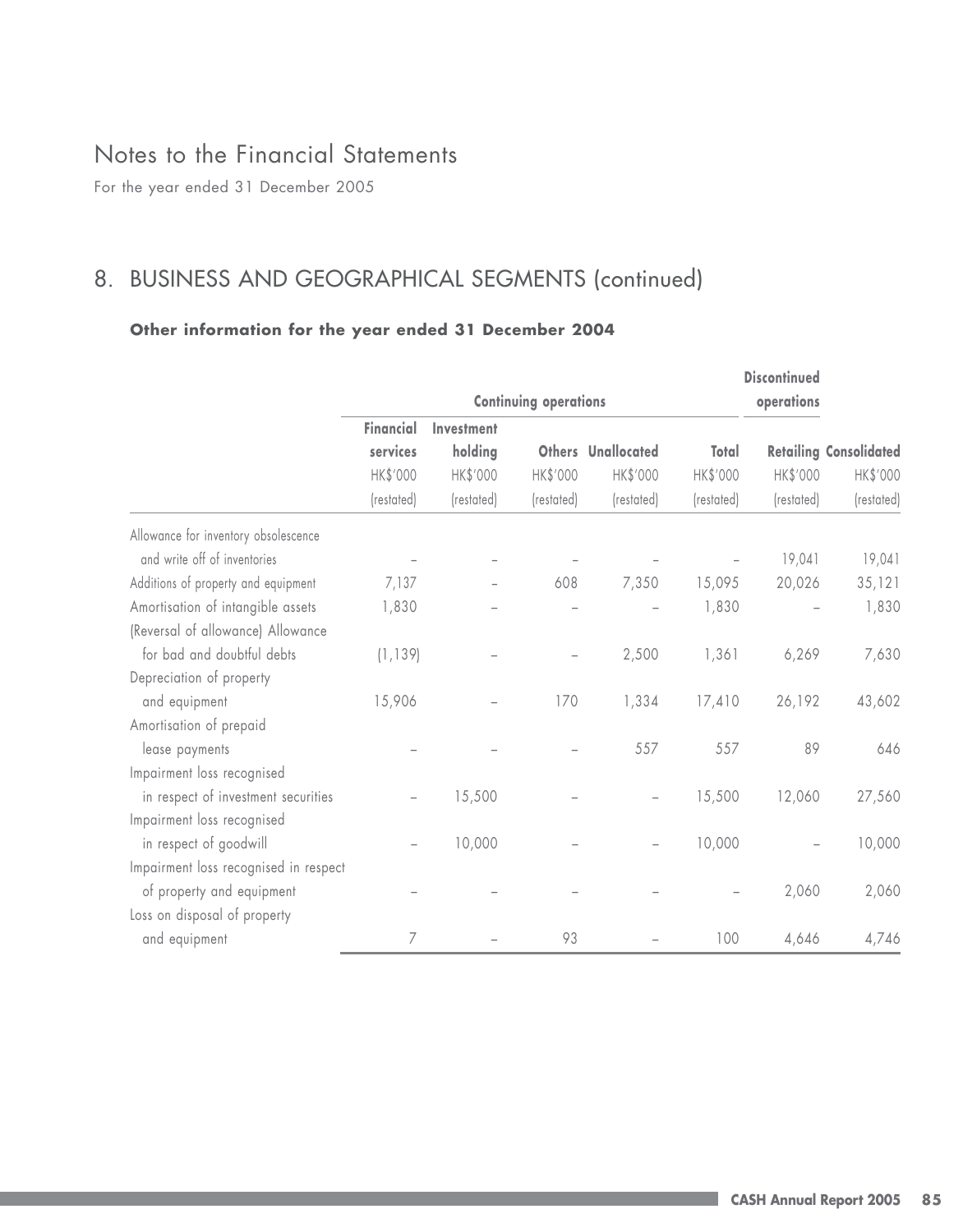For the year ended 31 December 2005

# 9. SALARIES, ALLOWANCES AND COMMISSION

|                                                                                                                                                                  | <b>Continuing operations</b> |            |                 | <b>Discontinued operation</b> | <b>Consolidated</b> |            |
|------------------------------------------------------------------------------------------------------------------------------------------------------------------|------------------------------|------------|-----------------|-------------------------------|---------------------|------------|
|                                                                                                                                                                  | 2005                         | 2004       |                 | 2004                          | 2005                | 2004       |
|                                                                                                                                                                  | <b>HK\$'000</b>              | HK\$'000   | <b>HK\$'000</b> | HK\$'000                      | <b>HK\$'000</b>     | HK\$'000   |
|                                                                                                                                                                  |                              | (restated) |                 | (restated)                    |                     | (restated) |
| Salaries, allowances and<br>commission represents<br>the amounts paid and payable<br>to the Directors and employees<br>and comprises of:<br>Salaries, allowances |                              |            |                 |                               |                     |            |
| and commission                                                                                                                                                   | 120,478                      | 133,194    | 38,207          | 93,753                        | 158,685             | 226,947    |
| Contributions to retirement                                                                                                                                      |                              |            |                 |                               |                     |            |
| benefits schemes                                                                                                                                                 | 3,289                        | 3,912      | 1,222           | 3,917                         | 4,511               | 7,829      |
| Employee share option benefits                                                                                                                                   | 203                          | 219        |                 | $\qquad \qquad -$             | 203                 | 219        |
|                                                                                                                                                                  | 123,970                      | 137,325    | 39,429          | 97,670                        | 163,399             | 234,995    |

# 10.FINANCE COSTS

|                            | <b>Continuing operations</b> |            |                 | <b>Discontinued operation</b> |                 | <b>Consolidated</b> |  |
|----------------------------|------------------------------|------------|-----------------|-------------------------------|-----------------|---------------------|--|
|                            | 2005                         | 2004       | 2005            | 2004                          | 2005            | 2004                |  |
|                            | <b>HK\$'000</b>              | HK\$'000   | <b>HK\$'000</b> | HK\$'000                      | <b>HK\$'000</b> | HK\$'000            |  |
|                            |                              | (restated) |                 | (restated)                    |                 | (restated)          |  |
| Interest on:               |                              |            |                 |                               |                 |                     |  |
| Bank overdrafts and        |                              |            |                 |                               |                 |                     |  |
| loans wholly repayable     |                              |            |                 |                               |                 |                     |  |
| within five years          | 15,618                       | 6,316      | 2,256           | 3,028                         | 17,874          | 9,344               |  |
| Finance leases             | 15                           | 12         | $\equiv$        | 10                            | 15              | 22                  |  |
| Effective interest expense |                              |            |                 |                               |                 |                     |  |
| on convertible loan note   | 1,351                        | 2,393      | $=$             | -                             | 1,351           | 2,393               |  |
|                            |                              |            |                 |                               |                 |                     |  |
|                            | 16,984                       | 8,721      | 2,256           | 3,038                         | 19,240          | 11,759              |  |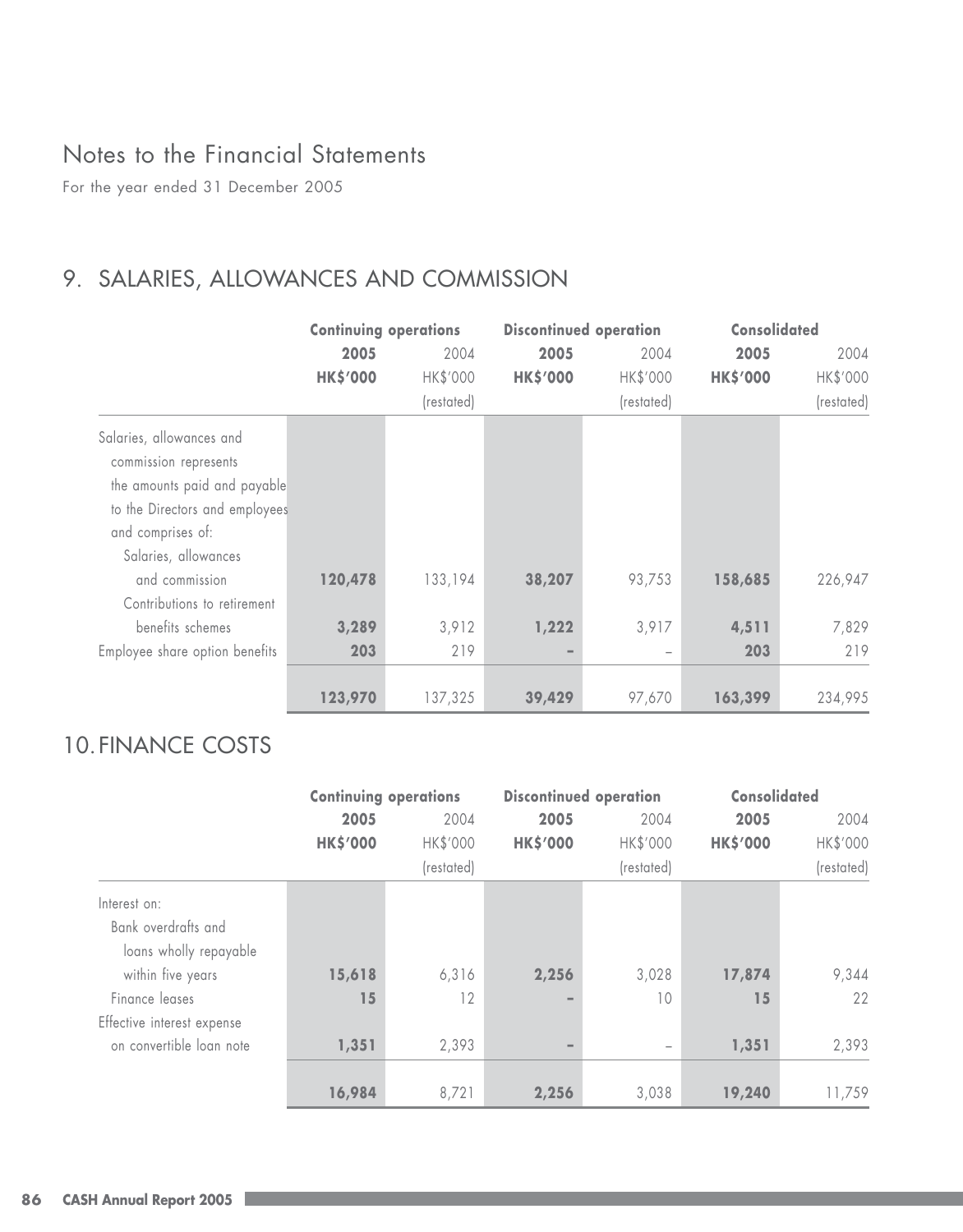For the year ended 31 December 2005

## 11.DIRECTORS' REMUNERATION

The remuneration paid or payable to each of the ten (2004: eleven) Directors were as follows:

l.

| 2005                                                                                                                                                                                                                                                                                                                                                                                                                                                          |                                   |
|---------------------------------------------------------------------------------------------------------------------------------------------------------------------------------------------------------------------------------------------------------------------------------------------------------------------------------------------------------------------------------------------------------------------------------------------------------------|-----------------------------------|
| Fees:                                                                                                                                                                                                                                                                                                                                                                                                                                                         |                                   |
| Executive Directors                                                                                                                                                                                                                                                                                                                                                                                                                                           |                                   |
| 100<br>100<br>Independent Non-executive Directors                                                                                                                                                                                                                                                                                                                                                                                                             | 200                               |
| Other remuneration paid<br>to Executive Directors:                                                                                                                                                                                                                                                                                                                                                                                                            |                                   |
| Salaries, allowances and benefits in kind<br>1,361<br>3,766<br>720<br>1,160<br>675<br>870                                                                                                                                                                                                                                                                                                                                                                     | 8,552                             |
| 17<br>Employee share option benefits<br>17<br>17<br>17<br>$\overline{\phantom{a}}$<br>L.                                                                                                                                                                                                                                                                                                                                                                      | 68                                |
| 12<br>58<br>17<br>44<br>Contributions to retirement benefits scheme<br>36<br>62<br>$\overline{\phantom{a}}$                                                                                                                                                                                                                                                                                                                                                   | 229                               |
| 3,795<br>773<br>692<br>100<br>100<br>Total remuneration<br>1,235<br>931<br>1,423                                                                                                                                                                                                                                                                                                                                                                              | 9,049                             |
| Kwok<br>Oi Kuen<br>Miao<br>Kwan<br>Li Yuen<br>Law<br>Wong<br>Law<br>Leung<br>Pak Hoo Ping Wah<br>Cheuk<br>Wen Chan Yau<br><b>Ka Kin</b><br>Ka Kui<br>Kin Yick<br>Joan<br>Chan<br><b>Bankee</b><br><b>Elmond Hao Felix Ching Bob</b><br>Hak Sin<br>Johnny Chuk Yan<br><b>Bernard</b><br>Kenneth<br>Thomas<br><b>Eugene</b><br>HK\$'000<br>HK\$'000<br>HK\$'000<br>HK\$'000<br>HK\$'000<br>HK\$'000<br>HK\$'000<br>HK\$'000<br>HK\$'000<br>HK\$'000<br>HK\$'000 | 2004<br>Wong<br>Total<br>HK\$'000 |
| 2004                                                                                                                                                                                                                                                                                                                                                                                                                                                          |                                   |
| Fees:                                                                                                                                                                                                                                                                                                                                                                                                                                                         |                                   |
| <b>Executive Directors</b>                                                                                                                                                                                                                                                                                                                                                                                                                                    |                                   |
| Independent Non-executive                                                                                                                                                                                                                                                                                                                                                                                                                                     |                                   |
| 100<br>100<br><b>Directors</b>                                                                                                                                                                                                                                                                                                                                                                                                                                | 200                               |
| Other remuneration paid<br>to Executive Directors:<br>Salaries, allowances and                                                                                                                                                                                                                                                                                                                                                                                |                                   |
| benefits in kind<br>3,390<br>720<br>1,017<br>926<br>724<br>1,530<br>708<br>1,108                                                                                                                                                                                                                                                                                                                                                                              | 10,123                            |
| Employee share option benefits<br>$\overline{\phantom{a}}$<br>٠<br>٠<br>٠                                                                                                                                                                                                                                                                                                                                                                                     |                                   |
| Contributions to retirement                                                                                                                                                                                                                                                                                                                                                                                                                                   |                                   |
| benefits scheme<br>29<br>24<br>36<br>51<br>21<br>34<br>77<br>55                                                                                                                                                                                                                                                                                                                                                                                               | 327                               |
| 947<br>3,414<br>756<br>758<br>1,607<br>737<br>100<br>100<br>Total remuneration<br>1,068<br>1,163                                                                                                                                                                                                                                                                                                                                                              | 10,650                            |

During the year ended 31 December 2005, Mr Chan Yau Ching Bob and Mr Miao Wen Hao Felix resigned as Executive Directors.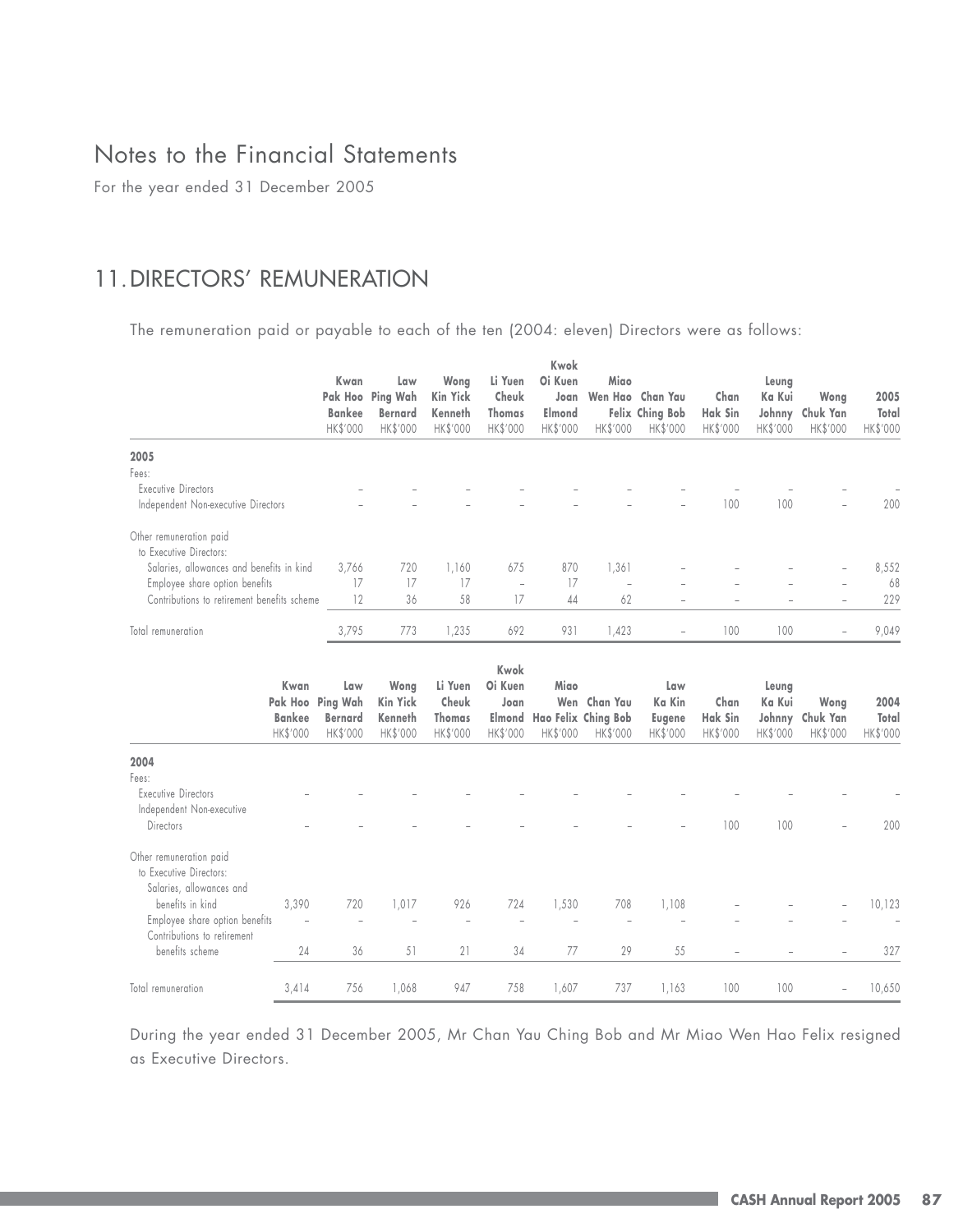For the year ended 31 December 2005

## 11.DIRECTORS' REMUNERATION (continued)

During the year ended 31 December 2004, Mr Law Ka Kin Eugene resigned as an Executive Director.

During both years, no remuneration was paid by the Group to the Directors as an inducement to join or upon joining the Group or as compensation for loss of office. None of the Directors has waived any remuneration during both years.

### 12.EMPLOYEES' REMUNERATION

Of the five individuals with the highest emoluments in the Group, two (2004: two) were Directors of the Company whose emoluments are included in the disclosures in note 11. The emoluments of the remaining three (2004: three) individuals were as follows:

|                                             | 2005            | 2004       |
|---------------------------------------------|-----------------|------------|
|                                             | <b>HK\$'000</b> | HK\$'000   |
|                                             |                 | (restated) |
| Salaries, allowances and benefits in kind   | 4,286           | 4,301      |
| Contributions to retirement benefits scheme | 122             | 118        |
| Performance related incentive payments      | 102             | 182        |
| Employee share option benefits              | 12              | 30         |
|                                             |                 |            |
|                                             | 4,522           | 4.631      |

Their remuneration were within the following band:

|                                | 2005             | 2004      |
|--------------------------------|------------------|-----------|
|                                | Number of        | Number of |
|                                | <b>Employees</b> | Employees |
| HK\$1,000,001 to HK\$1,500,000 | $\overline{2}$   |           |
| HK\$1,500,001 to HK\$2,000,000 |                  |           |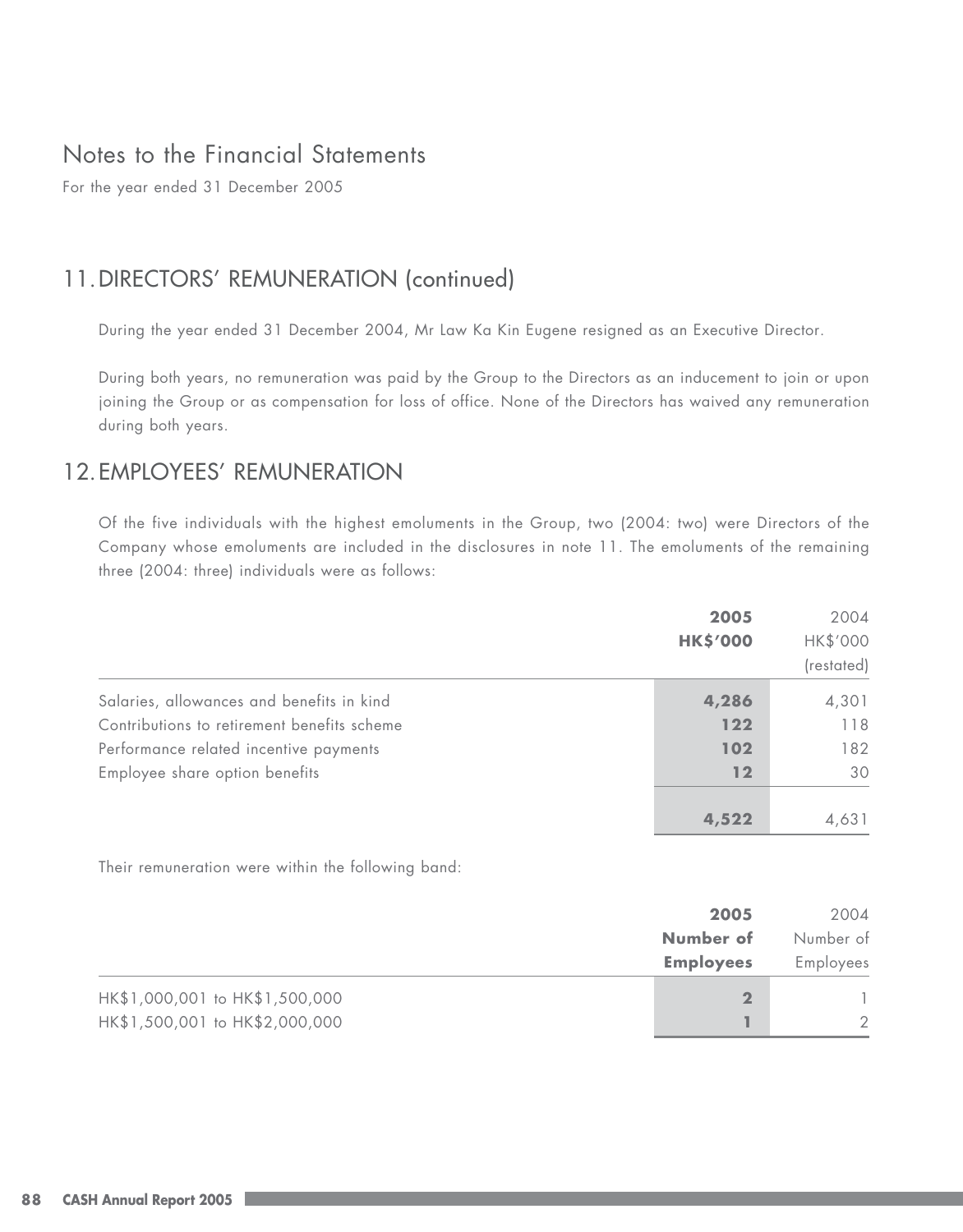For the year ended 31 December 2005

# 13.LOSS BEFORE TAXATION

|                                                      |                 | <b>Continuing operations</b> |                 | <b>Discontinued operation</b> | <b>Consolidated</b> |                        |
|------------------------------------------------------|-----------------|------------------------------|-----------------|-------------------------------|---------------------|------------------------|
|                                                      | 2005            | 2004                         | 2005            | 2004                          | 2005                | 2004                   |
|                                                      | <b>HK\$'000</b> | HK\$'000<br>(restated)       | <b>HK\$'000</b> | HK\$'000<br>(restated)        | <b>HK\$'000</b>     | HK\$'000<br>(restated) |
|                                                      |                 |                              |                 |                               |                     |                        |
| Loss before taxation has been                        |                 |                              |                 |                               |                     |                        |
| arrived at after                                     |                 |                              |                 |                               |                     |                        |
| charging (crediting):<br>Advertising and             |                 |                              |                 |                               |                     |                        |
| promotion expenses                                   | 6,051           | 7,433                        | 10,218          | 32,761                        | 16,269              | 40,194                 |
| Allowance for inventory                              |                 |                              |                 |                               |                     |                        |
| obsolescence and                                     |                 |                              |                 |                               |                     |                        |
| write-off of inventories                             |                 |                              |                 |                               |                     |                        |
| (included in cost of sales)                          |                 |                              |                 | 19,041                        |                     | 19,041                 |
| Amortisation of intangible                           |                 |                              |                 |                               |                     |                        |
| assets                                               |                 | 1,830                        |                 |                               |                     | 1,830                  |
| Amortisation of goodwill<br>Amortisation of prepaid  |                 | 6,928                        |                 |                               |                     | 6,928                  |
| lease payments                                       | 186             | 557                          |                 | 89                            | 186                 | 646                    |
| Auditors' remuneration                               | 2,622           | 1,830                        |                 | 850                           | 2,622               | 2,680                  |
| Depreciation of property                             |                 |                              |                 |                               |                     |                        |
| and equipment:                                       |                 |                              |                 |                               |                     |                        |
| Owned assets                                         | 11,521          | 17,220                       | 10,019          | 26,024                        | 21,540              | 43,244                 |
| Leased assets                                        | 135             | 190                          |                 | 168                           | 135                 | 358                    |
|                                                      | 11,656          | 17,410                       | 10,019          | 26,192                        | 21,675              | 43,602                 |
| Operating lease rentals                              |                 |                              |                 |                               |                     |                        |
| in respect of land                                   |                 |                              |                 |                               |                     |                        |
| and buildings:                                       |                 |                              |                 |                               |                     |                        |
| Minimum lease payments                               | 16,888          | 16,772                       | 44,956          | 109,140                       | 61,844              | 125,912                |
| Contingent rents                                     |                 |                              | 2,414           | 3,233                         | 2,414               | 3,233                  |
|                                                      | 16,888          | 16,772                       | 47,370          | 112,373                       | 64,258              | 129,145                |
| Net foreign exchange                                 |                 |                              |                 |                               |                     |                        |
| loss (gain)                                          | 643             | (3, 566)                     |                 |                               | 643                 | (3, 566)               |
| Dividends from investments                           | (143)           | (1, 015)                     |                 |                               | (143)               | (1, 015)               |
| Impairment loss recognised<br>in respect of property |                 |                              |                 |                               |                     |                        |
| and equipment                                        |                 |                              |                 | 2,060                         |                     | 2,060                  |
|                                                      |                 |                              |                 |                               |                     |                        |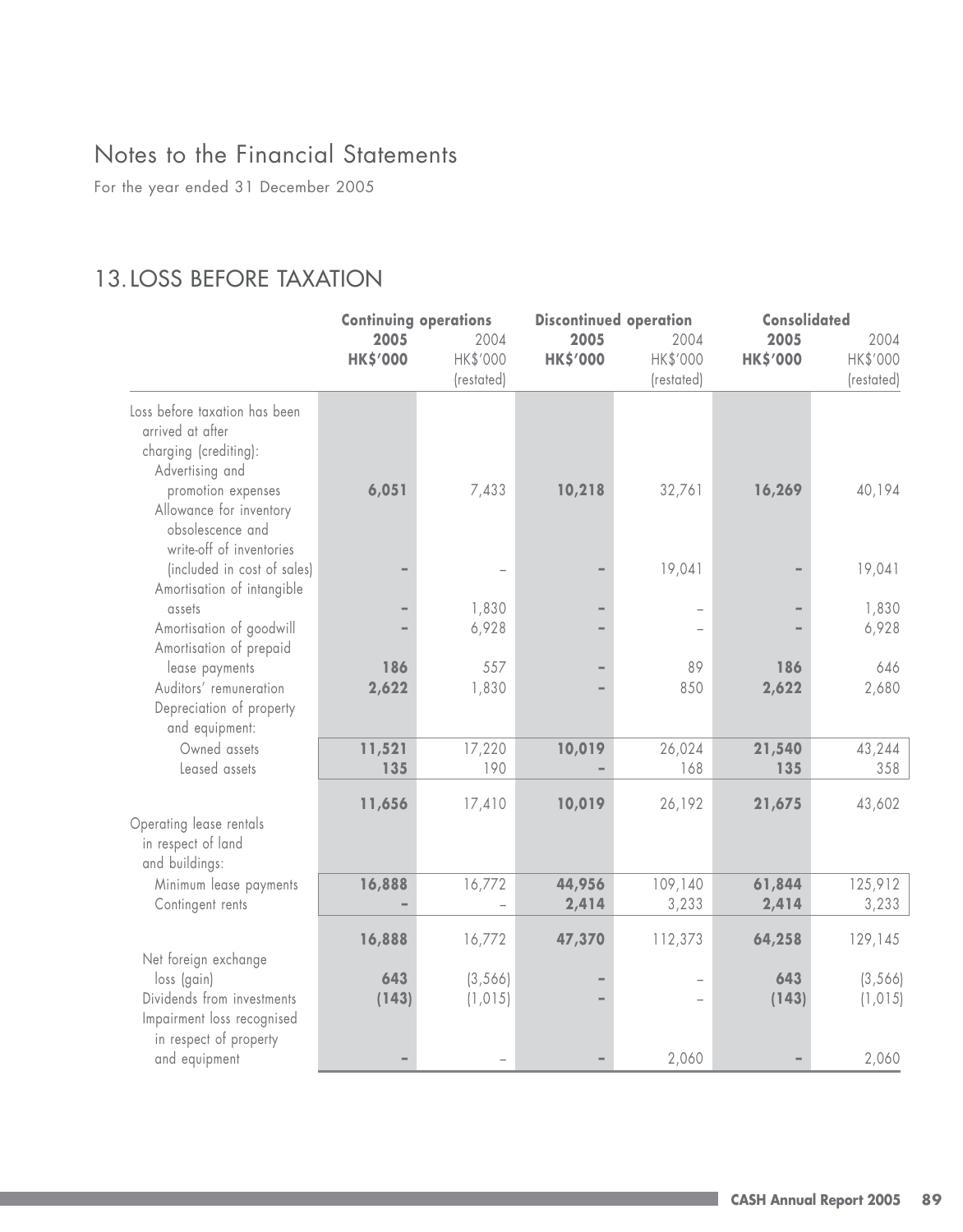For the year ended 31 December 2005

# 14.TAXATION (CREDIT) CHARGE

|                              | <b>Continuing operations</b> |                          |                 | <b>Discontinued operation</b> | <b>Consolidated</b> |          |
|------------------------------|------------------------------|--------------------------|-----------------|-------------------------------|---------------------|----------|
|                              | 2005                         | 2004                     | 2005            | 2004                          | 2005                | 2004     |
|                              | <b>HK\$'000</b>              | HK\$'000                 | <b>HK\$'000</b> | HK\$'000                      | <b>HK\$'000</b>     | HK\$'000 |
| Hong Kong Profits Tax:       |                              |                          |                 |                               |                     |          |
| Provision for the year       | 941                          | 350                      |                 |                               | 941                 | 350      |
| Underprovision in prior year | $\equiv$                     | $\overline{\phantom{0}}$ |                 | 6                             | $\equiv$            | 6        |
| Deferred taxation            | (3,940)                      | $\overline{\phantom{0}}$ | $\equiv$        |                               | (3,940)             |          |
|                              | (2,999)                      | 350                      | $=$             | 6                             | (2,999)             | 356      |

Hong Kong Profits Tax is calculated at 17.5% on the estimated assessable profits for both years.

The taxation for the year can be reconciled to the loss before taxation per the consolidated income statement as follows:

|                                                                             | 2005            | 2004       |
|-----------------------------------------------------------------------------|-----------------|------------|
|                                                                             | <b>HK\$'000</b> | HK\$'000   |
|                                                                             |                 | (restated) |
| Loss before taxation                                                        |                 |            |
| Continuing operations                                                       | (18, 576)       | (79, 027)  |
| Discontinued operation                                                      | (11, 482)       | (82, 611)  |
|                                                                             | (30, 058)       | (161, 638) |
| Taxation at income tax rate of 17.5%                                        | (5, 260)        | (28, 287)  |
| Tax effect of share of results of associate                                 | 4,677           |            |
| Tax effect of estimated tax losses not recognised                           | 6,319           | 16,540     |
| Tax effect of expenses not deductible for tax purpose                       | 4,885           | 17,725     |
| Tax effect of income not taxable for tax purpose                            | (3,923)         | (988)      |
| Tax effect of utilisation of estimated tax losses previously not recognised | (5, 817)        | (4, 532)   |
| Underprovision of taxation in prior years                                   |                 | 6          |
| Recognition of tax losses/deferred tax assets previously not recognised     | (3,940)         |            |
| Others                                                                      | 60              | (108)      |
| Taxation for the year                                                       | (2,999)         | 356        |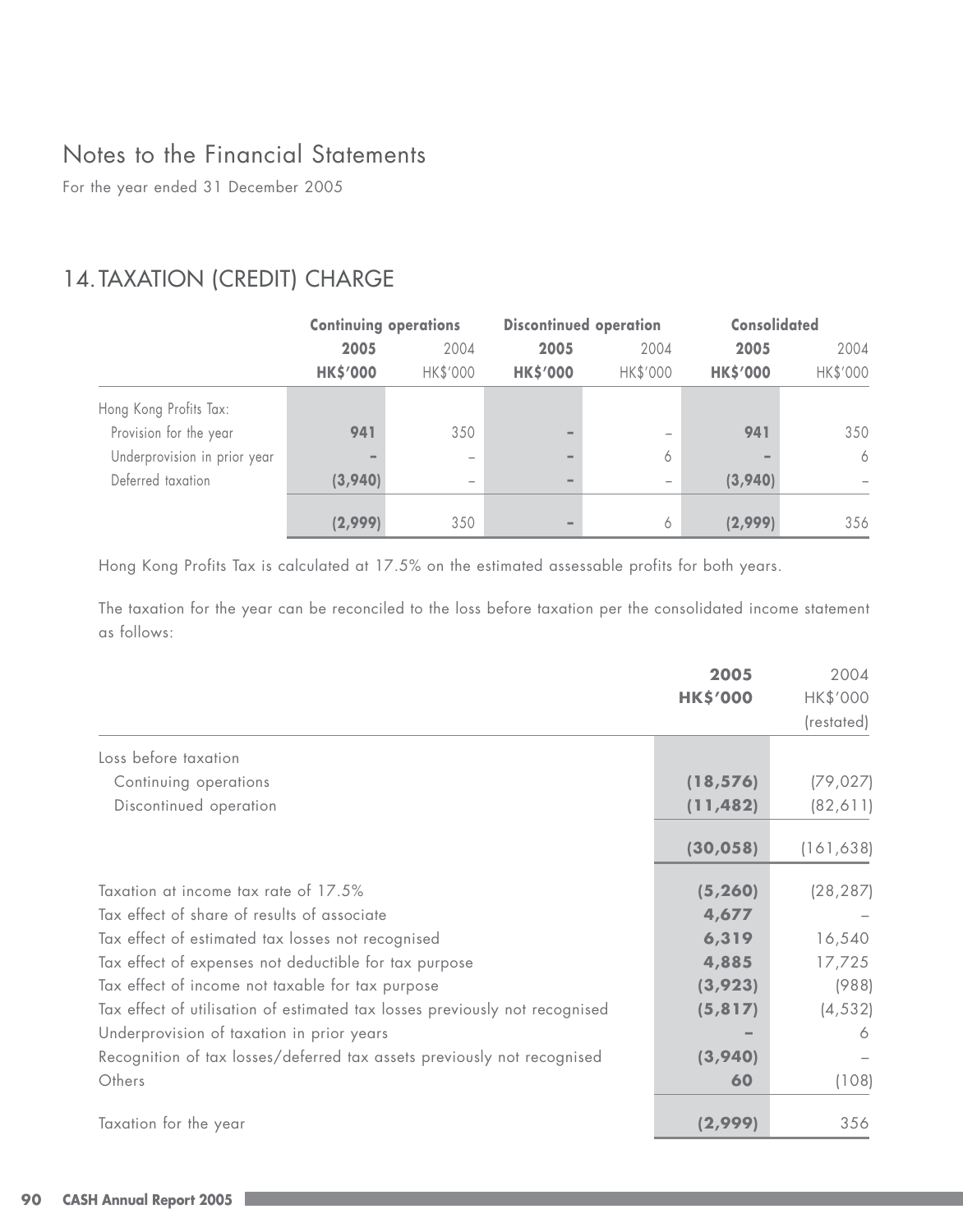For the year ended 31 December 2005

# 14.TAXATION (CREDIT) CHARGE (continued)

The following are the major deferred tax liabilities and assets recognised and the movements thereon during the current and the prior reporting years:

|                                        | <b>Accelerated</b> |                  |              |
|----------------------------------------|--------------------|------------------|--------------|
|                                        | tax                | <b>Estimated</b> |              |
|                                        | depreciation       | tax losses       | <b>Total</b> |
|                                        | HK\$'000           | HK\$'000         | HK\$'000     |
| At 1 January 2004                      | (4, 589)           | 4,589            |              |
| Credit (Charge) to income statement    | 95                 | (95)             |              |
| At 31 December 2004 and 1 January 2005 | (4, 494)           | 4,494            |              |
| Credit to income statement             | 1,169              | 2,771            | 3,940        |
| Eliminated on deemed disposal of CRMG  | 2,549              | (2, 549)         |              |
| At 31 December 2005                    | (776)              | 4,716            | 3,940        |

For the purpose of balance sheet presentation, certain deferred tax assets and liabilities of approximately HK\$776,000 have been offset.

In May 2005, CRMG ceased to be a subsidiary of the Group resulting the decrease in unused tax loss of HK\$162,681,000. At the balance sheet date, the Group has estimated unused tax losses of HK\$428,705,000 (2004: HK\$ 587,250,000) available for offset against future profits. A deferred tax asset has been recognised in respect of HK\$26,949,000 (2004: HK\$25,680,000) of such losses. No deferred tax asset has been recognised in respect of the remaining estimated unused tax losses HK\$401,756,000 (2004: HK\$561,570,000) due to the unpredictability of future profit streams.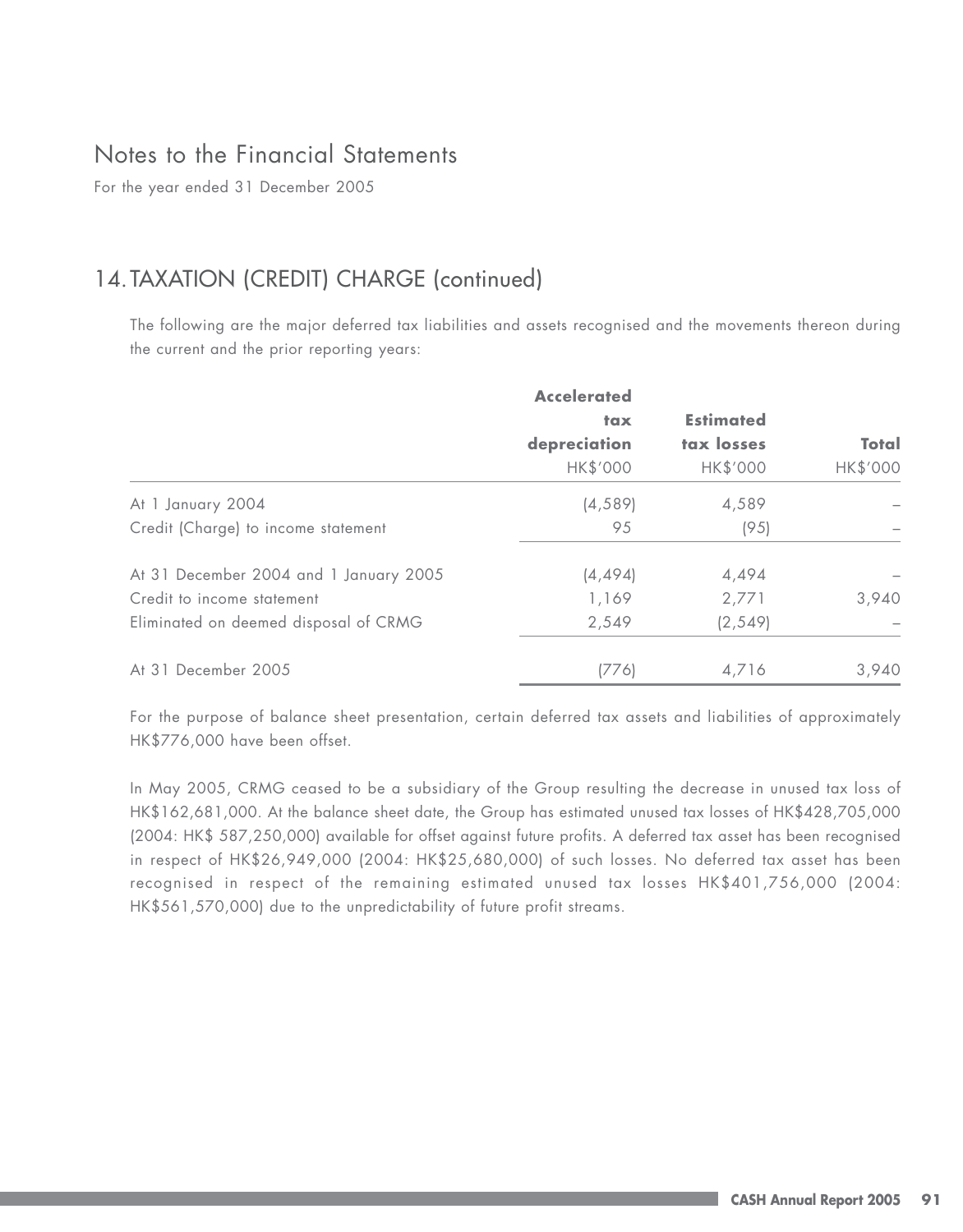For the year ended 31 December 2005

## 15.DISCONTINUED OPERATION

In May 2005, subsequent to the issuance of 83,000,000 shares of HK\$0.02 each by CRMG on 6 April 2005, the issuance of 223,000,000 shares of HK\$0.02 each by CRMG on 19 May 2005 and the exercise of share options resulting in the issuance of 19,833,333 shares of HK\$0.02 each by CRMG on 23 May 2005, the Company's interest in CRMG was reduced from 66.52% as at 31 December 2004 to 44.69% at end of May 2005. The Company's interest in CRMG was further reduced to 40.59% as at 31 December 2005. Accordingly, the retailing operation engaged by CRMG was reclassified as discontinued operation under HKFRS 5 Non-current Assets Held for Sale and Discontinued Operation. The comparative figures for 2004 were reclassified to conform with the current year presentation.

Please refer to note 22 for share of loss of associate for details.

The loss for the year from discontinued operation is analysed as follows:

|                                                 | 2005            | 2004       |
|-------------------------------------------------|-----------------|------------|
|                                                 | <b>HK\$'000</b> | HK\$'000   |
|                                                 |                 | (restated) |
| Loss of retailing operation for the period/year | (10, 508)       | (82, 617)  |
| Loss on deemed disposal of CRMG (note 39)       | (974)           |            |
|                                                 |                 |            |
|                                                 | (11, 482)       | (82, 617)  |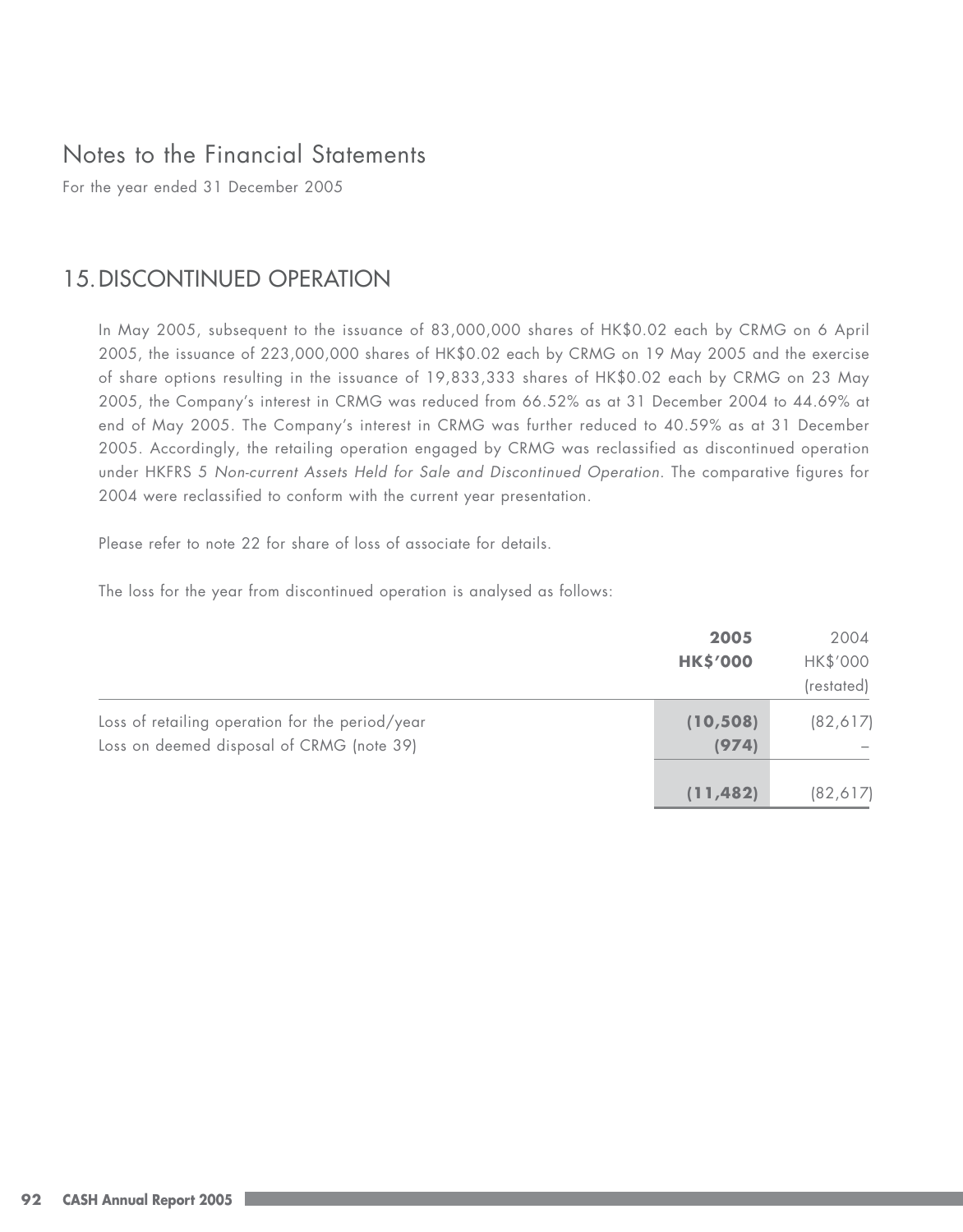For the year ended 31 December 2005

## 15.DISCONTINUED OPERATION (continued)

The results of the retailing operation for the period from 1 January 2005 to 23 May 2005, which have been included in the consolidated income statement, were as follows:

|                                                      | <b>Period from</b><br>1.1.2005 to<br>23.5.2005<br><b>HK\$'000</b> | Year ended<br>31.12.2004<br>HK\$'000<br>(restated) |
|------------------------------------------------------|-------------------------------------------------------------------|----------------------------------------------------|
| Revenue                                              | 374,525                                                           | 876,969                                            |
| Cost of sales                                        | (248, 565)                                                        | (593, 557)                                         |
| Other operating, administrative and selling expenses | (124, 193)                                                        | (336, 793)                                         |
| Depreciation of property and equipment               | (10, 019)                                                         | (26, 192)                                          |
| Finance costs                                        | (2, 256)                                                          | (3,038)                                            |
| Loss before taxation<br>Taxation                     | (10, 508)                                                         | (82, 611)<br>(6)                                   |
| Loss for the period/year                             | (10, 508)                                                         | (82, 617)                                          |

During the period ended 23 May 2005, CRMG paid HK\$33,860,000 (2004: HK\$26,058,000) in respect of the Group's operating cash flows, paid HK\$71,578,000 (2004: HK\$45,978,000) in respect of investing activities and received HK\$104,429,000 (2004: HK\$37,373,000) in respect of financing activities.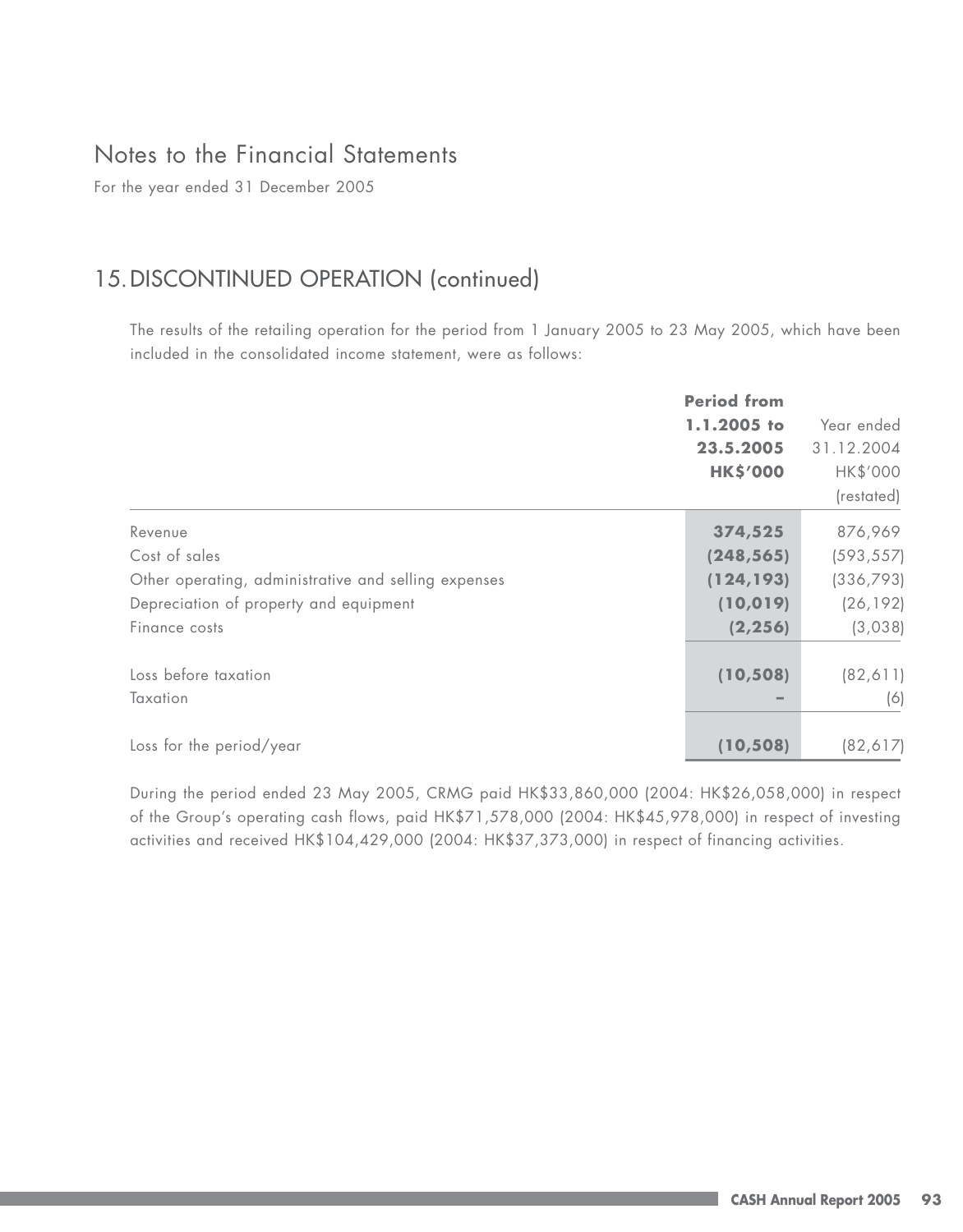For the year ended 31 December 2005

## 16.LOSS PER SHARE

### **From continuing and discontinued operations**

The calculation of basic and diluted loss per share attributable to the ordinary equity holders of the Company for the year ended 31 December 2005 together with the comparative figures for 2004 are based on the following data:

|                                                                   | 2005<br><b>HK\$'000</b> | 2004<br>HK\$'000 |
|-------------------------------------------------------------------|-------------------------|------------------|
|                                                                   |                         | (restated)       |
| Loss for the purpose of basic and diluted loss per share          |                         |                  |
| (Loss for the year attributable to equity holders of the Company) | (37, 022)               | (143, 954)       |
| <b>Number of shares</b>                                           |                         |                  |
| Weighted average number of ordinary shares                        |                         |                  |
| for the purpose of basic loss per share                           | 437,483,827             | 384,959,237      |
| Effect of dilutive potential ordinary shares on share options     | N/A                     | N/A              |
| Weighted average number of ordinary shares                        |                         |                  |
| for the purpose of diluted loss per share                         | 437,483,827             | 384,959,237      |
|                                                                   |                         |                  |

### **Loss per share**

|                                        | 2005              | 2004       |
|----------------------------------------|-------------------|------------|
| Continuing and discontinued operations |                   |            |
| Basic and diluted loss per share       | <b>HK\$(0.08)</b> | HK\$(0.37) |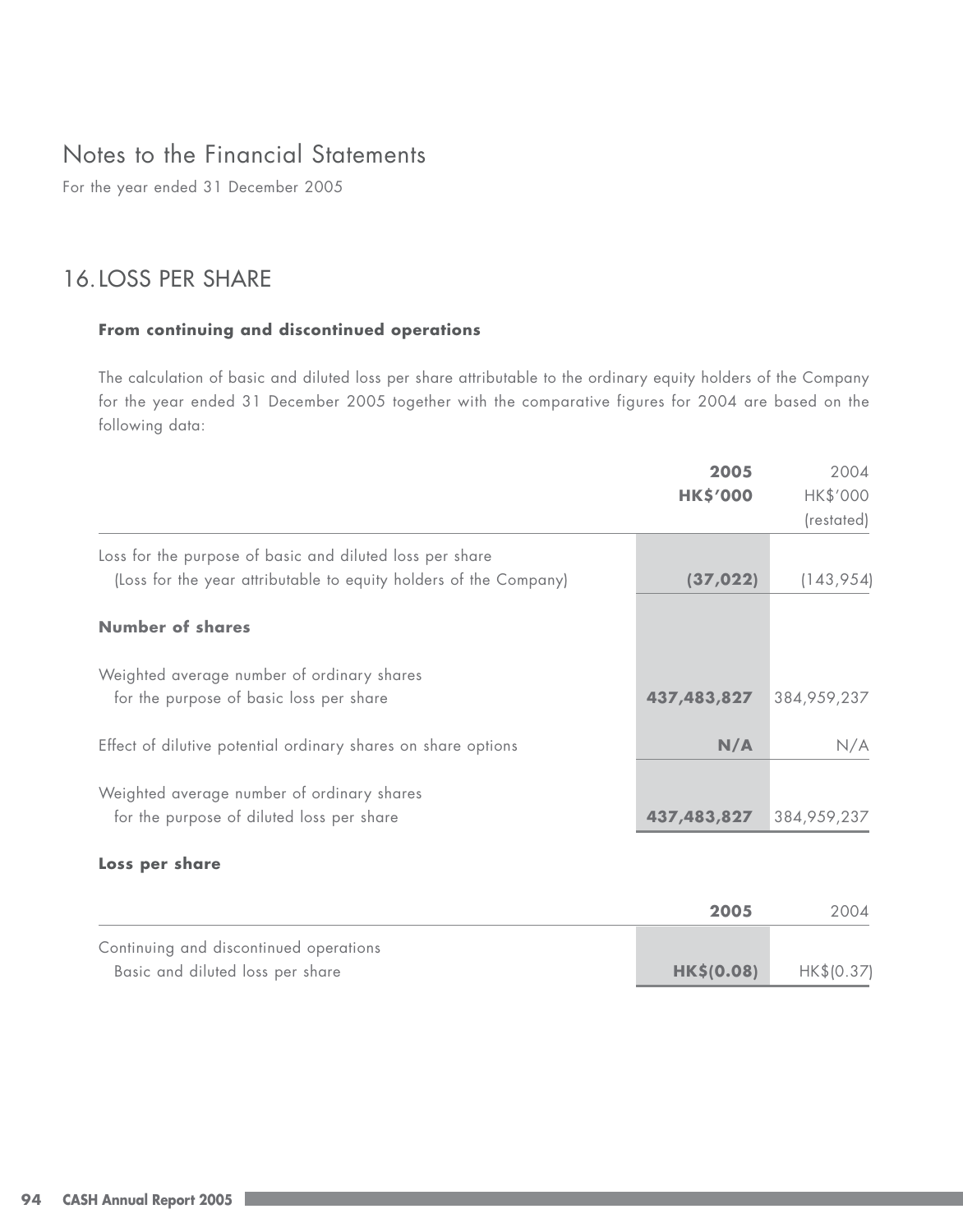For the year ended 31 December 2005

## 16.LOSS PER SHARE (continued)

### **From continuing operations**

The calculation of the basic and diluted loss per share from continuing operations attributable to the ordinary equity holders of the Company is based on the following data:

|                                                                 | 2005            | 2004       |
|-----------------------------------------------------------------|-----------------|------------|
|                                                                 | <b>HK\$'000</b> | HK\$'000   |
|                                                                 |                 | (restated) |
| Loss for the year attributable to equity holders of the Company | (29, 506)       | (88,989)   |
| Loss per share                                                  |                 |            |
|                                                                 | 2005            | 2004       |

| Continuing operations            |                   |            |
|----------------------------------|-------------------|------------|
| Basic and diluted loss per share | <b>HK\$(0.06)</b> | HK\$10.23] |

The denominators used are the same as those detailed above for both basic and diluted loss per share.

### **From discontinued operation**

The calculation of basic and diluted loss per share from discontinued operation attributable to the ordinary equity holders of the Company is based on the following data:

|                                                                 | 2005            | 2004       |
|-----------------------------------------------------------------|-----------------|------------|
|                                                                 | <b>HK\$'000</b> | HK\$'000   |
|                                                                 |                 | (restated) |
| Loss for the year attributable to equity holders of the Company | (7, 516)        | (54, 965)  |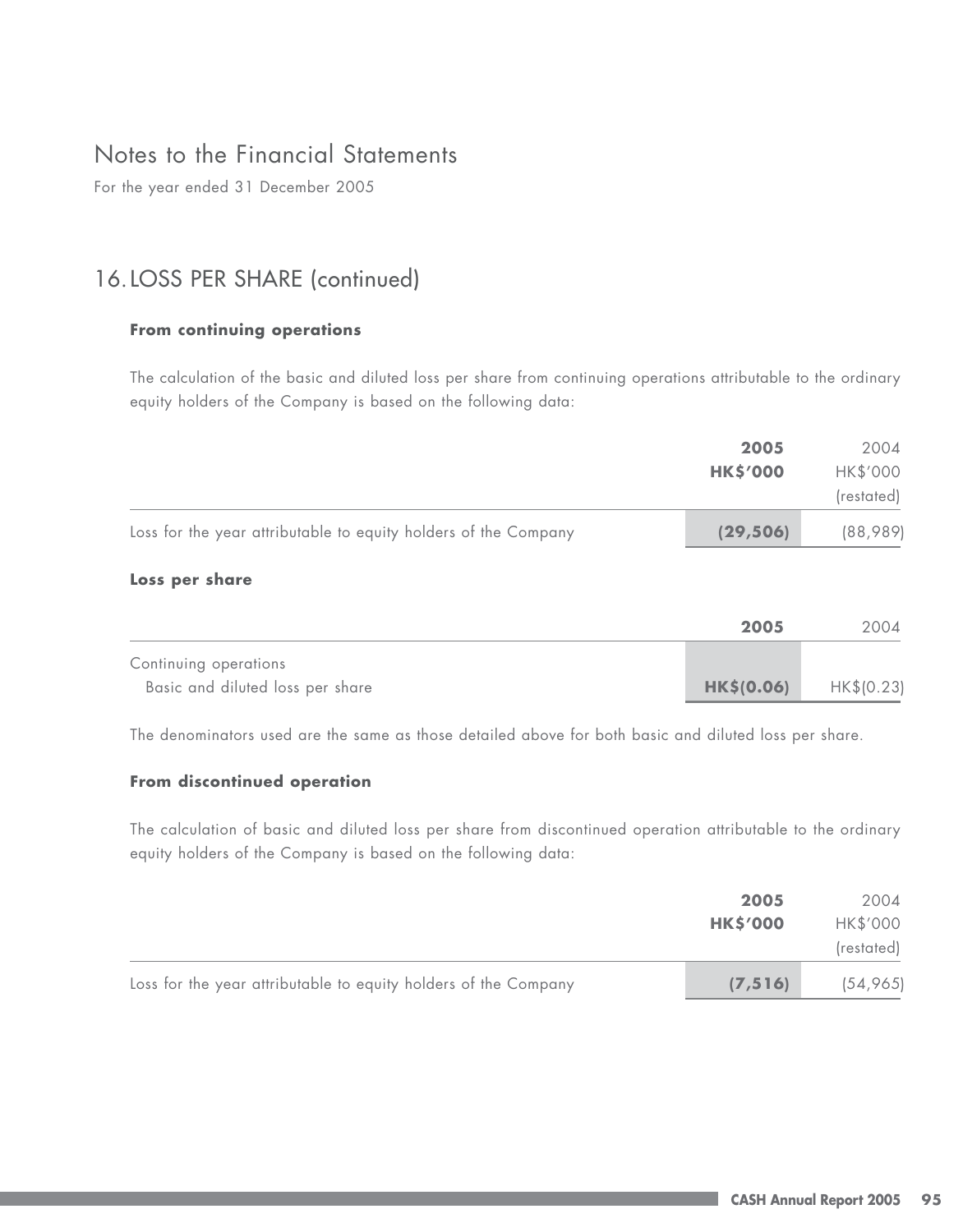For the year ended 31 December 2005

## 16.LOSS PER SHARE (continued)

### **Loss per share**

|                                  | 2005              | 2004      |
|----------------------------------|-------------------|-----------|
| Discontinued operation           |                   |           |
| Basic and diluted loss per share | <b>HK\$(0.02)</b> | HK\$10.14 |

The denominators used are the same as those detailed above for both basic and diluted loss per share.

Diluted loss per share amount for the year ended 31 December 2005 was equal to that of basic loss per share as no diluting event existed.

The calculation of diluted loss per share for 2004 did not:

- (i) adjust the share of result of subsidiaries as the exercise prices of the outstanding share options of the subsidiaries were higher than the average market price of the subsidiaries shares; and
- (ii) assume the exercise of the Company's outstanding share options as the exercise prices of these options were higher than the average market price of the shares of the Company.

The following table summaries the impact on basic and diluted loss per share as a result of adjustments arising from changes in accounting policies:

|                                                                                                    | 2005                                 | 2004      |
|----------------------------------------------------------------------------------------------------|--------------------------------------|-----------|
| Impact on basic and diluted loss per share                                                         |                                      |           |
| Figures before adjustments<br>Adjustments arising from changes in accounting policies (see note 3) | <b>HK\$(0.10)</b><br><b>HK\$0.02</b> | HK\$10.37 |
| Reported/restated                                                                                  | <b>HK\$(0.08)</b>                    | HK\$10.37 |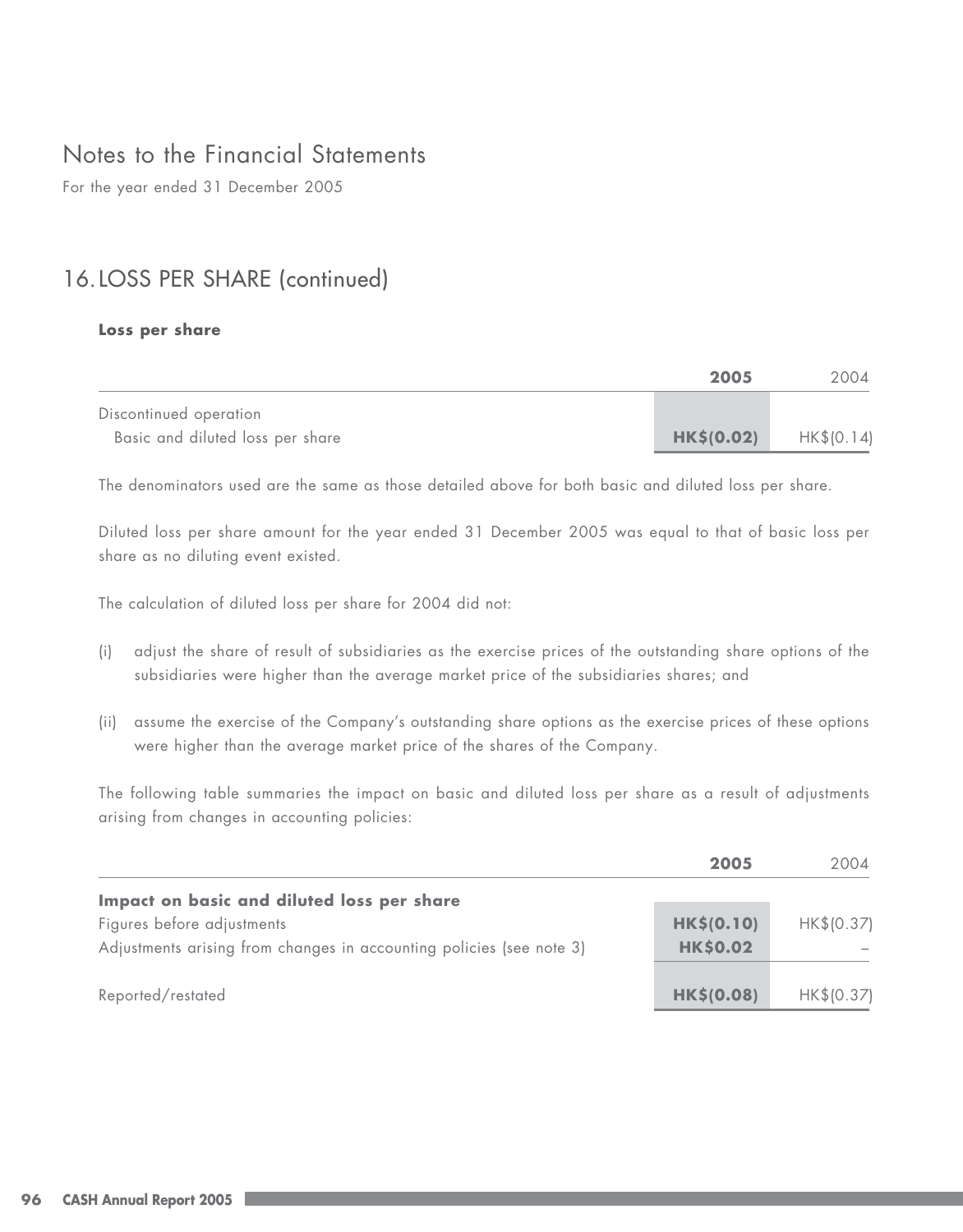For the year ended 31 December 2005

# 17.PROPERTY AND EQUIPMENT

|                                            |                  |                     |                          | Furniture,   |          |            |
|--------------------------------------------|------------------|---------------------|--------------------------|--------------|----------|------------|
|                                            |                  | <b>Construction</b> | Leasehold                | fixtures and | Motor    |            |
|                                            | <b>Buildings</b> |                     | in progress improvements | equipment    | vehicles | Total      |
|                                            | HK\$'000         | HK\$'000            | HK\$'000                 | HK\$'000     | HK\$'000 | HK\$'000   |
| THE GROUP                                  |                  |                     |                          |              |          |            |
| COST                                       |                  |                     |                          |              |          |            |
| At 1 January 2004                          |                  |                     |                          |              |          |            |
| - as originally stated                     | 55,000           | 10,000              | 96,970                   | 186,388      | 3,360    | 351,718    |
| - effect on adopting HKAS 17               | (18, 807)        |                     |                          |              |          | (18, 807)  |
| - as restated                              | 36,193           | 10,000              | 96,970                   | 186,388      | 3,360    | 332,911    |
| <b>Additions</b>                           | 7,350            |                     | 9,863                    | 17,908       |          | 35,121     |
| Disposals                                  |                  |                     | (12, 848)                | (11, 248)    | (220)    | (24, 316)  |
| At 31 December 2004                        |                  |                     |                          |              |          |            |
| and 1 January 2005                         | 43,543           | 10,000              | 93,985                   | 193,048      | 3,140    | 343,716    |
| <b>Additions</b>                           |                  |                     | 5,547                    | 1,526        | 466      | 7,539      |
| Disposals                                  | (9,780)          | (10,000)            | (1,924)                  | (55,760)     | (350)    | (77, 814)  |
| Deemed disposal of subsidiary              | (33, 763)        |                     | (53,604)                 | (78, 329)    | (1, 416) | (167, 112) |
| At 31 December 2005                        |                  |                     | 44,004                   | 60,485       | 1,840    | 106,329    |
| ACCUMULATED DEPRECIATION<br>AND IMPAIRMENT |                  |                     |                          |              |          |            |
| At 1 January 2004                          |                  |                     |                          |              |          |            |
| - as originally stated                     | 21,668           | 10,000              | 53,888                   | 131,136      | 954      | 217,646    |
| - effect on adopting HKAS 17               | (900)            |                     |                          |              |          | (900)      |
| - as restated                              | 20,768           | 10,000              | 53,888                   | 131,136      | 954      | 216,746    |
| Provided for the year                      | 1,883            |                     | 18,079                   | 22,497       | 1,143    | 43,602     |
| Impairment loss recognised                 |                  |                     |                          |              |          |            |
| in the income statement                    |                  |                     | 899                      | 1,161        |          | 2,060      |
| Eliminated on disposals                    |                  |                     | (10, 214)                | (8, 892)     | (83)     | (19, 189)  |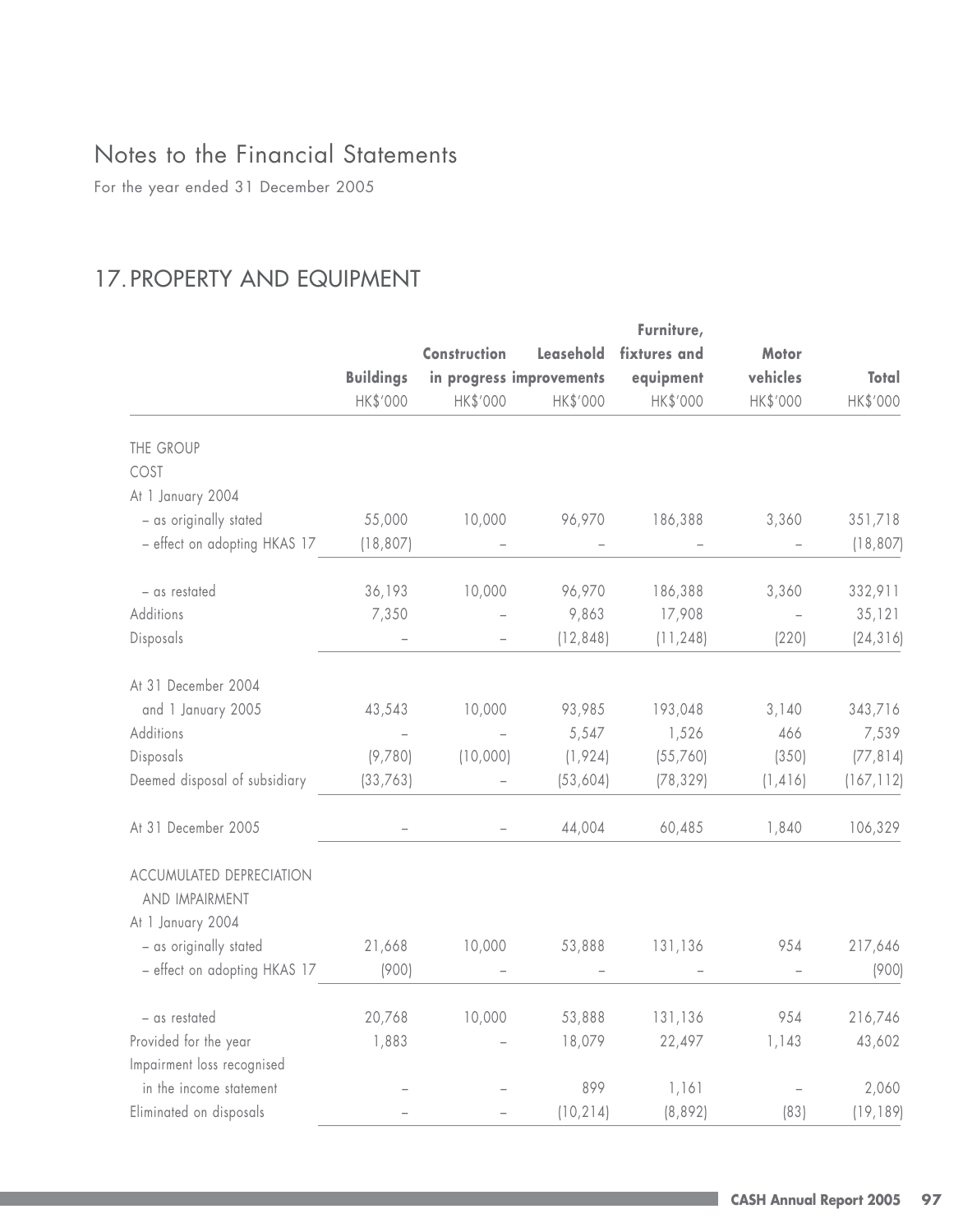For the year ended 31 December 2005

## 17.PROPERTY AND EQUIPMENT (continued)

|                               |                  |                          |           | Furniture,   |              |           |
|-------------------------------|------------------|--------------------------|-----------|--------------|--------------|-----------|
|                               |                  | <b>Construction</b>      | Leasehold | fixtures and | <b>Motor</b> |           |
|                               | <b>Buildings</b> | in progress improvements |           | equipment    | vehicles     | Total     |
|                               | HK\$'000         | HK\$'000                 | HK\$'000  | HK\$'000     | HK\$'000     | HK\$'000  |
| At 31 December 2004           |                  |                          |           |              |              |           |
| and 1 January 2005            | 22,651           | 10,000                   | 62,652    | 145,902      | 2,014        | 243,219   |
| Provided for the year         | 712              | -                        | 10,168    | 10,423       | 372          | 21,675    |
| Eliminated on disposals       | (6,045)          | (10,000)                 | (1, 924)  | (54, 941)    | (7)          | (72, 917) |
| Eliminated on deemed disposal |                  |                          |           |              |              |           |
| of subsidiary                 | (17, 318)        |                          | (34, 839) | (45, 287)    | (1,006)      | (98, 450) |
| At 31 December 2005           |                  |                          | 36,057    | 56,097       | 1,373        | 93,527    |
| NET BOOK VALUES               |                  |                          |           |              |              |           |
| At 31 December 2005           |                  |                          | 7,947     | 4,388        | 467          | 12,802    |
| At 31 December 2004           | 20,892           |                          | 31,333    | 47,146       | 1,126        | 100,497   |

The buildings of the Group are situated in Hong Kong and under medium-term leases.

As at 31 December 2004, buildings with a net book value of HK\$16,631,000 held by the Group were pledged to secure general banking facilities granted to the Group.

The net book values of furniture, fixtures and equipment and motor vehicles included an amount of nil (2004: HK\$83,000) and HK\$389,000 (2004: HK\$334,000) respectively in respect of assets held under finance leases.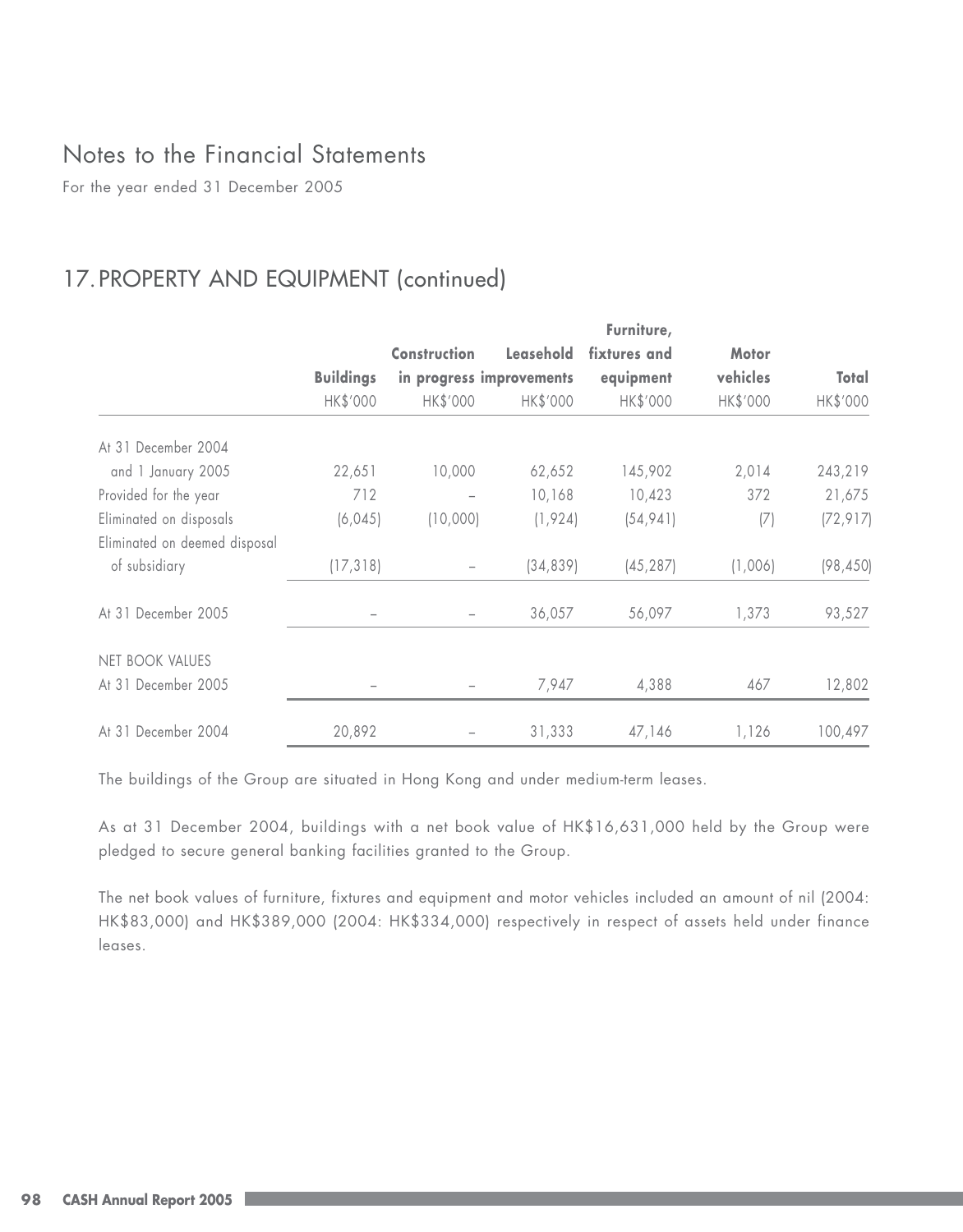For the year ended 31 December 2005

## 18.PREPAID LEASE PAYMENTS

|                                                                         | 2005<br><b>HK\$'000</b> | 2004<br>HK\$'000<br>(restated) |
|-------------------------------------------------------------------------|-------------------------|--------------------------------|
| The Group's prepaid lease payments comprise:                            |                         |                                |
| Leasehold land in Hong Kong, medium-term lease                          |                         | 49,120                         |
| Analysed for reporting purposes as:                                     |                         |                                |
| Current asset (included in prepayments, deposits and other receivables) | $\equiv$                | 876                            |
| Non-current asset                                                       |                         | 48,244                         |
|                                                                         |                         | 49.120                         |

As at 31 December 2004, prepaid lease payments with a net book value of HK\$42,210,000 held by the Group were pledged to secure general banking facilities granted to the Group.

## 19.INVESTMENTS IN SECURITIES

Investments in securities as at 31 December 2004 are set out below. Upon the application of HKAS 39 on 1 January 2005, investments were reclassified to appropriate categories under HKAS 39 (see note 3).

|                                      | <b>Investment</b><br>securities<br>HK\$'000 | <b>Other</b><br>investments<br>HK\$'000 | Total<br>HK\$'000 |
|--------------------------------------|---------------------------------------------|-----------------------------------------|-------------------|
| Equity securities:                   |                                             |                                         |                   |
| Non-current                          |                                             |                                         |                   |
| Unlisted, at cost                    | 312,200                                     |                                         | 312,200           |
| Impairment loss recognised           | (301, 400)                                  |                                         | (301, 400)        |
|                                      | 10,800                                      |                                         | 10,800            |
| Current                              |                                             |                                         |                   |
| Listed in Hong Kong, at market value |                                             | 64,700                                  | 64,700            |
|                                      | 10,800                                      | 64,700                                  | 75,500            |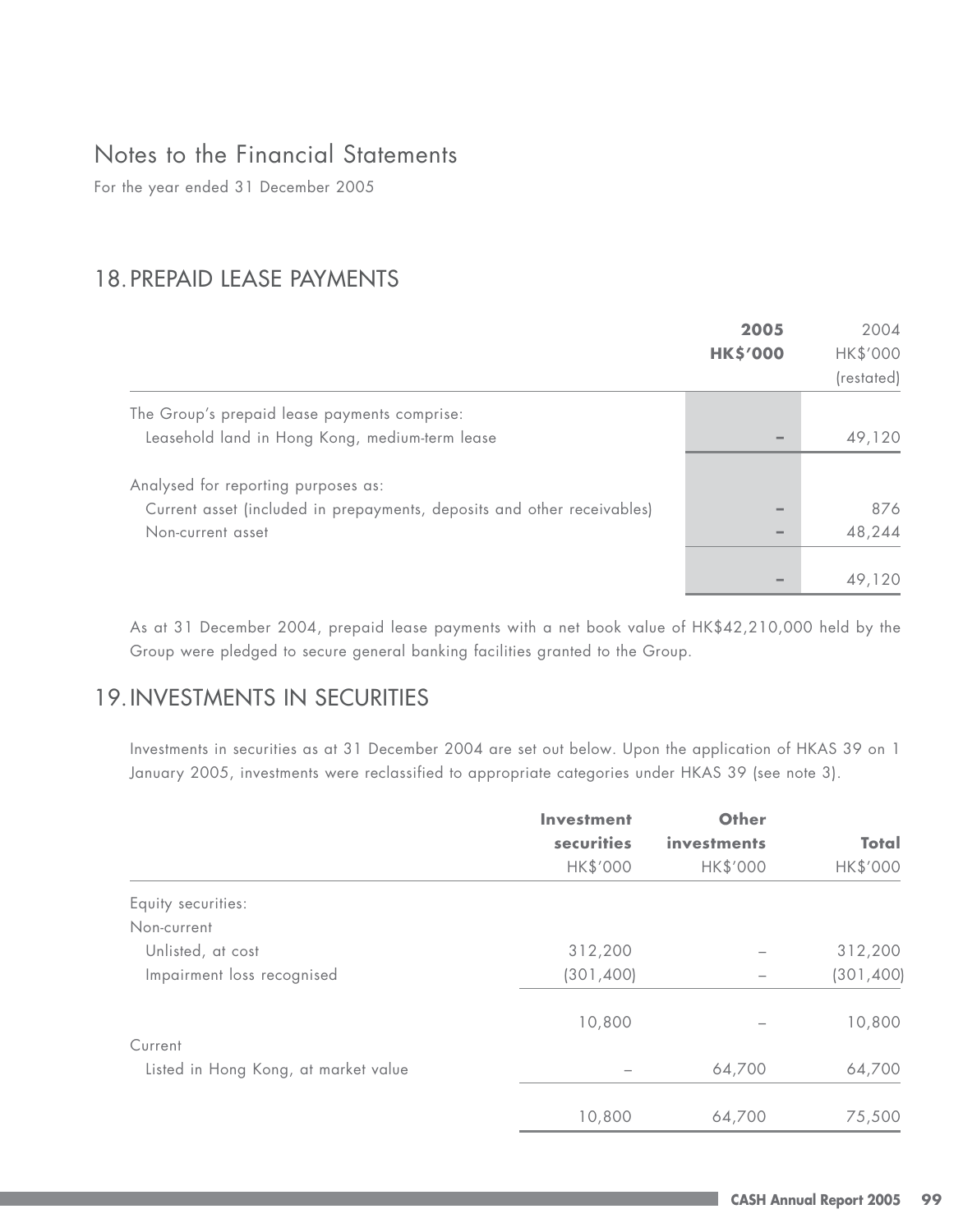For the year ended 31 December 2005

## 20.AVAILABLE-FOR-SALE INVESTMENTS

Available-for-sale investments as at 31 December, 2005 comprise:

|                                  | <b>HK\$'000</b> |
|----------------------------------|-----------------|
| Unlisted equity securities       | 10,800          |
| Less: Impairment loss recognised | (10, 800)       |
|                                  |                 |

Total –

The above unlisted investments represent investments in unlisted equity securities issued by private entities incorporated in Taiwan. They are measured at cost less impairment at each balance sheet date because the range of reasonable fair value estimates is significant that the Directors of the Company are of the opinion that their fair values cannot be measured reliably.

Impairment loss is calculated by comparing the carryng amount of investments with the present value of estimated future cash flow from the investments.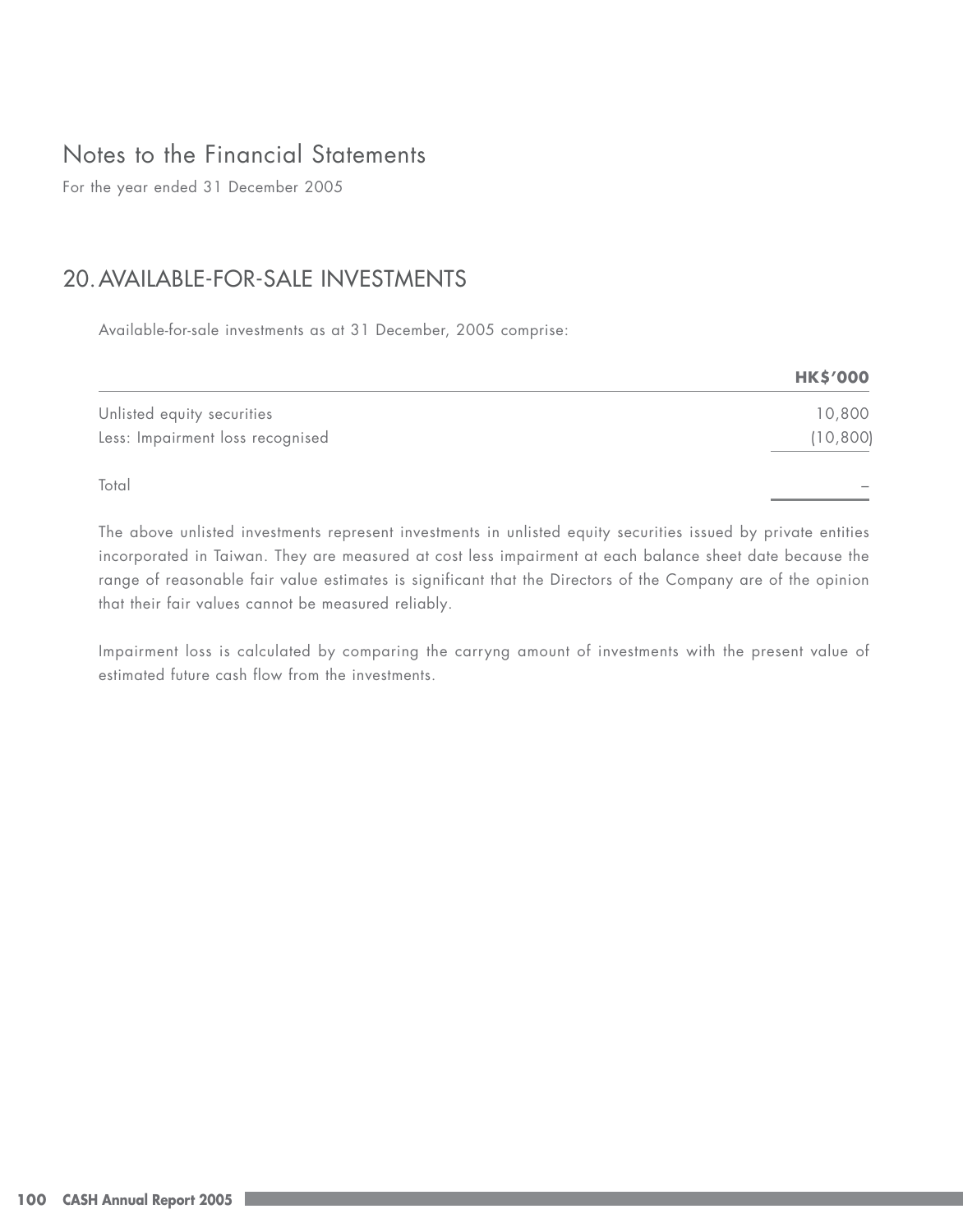For the year ended 31 December 2005

## 21.GOODWILL

|                                                                          | TINY VVV  |
|--------------------------------------------------------------------------|-----------|
| COST                                                                     |           |
| At 1 January 2004                                                        | 111,500   |
| Arising on additional payment for acquisition of a subsidiary (note (i)) | 1,400     |
| Arising on subscription of CFSG's rights shares                          | 1,919     |
| At 1 January 2005                                                        | 114,819   |
| Elimination of accumulated amortisation and impairment upon              |           |
| the adoption of HKFRS 3 (see note 2)                                     | (57,620)  |
| Deemed disposal of CRMG                                                  | (12, 871) |
| Deemed disposal of CFSG                                                  | (566)     |
| Transfer of goodwill of CRMG to interest in associate (note 22)          | (26, 336) |
| At 31 December 2005                                                      | 17,426    |
| <b>AMORTISATION AND IMPAIRMENT</b>                                       |           |
| At 1 January 2004                                                        | 40,692    |
| Amortisation charge for the year                                         | 6,928     |
| Impairment loss recognised (note (ii))                                   | 10,000    |
| At 1 January 2005                                                        | 57,620    |
| Elimination of accumulated amortisation and impairment upon              |           |
| the adoption of HKFRS 3                                                  | (57,620)  |
| At 31 December 2005                                                      |           |
| <b>NET BOOK VALUES</b>                                                   |           |
| At 31 December 2005                                                      | 17,426    |
| At 31 December 2004                                                      | 57,199    |
|                                                                          |           |

Notes:

(i) Pursuant to the sales and purchase agreement relating to the sale and purchase of 700,000 shares in the issued capital of CASH Frederick Taylor Limited (formerly known as Frederick Taylor International Financial Services Limited) entered into between the Group and the vendors dated 1 July 2003, the Group undertook to pay the vendors an additional amount of HK\$1,400,000 if certain conditions could be fulfilled in 2004. As these conditions were fulfilled, the Group paid a total amount of HK\$1,400,000 to the vendors. Accordingly, the consideration for the acquisition of CASH Frederick Taylor Limited was adjusted.

**HK\$'000**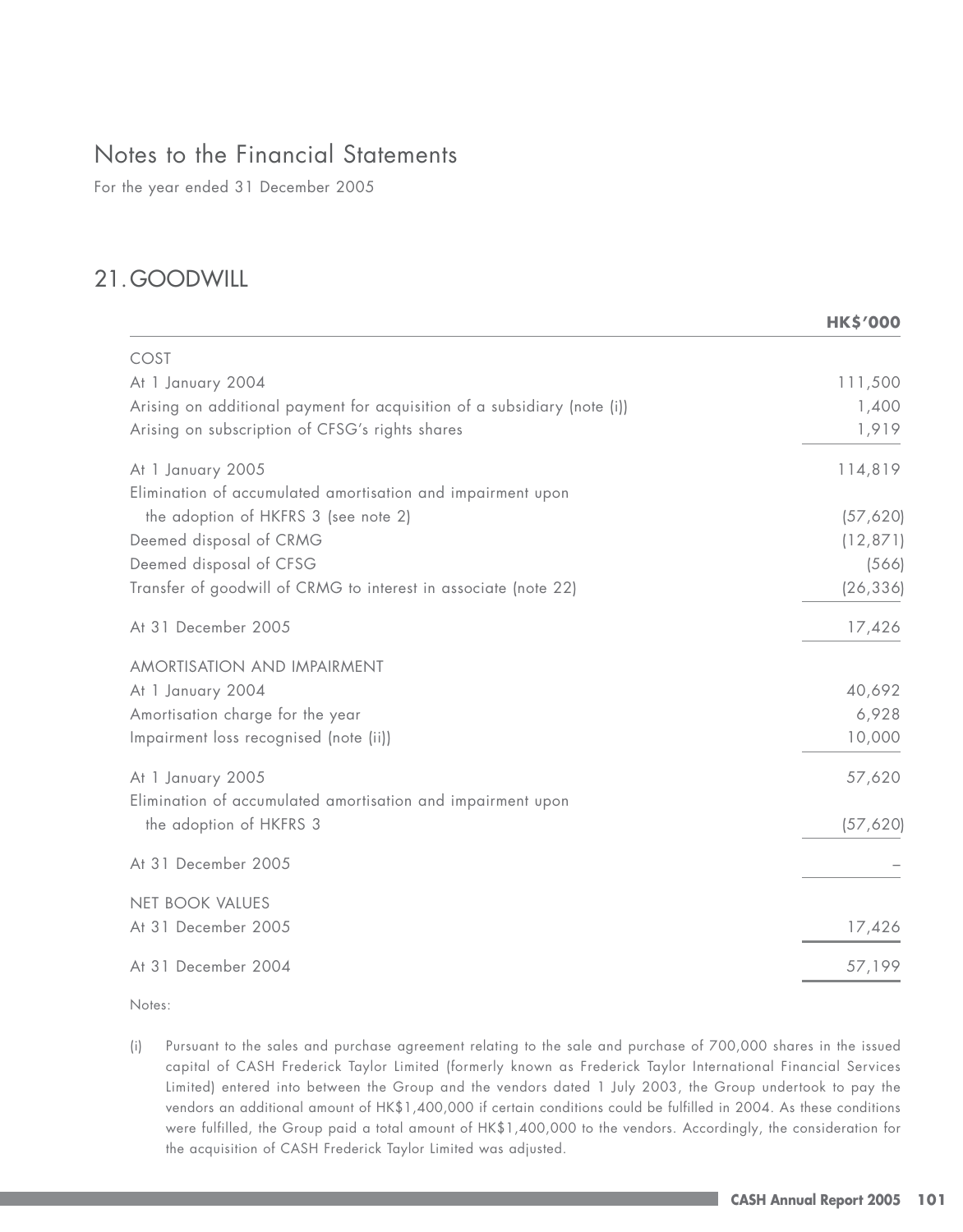For the year ended 31 December 2005

## 21.GOODWILL (continued)

(ii) Due to continuous losses incurred by the subsidiaries principally engaging in wholesale and retailing of furniture and household goods, the Directors reassessed the recoverable amount of the goodwill arising on acquisition of these subsidiaries and recognised an impairment loss of HK\$10,000,000 which was determined with reference to the estimated amount obtainable from the sale of these subsidiaries less cost of disposal.

Particulars regarding impairment testing on goodwill are disclosed in note 24. Until 31 December 2004, goodwill had been amortised over its estimated useful life from 3 to 20 years.

## 22.INTEREST IN ASSOCIATE

|                                                                                       | 2005<br><b>HK\$'000</b> | 2004<br>HK\$'000 |
|---------------------------------------------------------------------------------------|-------------------------|------------------|
| Cost of investment in associate listed in Hong Kong<br>Share of post-acquisition loss | 130,598<br>(26, 728)    |                  |
|                                                                                       | 103,870                 |                  |
| Fair value of listed investments                                                      | 227,640                 |                  |

As at 31 December 2005, the Group had interests in the following associate:

| <b>Name</b><br>of entity | Form of<br><b>business</b><br>structure | Place/<br>Country of<br>incorporation/<br>registration | Principal<br>place<br>of<br>operation | Class of<br>share held | <b>Proportion</b><br>of nominal<br>value<br>of issued<br>capital/<br>registered<br>capital<br>held by<br>the Group<br>$\%$ | <b>Proportion</b><br>of voting<br>power held<br>$\%$ | Principal<br>activity |
|--------------------------|-----------------------------------------|--------------------------------------------------------|---------------------------------------|------------------------|----------------------------------------------------------------------------------------------------------------------------|------------------------------------------------------|-----------------------|
| <b>CRMG</b>              | Incorporated                            | Bermuda                                                | Hong Kong                             | Ordinary               | 40.59                                                                                                                      | 40.59                                                | Retailing             |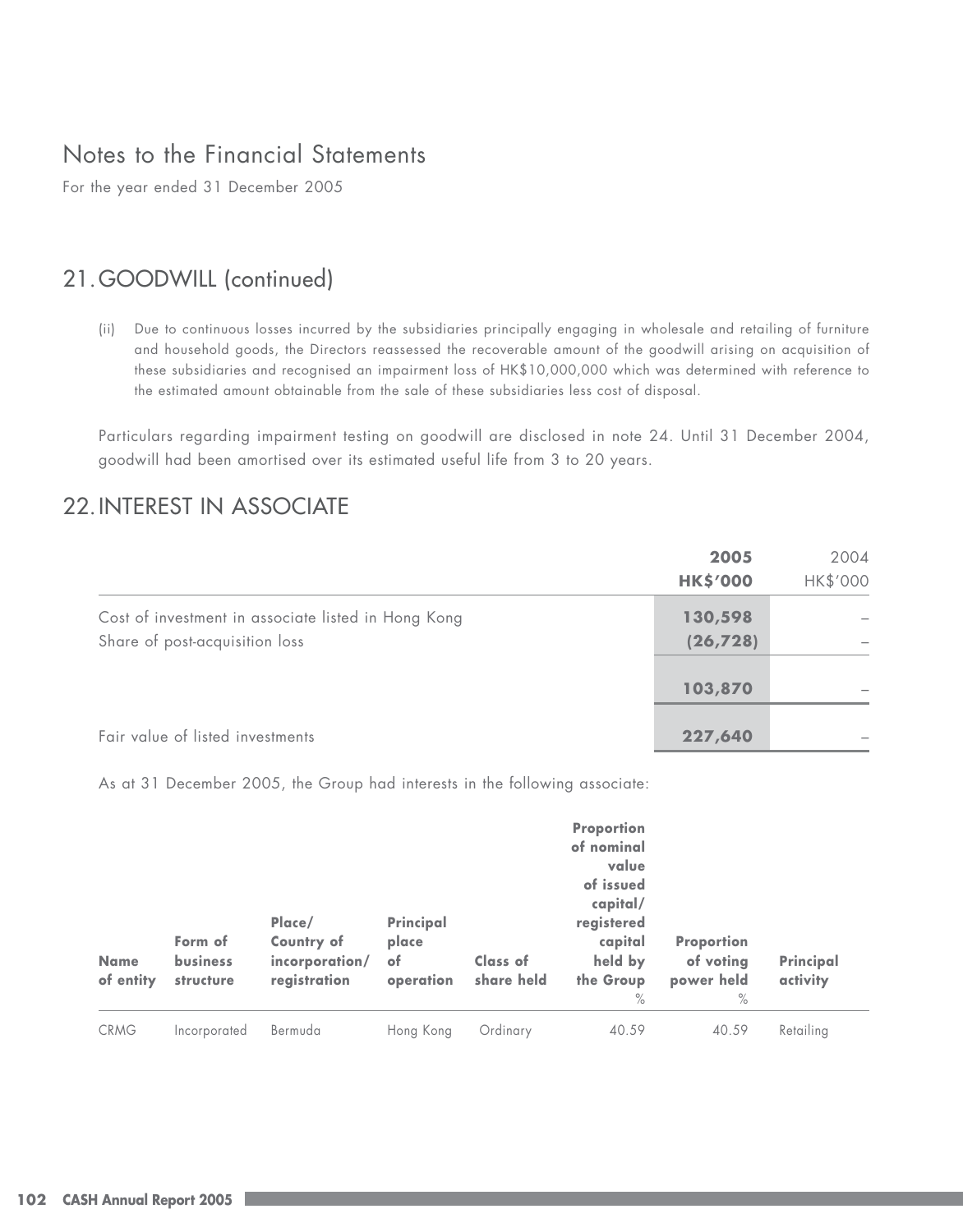For the year ended 31 December 2005

# 22.INTEREST IN ASSOCIATE (continued)

Included in the cost of investment in associate is goodwill of HK\$23,924,000 (2004: nil). The movement of goodwill is set out below:

|                                                                              | <b>HK\$'000</b> |
|------------------------------------------------------------------------------|-----------------|
| COST                                                                         |                 |
| At 1 January 2005                                                            |                 |
| Arising from change of a subsidiary to an associate on 23 May 2005 (note 15) | 26,336          |
|                                                                              | 26,336          |
| Elimination on deemed disposal on 30 December 2005                           | (2, 412)        |
| At 31 December 2005                                                          | 23,924          |
| CARRYING VALUE - at 31 December 2005                                         | 23,924          |

The summarised financial information in respect of the Group's associate is set out below:

|                                                   | 2005<br><b>HK\$'000</b> |
|---------------------------------------------------|-------------------------|
| Total assets<br><b>Total liabilities</b>          | 952,600<br>(709, 058)   |
| Net assets                                        | 243,542                 |
| Group's share of net assets of associate          | 98,878                  |
| Revenue                                           | 865,647                 |
| Loss for the period                               | (65, 833)               |
| Group's share of result of associate for the year | (26, 728)               |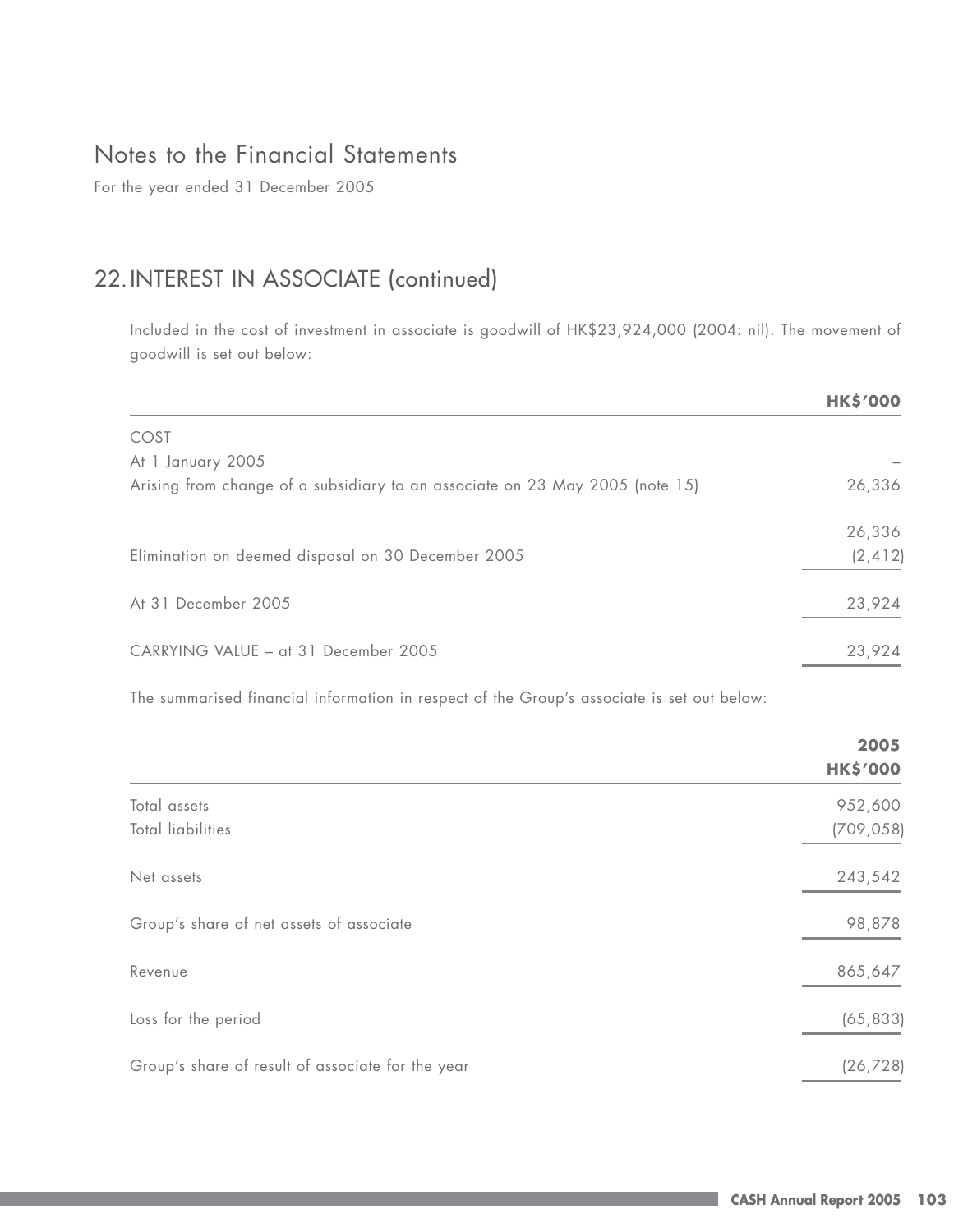For the year ended 31 December 2005

## 23.INTANGIBLE ASSETS

|                                                                                   | Club<br>membership<br>HK\$'000 | <b>Trading</b><br>rights<br>HK\$'000 | <b>Seats in</b><br><b>HKEx and</b><br><b>HKFE</b><br>HK\$'000 | <b>Total</b><br>HK\$'000 |
|-----------------------------------------------------------------------------------|--------------------------------|--------------------------------------|---------------------------------------------------------------|--------------------------|
| COST                                                                              |                                |                                      |                                                               |                          |
| At 1 January 2004 and 31 December 2004                                            |                                | 18,235                               |                                                               | 18,235                   |
| Reclassified from other assets                                                    | 1,970                          |                                      | 199                                                           | 2,169                    |
| Elimination of accumulated amortisation upon                                      |                                |                                      |                                                               |                          |
| the adoption of HKAS 38 (see note 2)                                              |                                | (9, 143)                             |                                                               | (9, 143)                 |
| At 31 January 2005 and 31 December 2005                                           | 1,970                          | 9,092                                | 199                                                           | 11,261                   |
| <b>AMORTISATION</b>                                                               |                                |                                      |                                                               |                          |
| At 1 January 2004                                                                 |                                | 7,313                                |                                                               | 7,313                    |
| Charged for the year                                                              |                                | 1,830                                |                                                               | 1,830                    |
| At 31 December 2004 and 1 January 2005<br>Elimination of accumulated amortisation |                                | 9,143                                |                                                               | 9,143                    |
| upon the adoption of HKAS 38                                                      |                                | (9, 143)                             |                                                               | (9, 143)                 |
| At 31 December 2005                                                               |                                |                                      |                                                               |                          |
| <b>NET BOOK VALUES</b>                                                            |                                |                                      |                                                               |                          |
| At 31 December 2005                                                               | 1,970                          | 9,092                                | 199                                                           | 11,261                   |
| At 31 December 2004                                                               |                                | 9,092                                |                                                               | 9,092                    |

Intangible assets amounting HK\$9,092,000 represents trading rights in the exchange in Hong Kong. Until 31 December 2004, the trading rights had been amortised on a straight-line basis over 10 years. In accordance with the transitional provision in HKAS 38, the Group reassessed the useful lives of the trading rights on 1 January 2005 and concluded that the trading rights have indefinite useful lives and discontinued amortising the trading rights from 1 January 2005 onwards. Particulars regarding impairment testing on the trading rights are disclosed in note 24.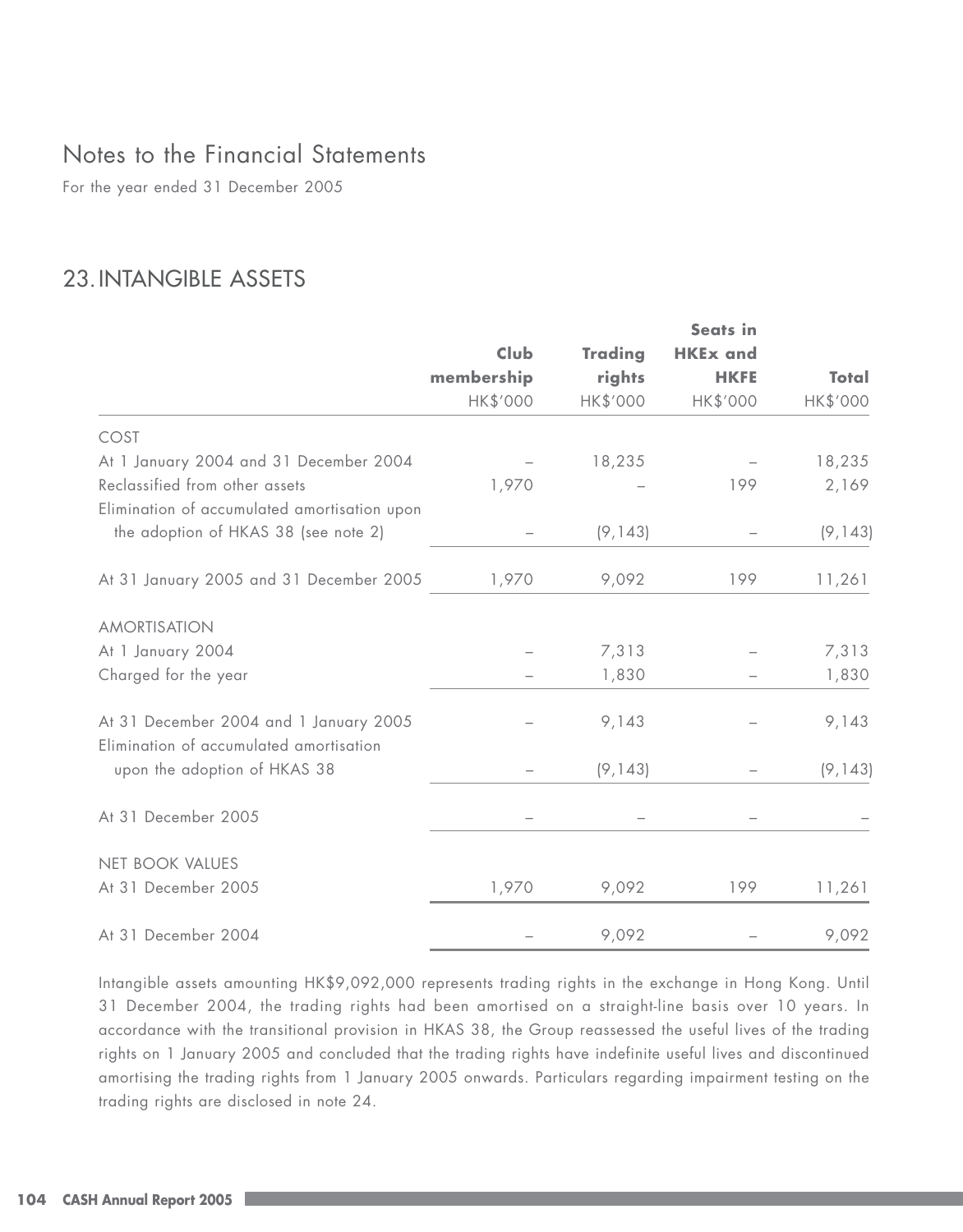For the year ended 31 December 2005

## 23.INTANGIBLE ASSETS (continued)

Intangible assets amounting to HK1,970,000 and HK\$199,000 represents club memberships and seats in HKEx and HKFE. Until 31 December 2004, the club memberships and the seats in HKEx and HKFE were classified as other assets. On 1 January 2005, in the opinion of the Directors, all were reclassified to intangible assets with indefinite useful life (see note 3).

For the purpose of impairment testing on club memberships, the recoverable amount has been determined based on fair value less costs to sell. The fair value less costs to sell is the second-hand market price less costs of disposal. During the year ended 31 December 2005, management of the Group determines that there is no impairment of the club memberships since the recoverable amount of the club memberships exceeds its carrying amount.

## 24.IMPAIRMENT TESTINGS ON GOODWILL AND TRADING RIGHTS

The Group uses business segments as its primary segment for reporting segment information. For the purposes of impairment testing, goodwill and trading rights set out in notes 21 and 23 respectively have been allocated to the following cash generating unit ("CGU"). The carrying amounts of goodwill and trading rights (net of accumulated impairment losses) as at 31 December 2005 allocated to this unit are as follows:

|                                 |          | <b>Trading</b>     |
|---------------------------------|----------|--------------------|
|                                 | Goodwill | rights<br>HK\$'000 |
|                                 | HK\$'000 |                    |
| Broking - Broking of securities | 17.426   | 9,092              |

During the year ended 31 December 2005, management of the Group determines that there are no impairment of any of the CGU containing goodwill or trading rights.

The recoverable amount of the above CGU has been determined based on a value in use calculation. That calculation uses cash flow projections based on financial budgets approved by management covering a 1-year period, and discount rate of 7.75%. A key assumption for the value in use calculations is the budgeted growth rate, which is determined based on past performance and management's expectations for the market development.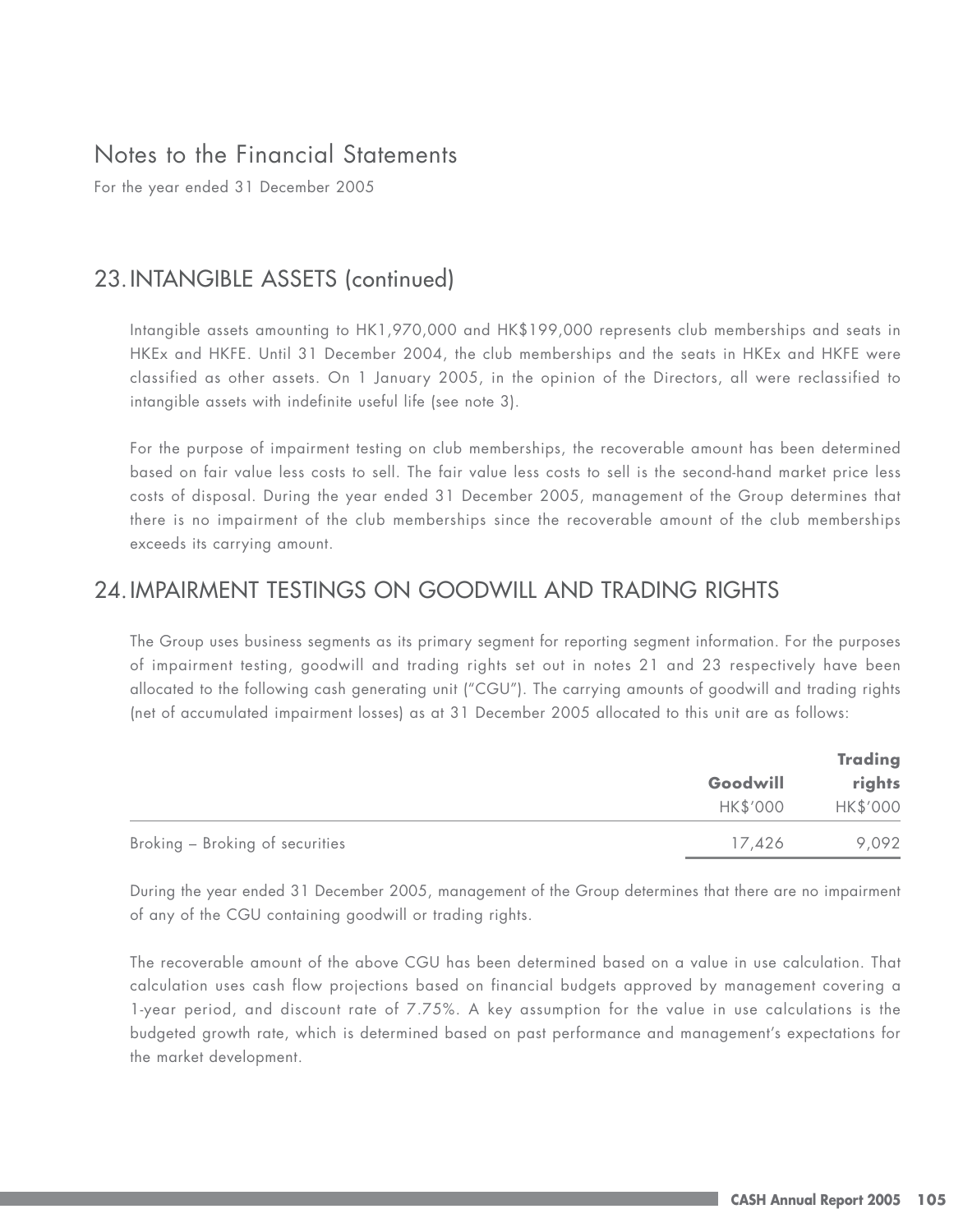For the year ended 31 December 2005

## 25.OTHER ASSETS

|                                                                                                                               | 2005            | 2004<br>HK\$'000 |
|-------------------------------------------------------------------------------------------------------------------------------|-----------------|------------------|
|                                                                                                                               | <b>HK\$'000</b> |                  |
| Club memberships                                                                                                              |                 | 3,929            |
| Statutory and other deposits                                                                                                  | 7,564           | 6,617            |
| Prepayment for advertising and telecommunication services                                                                     | 2,800           | 8,531            |
| Less: Prepayment for advertising and telecommunication services<br>classified as a current asset and included in prepayments, |                 |                  |
| deposits and other receivables                                                                                                | (2,800)         | (5,731)          |
|                                                                                                                               |                 |                  |
|                                                                                                                               | 7,564           | 13,346           |

On 1 January 2005, in the opinion of the Directors, club memberships and seats in HKEx and HKFE amounting to HK\$1,970,000 and HK\$199,000 were reclassified as intangible assets with indefinite useful life. Moreover, club memberships of HK\$1,760,000 were reclassified as available-for-sale investments.

Statutory and other deposits represent deposits with various exchanges and clearing houses. They are noninterest bearing.

The fair values of these assets at the balance sheet date approximate their carrying amounts.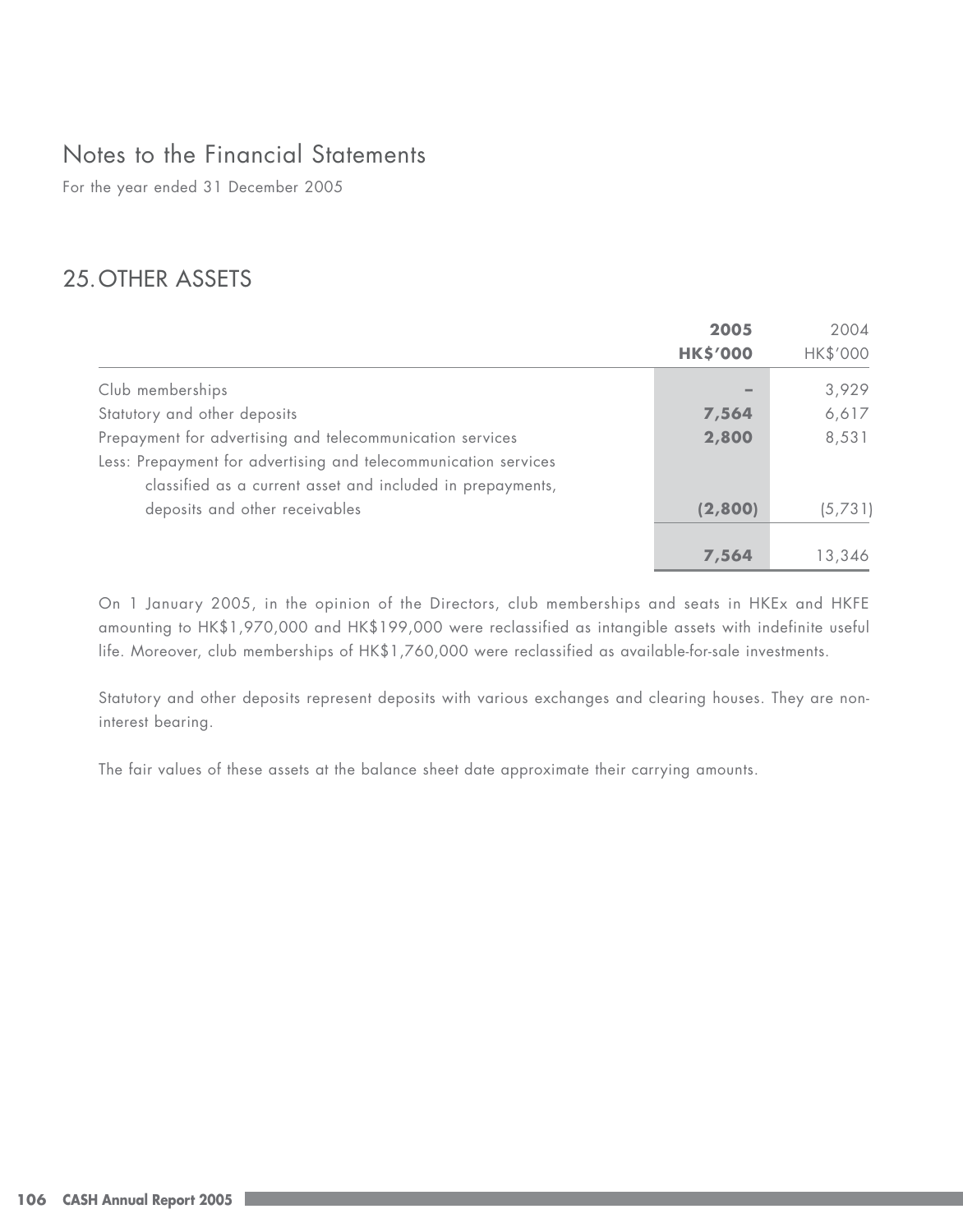For the year ended 31 December 2005

## 26.LOAN RECEIVABLES

|                                                                             | 2005            | 2004      |
|-----------------------------------------------------------------------------|-----------------|-----------|
|                                                                             | <b>HK\$'000</b> | HK\$'000  |
| Fixed-rate loan receivables                                                 | 637             | 668       |
| Variable-rate loan receivables                                              | 76,684          | 103,695   |
|                                                                             |                 |           |
|                                                                             | 77,321          | 104,363   |
| Less: Allowance for bad and doubtful debts                                  | (38, 136)       | (64, 406) |
|                                                                             |                 |           |
|                                                                             | 39,185          | 39,957    |
| Carrying amount analysed for reporting purposes:                            |                 |           |
| Current assets (receivable within 12 months from the balance sheet date)    | 38,460          | 20,623    |
| Non-current assets (receivable after 12 months from the balance sheet date) | 725             | 19,334    |
|                                                                             |                 |           |
|                                                                             | 39,185          | 39,957    |

All the loan receivables are denominated in Hong Kong dollars.

Loan receivables with an aggregate carrying value of approximately HK\$25,756,000 (2004: HK\$22,968,000) are secured by pledged marketable securities.

The fixed-rate loan receivables have contractual maturity dates as follows:

| 2005 | 2004<br>HK\$'000                   |
|------|------------------------------------|
|      | 34                                 |
|      |                                    |
|      | 34                                 |
| 153  | 153                                |
| 416  | 447                                |
|      | 668                                |
|      | <b>HK\$'000</b><br>34<br>34<br>637 |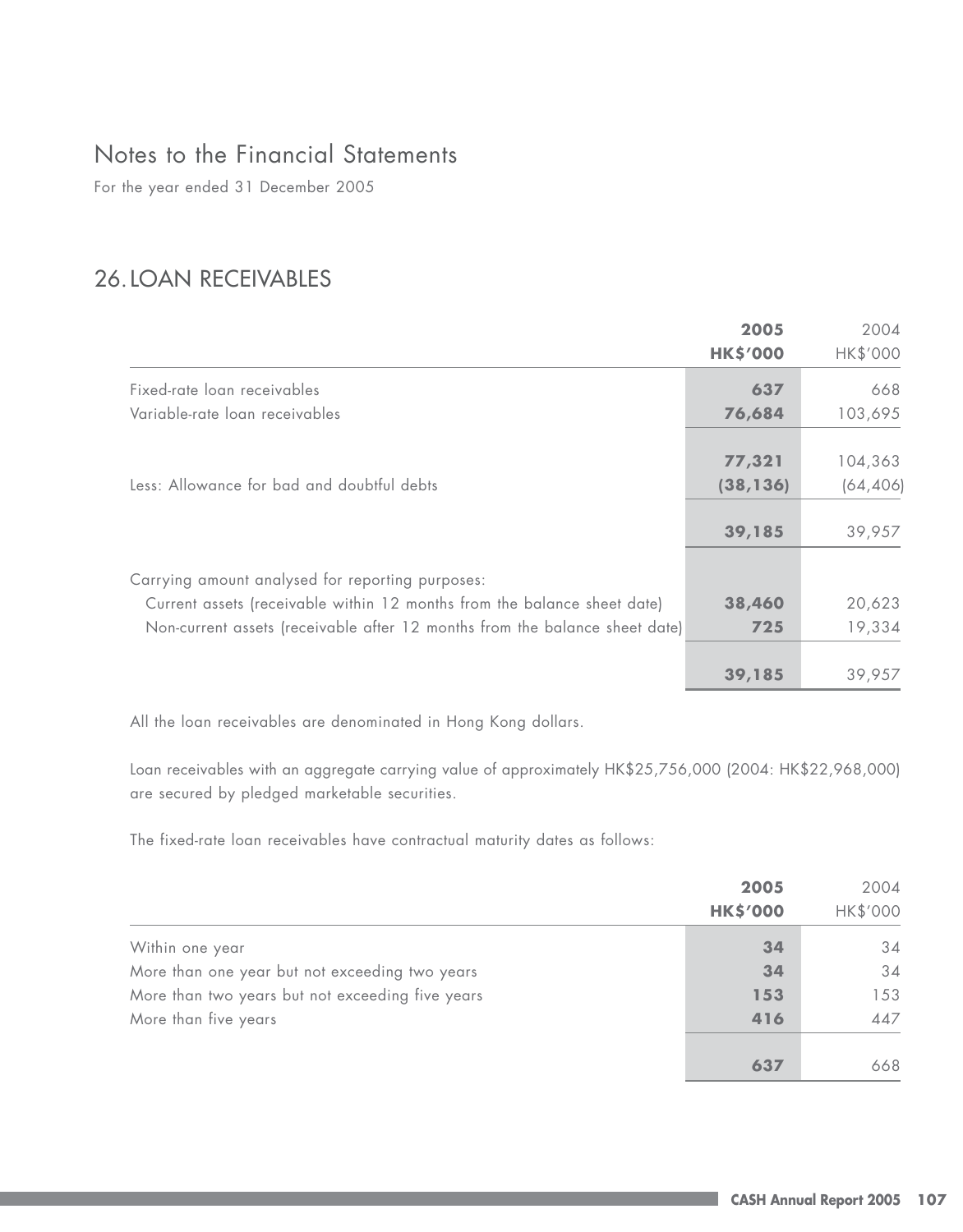For the year ended 31 December 2005

### 26.LOAN RECEIVABLES (continued)

The effective interest rate (which is equal to contractual interest rate) on the Group's loan receivables is 4.98% (2004: 4.98%). Interest rate term is fixed at the time when entering into loan agreement.

The variable-rate loan receivables have contractual maturity dates as follows:

|                                                  | 2005            | 2004     |
|--------------------------------------------------|-----------------|----------|
|                                                  | <b>HK\$'000</b> | HK\$'000 |
| Within one year                                  | 38,426          | 20,589   |
| More than one year but not exceeding two years   | 23              | 18,700   |
| More than two years but not exceeding five years | 79              |          |
| More than five years                             | 20              |          |
|                                                  |                 |          |
|                                                  | 38,548          | 39,289   |

The effective interest rates (which are equal to contractual interest rate) on the Group's loan receivables are prime rate plus a spread. Interest rate is repriced every six months.

The fair value of the Group's loan receivables as at the balance sheet date, determined based on the present value of the estimated future cash flows discounted using the prevailing market rate at the balance sheet date approximate the carrying amount of the receivables.

# 27.DEPOSITS FOR ACQUISITION

Pursuant to the circular of CFSG dated 30 November 2005 ("Circular"), CFSG underwent several fund raising transactions and a major acquisition transaction.

The proposed conditional acquisition of Netfield Technology Limited and its subsidiaries (hereinafter collectively referred to as the "Netfield Group"), as elaborated in the Circular, was then completed on 10 January 2006. Under the terms of acquisition, deposit of HK\$55,000,000 had been paid as well as related costs of approximately HK\$1,095,000 were incurred before the year end date. This sum is presented as "Deposits for acquisition" in the balance sheet.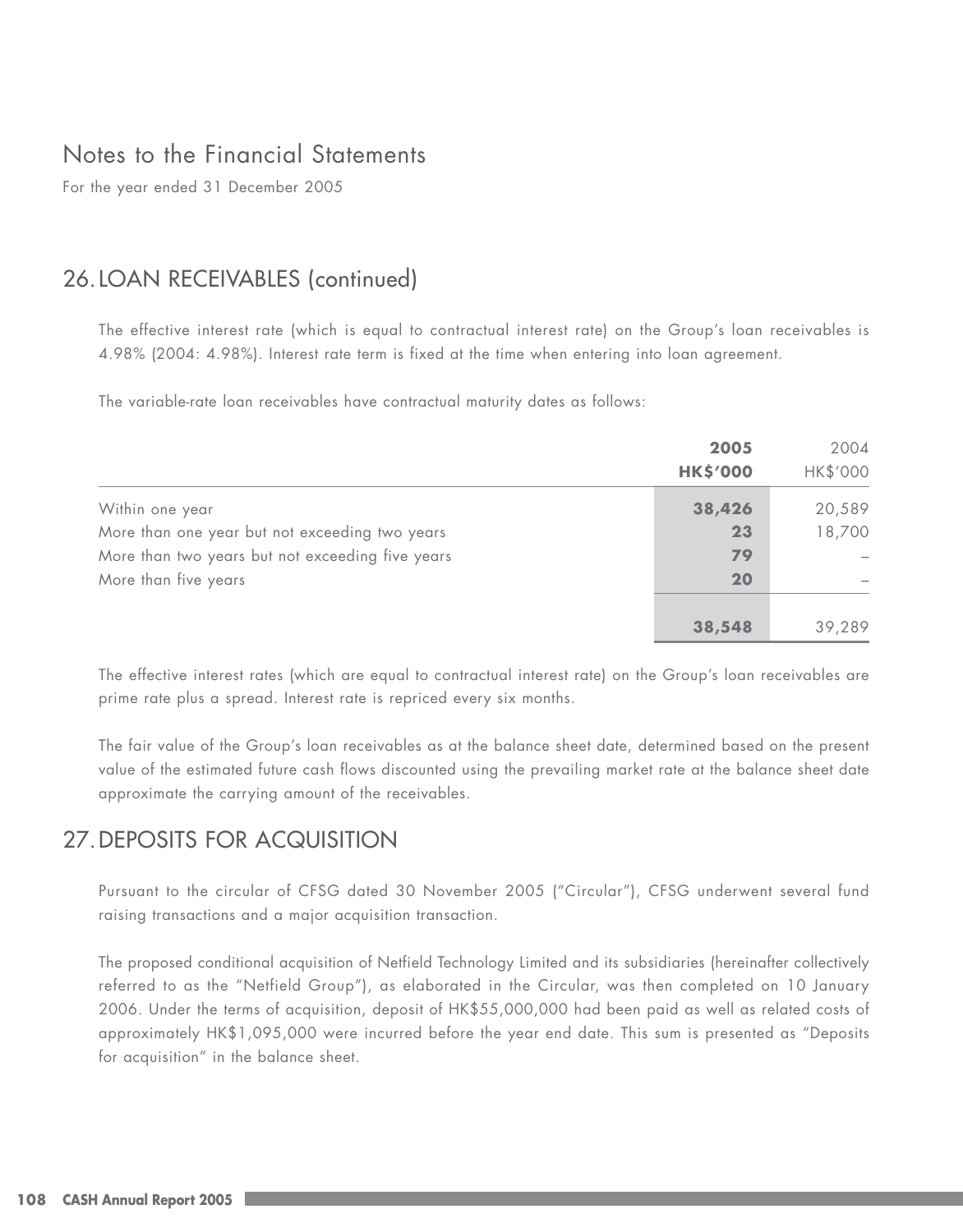For the year ended 31 December 2005

# 27.DEPOSITS FOR ACQUISITION (continued)

Further explanations of the related transactions occurred after the year end date is presented in note 47(a) to the financial statements, "Post balance sheet events".

The fair value of this deposit at the balance sheet date approximates its carrying amount.

### 28.INVENTORIES

|                              | 2005            |          |
|------------------------------|-----------------|----------|
|                              | <b>HK\$'000</b> | HK\$'000 |
| Finished goods held for sale | $\equiv$        | 59,013   |

# 29.ACCOUNT RECEIVABLES

|                                                            | 2005            | 2004     |
|------------------------------------------------------------|-----------------|----------|
|                                                            | <b>HK\$'000</b> | HK\$'000 |
| Account receivables arising from the business of dealing   |                 |          |
| in securities and equity options:                          |                 |          |
| Clearing houses, brokers and dealers                       | 29,894          | 16,168   |
| Cash clients                                               | 94,958          | 86,935   |
| Margin clients                                             | 270,707         | 183,287  |
| Account receivables arising from the business              |                 |          |
| of dealing in futures and options:                         |                 |          |
| Clearing houses, brokers and dealers                       | 70,718          | 72,989   |
| Commission receivables from brokerage of mutual funds      |                 |          |
| and insurance-linked investment plans and products         | 2,275           | 3,302    |
| Account receivables arising from the business of provision |                 |          |
| of corporate finance services                              | 1,032           | 510      |
| Other account receivables                                  | 188             | 1,856    |
|                                                            |                 |          |
|                                                            | 469,772         | 365,047  |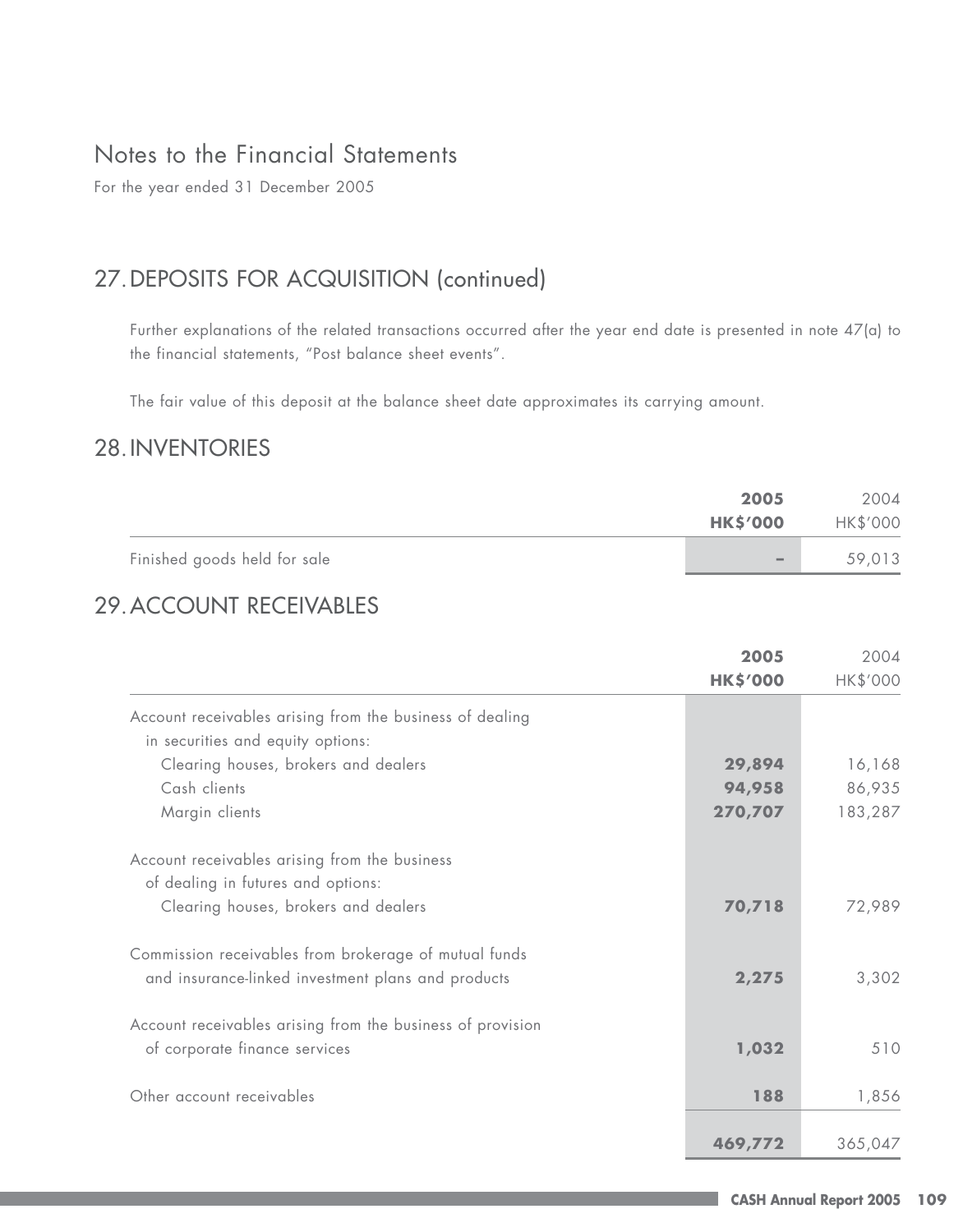For the year ended 31 December 2005

# 29.ACCOUNT RECEIVABLES (continued)

Account receivables are netted off by allowance for bad and doubtful debts of HK\$27,872,000 (2004: HK\$28,572,000).

The settlement terms of account receivables arising from the business of dealing in securities and equity options are two days after trade date, and account receivables arising from the business of dealing in futures and options are one day after trade date.

Except for the loans to margin clients as mentioned below, all the account receivables arising from the business of dealing in securities and equity options aged within 30 days.

Loans to margin clients are secured by clients' pledged securities, repayable on demand and bear interest at commercial rates. No aged analysis is disclosed as in the opinion of Directors, the aged analysis does not give additional value in view of the nature of business of share margin financing.

Included in account receivables from margin clients arising from the business of dealing in securities is an amount due from an entity in which Kwan Pak Hoo Bankee has a beneficial interest and is a Director. Details of the amount due from the entity are as follows:

|                                         |                   |                   | <b>Maximum</b><br>amount<br>outstanding |
|-----------------------------------------|-------------------|-------------------|-----------------------------------------|
|                                         | <b>Balance at</b> | <b>Balance at</b> | during                                  |
| <b>Name of company</b>                  | 31.12.2005        | 1.1.2005          | the year                                |
|                                         | HK\$'000          | HK\$'000          | HK\$'000                                |
| Cash Guardian Limited ("Cash Guardian") | 11,569            | 10.178            | 11,569                                  |

The above balances are secured by pledged securities and repayable on demand, and bear interest at commercial rates which are similar to the rates offered to other margin clients.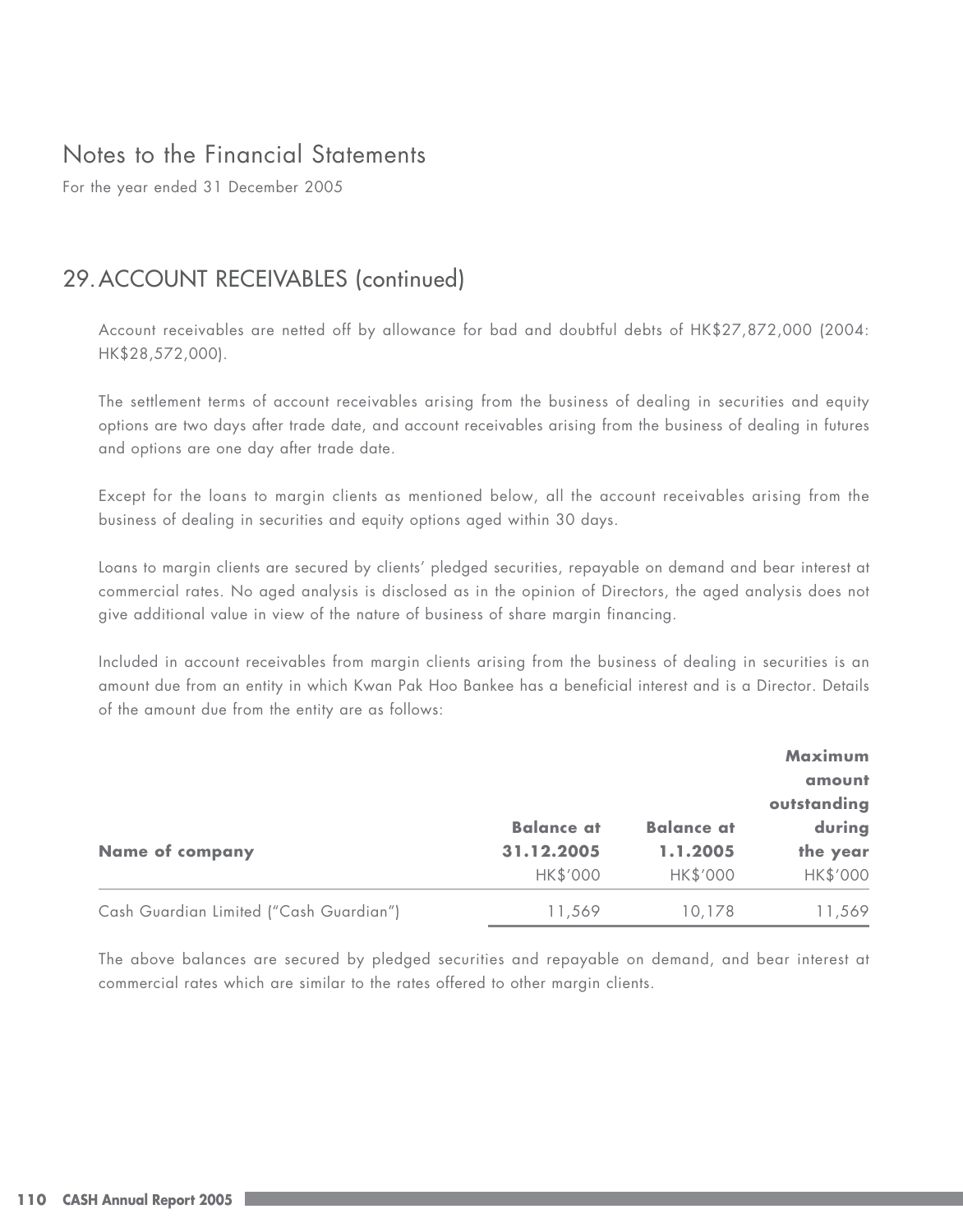For the year ended 31 December 2005

# 29.ACCOUNT RECEIVABLES (continued)

In respect of the commission receivables from brokerage of mutual funds and insurance-linked investment plans and products, account receivables arising from the business of provision of corporate finance services and other account receivables, the Group allows a credit period of 30 days. The aged analysis is as follows:

|                | 2005<br><b>HK\$'000</b> | 2004<br>HK\$'000 |
|----------------|-------------------------|------------------|
| $0 - 30$ days  | 2,373                   | 4,167            |
| $31 - 60$ days | 436                     | 619              |
| $61 - 90$ days | 5                       | 307              |
| Over 90 days   | 681                     | 575              |
|                | 3,495                   | 5,668            |

During the year, there was significant increase in the recoverable value of commission receivable due to significant economic recovery. As a result, a reversal of allowance for bad and doubtful debts of HK\$702,000 (2004: nil) has been recognised in the current year.

The fair values of the Group's account receivables at 31 December 2005 approximate to the corresponding carrying amounts.

### 30.OTHER FINANCIAL ASSETS AND LIABILITIES

#### **Prepayments, deposits and other receivables**

The fair values of the deposits and other receivables included in the accounts at the balance sheet date approximate the corresponding carrying amounts.

#### **Bank balances – trust and segregated accounts**

From the Group's ordinary business, it receives and holds money deposited by clients and other institutions in the course of the conduct of the regulated activities. These clients' monies are maintained in one or more segregated bank accounts. The Group has recognised the corresponding account payables to respective clients and other institutions. However, the Group does not have a currently enforceable right to offset those payables with the deposits placed. The fair values of these assets at the balance sheet date approximate their carrying amounts.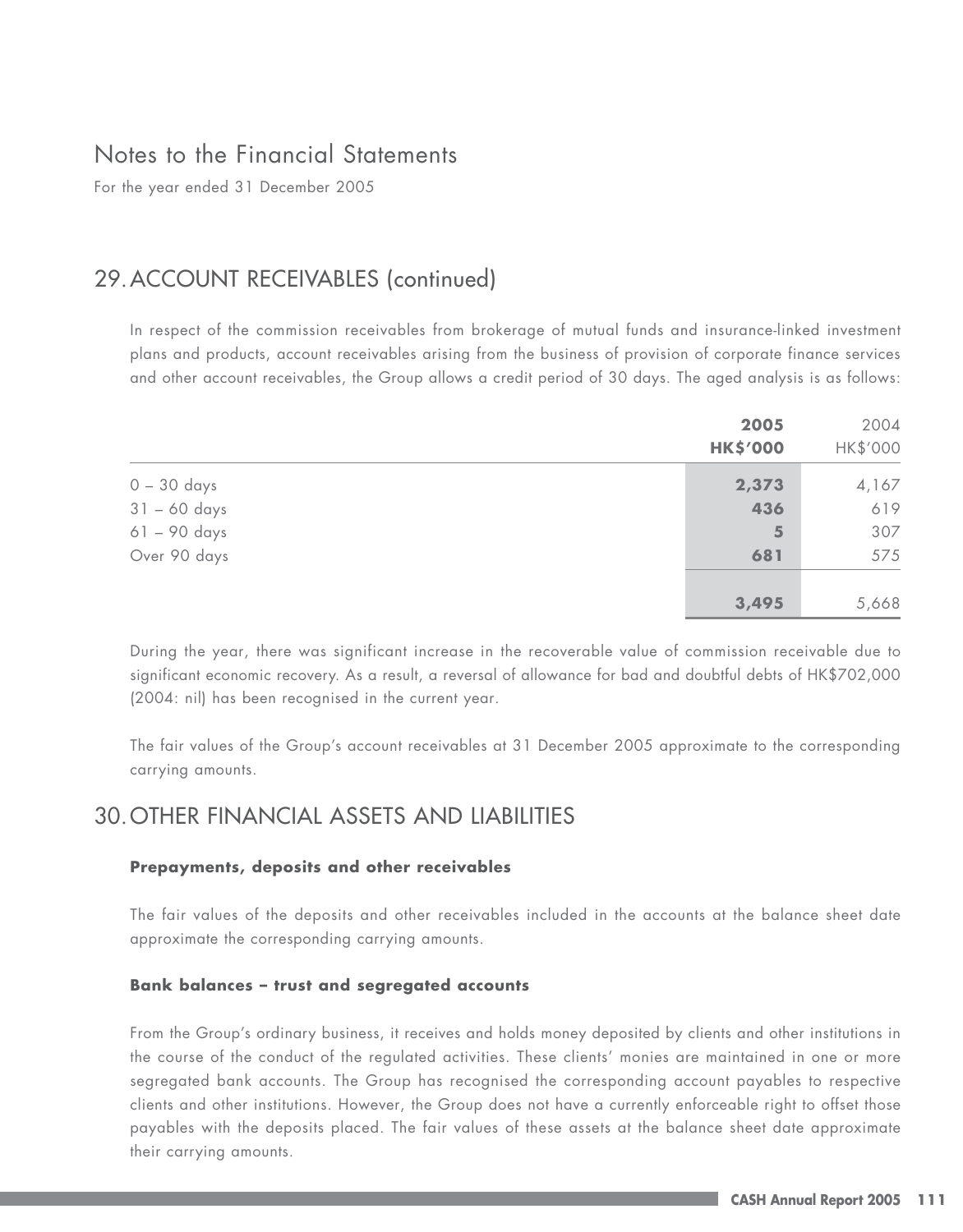For the year ended 31 December 2005

### 30.OTHER FINANCIAL ASSETS AND LIABILITIES

#### **Bank balances (general accounts) and cash**

The amounts comprise cash held by the Group and short-term bank deposits at market interest rates with an original maturity of three months or less. The fair values of these assets at the balance sheet date approximate their carrying amounts.

#### **Accrued liabilities and other payables**

The fair values of the accrued liabilities and other payables at the balance sheet date approximate the corresponding carrying amounts.

### 31.INVESTMENTS HELD FOR TRADING

Listed investments held for trading as at 31 December 2005 included:

|                                       | <b>HK\$'000</b> |
|---------------------------------------|-----------------|
| Equity securities listed in Hong Kong | 35,467          |

The fair values of the listed investments held for trading are determined based on the quoted market bid prices available on the relevant exchanges.

# 32.DERIVATIVE FINANCIAL INSTRUMENT

|                    | 2005<br><b>HK\$'000</b> | 2004<br>HK\$'000 |
|--------------------|-------------------------|------------------|
| Interest rate swap | 16                      |                  |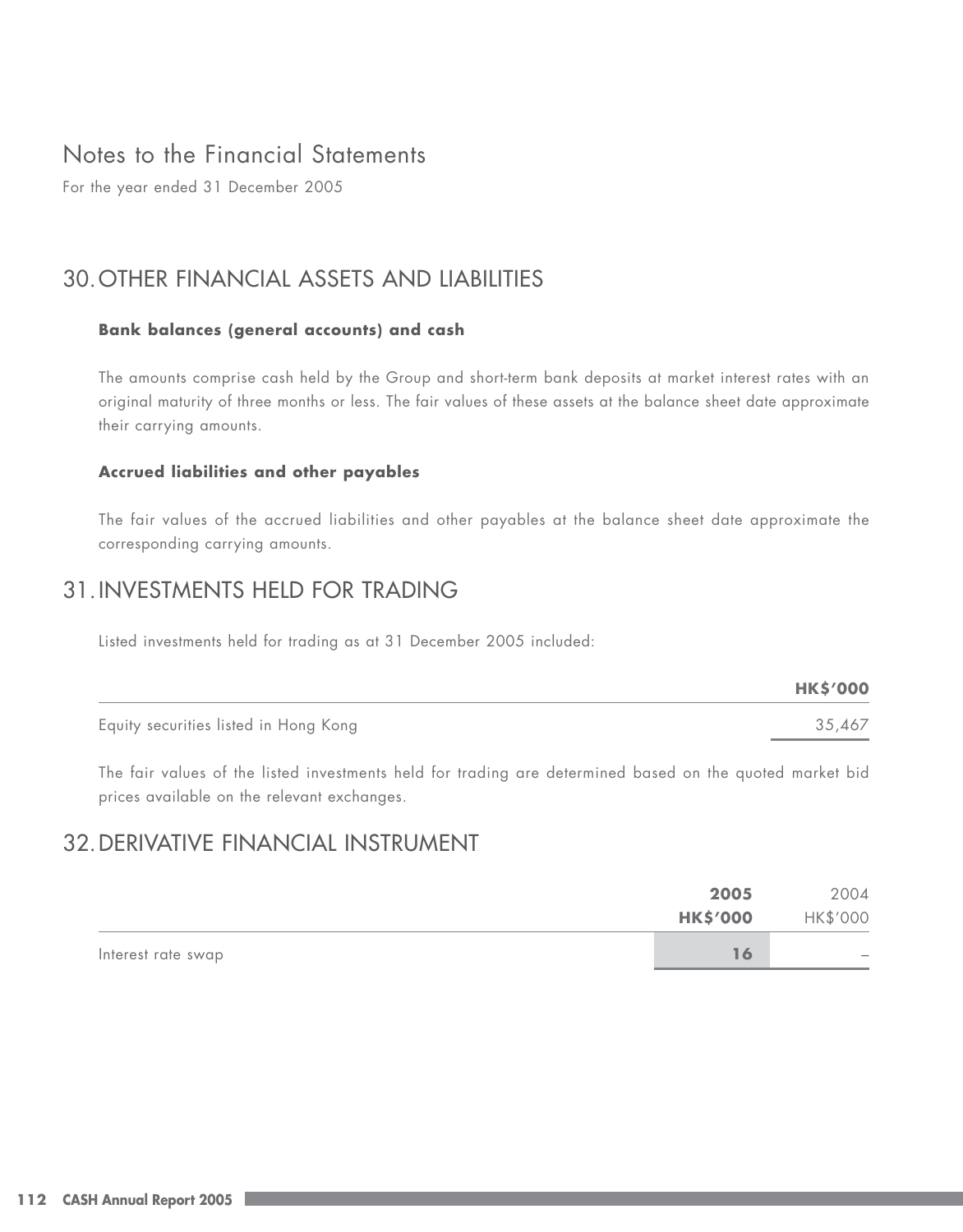For the year ended 31 December 2005

# 32.DERIVATIVE FINANCIAL INSTRUMENT (continued)

Major terms of the interest rate swap are as follows:

| Nominal amount | <b>Maturity</b> | <b>Swaps</b>                         |
|----------------|-----------------|--------------------------------------|
| HK\$15,000,000 | 25 August 2006  | Pay 3% and receive HKD 3-month HIBOR |

The above derivative financial instrument is held for trading purpose and is measured at fair value at each balance sheet date. Its fair value is determined based on the agreed interest rate with authorised institutions for equivalent instrument at the balance sheet date.

### 33.BANK DEPOSITS UNDER CONDITIONS

|                                                                    | 2005            | 2004             |
|--------------------------------------------------------------------|-----------------|------------------|
|                                                                    | <b>HK\$'000</b> | HK\$'000         |
| Other bank deposits (note (a))<br>Pledged bank deposits (note (b)) | 16,207<br>918   | 16,018<br>36,766 |
|                                                                    | 17,125          | 52,784           |

The fair values of these assets at the balance sheet date approximate their carrying amounts. The bank deposits under conditions carry average fixed interest rate at 1.33% (2004: 0.8%) per annum. The effective interest rates on the Group's bank deposits under conditions are also equal to contracted interest rates.

Notes:

- (a) Pursuant to a letter of undertaking given by the Group to a bank, the Group covenant to maintain deposits of not less than HK\$15,000,000 (2004: HK\$15,000,000) with a bank as a condition precedent to an overdraft facility granted by the bank. The bank deposits will mature within one year or at an earlier date when the overdraft facility is withdrawn.
- (b) The Group's bank deposits of HK\$918,000 (2004: HK\$36,766,000) was pledged to secure the general banking facilities granted by a bank. The bank deposits will mature when the banking facilities are withdrawn.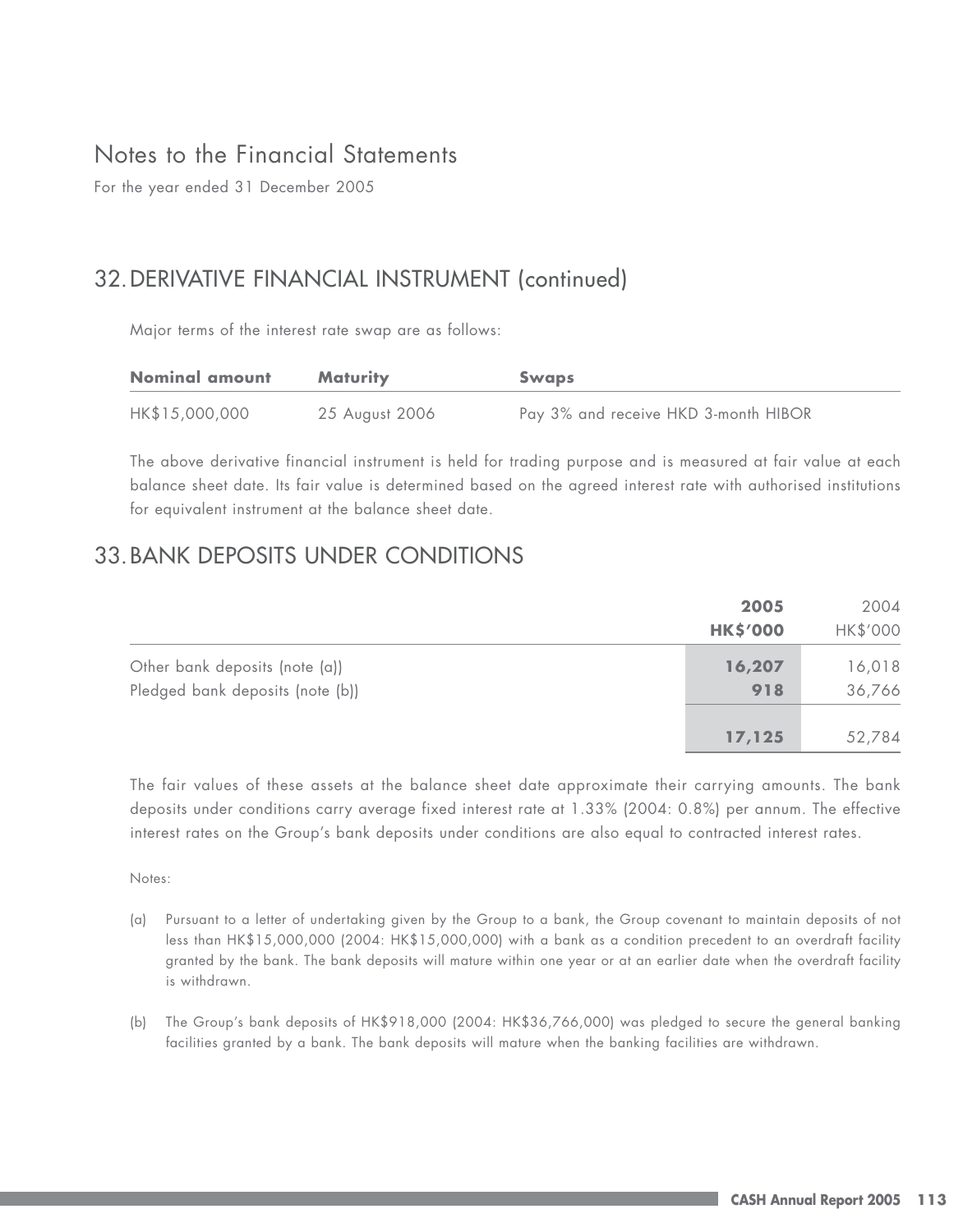For the year ended 31 December 2005

# 34.ACCOUNT PAYABLES

|                                                                 | 2005            | 2004     |
|-----------------------------------------------------------------|-----------------|----------|
|                                                                 | <b>HK\$'000</b> | HK\$'000 |
| Account payables arising from the business of dealing           |                 |          |
| in securities and equity options:                               |                 |          |
| Cash clients                                                    | 347,961         | 353,113  |
| Margin clients                                                  | 77,148          | 64,168   |
| Clearing houses, brokers and dealers                            |                 | 39,875   |
| Account payables to clients arising from                        |                 |          |
| the business of dealing in futures and options                  | 127,446         | 156,151  |
| Account payables to clients arising from                        |                 |          |
| the business of dealing in leveraged foreign exchange contracts | 3,010           | 3,599    |
| Other account payables                                          | 26,400          | 168,084  |
|                                                                 | 581,965         | 784,990  |

The settlement terms of account payables arising from the business of dealing in securities are two days after trade date. Except for the amount payables to margin clients, the age of these balances is within 30 days.

Amounts due to margin clients are repayable on demand. No aged analysis is disclosed as in the opinion of Directors, the aged analysis does not give additional value in view of the nature of business of share margin financing.

Account payables to clients arising from the business of dealing in futures and options and leveraged foreign exchange contracts are margin deposits received from clients for their trading of these contracts. The excesses of the outstanding amounts over the required margin deposits stipulated are repayable to clients on demand. No aged analysis is disclosed as in the opinion of Directors, the aged analysis does not give additional value in view of the nature of these businesses.

The account payables amounting to HK\$352,902,000 (2004: HK\$433,156,000) was payable to clients and other institutions in respect of the trust and segregated bank balances received and held for clients and other institutions in the course of the conduct of regulated activities. However, the Group does not have a currently enforceable right to offset these payables with the deposits placed.

The fair values of the account payables at the balance sheet date approximate to corresponding carrying amounts.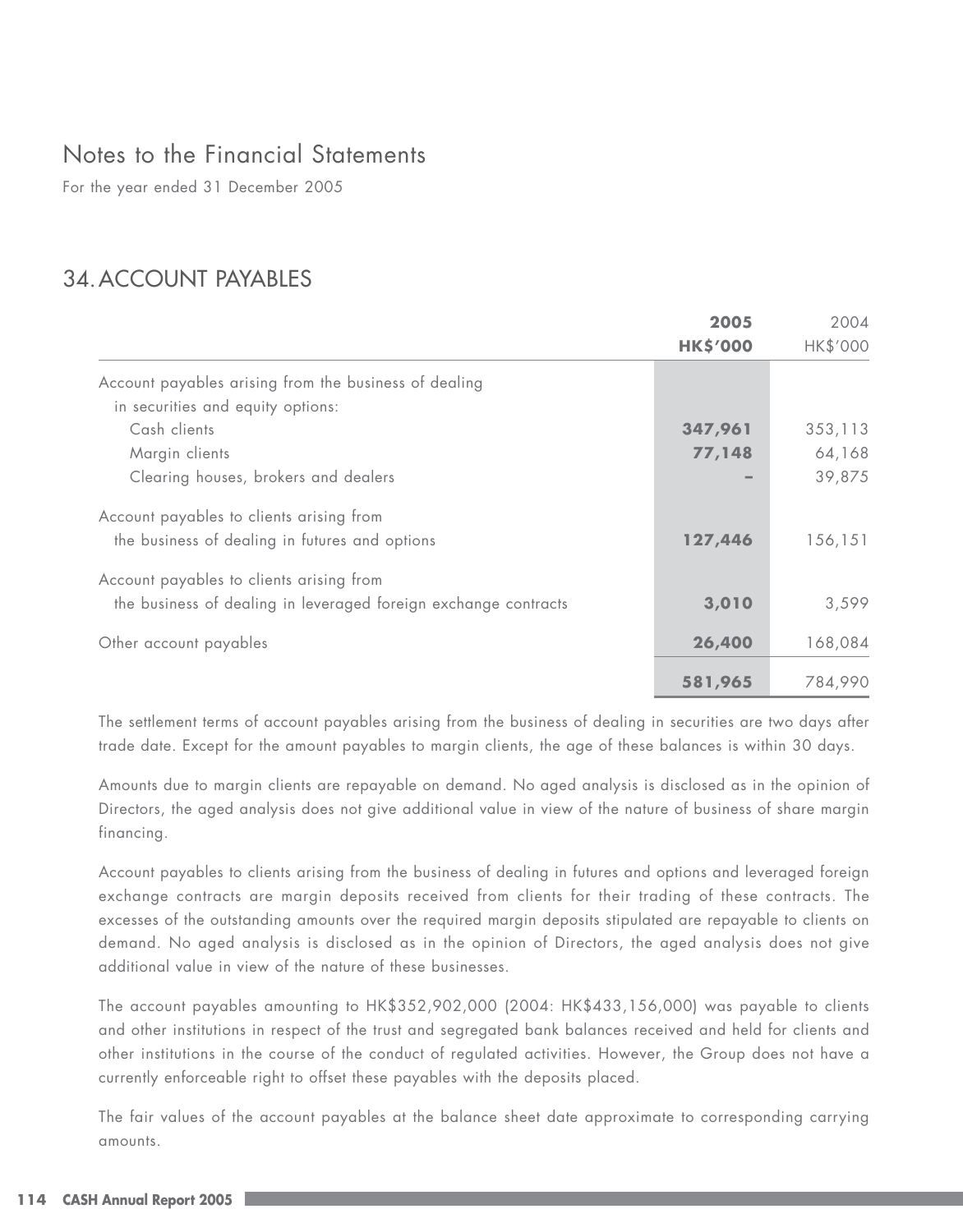For the year ended 31 December 2005

### 35.OBLIGATIONS UNDER FINANCE LEASES

It is the Group's policy to lease certain of its furniture and fixtures, and motor vehicles under finance leases. The average lease term is 2 to 4 years. Interest rates underlying all obligations under finance leases are fixed at respective contract dates ranging from 1.4% to 6%. No arrangements have been entered into for contingent rental payments.

|                                                            |                 |                |                 | <b>Present value</b> |
|------------------------------------------------------------|-----------------|----------------|-----------------|----------------------|
|                                                            | Minimum         |                | of minimum      |                      |
|                                                            |                 | lease payments | lease payments  |                      |
|                                                            | 2005            | 2004           | 2005            | 2004                 |
|                                                            | <b>HK\$'000</b> | HK\$'000       | <b>HK\$'000</b> | HK\$'000             |
| Amount payable under finance leases                        |                 |                |                 |                      |
| Within one year                                            | 164             | 96             | 150             | 93                   |
| In more than one year                                      |                 |                |                 |                      |
| but not more than two years                                | 177             |                | 159             |                      |
|                                                            |                 |                |                 |                      |
|                                                            | 341             | 96             | 309             | 93                   |
| Less: future finance charges                               | (32)            | (3)            |                 |                      |
|                                                            |                 |                |                 |                      |
| Present value of lease obligations                         | 309             | 93             | 309             | 93                   |
| Less: Amount due for settlement<br>within 12 months (shown |                 |                |                 |                      |
| under current liabilities)                                 |                 |                | 150             | 93                   |
| Amount due for settlement after one year                   |                 |                | 159             |                      |

The Group's obligations under finance leases are secured by the lessor's charge over the leased assets and are all denominated in Hong Kong dollars.

The fair values of the finance lease obligations, determined based on the present value of the estimated future cash flows discounted using the prevailing market rate at the balance sheet date approximate their carrying amounts.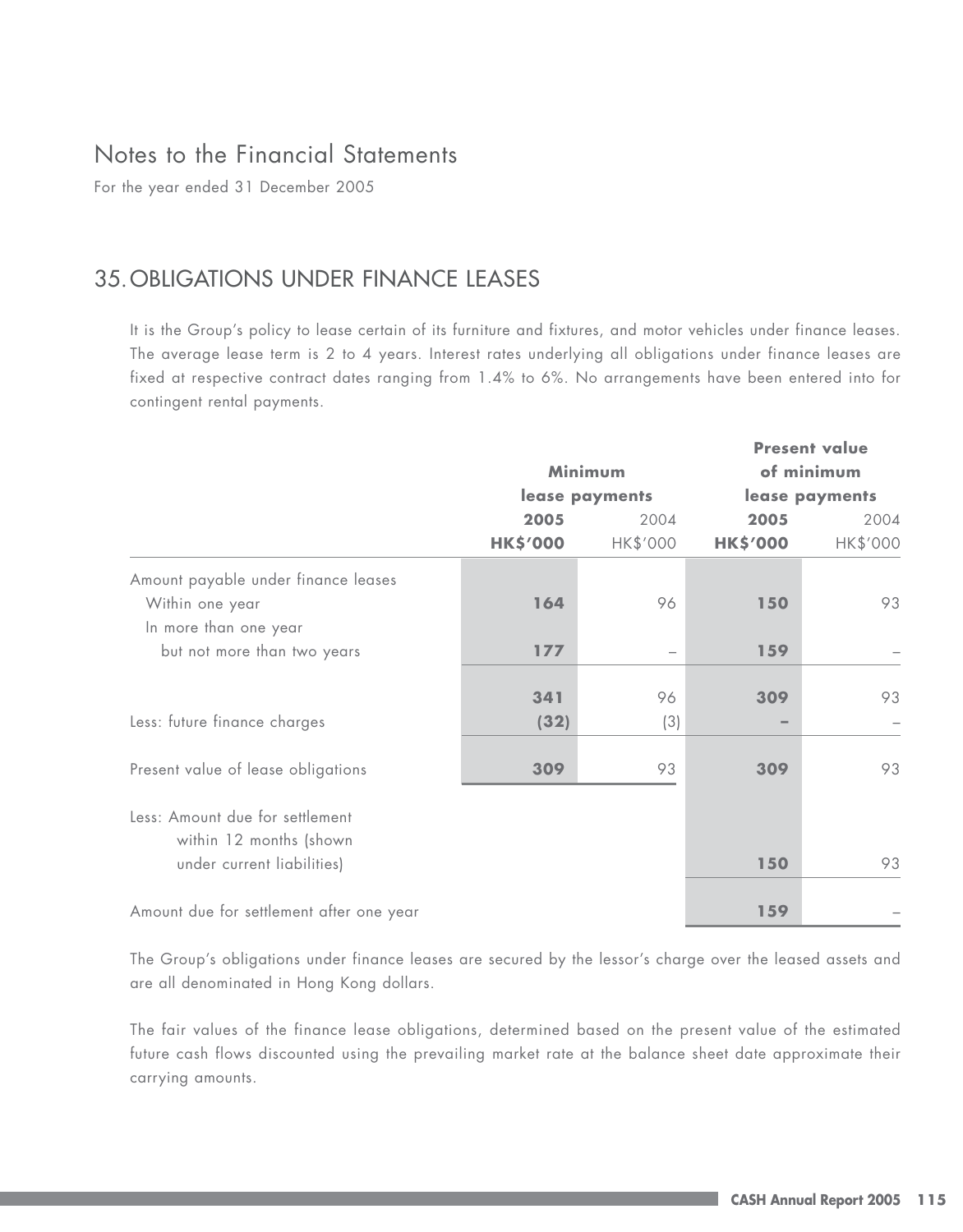For the year ended 31 December 2005

# 36.BANK BORROWINGS

|                     | 2005            | 2004     |
|---------------------|-----------------|----------|
|                     | <b>HK\$'000</b> | HK\$'000 |
| Secured:            |                 |          |
| Bank overdrafts     | 109,301         | 40,132   |
| Bank loans          | 142,000         | 125,897  |
| Trust receipt loans | $\equiv$        | 57,200   |
|                     |                 |          |
|                     | 251,301         | 223,229  |

The maturity profile of the above loans and overdrafts is as follows:

|                                                                  | 2005            | 2004       |
|------------------------------------------------------------------|-----------------|------------|
|                                                                  | <b>HK\$'000</b> | HK\$'000   |
| On demand or within one year                                     | 171,737         | 181,777    |
| More than one year but not exceeding two years                   |                 | 6,634      |
| More than two years but not exceeding five years                 | 79,564          | 34,818     |
|                                                                  |                 |            |
|                                                                  | 251,301         | 223,229    |
| Less: Amount due within one year shown under current liabilities | (171, 737)      | (181, 777) |
|                                                                  |                 |            |
| Amount due after one year                                        | 79,564          | 41,452     |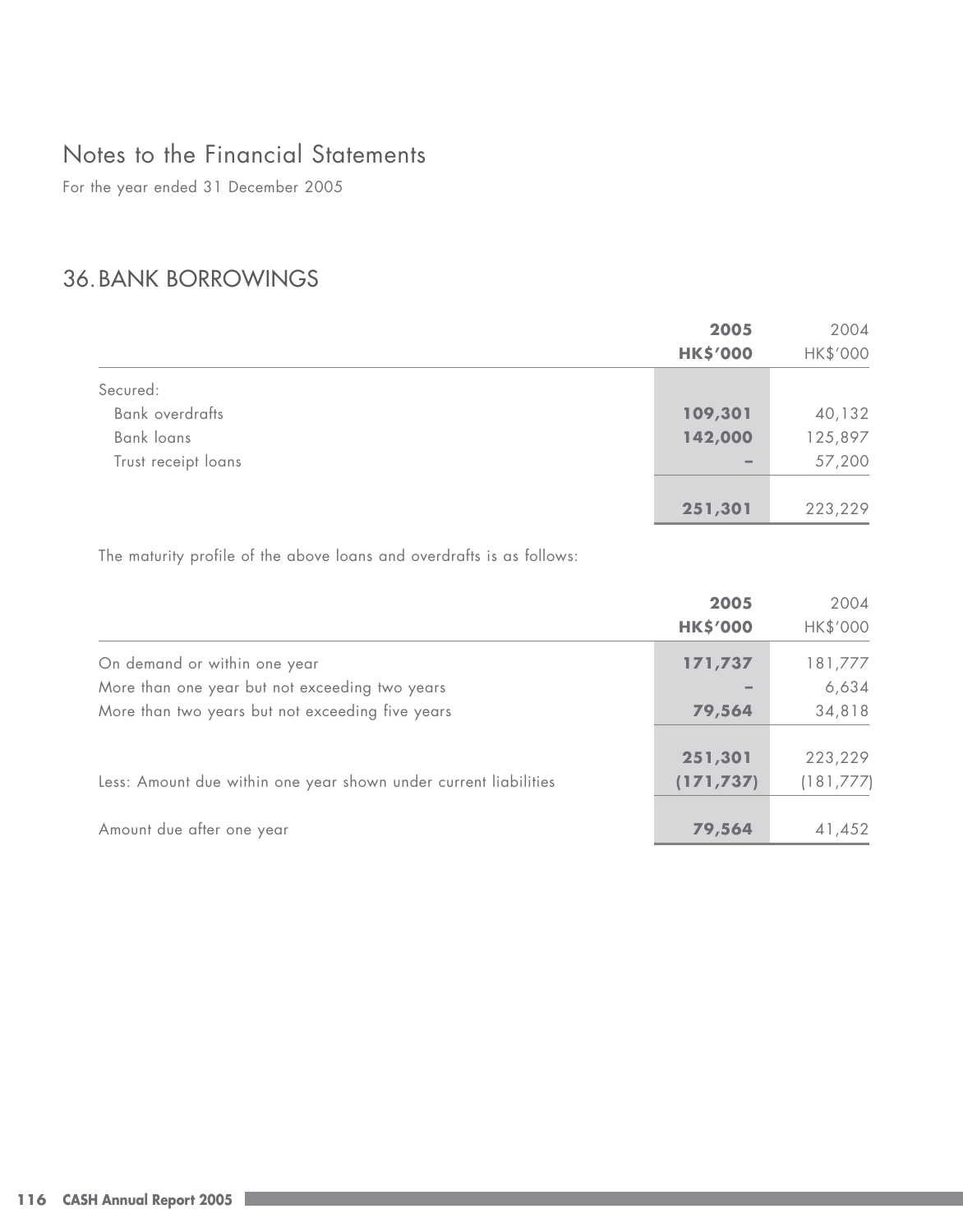For the year ended 31 December 2005

# 36.BANK BORROWINGS (continued)

The bank borrowings bear interest at commercial rates. These borrowings are used to finance the financing business of the Group.

At 31 December 2005, the Group's bank borrowings of HK\$251,301,000 (2004: HK\$223,229,000) were secured by:

- (a) corporate guarantees from certain subsidiaries of the Company and the Company; and
- (b) marketable securities of the Group's clients (with clients' consent).

In addition, pursuant to a letter of undertaking given by the Group to a bank, the Group covenant to maintain deposits of not less than HK\$15,000,000 (2004: HK\$15,000,000) with a bank as a condition precedent to an overdraft facility granted by the bank (see note 33).

Bank overdrafts amounting to HK\$109,301,000 (2004: HK\$40,132,000) carry interest at either HIBOR plus a spread or Prime rate. Bank loans amounting to HK\$142,000,000 (2004: HK\$125,897,000) are at variable-rate borrowings which carry interest at either HIBOR plus a spread or Prime rate plus a spread. Interest rate is repriced every one to six months.

The effective interest rates on the Group's borrowings are also equal to contracted interest rates.

The Directors consider that the fair values of bank borrowings at the balance sheet date approximate their carrying amounts.

As at the balance sheet date, the Group has undrawn borrowing facility amounting to HK\$677,500,000 (2004: HK\$429,500,000) with floating rate and expiring within one year.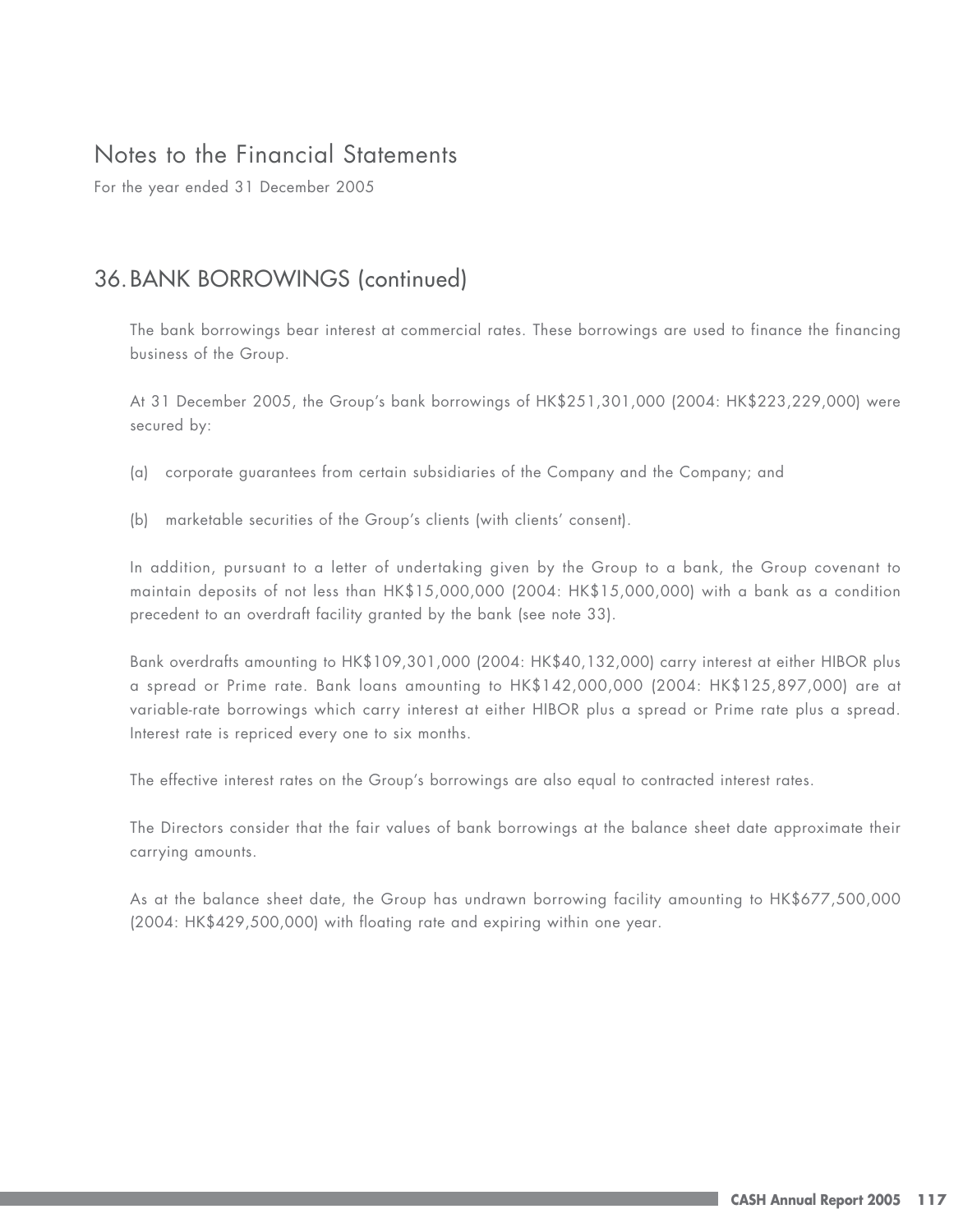For the year ended 31 December 2005

### 37.CONVERTIBLE LOAN NOTE

#### **Convertible loan note issued by CFSG**

On 1 September 2004 CFSG issued convertible loan note amounting to HK\$40,500,000 to Abdulrahman Saad Al-Rashid & Sons Company Limited ("ARTAR"), an independent third party. It bears interest at a rate of 3% per annum and matures on 31 December 2006 or any other date mutually agreed between CFSG and ARTAR. The holder of the note does not have the right to demand for repayment of any principal amount of the note prior to its maturity and the accrued interest of the note prior to the interest payment date, and is not entitled to vote at general meetings of CFSG. CFSG has the right to repay early part or all of the amount and the accrued interest of the note at any time prior to the maturity date. The note is transferable to persons who are not a connected person of CFSG with the consent of CFSG provided that such consent is not required for transfer to the wholly-owned subsidiaries of ARTAR. During the year, CFSG had made partial repayment of the convertible loan note in a total amount of HK\$10,000,000. At 31 December 2005, the outstanding amount of the convertible loan note was HK\$30,500,000 convertible into a total number of 112,962,962 shares at the initial conversion price of HK\$0.27 each (subject to adjustment).

The convertible loan note contains three components, embedded derivative for early redemption, liability and equity elements. Upon the application of HKAS 32 Financial Instruments: Disclosure and Presentation (see notes 2 and 3 for details), the convertible loan note was split between the liability (including embedded derivative for early redemption) and equity elements, on a retrospective basis. The Directors had assessed the fair value of the early redemption right upon the application of HKAS 39 Financial Instruments: Recognition and Measurement and considered the fair value is insignificant. The equity element is presented in equity heading "convertible loan note equity reserve". The effective interest rate of the liability component is HIBOR plus a spread.

During the year ended 31 December 2004, CFSG has made full repayment of another convertible loan note in a total amount of HK\$125,000,000. This convertible loan note issued to a fellow subsidiary of CFSG bears interest at a rate of 2% and is repayable on or before 31 December 2006. The holder of the note does not have the right to demand for repayment of any principal amount of the note prior to its maturity and the accrued interest of the note prior to the interest payment date, and is not entitled to vote at general meetings of CFSG. CFSG has the right to repay early part or all of the amount and the accrued interest of the note at any time prior to the maturity date. The convertible loan note is transfereable with the consent of CFSG.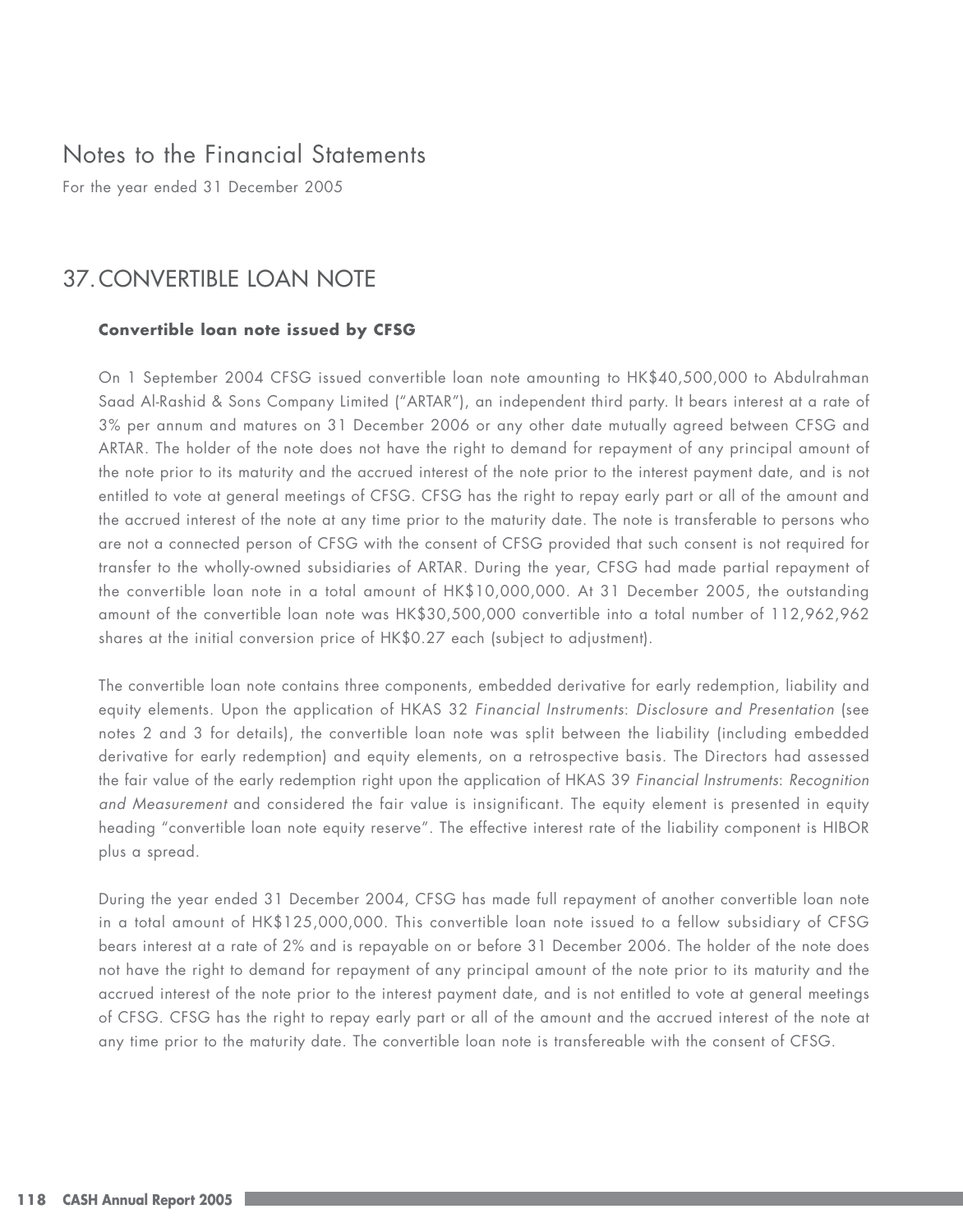For the year ended 31 December 2005

# 37.CONVERTIBLE LOAN NOTE (continued)

#### **Convertible loan note issued by CFSG (continued)**

The movement of the liability component of the convertible loan note for the year is set out below:

|                                                              | 2005<br><b>HK\$'000</b> | 2004<br>HK\$'000<br>(restated) |
|--------------------------------------------------------------|-------------------------|--------------------------------|
|                                                              |                         |                                |
| Liability component at the beginning of the year/at issuance | 39,834                  | 39,729                         |
| Interest charge                                              | 284                     | 105                            |
| Partial repayment                                            | (9,876)                 |                                |
|                                                              |                         |                                |
| Liability at the end of the year                             | 30,242                  | 39,834                         |

The partial repayment was allocated to the fair value of the liability component as at the date of early redemption determined on the same basis as initial recognition. The difference between the amount of partial repayment allocated to the liability component and the carrying amount of the liability component at that point in time is recognised directly in the income statement. During the year ended 31 December 2005, a partial repayment of HK\$10,000,000 was made and a corresponding settlement expenses of HK\$85,000 was recognised in the income statement directly.

The fair value of the liability component of the convertible loan note at the balance sheet date approximates its carrying amount.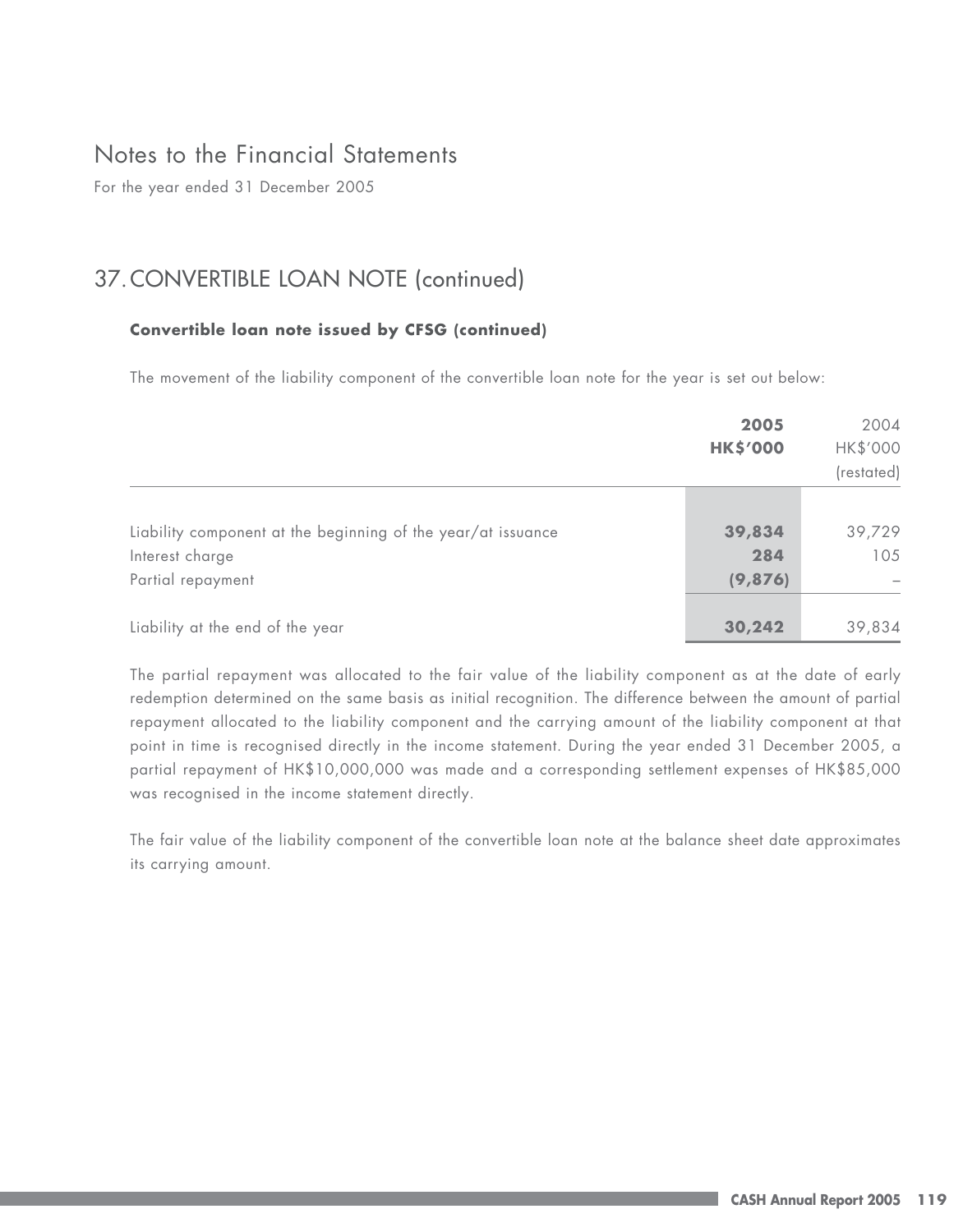For the year ended 31 December 2005

### 38.SHARE CAPITAL

|                                          |              | Number of |               |
|------------------------------------------|--------------|-----------|---------------|
|                                          |              | shares    | <b>Amount</b> |
|                                          | <b>Notes</b> | '000      | HK\$'000      |
| Ordinary shares of HK\$0.10 each         |              |           |               |
| Authorised:                              |              |           |               |
| At 1 January 2004                        |              | 500,000   | 50,000        |
| Increase during the year                 | (a)          | 500,000   | 50,000        |
| At 31 December 2004 and 31 December 2005 |              | 1,000,000 | 100,000       |
| Issued and fully paid:                   |              |           |               |
| At 1 January 2004                        |              | 365,484   | 36,548        |
| Issue of shares                          | (b)          | 72,000    | 7,200         |
| At 31 December 2004 and 31 December 2005 |              | 437,484   | 43,748        |

Notes:

- (a) Pursuant to an ordinary resolution passed on 9 February 2004, the authorised share capital of the Company was increased from HK\$50,000,000 to HK\$100,000,000 by the creation of an additional 500,000,000 shares of HK\$0.10 each.
- (b) Pursuant to an agreement dated 19 August 2004, 72,000,000 new shares of HK\$0.10 each were issued to ARTAR, an independent third party, at the subscription price of HK\$0.33 per share upon completion of the agreement on 24 September 2004. The proceeds of approximately HK\$23,760,000 was used as to approximately HK\$20,000,000 for the development of the international business while the balance as the general working capital of the Group.

### 39.DEEMED DISPOSAL OF A SUBSIDIARY

During the financial year, CRMG undertook the following transactions:

- (a) Pursuant to the two subscription agreements dated 23 March 2005, a total of 83,000,000 ordinary shares of HK\$0.02 each were issued to two subscribers at the price of HK\$0.28 per share on 6 April 2005.
- (b) Pursuant to the placing agreement dated 4 April 2005, a total of 223,000,000 shares of HK\$0.02 each were issued to placees at the price of HK\$0.30 per share on 19 May 2005.
- (c) On 23 May 2005, 19,833,333 share options were exercised at the exercise price of HK\$0.316 per share, resulting in the issuance of 19,833,333 shares of HK\$0.02 each.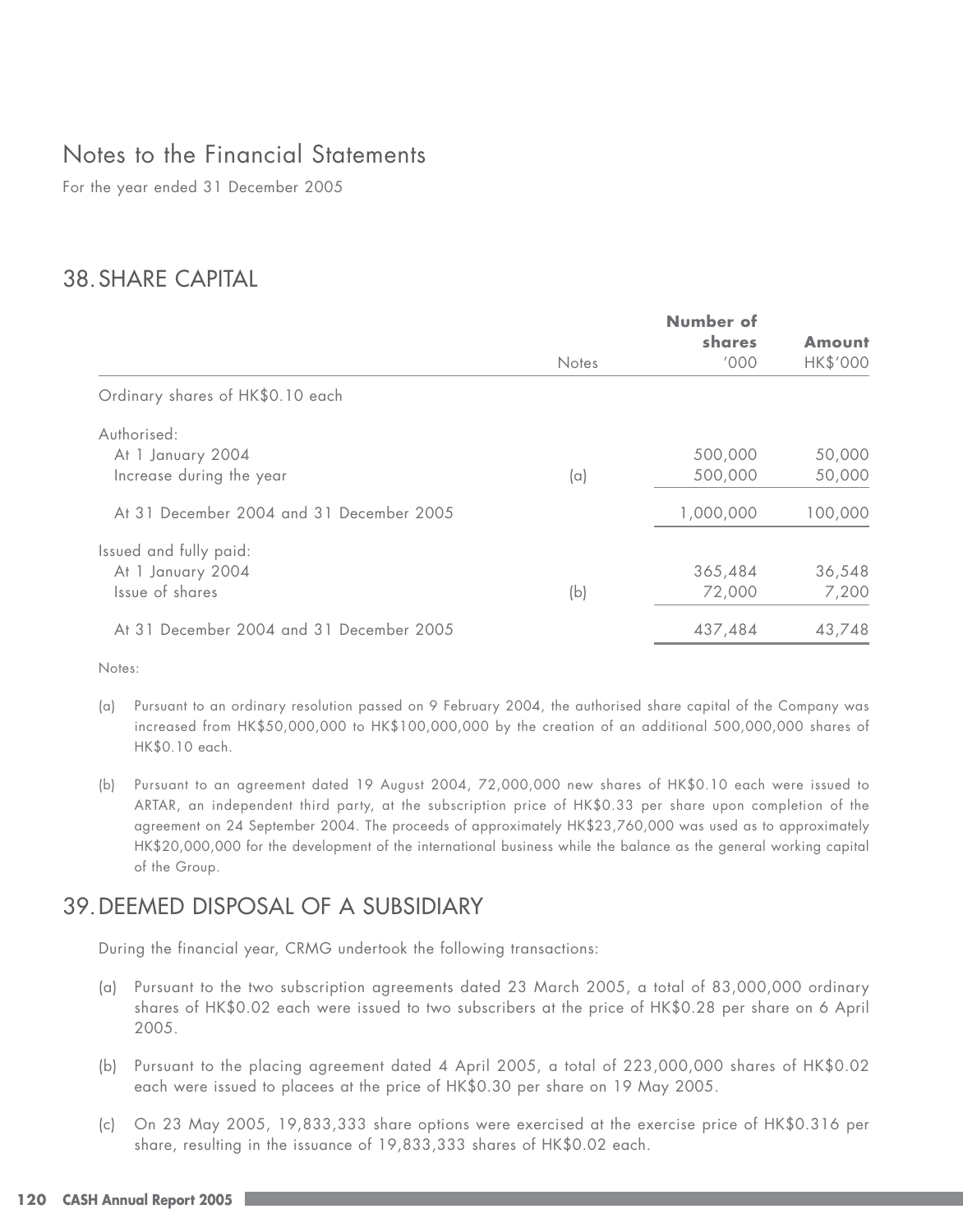For the year ended 31 December 2005

### 39.DEEMED DISPOSAL OF A SUBSIDIARY (continued)

The issuance of the subscription shares and placing shares of CRMG as set out in (a) to (c) had resulted in a dilution of the Group's shareholding in CRMG from 66.52% as at 31 December 2004 to 44.69% as at the end of 23 May 2005. From then onwards CRMG became an associate of the Group and the retailing operation engaged by CRMG was classified as a discontinued operation of the Group as a result of these deemed disposals.

The loss on deemed disposal of CRMG from the above mention transaction amounted to HK\$974,000.

The impact of CRMG on the Group's results and cash flows in the current and prior periods is disclosed in note 15.

The net (assets) liabilities of CRMG at the date of deemed disposal were as follows:

|                                             | 2005       |
|---------------------------------------------|------------|
|                                             | HK\$'000   |
| Net (assets) liabilities disposed of:       |            |
| Property and equipment                      | 68,662     |
| Prepaid lease payment                       | 17,646     |
| Inventories                                 | 61,492     |
| Trade debtors                               | 6,345      |
| Listed investments held for trading         | 13,714     |
| Prepayments, deposits and other receivables | 106,501    |
| Amount due from group companies             | 5,304      |
| Deposit under condition                     | 34,400     |
| Bank balances and cash                      | 163,232    |
| Trade creditors                             | (141, 711) |
| Other creditors and accured charges         | (89, 912)  |
| Bank loan                                   | (18, 957)  |
| Net assets                                  | 226,716    |
| Cash and cash equivalents disposed of       | 163,232    |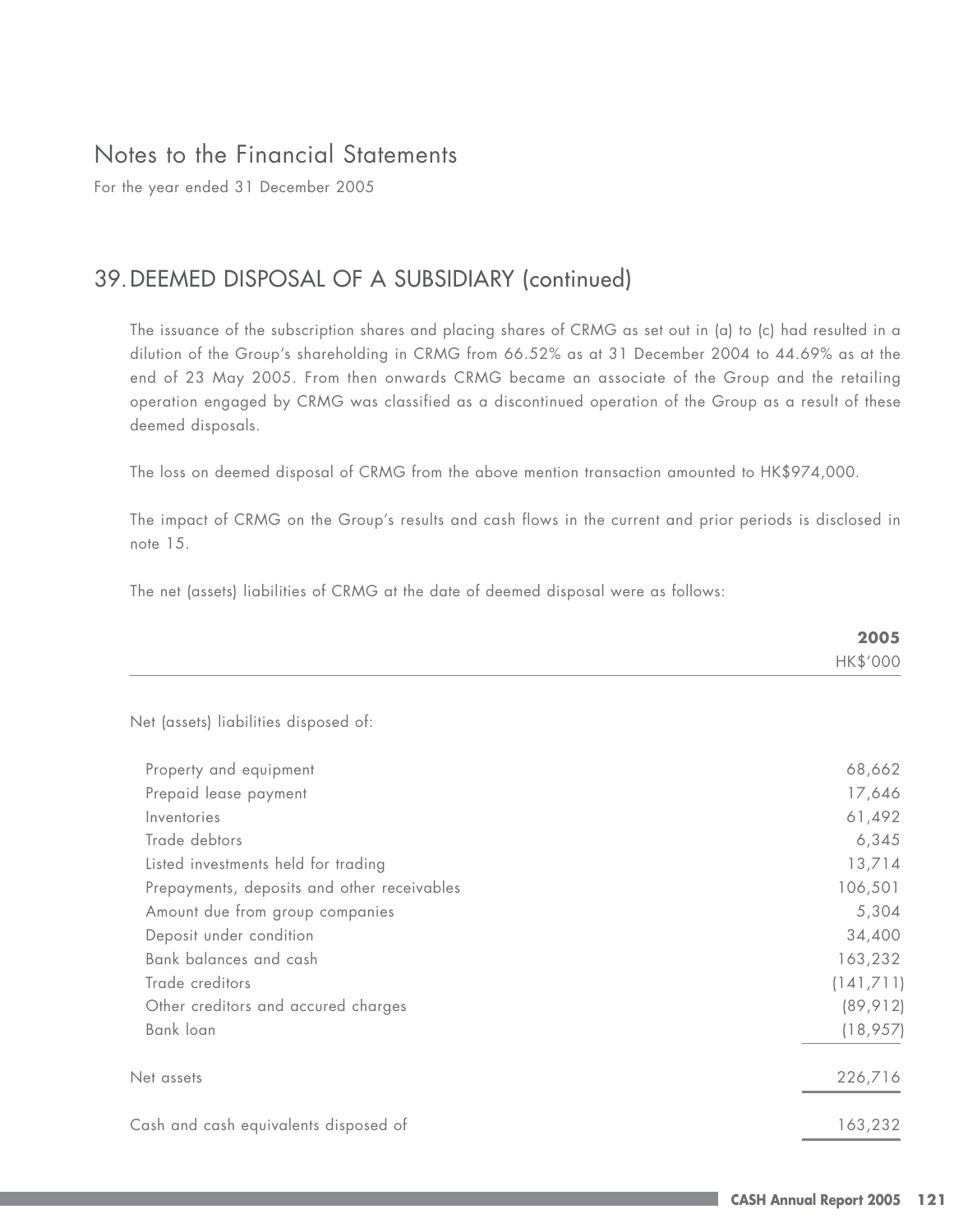For the year ended 31 December 2005

### 40.MAJOR NON-CASH TRANSACTIONS

Pursuant to an agreement entered into between the Group and a third party, the third party agreed to procure its group companies to provide advertising and telecommunication services to the Group. The fee for these services will be used to offset the prepayment for advertising and telecommunication services which the Group paid. During the year, the Group has not utilised any advertising and telecommunication services (2004: HK\$11,213,000).

### 41.CONTINGENT LIABILITIES

#### **Company and subsidiaries**

- (a) Cheung Yiu Wing ("Cheung"), the former chairman and a shareholder of King Pacific International Holdings Limited ("KPI"), filed a statement of claim against the Company alleging that the Company had orally agreed to purchase from Cheung 50 million shares of KPI at a price of HK\$1.90 per share and seeking relief against the Company for, inter alia, damages. No discussions had been made between the Company and Cheung in relation to any purchase or intention to purchase the said shares as claimed by Cheung and no agreement of whatever nature, oral or written, had been entered into between the Company and Cheung. In July 2005, the court had delivered the judgement in favour of the Company. Cheung had filed a notice of appeal and the hearing date was fixed by the court on 15 and 16 June 2006. The Directors are of the view that the appeal of Cheung would not be successful. Accordingly, no provision has been made in the financial statements.
- (b) Pang Po King Cannie ("Pang") filed a statement of claim against Celestial Securities Limited ("CSL"), alleging that CSL, without knowledge or authority of or instructions from Pang, had misused the account opened by Pang with CSL to buy 1,046,000 shares of Takson Holdings Limited. The Directors confirmed that the subject transactions were made with knowledge and authority of Pang. The Directors do not envisage the claim by Pang will be held to be valid. Accordingly, no provision has been made in the financial statements.
- (c) During the year, Theodore J Marr ("Marr") filed a cross-summons in the United States against the Company and others alleging breaches of fiduciary duties and/or fraudulent conveyances. Marr's claims in the cross-summons against the Company included US\$900,000 arising out of an employment contract between ILUX Corporation, ("ILUX") a subsidiary of the Company and Marr, US\$15,000,000 arising out of the dissolution of ILUX, exemplary and punitive damages of not less than US\$5,000,000 in respect of each of Marr's heads of claim against cross-complainants, and interest. The Directors do not envisage the claim by Marr will be held to be valid. Accordingly, no provision has been made in the financial statements.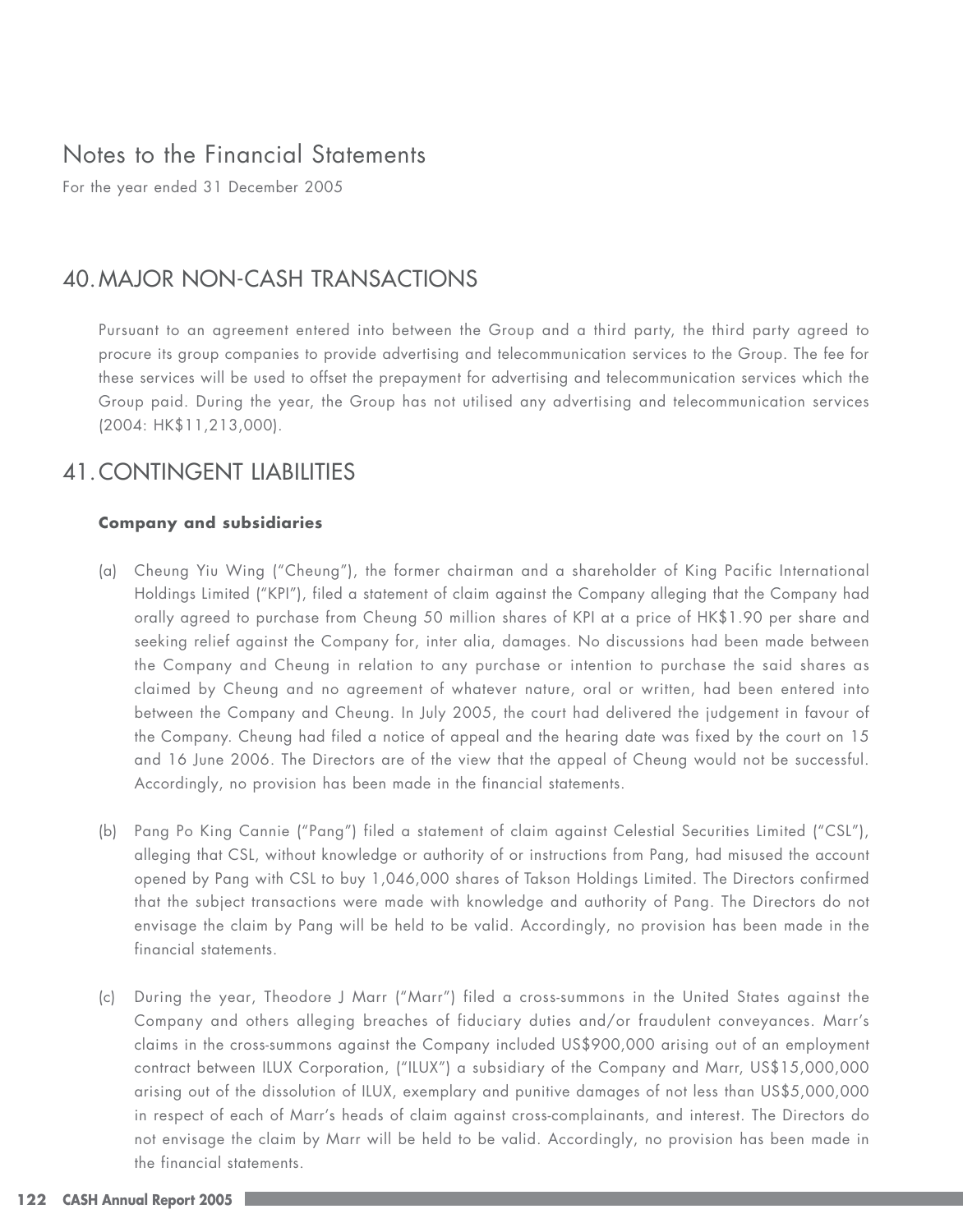For the year ended 31 December 2005

# 41.CONTINGENT LIABILITIES (continued)

#### **Associate**

(Being contingent liabilities arising prior to the deemed disposal of CRMG)

- (d) (i) In prior year, Bates Hong Kong Limited ("Bates HK") filed a statement of claim against, inter alia, Pricerite Stores Limited ("PSL"), a the subsidiary of CRMG, as a second defendant, alleging that PSL had agreed to appoint Bates HK as its contracted advertising agent with monthly retainer fee in the sum of HK\$320,000 payable to Bates HK. PSL had not appointed Bates HK as its contracted advertising agent and no agreement of whatever nature, oral or written, had been entered into between PSL and Bates HK to such effect.
	- (ii) Bates China Limited ("Bates China") filed a statement of claim against, inter alia, CRMG as a second defendant, alleging that CRMG had agreed to appoint Bates China as its contracted advertising agent with monthly retainer fee in the sum of HK\$150,500 payable to Bates China. CRMG had not appointed Bates China as its contracted advertising agent and no agreement of whatever nature, oral or written, had been entered into between CRMG and Bates China to such effect.

The judgement was delivered in August 2005 in favour of the plaintiffs and the court concluded that the compensation awarded to Bates HK and Bates China were in a sum of approximately HK\$3,471,000. However, the Directors had proceeded for appeal and PSL had made payment into the court in the sum of approximately HK\$3,471,000 which shall not be paid out from the court until further order of the court. The execution of the judgement is pending final resolution of the appeal.

- (e) Chan Pit Wah ("Chan") filed a statement of damages against PSL, alleging that a forklift truck of PSL rolled over Chan's right foot and he has claimed for damages of approximately HK\$1,780,000 with interest and costs thereof. During the year ended 31 December 2004, the Group made a provision of HK\$570,000. The case was settled during the year ended 31 December 2005, and the court concluded that the compensation awarded to Chan was in a sum of HK\$1,150,000. The said sum had been fully recognised and paid up during the year.
- (f) Innovision Products Limited ("Innovision") filed a statement of claim against PSL alleging that PSL owed Innovision of approximately HK\$520,000 in respect of goods supplied to PSL and the interest on the said amount. During the year ended 31 December 2004, PSL made a provision of HK\$249,000. The case has been settled during the year and PSL has made further provision of HK\$264,000 and paid HK\$438,000 and HK\$75,000 for full and settlement of the claim and legal costs respectively.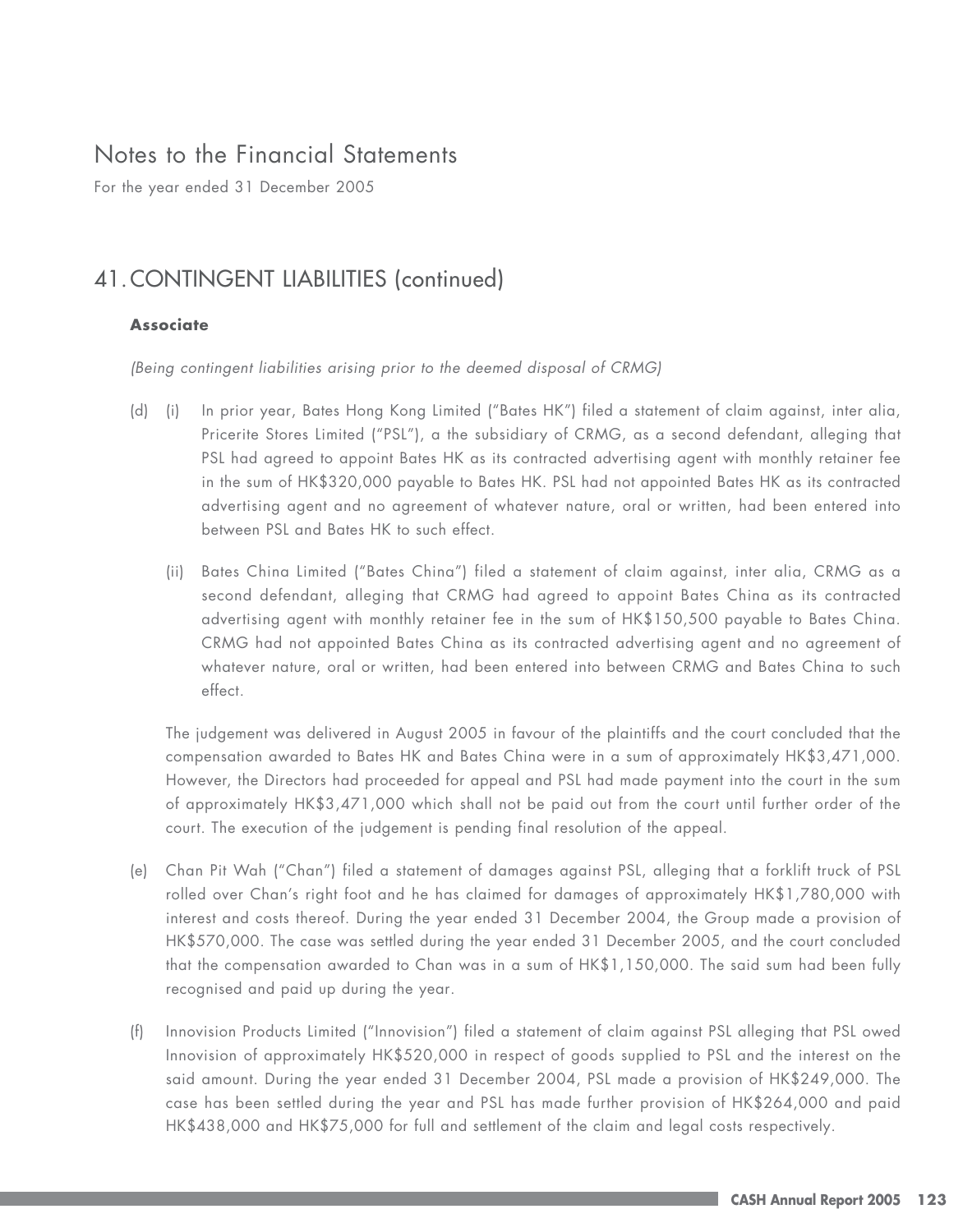For the year ended 31 December 2005

### 42.OPERATING LEASE COMMITMENTS

At the balance sheet date, the Group had commitments for future minimum lease payments under noncancellable operating leases in respect of land and buildings which fall due as follows:

|                                                          | 2005             | 2004              |
|----------------------------------------------------------|------------------|-------------------|
|                                                          | <b>HK\$'000</b>  | HK\$'000          |
| Within one year<br>In the second to fifth year inclusive | 16,643<br>20,901 | 95,833<br>117,775 |
|                                                          | 37,544           | 213,608           |

Operating lease payments represent rental payables by the Group for office premises and retail shops. Leases are mainly negotiated for an average term of six years and rentals are fixed for an average of three years. In prior year, in addition to the fixed rentals, pursuant to the terms of certain rental agreements, the Group has to pay a rental based on certain percent of the gross sales of the relevant shop in respect of its discontinued operation.

### 43.SHARE OPTION SCHEMES

#### **(A) Share option schemes of the Company**

Pursuant to an ordinary resolution passed at the special general meeting of the Company held on 19 February 2002, the Company adopted the share option scheme ("New Option Scheme") to replace the share option scheme adopted on 29 March 1994 ("Old Option Scheme"). All the options granted under the Old Option Scheme shall remain valid and unchanged and shall be treated in accordance with the terms under the Old Option Scheme. The major terms of the New Option Scheme are summarised as follows:

- (i) The purpose was to provide incentives to:
	- award and retain the participants who have made contributions to the Group, including CFSG and its subsidiaries ("CFSG Group") and CRMG and its subsidiaries ("CRMG Group") (together "CASH Group"); or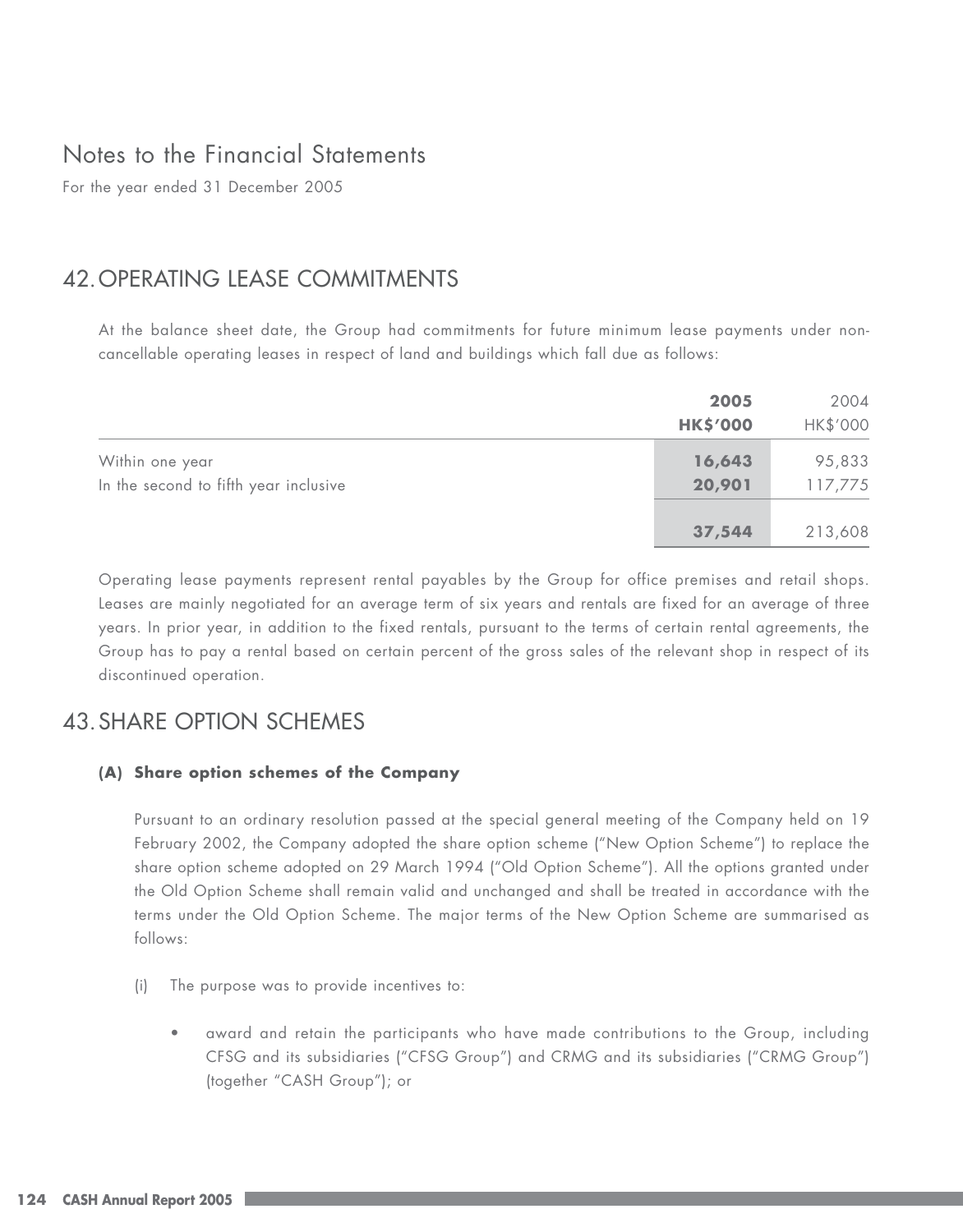For the year ended 31 December 2005

### 43.SHARE OPTION SCHEMES (continued)

#### **(A) Share option schemes of the Company (continued)**

- attract potential candidates to serve the CASH Group for the benefit of the development of the CASH Group.
- (ii) The participants included any employee, director, consultant, adviser or agent of any member of the CASH Group.
- (iii) The maximum number of shares in respect of which options might be granted under the New Option Scheme must not exceed 10% of the issued share capital of the Company as at the date of approval of the New Option Scheme and such limit might be refreshed by shareholders in general meeting. The maximum number of shares was 43,748,382 shares, representing 10% of the issued share capital of the Company as at the date of the Annual Report. However, the total maximum number of shares which might be issued upon exercise of all outstanding options granted and yet to be exercised under the New Option Scheme and any other share option scheme must not exceed 30% of the shares in issue from time to time.
- (iv) The maximum number of shares in respect of which options might be granted to a participant, when aggregated with shares issued and issuable (including exercised and outstanding options and the options cancelled) under any option granted to the same participant under the New Option Scheme or any other share option scheme within any 12 month period, must not exceed 1% of the shares in issue from time to time.
- (v) There was no requirement for a grantee to hold the option for a certain period before exercising the option save as determined by the board of Directors and provided in the offer of grant of option.
- (vi) The exercise period should be any period fixed by the board of Directors upon grant of the option but in any event the option period should not go beyond 10 years from the date of offer for grant.
- (vii) The acceptance of an option, if accepted, must be made within 28 days from the date of grant with a non-refundable payment of HK\$1.00 from the grantee to the Company.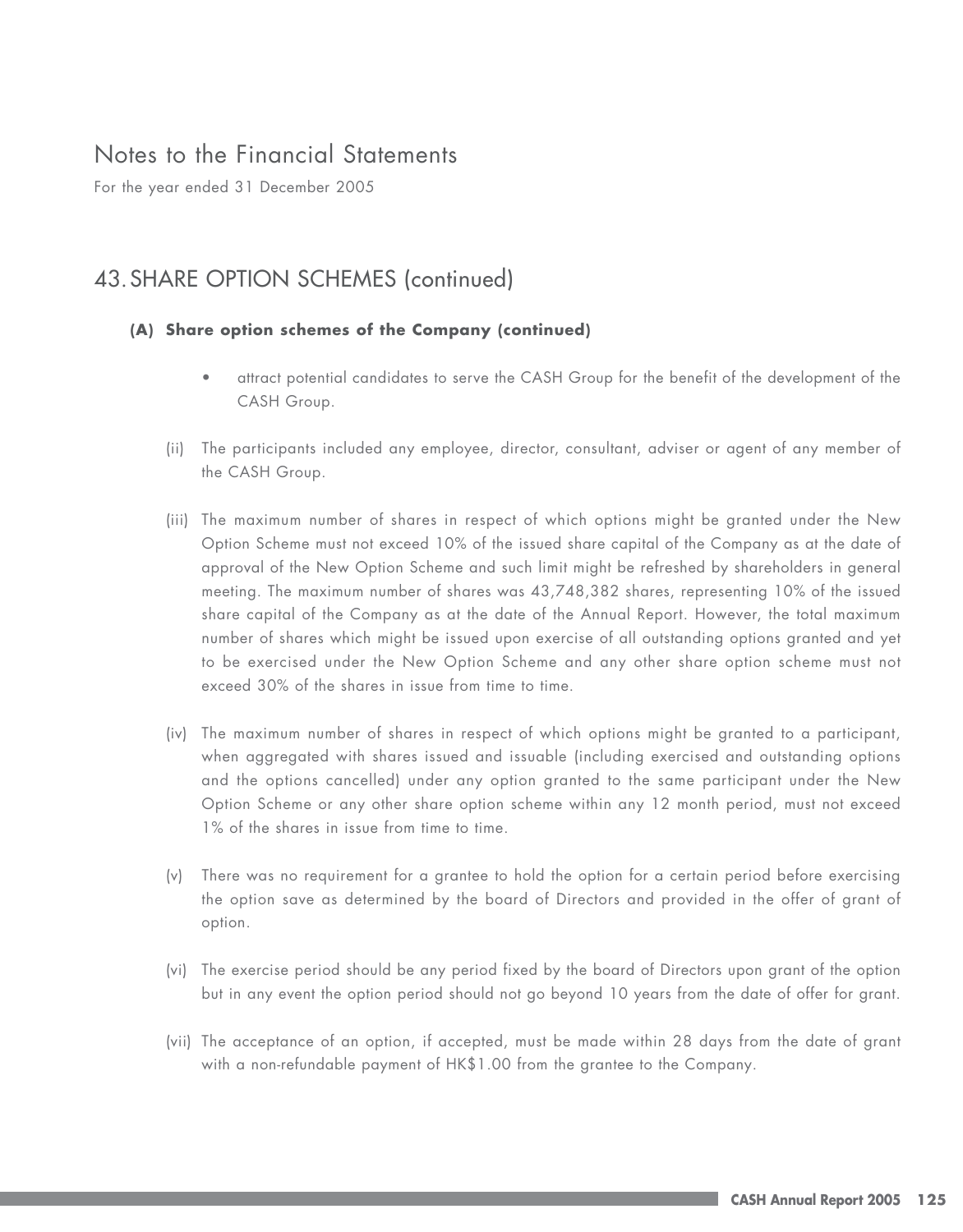For the year ended 31 December 2005

### 43.SHARE OPTION SCHEMES (continued)

#### **(A) Share option schemes of the Company (continued)**

(viii) The exercise price of an option must be the highest of:

- the closing price of the shares on the date of grant which day must be a trading day;
- the average closing price of the shares for the 5 trading days immediately preceding the date of grant; and
- the nominal value of the share.
- (ix) The life of the New Option Scheme is effective for 10 years from the date of adoption until 18 February 2012.

The following table discloses details of the Company's share options held by the Directors and the employees of the Group and movements in such holdings during the year:

|                   |                  |                                        |                      |       | Number of options                |                               |                                                 |                               |                                          |
|-------------------|------------------|----------------------------------------|----------------------|-------|----------------------------------|-------------------------------|-------------------------------------------------|-------------------------------|------------------------------------------|
| Name of scheme    | Date of<br>grant | Exercise<br>price<br>per share<br>HK\$ | Exercise<br>period   | Notes | outstanding<br>as at<br>1/1/2004 | lapsed in<br>2004<br>(Note 2) | outstanding as at<br>31/12/2004<br>and 1/1/2005 | lapsed in<br>2005<br>(Note 2) | outstanding as<br>at 31 December<br>2005 |
| <b>Directors</b>  |                  |                                        |                      |       |                                  |                               |                                                 |                               |                                          |
| Old Option Scheme | 31/8/2001        | 2.600                                  | 1/3/2002-28/2/2004   | (1)   | 1,500,000                        | (1,500,000)                   |                                                 |                               |                                          |
| New Option Scheme | 2/12/2003        | 0.502                                  | 2/12/2003-30/11/2005 |       | 16,000,000                       | (1,000,000)                   | 15,000,000                                      | (15,000,000)                  |                                          |
|                   |                  |                                        |                      |       | 17,500,000                       | (2,500,000)                   | 15,000,000                                      | (15,000,000)                  |                                          |
| <b>Employees</b>  |                  |                                        |                      |       |                                  |                               |                                                 |                               |                                          |
| Old Option Scheme | 31/8/2001        | 2.600                                  | 1/3/2002-28/2/2004   | (1)   | 3,000,000                        | (3,000,000)                   | $\overline{\phantom{a}}$                        | $\sim$                        |                                          |
|                   |                  |                                        |                      |       | 20,500,000                       | (5,500,000)                   | 15,000,000                                      | (15,000,000)                  |                                          |

Notes:

- (1) The options are vested in 2 tranches as to (i) 50% exercisable from the commencement of the exercise period; and (ii) 50% exercisable from the expiry of 6 months from the commencement of the exercise period.
- (2) The lapsed options were due to expiry or cessation of employment of participants with the Group.
- (3) No option was granted, exercised or cancelled during the year.

There was no outstanding share option at 31 December 2005.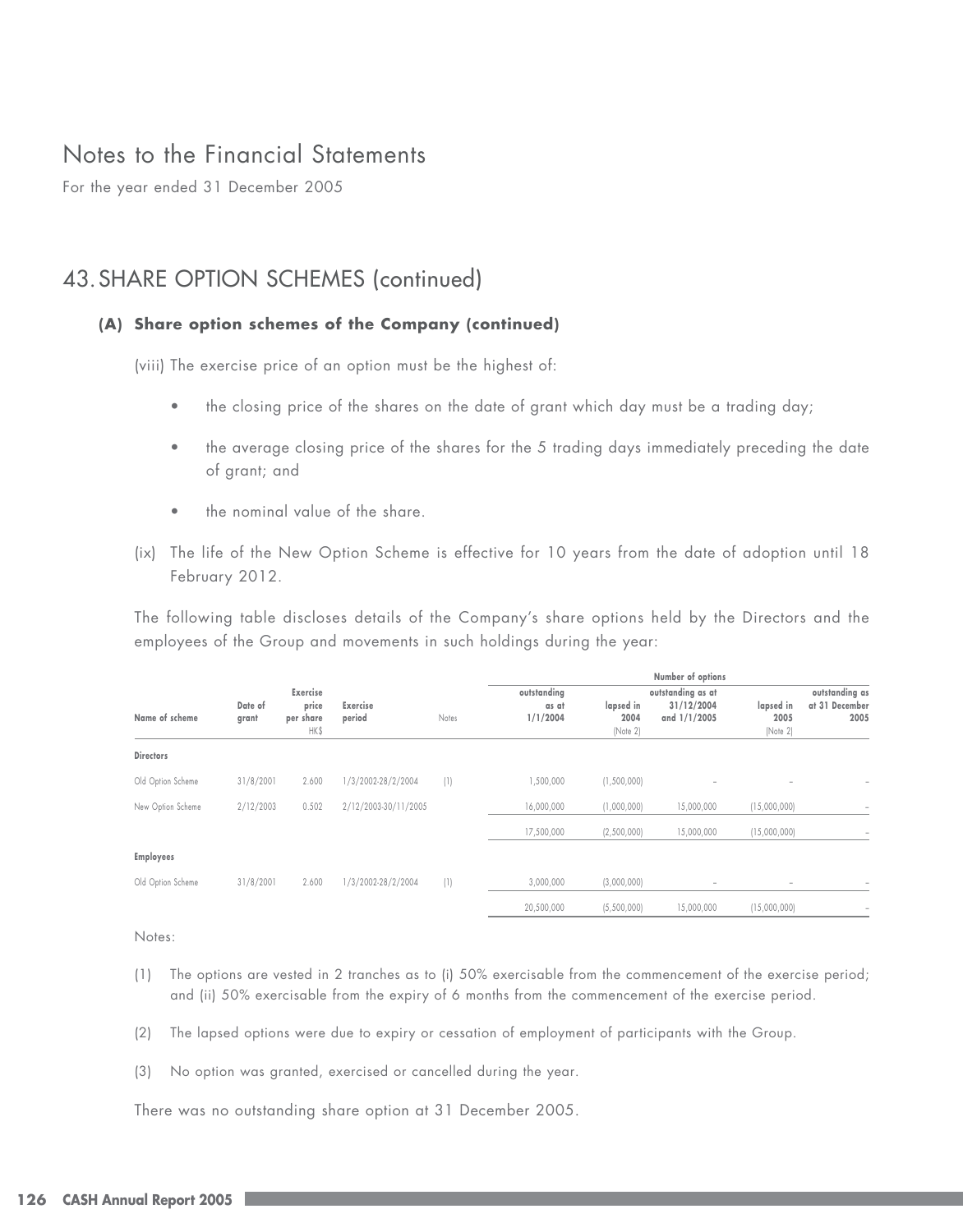For the year ended 31 December 2005

# 43.SHARE OPTION SCHEMES (continued)

#### **(B) Share option schemes of CFSG**

Pursuant to an ordinary resolution passed at the special general meeting of CFSG held on 19 February 2002, CFSG adopted the share option scheme ("CFSG New Option Scheme") to replace the share option scheme adopted on 20 November 2000 ("CFSG Old Option Scheme"). All the options granted under the CFSG Old Option Scheme shall remain valid and unchanged and shall be treated in accordance with the terms under the CFSG Old Option Scheme. The major terms of the CFSG New Option Scheme are summarised as follows:

- (i) The purpose was to provide incentives to:
	- award and retain the participants who have made contributions to the CASH Group; or
	- attract potential candidates to serve the CASH Group for the benefit of the development of the CASH Group.
- (ii) The participants included any employee, director, consultant, adviser or agent of any member of the CASH Group.
- (iii) The maximum number of shares in respect of which options might be granted under the CFSG New Option Scheme must not exceed 10% of the issued share capital of CFSG as at the date of approval of the CFSG New Option Scheme and such limit might be refreshed by shareholders in general meeting. However, the total maximum number of shares which might be issued upon exercise of all outstanding options granted and yet to be exercised under the CFSG New Option Scheme and any other share option scheme must not exceed 30% of the share in issue from time to time.
- (iv) The maximum number of shares in respect of which options might be granted to a participant, when aggregated with shares issued and issuable (including exercised and outstanding options and the options cancelled) under any option granted to the same participant under the CFSG New Option Scheme or any other share option scheme within any 12 month period, must not exceed 1% of the shares in issue from time to time.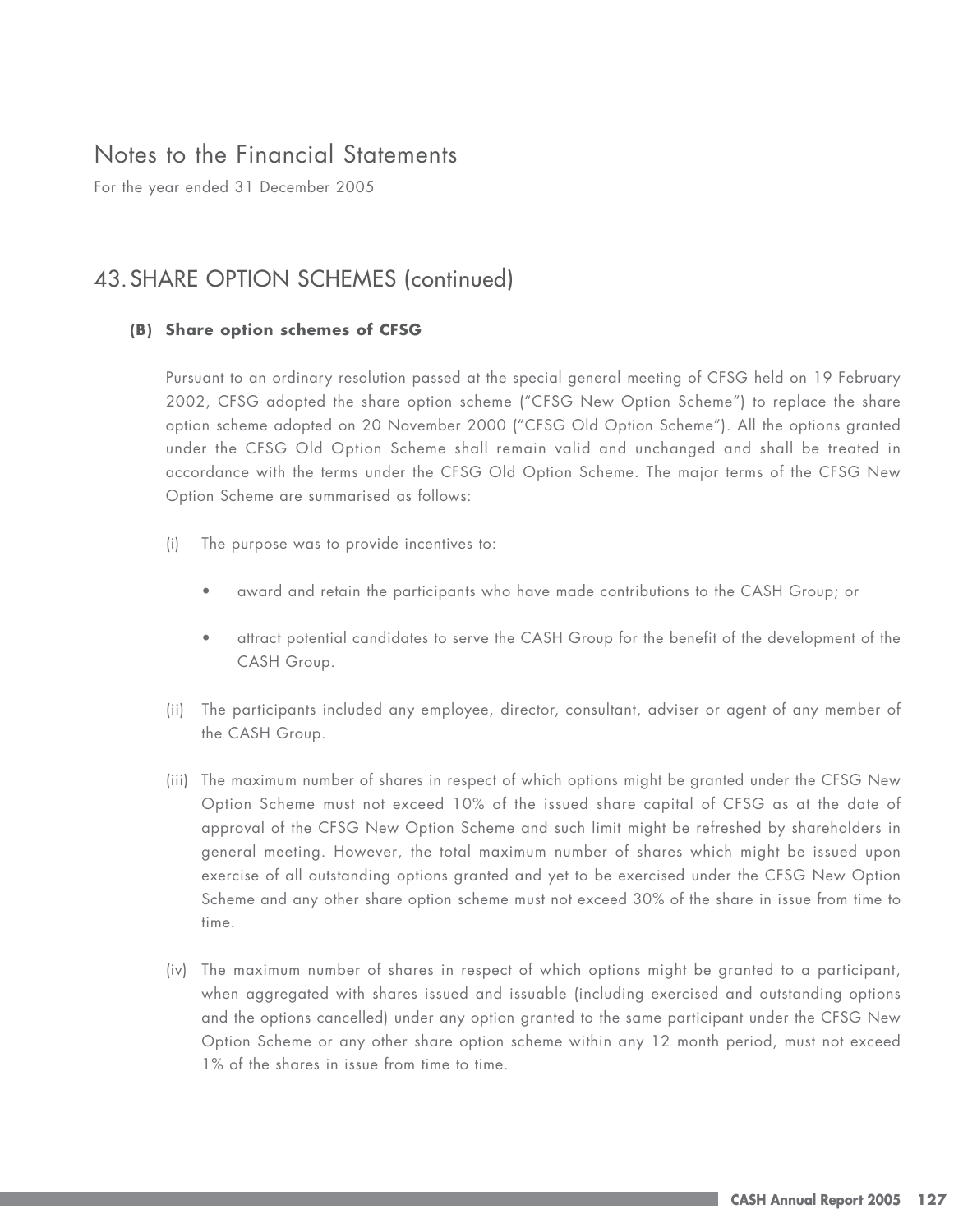For the year ended 31 December 2005

# 43.SHARE OPTION SCHEMES (continued)

#### **(B) Share option schemes of CFSG (continued)**

- (v) There was no requirement for a grantee to hold the option for a certain period before exercising the option save as determined by the board of directors of CFSG and provided in the offer of grant of option.
- (vi) The exercise period should be any period fixed by the board of directors of CFSG upon grant of the option but in any event the option period should not go beyond 10 years from the date of offer for grant.
- (vii) The acceptance of an option, if accepted, must be made within 28 days from the date of grant with a non-refundable payment of HK\$1.00 from the grantee to CFSG.

(viii) The exercise price of an option must be the highest of:

- the closing price of the shares on the date of grant which day must be a trading day;
- the average closing price of the shares for the 5 trading days immediately preceding the date of grant; and
- the nominal value of the share
- (ix) The life of the CFSG New Option Scheme is effective for 10 years from the date of adoption until 18 February 2012.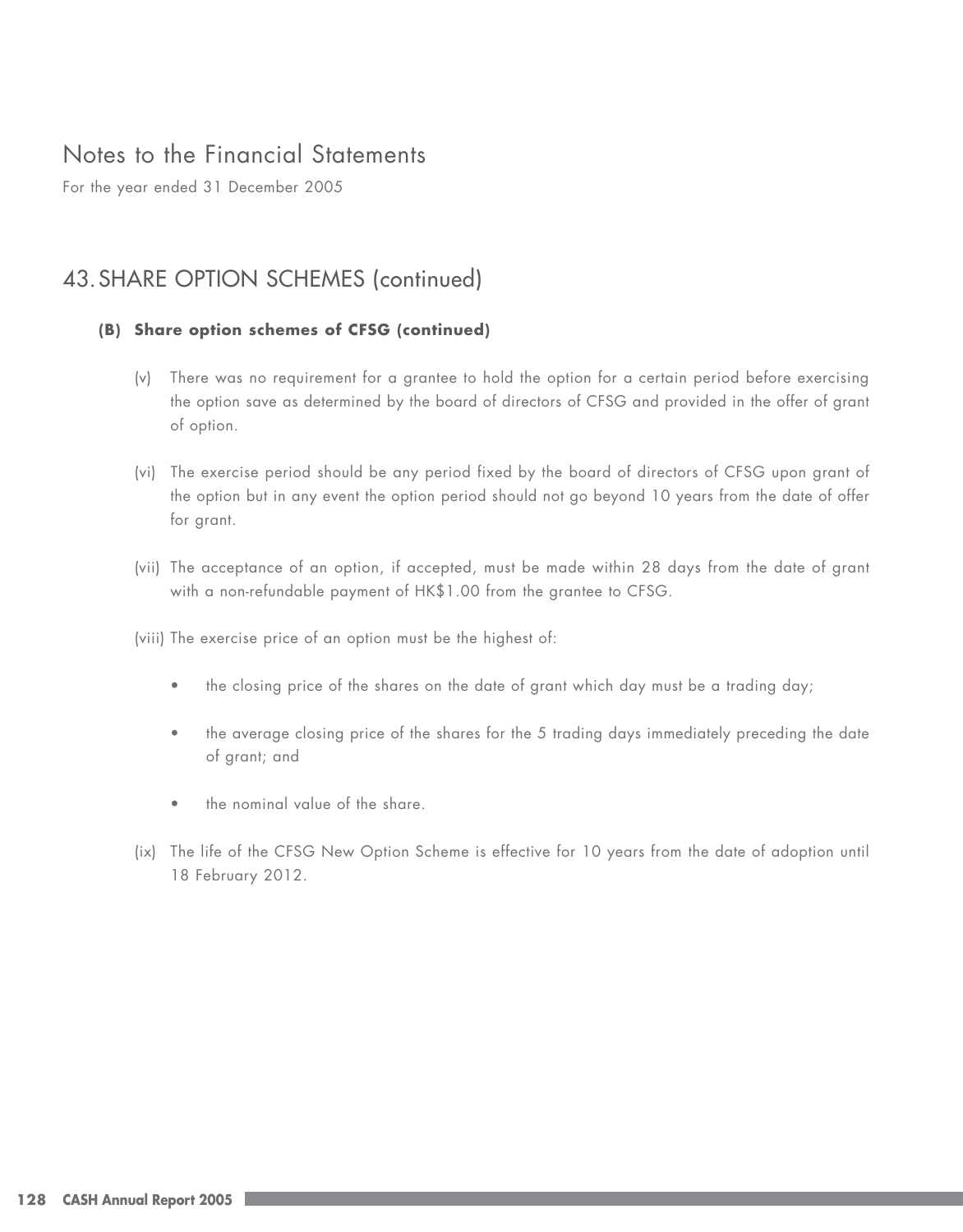For the year ended 31 December 2005

### 43.SHARE OPTION SCHEMES (continued)

#### **(B) Share option schemes of CFSG (continued)**

The following table discloses details of the share options granted by CFSG and held by the Directors and the employees of the CASH Group and movements in such holdings during the year:

| Number of options      |                                     |                                        |                                                                      |                                |                                  |                          |                                 |                                    |                                        |                                  |                                            |                                    |
|------------------------|-------------------------------------|----------------------------------------|----------------------------------------------------------------------|--------------------------------|----------------------------------|--------------------------|---------------------------------|------------------------------------|----------------------------------------|----------------------------------|--------------------------------------------|------------------------------------|
| Name of scheme         | Date<br>of grant                    | Exercise<br>price per<br>share<br>HK\$ | Exercise<br>period                                                   | Notes                          | outstanding<br>as at<br>1/1/2004 | adjusted on<br>24/4/2004 | lapsed in<br>2004               | outstanding<br>as at<br>31/12/2004 | granted<br>in 2005<br>(note 4)         | exercised<br>in 2005<br>[note 3] | lapsed<br>in 2005<br>[note 5]              | outstanding<br>as at<br>31/12/2005 |
| Directors              |                                     |                                        |                                                                      |                                |                                  |                          |                                 |                                    |                                        |                                  |                                            |                                    |
| CFSG Old Option Scheme | 26/3/2001                           | 0.83                                   | 1/10/2001-30/9/2004                                                  | $(1)$ & $(2)$                  | 8,160,000                        | 2,448,000                | (10,608,000)                    |                                    |                                        |                                  |                                            |                                    |
| CFSG New Option Scheme | 3/11/2003<br>2/12/2003<br>6/10/2005 | 0.46<br>0.34<br>0.38                   | 3/11/2003-31/10/2004<br>2/12/2003-30/11/2005<br>6/10/2005-31/10/2006 | (1)<br>(1)                     | 8,750,000<br>19,600,000          | 2,625,000<br>5,880,000   | (11, 375, 000)<br>(3, 185, 000) | 22,295,000                         | 38,700,000                             | $\overline{\phantom{a}}$         | (22, 295, 000)<br>$\overline{\phantom{a}}$ | 38,700,000                         |
|                        |                                     |                                        |                                                                      |                                | 36,510,000                       | 10,953,000               | (25, 168, 000)                  | 22,295,000                         | 38,700,000                             | $\overline{\phantom{a}}$         | (22, 295, 000)                             | 38,700,000                         |
| Employees              |                                     |                                        |                                                                      |                                |                                  |                          |                                 |                                    |                                        |                                  |                                            |                                    |
| CFSG Old Option Scheme | 26/3/2001<br>27/3/2001              | 0.83<br>0.83                           | 1/10/2001-30/9/2004<br>1/10/2001-30/9/2004                           | $(1)$ & $(2)$<br>$(1)$ & $(2)$ | 2,040,000<br>754,800             | 612,000<br>220,320       | (2,652,000)<br>(975, 120)       |                                    |                                        |                                  |                                            |                                    |
| CFSG New Option Scheme | 3/11/2003<br>2/12/2003<br>6/10/2005 | 0.46<br>0.34<br>0.38                   | 3/11/2003-31/10/2004<br>1/6/2004-31/5/2006<br>6/10/2005-31/10/2006   | (1)<br>$(1)$ & $(2)$           | 3,750,000<br>17,750,000          | 1,125,000<br>5,115,000   | [4, 875, 000]<br>(1,675,000)    | 21,190,000<br>٠                    | $\overline{\phantom{0}}$<br>36,300,000 | (13, 325, 000)                   | (2,795,000)                                | 5,070,000<br>36,300,000            |
|                        |                                     |                                        |                                                                      |                                | 24,294,800                       | 7,072,320                | (10, 177, 120)                  | 21,190,000                         | 36,300,000                             | (13, 325, 000)                   | [2,795,000]                                | 41,370,000                         |
|                        |                                     |                                        |                                                                      |                                | 60,804,800                       | 18,025,320               | [35, 345, 120]                  | 43,485,000                         | 75,000,000                             | (13, 325, 000)                   | (25,090,000)                               | 80,070,000                         |

Notes:

- (1) The number and the exercise price of options which remained outstanding have been adjusted due to rights issue of shares in the CFSG with effect from 24 April 2004. The exercise prices per share were adjusted from HK\$1.08 to HK\$0.83, from HK\$0.60 to HK\$0.46 and from HK\$0.44 to HK\$0.34.
- (2) The options are vested in 2 tranches as to (i) 50% exercisable from the commencement of the exercise period; and (ii) 50% exercisable from the expiry of 12 months from the commencement of the exercise period.
- (3) On 16 September 2005 and 26 September 2005, 650,000 share options and 12,675,000 shares options were exercised at the exercise price of HK\$0.34 per share. The weighted average closing price of the CFSG's shares immediately before the respective date of exercise was HK\$0.495 per share and HK\$0.470 per share.
- (4) The closing price of the share immediately before the date of grant on 6 October 2005 was HK\$0.335.
- (5) The lapsed options were due to expiry or cessation of employment of participants with CASH Group.
- (6) No option was cancelled during the year.

The exercise in full of the outstanding 80,070,000 share options at 31 December 2005 would, under the present capital structure of CFSG, result in the issue of 80,070,000 additional shares for a total cash consideration, before expenses, of approximately HK\$30,224,000.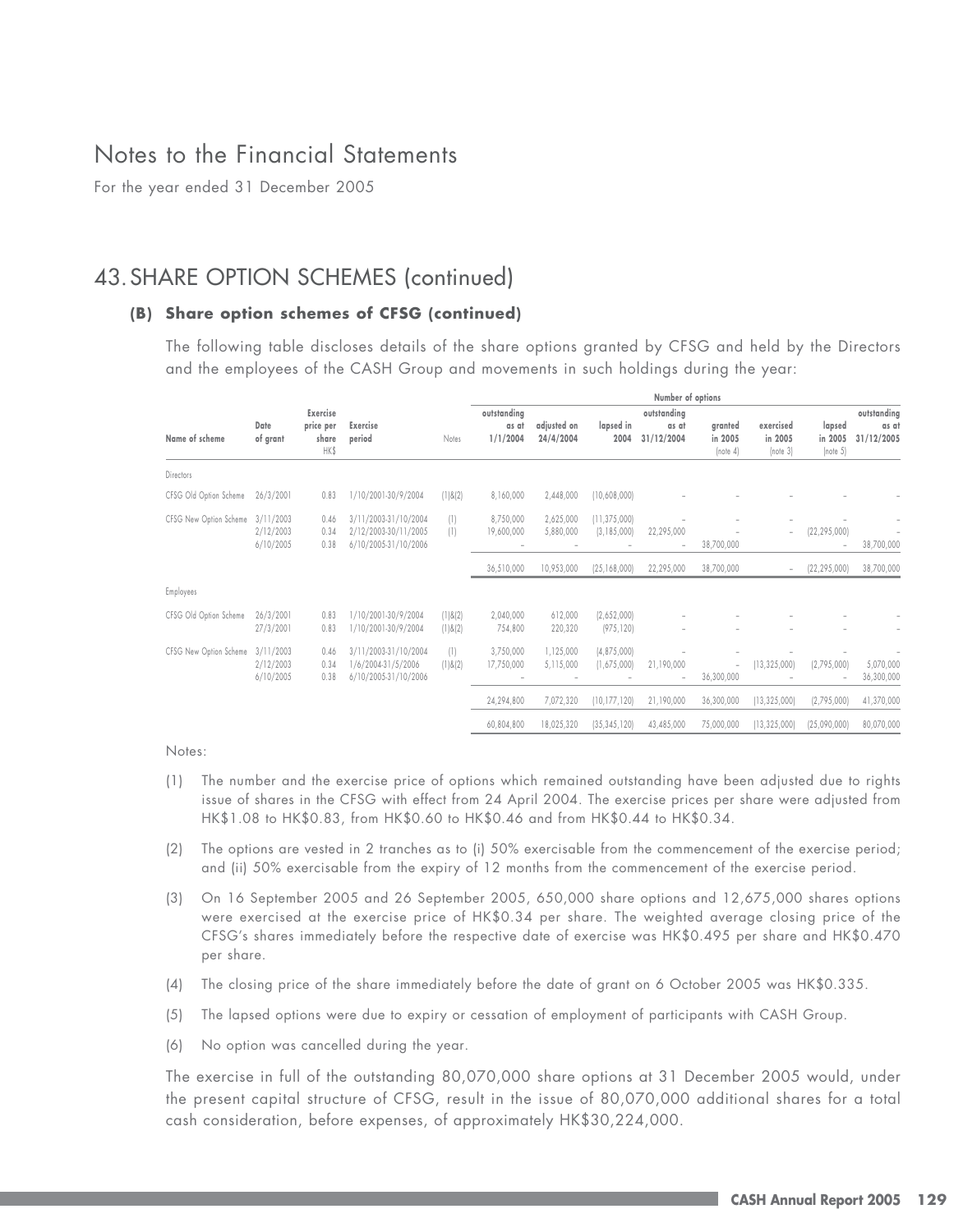For the year ended 31 December 2005

### 43.SHARE OPTION SCHEMES (continued)

#### **(B) Share option schemes of CFSG (continued)**

During the year ended 31 December 2005, options were granted on 6 October 2005 and are fully vested at the same date. The estimated fair values of the options granted on that date are HK\$162,500. No option was granted during the year of 2004. During the year ended 31 December 2003, options were granted on 2 December 2003 and vested over two years. The estimated fair values of the options granted on that date are HK\$720,000. HK\$40,000 was charged to the profit or loss during the year ended 31 December 2005 while HK\$680,000 was charged in the years ended 31 December 2003 and 31 December 2004. The Group recognised the total expenses of HK\$202,500 for the year ended 31 December 2005 (2004: HK\$219,000) in relation to share options granted by the CFSG.

These fair values are calculated using the Black-Scholes pricing model. The inputs into the model were as follows:

|                              | Share option grant date |          |  |  |
|------------------------------|-------------------------|----------|--|--|
|                              | 2 December              |          |  |  |
|                              | 2003                    | 2005     |  |  |
| Weighted average share price | HK\$0.44                | HK\$0.32 |  |  |
| Exercise price               | HK\$0.44                | HK\$0.38 |  |  |
| <b>Expected volatility</b>   | 20%                     | 20%      |  |  |
| Expected life                | 2.5 years               | 1 year   |  |  |
| Risk-free rate               | 1.71%                   | 3.86%    |  |  |
| Expected dividend yield      | $0\%$                   | 3.125%   |  |  |

Expected volatility was determined by using the historical volatility of the CFSG's share price over the previous 256 days. The expected life used in the model has been adjusted, based on management's best estimate, for the effects of non transferability, exercise restrictions and behavioural considerations.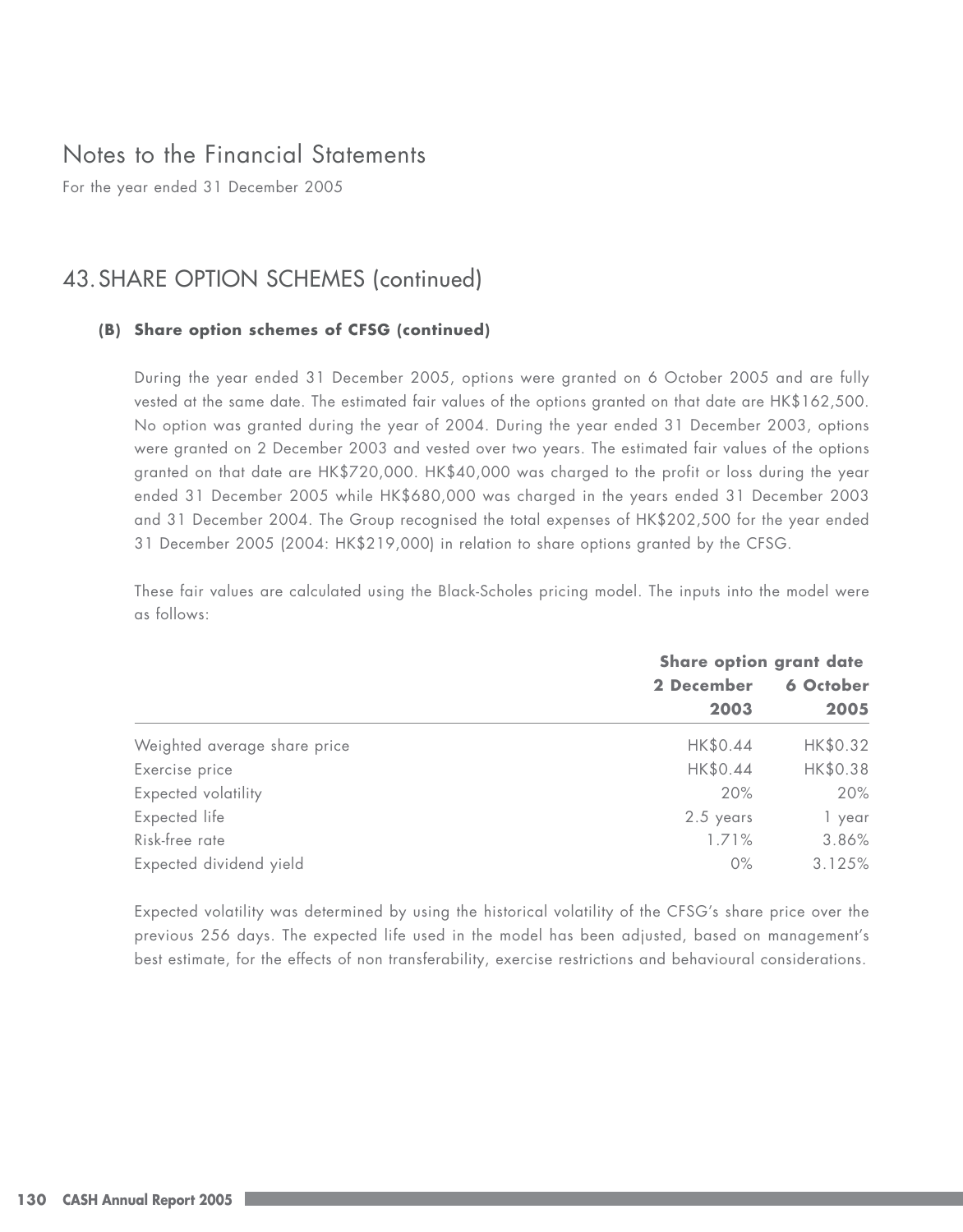For the year ended 31 December 2005

### 44.RETIREMENT BENEFITS SCHEME

The Group operates Mandatory Provident Fund Schemes ("MPF Schemes") under rules and regulations of Mandatory Provident Fund Schemes Ordinance for all its employees in Hong Kong and terminated the defined contribution pension scheme ("Old Scheme") on 1 December 2000. All the employees of the Group in Hong Kong are required to join the MPF Schemes. In respect of those employees who leave the Group prior to completion of qualifying service period for the employer's voluntary contributions (represents contributions in excess of the mandatory requirements under the Mandatory Provident Fund Schemes Ordinance plus all the assets transferred from the Old Scheme) become fully vested, the relevant portion of the voluntary contributions forfeited will be reverted to the Group. Contributions are made based on a percentage of the employees' salaries and are charged to income statement as they become payable in accordance with the rules of the MPF Schemes. The assets of the MPF Schemes are held separately from those of the Group in an independently administrated fund. The Group's employer contributions vest fully with the employees when contributed into the MPF Schemes.

The employer's contributions to the retirement benefits schemes charged to the income statement and the forfeited voluntary contributions credited to the income statements amounted to approximately HK\$5,456,000 (2004: HK\$8,052,000) and HK\$945,000 (2004: HK\$223,000) respectively for the year ended 31 December 2005.

### 45.COMMITMENTS

#### **(a) Underwriting commitment**

At 31 December 2005, the Group had an underwriting commitment of HK\$129,120,750 in respect of the new share public offer under the requirement of a corporate finance business. The deal was completed on 6 January 2006. The underwriting commitment of the Group was then fully discharged.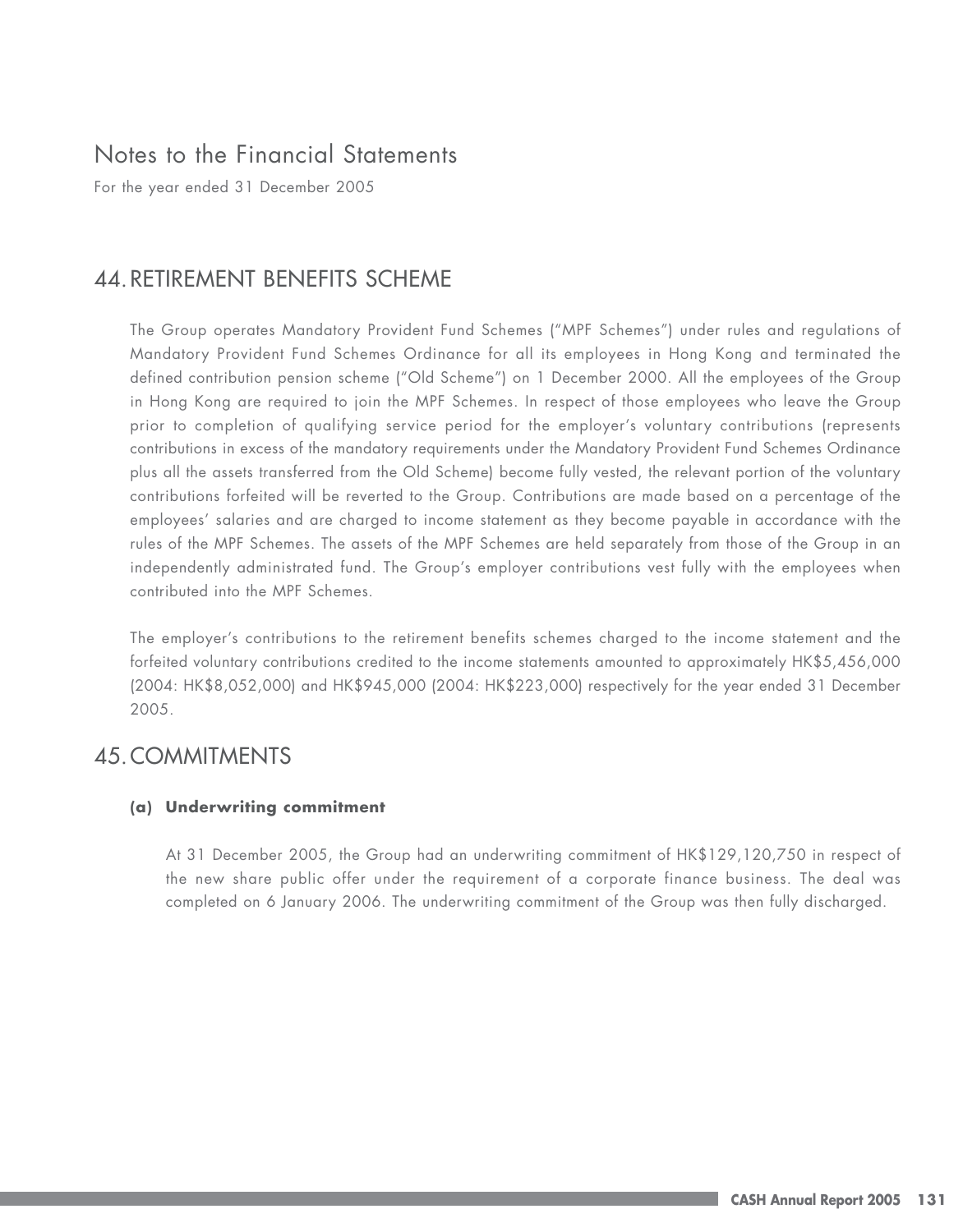For the year ended 31 December 2005

# 45.COMMITMENTS (continued)

#### **(b) Capital commitments**

At the balance sheet date, the Group had the following capital commitments:

|                                                                                                                 | 2005            | 2004     |
|-----------------------------------------------------------------------------------------------------------------|-----------------|----------|
|                                                                                                                 | <b>HK\$'000</b> | HK\$'000 |
| Capital expenditure commitment in respect of the acquisition<br>of subsidiaries contracted for but not provided |                 |          |
| in the financial statements                                                                                     | 55,000          |          |

The acquisition of subsidiaries was duly passed at the special general meeting by shareholders and independent shareholders of the Company on 20 December 2005. The acquisition was completed on 10 January 2006 upon the completion of all conditions as stated in the share purchase agreement dated 15 September 2005. Details of the transaction was disclosed in note 47(a).

### 46.RELATED PARTY TRANSACTIONS

The Group had the following significant transactions with related parties:

- (a) During the year, the Group received placing agent commission of approximately HK\$1,312,000 (2004: HK\$390,000) from CRMG. The fee was calculated at 1.25% on the total proceeds from the placement of CRMG's shares.
- (b) During the year, the Group received interest from margin financing of approximately HK\$928,000 (2004: HK\$736,000) from Cash Guardian, in which Kwan Pak Hoo Bankee has a beneficial interest and is also a Director. The interest was calculated at commercial rates which were similar to the rates offered to other margin clients.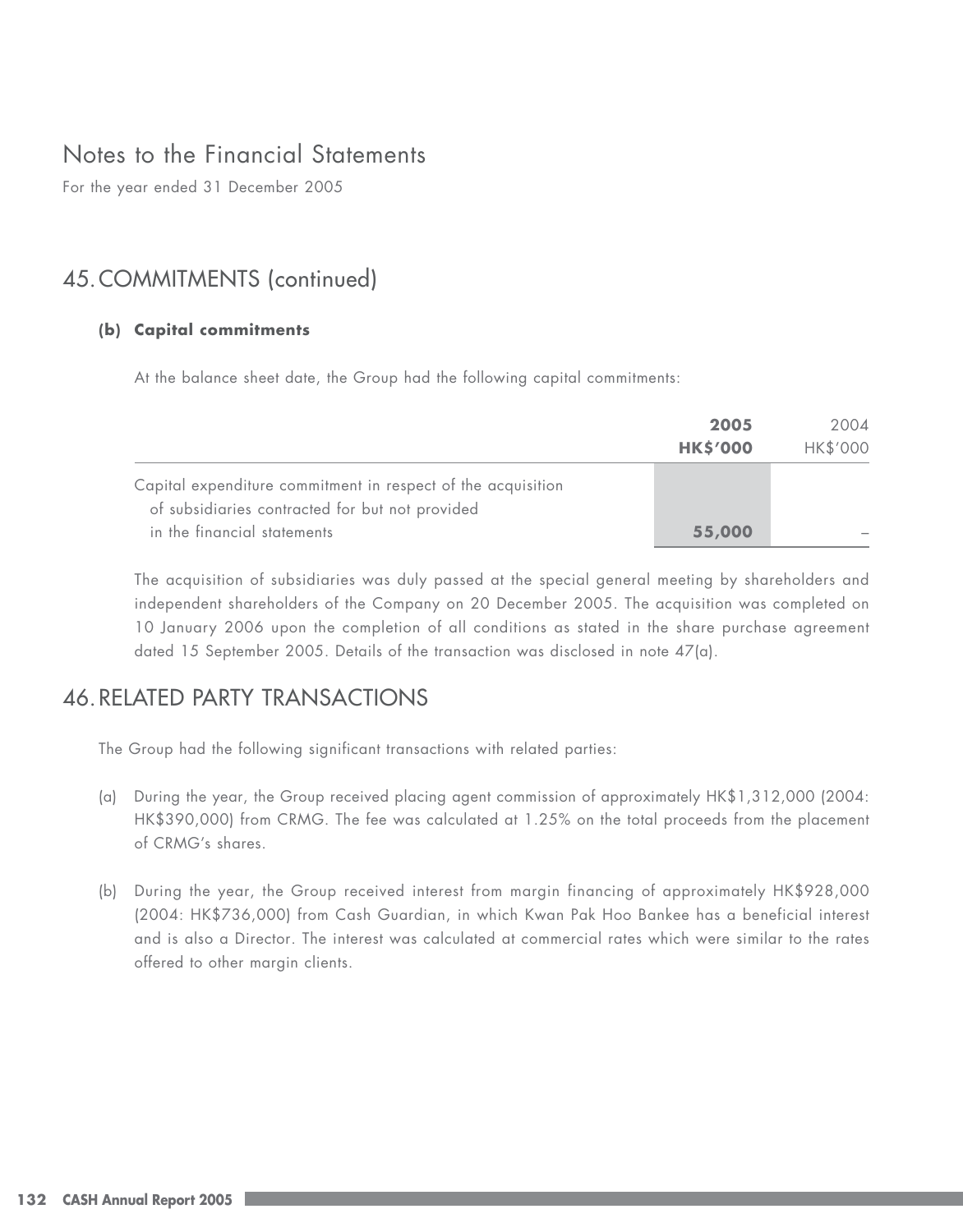For the year ended 31 December 2005

### 46.RELATED PARTY TRANSACTIONS

- (c) During both years, compensation of key management personnel represented Director's remuneration (see note 11). The Director's remuneration is determinated by the remuneration committee having regard to the performance, responsibilities and experience of individuals and market trends.
- (d) During the year ended 31 December 2004, the Group transferred prepayment for advertising and telecommunication services of HK\$130,000 to a wholly-owned subsidiary of CRMG for a cash consideration of HK\$130,000.
- (e) During the year ended 31 December 2004, the Group bought cash coupons of approximately HK\$101,000 from a wholly-owned subsidiary of CRMG at their face values.
- (f) As at 31 December 2005, amount due from an entity, in which Kwan Pak Hoo Bankee has beneficial interest and is a Director, was HK\$11,569,000 (2004: HK\$10,178,000) (see note 29).

### 47.POST BALANCE SHEET EVENTS

(a) Subsequent to 31 December 2005, CFSG completed its acquisition of 100% interest in the Netfield Group. The transaction was completed on 10 January 2006 and the acquisition cost of HK\$110,000, 000 was satisfied in cash.

In the opinion of the Directors, it is impracticable to disclose the carrying amounts and fair values of each class of Netfield Group's assets, liabilities and contingent liabilities at the date of acquisition as the information with respect to the carrying amounts and fair values have not yet been finalised up to the date of issue of the financial statements.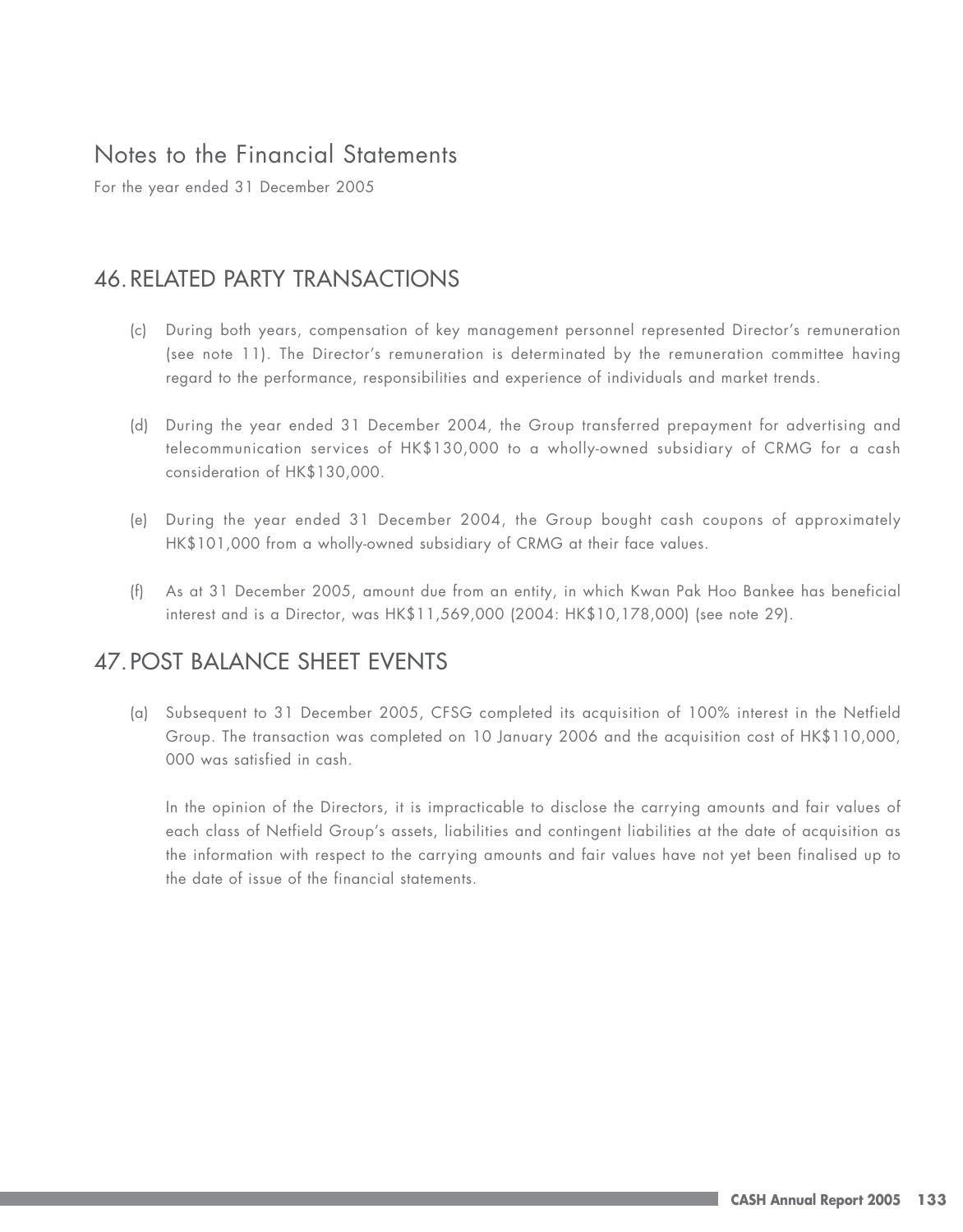For the year ended 31 December 2005

# 47.POST BALANCE SHEET EVENTS (continued)

(b) On 10 January 2006, 155,000,000 placing shares of HK\$0.10 each of CFSG were issued at a placing price of HK\$0.40 each to independent third parties. On the same date, 120,000,000 top up shares of HK\$0.10 each were issued to Celestial Investment Group Limited ("CIGL"), the immediate holding company of CFSG, at a price of HK\$0.40 per share. The gross proceeds of the two transactions of HK\$62,000,000 and HK\$48,000,000 respectively were raised for settlement of part of the consideration of the acquisition of the Netfield Group as mentioned in (a).

On 18 January 2006, HK\$16,200,000 of the convertible loan note issued by CFSG was converted at the initial conversion price of HK\$0.27 each, resulting in the issue of 60,000,000 shares of HK\$0.10 each.

After the issuance of the placement shares and the top up shares of CFSG and the issuance of the conversion shares by CFSG upon partial exercise of the convertible loan note, the Group's interest in CFSG was reduced from 49.65% before the disposal to 46.30% immediately after the disposal. CFSG was consequently ceased to be a subsidiary of the Company. Under HKAS 14 Segment reporting, CFSG is classified under financial services. Loss arising from the disposal of CFSG amounted to HK\$5,294,000.

- (c) In January 2006, 1,170,000 share options issued by CFSG were exercised at the exercise price of HK\$0.34 each, resulting in the issue of 1,170,000 shares of HK\$0.10 each for a total consideration (before expenses) of HK\$397,800 on 26 January 2006.
- (d) On 20 February 2006, the Company and CRMG entered into an agreement pursuant to which CRMG agreed to sell and the Company agreed to purchase 100% equity interest of CASH Retail Management (HK) Limited, a wholly-owned subsidiary of CRMG and whose subsidiaries carry on mainly all retail businesses of CRMG in Hong Kong ("Retail Group"). The consideration shall be the lower of HK\$140,000,000 or the aggregate of the amount equivalent to the adjusted combined net asset value of the Retail Group plus the amount due from the Retail Group to the CRMG Group as calculated using the individual audited or unaudited accounts of companies comprising the Retail Group and a premium of HK\$20,000,000.

The completion of the agreement is subject to the approval by the shareholders of the Company and the shareholders of CRMG at the respective special general meeting and the release of the audited financial statements of the members of the Retail Group for the year ended 31 December 2005.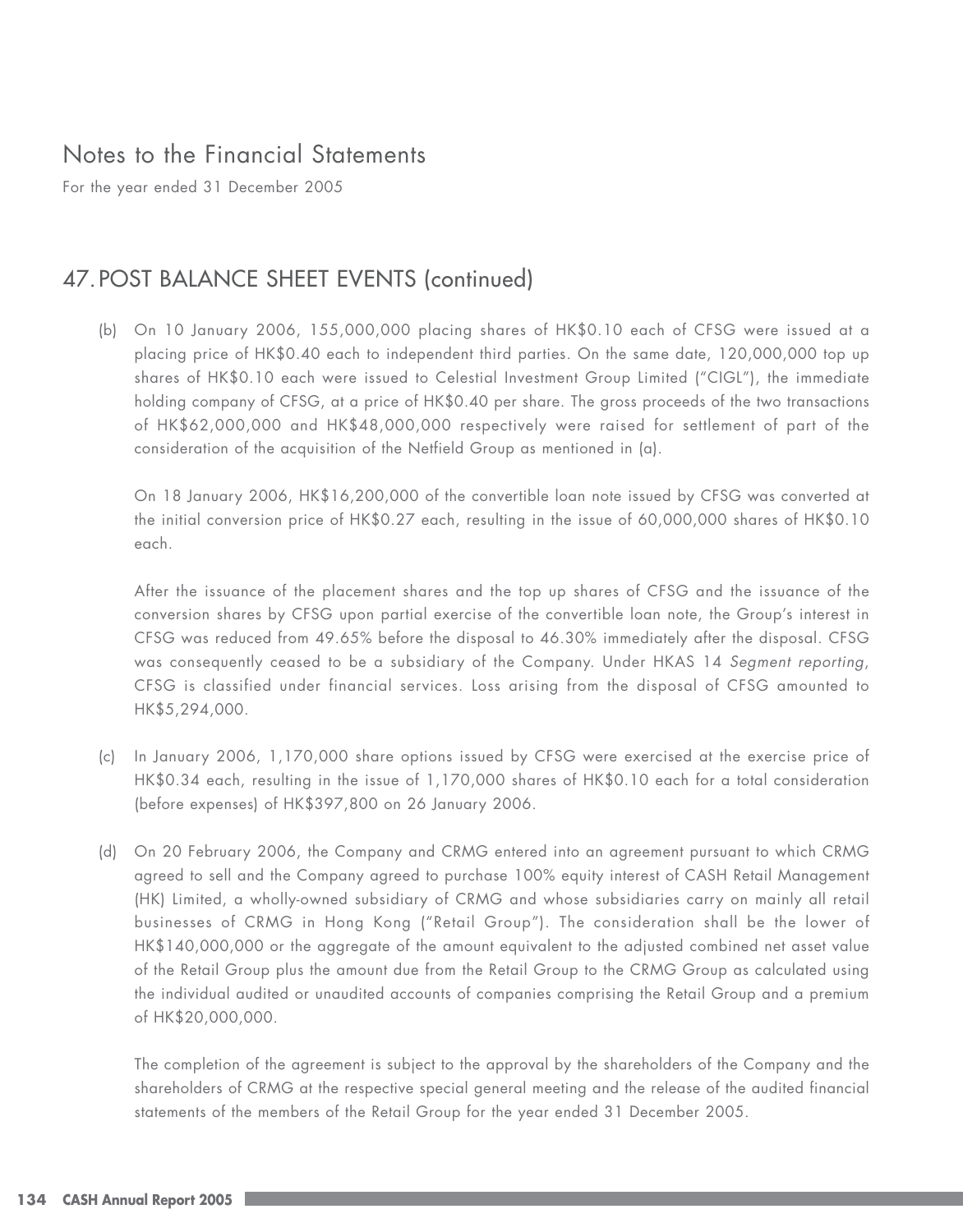For the year ended 31 December 2005

# 47.POST BALANCE SHEET EVENTS (continued)

In the opinion of the Directors, it is impracticable to disclose impact on business combination from the carrying amounts and fair values of each class of the Retail Group's assets, liabilities and contingent liabilities as the information with respect to the carrying amounts and fair values have not yet been finalised up to the date of issue of the financial statements.

(e) On 27 February 2006, the Group disposed to the purchasers (independent third parties) a total of 54,545,000 shares in CRMG (being about 5% of the entire issued share capital of CRMG) at a total consideration of about HK\$30 million. The Group's interest in CRMG was reduced from 40.60% before the disposal to 35.60% immediately after the disposal. The disposal was completed on 27 February 2006 resulting in a gain on disposal of HK\$15,039,000.

### 48.PARTICULARS OF PRINCIPAL SUBSIDIARIES OF THE COMPANY

| <b>Name</b>                      | Place of<br>incorporation | Paid up issued<br>share capital | <b>Proportion of</b><br>voting power<br>held by<br>the Company | <b>Proportion of</b><br>nominal value<br>of issued<br>share capital<br>held by<br>the Company<br>$\%$ | <b>Principal activities</b>                |
|----------------------------------|---------------------------|---------------------------------|----------------------------------------------------------------|-------------------------------------------------------------------------------------------------------|--------------------------------------------|
| <b>CFSG</b>                      | Bermuda                   | Ordinary<br>HK\$104,488,144     | $51.12*$                                                       | 49.65                                                                                                 | Investment holding                         |
| CASH Asset<br>Management Limited | Hong Kong                 | Ordinary<br>HK\$200,000         | 51.12                                                          | 49.65                                                                                                 | Provision of asset<br>management services  |
| CASH E-Trade Limited             | Hong Kong                 | Ordinary<br>HK\$4,000,000       | 51.12                                                          | 49.65                                                                                                 | Provision of<br>management services        |
| CASH Payment<br>Services Limited | Hong Kong                 | Ordinary<br><b>HK\$2</b>        | 51.12                                                          | 49.65                                                                                                 | Provision of payment<br>gateway services   |
| Celestial Capital Limited        | Hong Kong                 | Ordinary<br>HK\$27,000,000      | 51.12                                                          | 49.65                                                                                                 | Provision of corporate<br>finance services |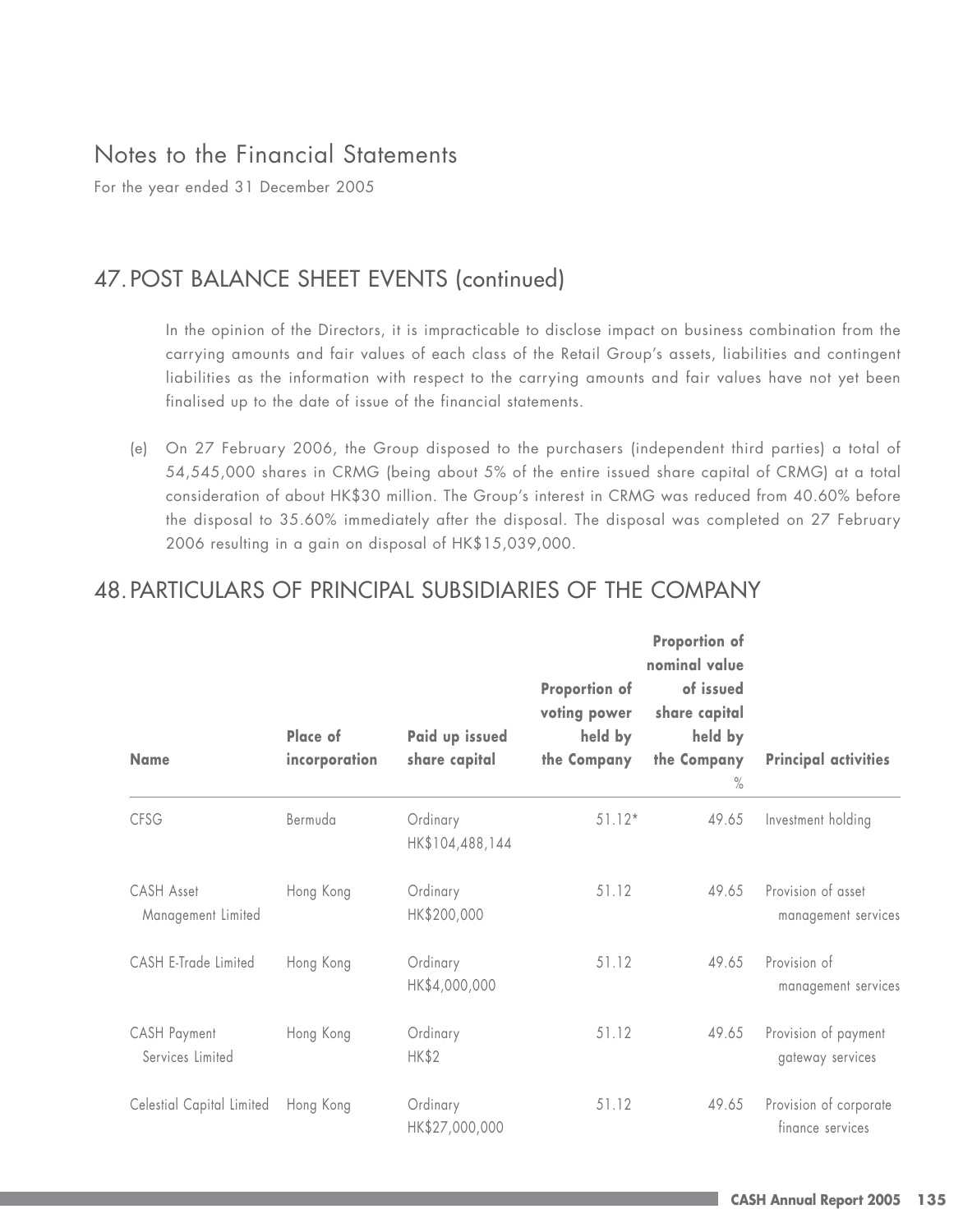For the year ended 31 December 2005

### 48.PARTICULARS OF PRINCIPAL SUBSIDIARIES OF THE COMPANY (continued)

| <b>Name</b>                                                   | Place of<br>incorporation | Paid up issued<br>share capital | <b>Proportion of</b><br>voting power<br>held by<br>the Company | <b>Proportion of</b><br>nominal value<br>of issued<br>share capital<br>held by<br>the Company<br>$\%$ | <b>Principal activities</b>                                                                                                                    |
|---------------------------------------------------------------|---------------------------|---------------------------------|----------------------------------------------------------------|-------------------------------------------------------------------------------------------------------|------------------------------------------------------------------------------------------------------------------------------------------------|
| <b>Celestial Commodities</b><br>Limited                       | Hong Kong                 | Ordinary<br>HK\$10,000,000      | 51.12                                                          | 49.65                                                                                                 | Futures and options<br>broking and trading                                                                                                     |
| Celestial Investments<br>(HK) Limited                         | Hong Kong                 | Ordinary<br><b>HK\$2</b>        | 51.12                                                          | 49.65                                                                                                 | Money lending                                                                                                                                  |
| CSL                                                           | Hong Kong                 | Ordinary<br>HK\$140,000,000     | 51.12                                                          | 49.65                                                                                                 | Securities, equity<br>options broking and<br>trading, leveraged<br>foreign exchange<br>contracts and<br>provision of share<br>margin financing |
| icoupon Limited                                               | British Virgin<br>Islands | Ordinary<br>US\$1               | 51.12                                                          | 49.65                                                                                                 | Investment holding                                                                                                                             |
| CASH Frederick Taylor<br>Limited ("CASH<br>Frederick Taylor") | Hong Kong                 | Ordinary<br>HK\$1,000,000       | $35.79**$                                                      | 34.76                                                                                                 | Financial advisory<br>consultancy                                                                                                              |

The Group holds a 49.65% effective interest in CFSG through CIGL and together with Cash Guardian, in which Kwan Pak Hoo Bankee has a beneficial interest and is also a Director, controls a total of 51.12% of voting power at general meetings of CFSG. As at 31 December 2004, the Group holds 51.27% interest in CFSG. The dilution in shareholding was a result of the issue by CFSG 132,000,000 shares of HK\$0.10 each at a subscription price of HK\$0.27 per share and 145,000,000 shares of HK\$0.10 each at a subscription price of HK\$0.40 per share during the year.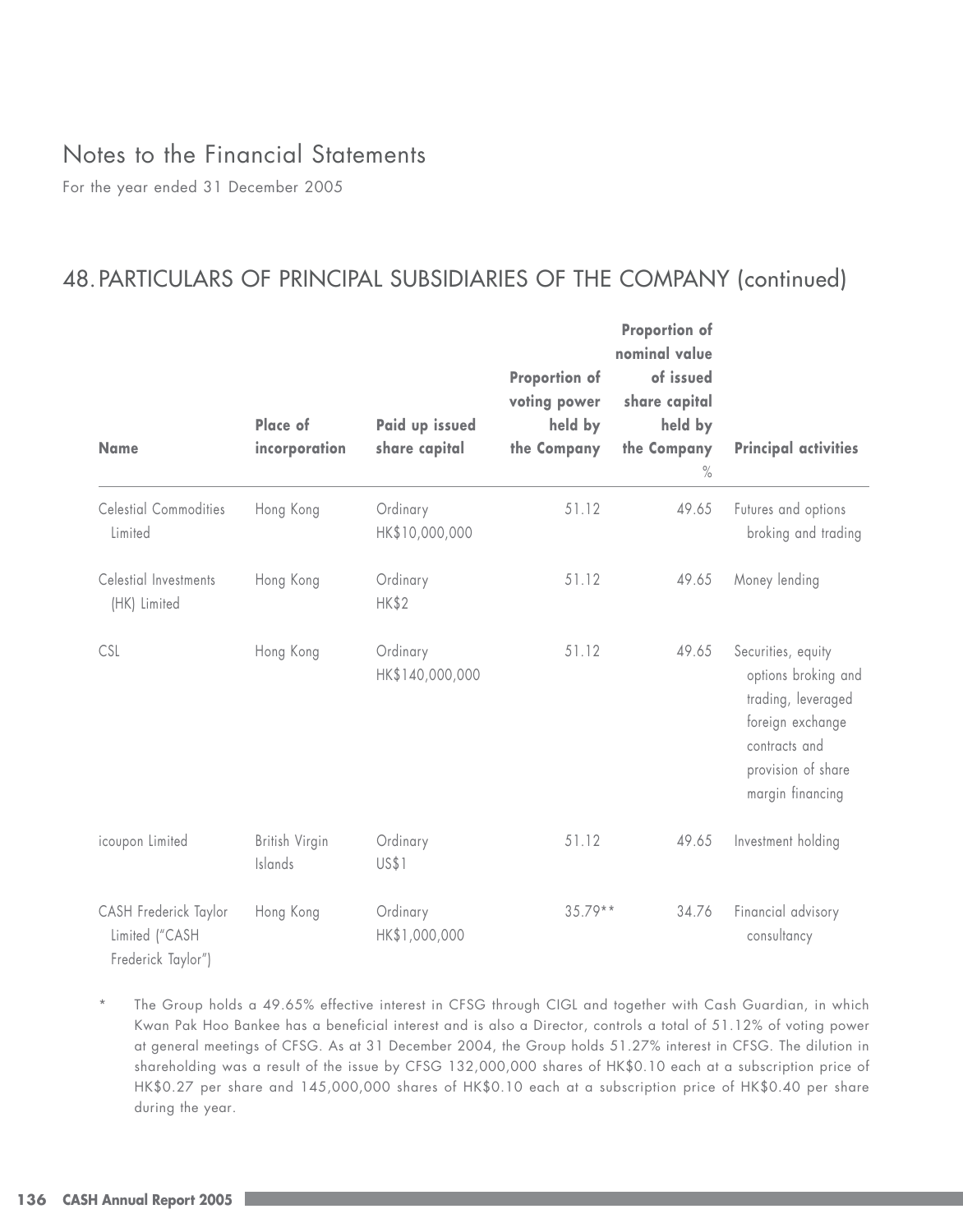For the year ended 31 December 2005

### 48.PARTICULARS OF PRINCIPAL SUBSIDIARIES OF THE COMPANY (continued)

\*\* The Group holds a 34.76% effective interest in CASH Frederick Taylor and controls a 70.00% of voting power at general meetings of CASH Frederick Taylor through the 51.12% of voting power interest in CFSG.

The principal place of operation of the subsidiaries is in Hong Kong. All the subsidiaries shown above are indirectly held by the Company. In the opinion of the directors, a complete list of the particulars of subsidiaries will be of excessive length and therefore the above list contains only the particulars of those subsidiaries which principally affect the results or net assets of the Group.

None of the subsidiaries has issued debt securities at the end of the year except for CFSG which has issued HK\$40,500,000 convertible loan note, in which the Group has no interest.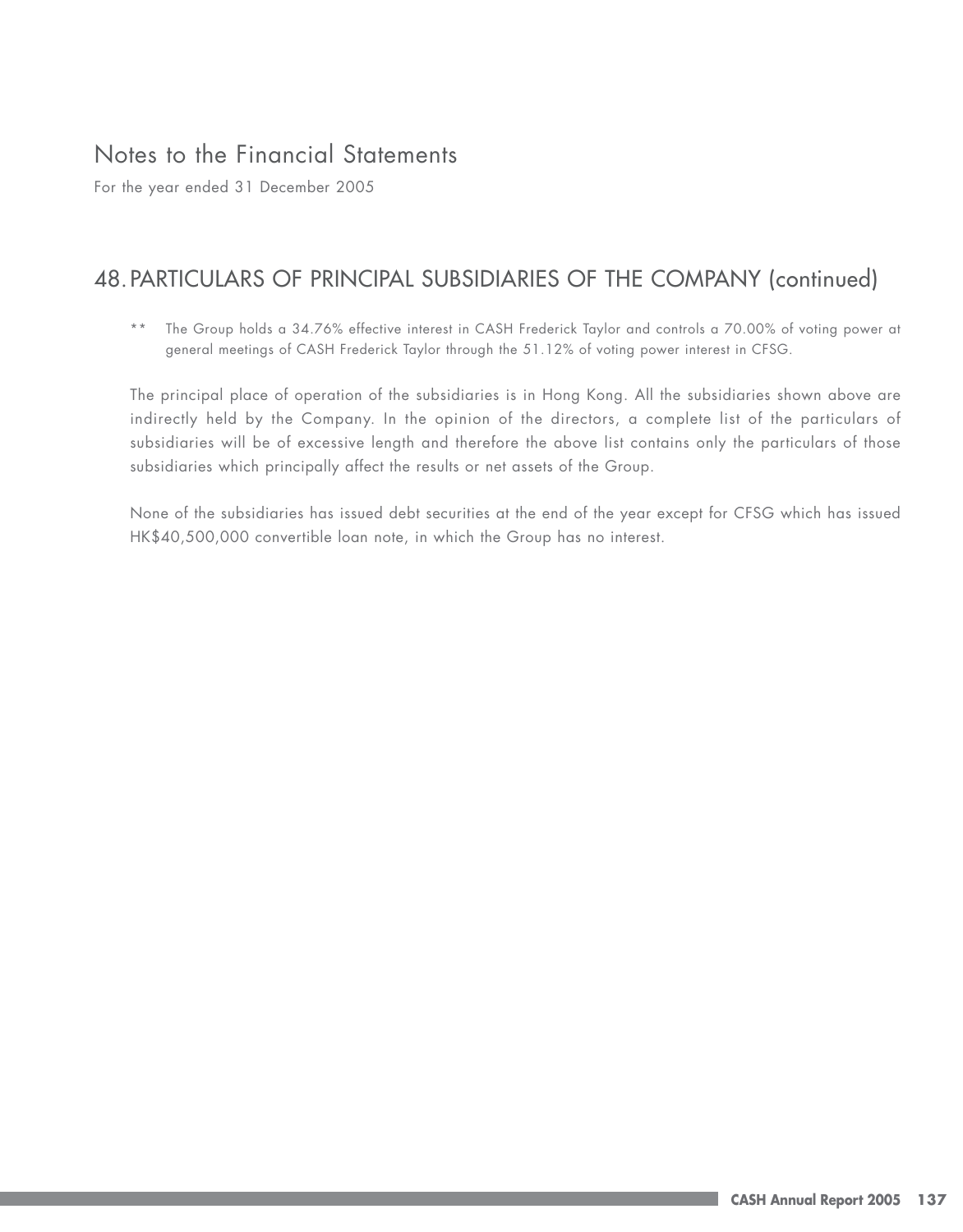# Five Year Financial Summary

The summary of the consolidated results and assets and liabilities of the Group for the last five financial years, as extracted from the audited financial statements and restated as appropriate, is set out below:

### RESULTS

|                               |                 |            | Year ended 31 December |            |            |
|-------------------------------|-----------------|------------|------------------------|------------|------------|
|                               | 2005            | 2004       | 2003                   | 2002       | 2001       |
|                               | <b>HK\$'000</b> | HK\$'000   | HK\$'000               | HK\$'000   | HK\$'000   |
|                               |                 | (restated) | (restated)             | (restated) | (restated) |
|                               |                 | (Note ii)  | (Notes i               | (Notes i   | (Notes i   |
|                               |                 |            | and ii)                | and ii)    | and ii)    |
| Turnover                      |                 |            |                        |            |            |
| Continuing operations         | 213,620         | 247,420    | 197,825                | 212,710    | 255,429    |
| Discontinued operation        | 374,525         | 876,969    | 836,006                | 889,918    | 748,633    |
|                               | 588,145         | 1,124,389  | 1,033,831              | 1,102,628  | 1,004,062  |
| Loss before taxation          |                 |            |                        |            |            |
| Continuing operations         | (18, 576)       | (79, 027)  | (21,960)               | (470, 055) | (450, 399) |
| Discontinued operation        | (11, 482)       | (82, 611)  | (29, 925)              | (96, 856)  | (28, 843)  |
|                               | (30, 058)       | (161, 638) | (51, 885)              | (566, 911) | (479, 242) |
| Taxation (charge) credit      | 2,999           | (356)      | (134)                  | 1,779      | 152        |
|                               |                 |            |                        |            |            |
| Loss for the year             | (27, 059)       | (161,994)  | (52, 019)              | (565, 132) | (479,090)  |
| Attributable to:              |                 |            |                        |            |            |
| Equity holders of the Company | (37, 022)       | (143, 954) | (52, 539)              | (442, 896) | (451,902)  |
| Minority interests            | 9,963           | (18,040)   | 520                    | (122, 236) | (27, 188)  |
|                               | (27, 059)       | (161,994)  | (52, 019)              | (565, 132) | (479,090)  |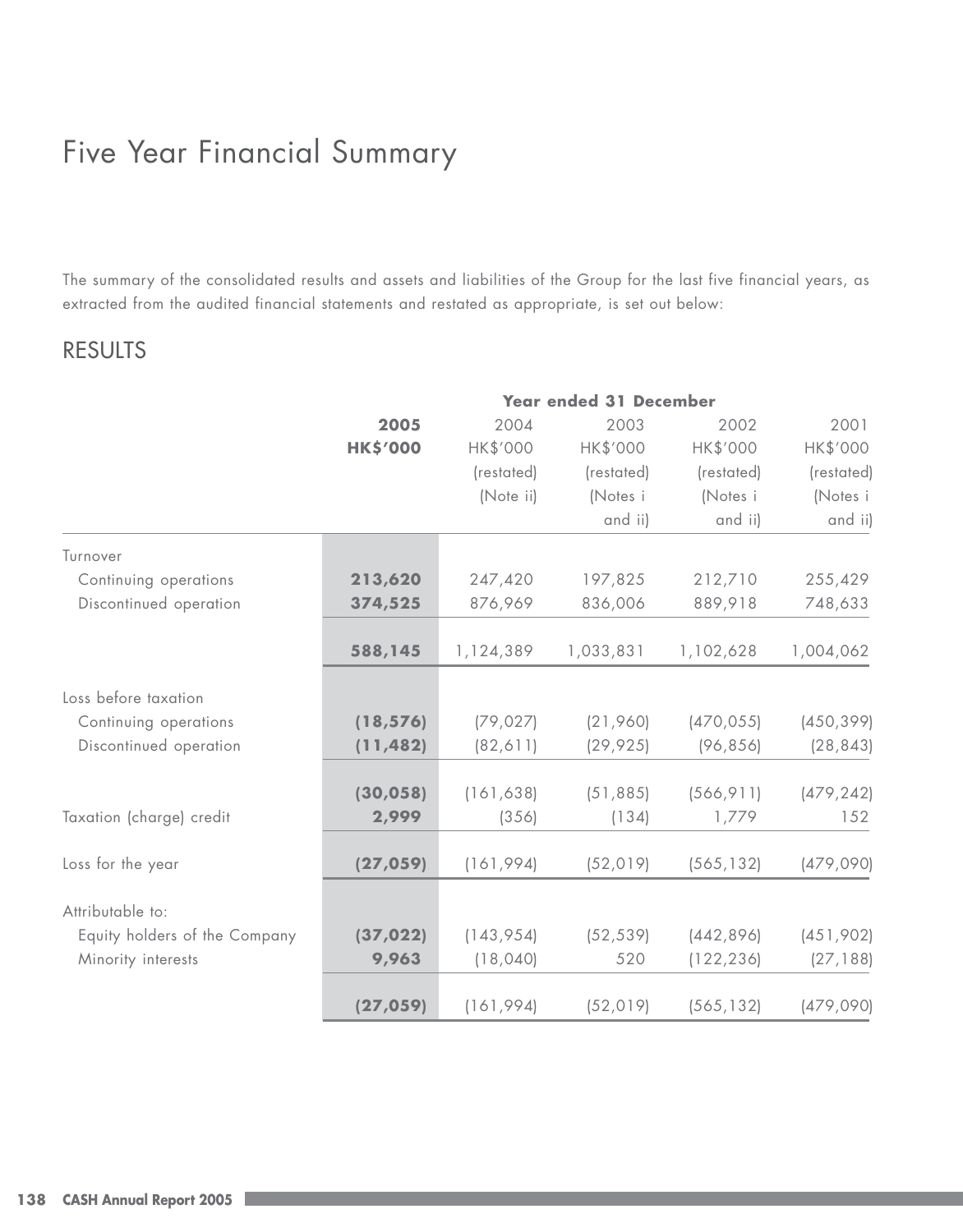# Five Year Financial Summary

# ASSETS AND LIABILITIES

|                                                               | As at 31 December |            |            |            |            |
|---------------------------------------------------------------|-------------------|------------|------------|------------|------------|
|                                                               | 2005              | 2004       | 2003       | 2002       | 2001       |
|                                                               | <b>HK\$'000</b>   | HK\$'000   | HK\$'000   | HK\$'000   | HK\$'000   |
|                                                               |                   | (restated) | (restated) | (restated) | (restated) |
|                                                               |                   | (Note ii)  | (Notes i   | (Notes i   | (Notes i   |
|                                                               |                   |            | and ii)    | and ii)    | and ii)    |
| Property and equipment                                        | 12,802            | 100,497    | 126,903    | 183,019    | 229,059    |
| Prepaid lease payments                                        |                   |            |            |            |            |
| (non-current)                                                 |                   | 48,244     | 6,865      | 6,998      | 7,132      |
| Investment securities                                         |                   | 10,800     | 15,500     |            | 57,000     |
| Goodwill                                                      | 17,426            | 57,199     | 70,808     | 55,260     | 88,604     |
| Interest in associate                                         | 103,870           |            |            |            | 164,466    |
| Intangible assets                                             | 11,261            | 9,092      | 10,922     | 12,752     | 14,582     |
| Other non-current assets                                      | 64,384            | 32,680     | 21,504     | 33,408     | 96,713     |
| Current assets                                                | 1,055,481         | 1,276,366  | 1,364,649  | 938,688    | 1,254,452  |
| Total assets                                                  | 1,265,224         | 1,534,878  | 1,617,151  | 1,230,125  | 1,912,008  |
| Current liabilities                                           | 821,420           | 1,065,490  | 1,134,550  | 778,860    | 810,387    |
| Long term borrowings                                          | 79,564            | 81,286     | 19,626     | 753        | 749        |
| Other non-current liabilities                                 | 159               |            |            |            |            |
|                                                               |                   |            |            |            |            |
| <b>Total liabilities</b>                                      | 901,143           | 1,146,776  | 1,154,176  | 779,613    | 811,136    |
| Net assets                                                    | 364,081           | 388,102    | 462,975    | 450,512    | 1,100,872  |
| Equity attributable to                                        |                   |            |            |            |            |
| equity holders of the Company                                 | 183,344           | 220,565    | 340,001    | 375,015    | 902,281    |
| Equity component of convertible<br>loan note and share option |                   |            |            |            |            |
| reserve of a listed subsidiary                                | 1,464             | 1,451      | 1,764      | 2,823      | 3,681      |
| Minority interests                                            | 179,273           | 166,086    | 121,210    | 72,674     | 194,910    |
|                                                               | 364,081           | 388,102    | 462,975    | 450,512    | 1,100,872  |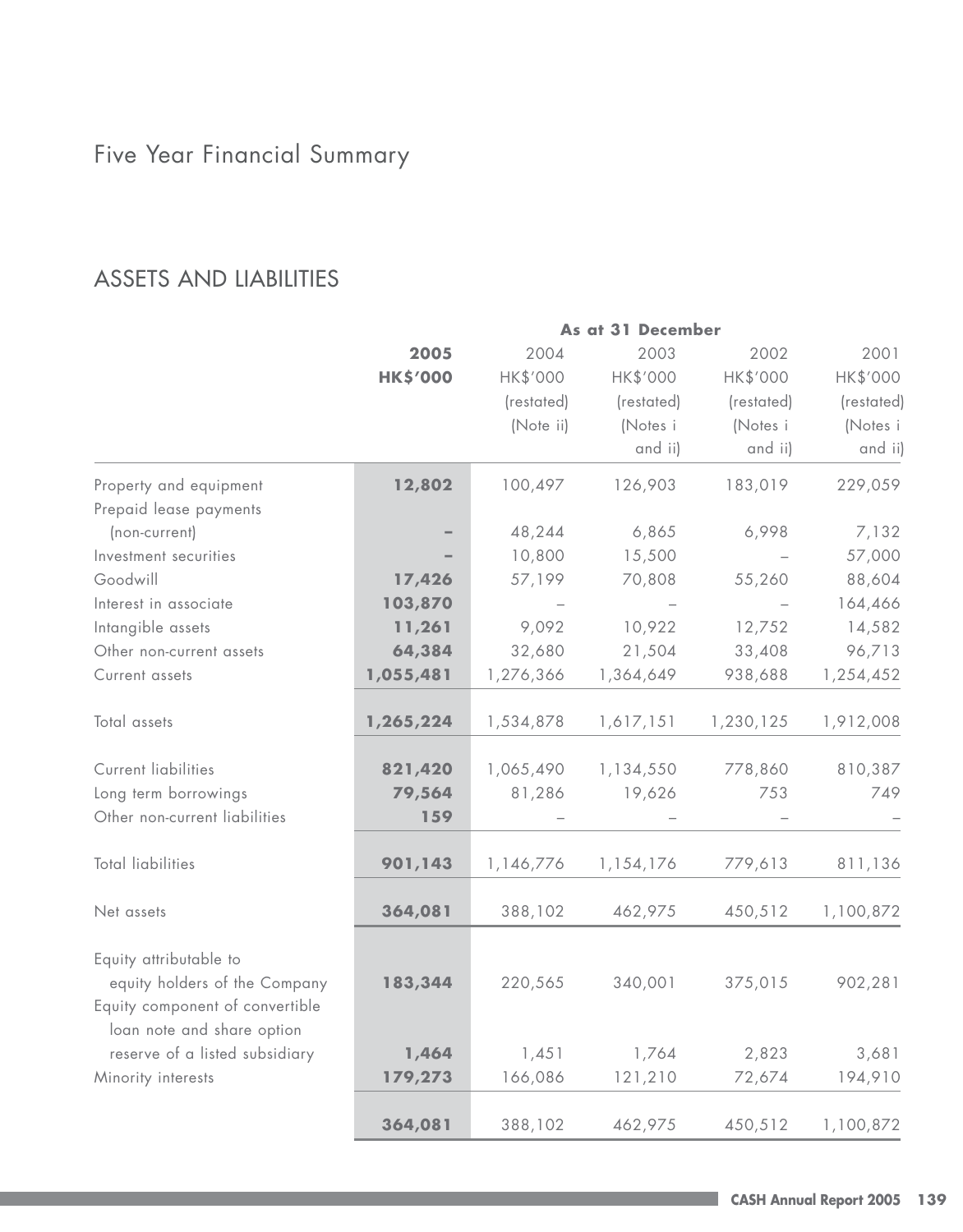# Five Year Financial Summary

Notes:

- (i) By 31 December 2003, loss on trading of securities, options and futures were classified as one of the items in revenue. The Directors consider that it is the common practice of the industry to show the results on trading of securities, options, futures and leveraged foreign exchange contracts as other operating income or expense in the income statement in order to be more informative to the readers. Accordingly, the revenue of these prior years have been adjusted to reflect the reclassification.
- (ii) In the current year, the Group has adopted the new HKFRSs which resulted in changes in accounting policies for the current and prior accounting years. The financial summary for prior years have been adjusted to take up the retrospective effects on HKFRS 2 Share-based payment (for share options that were granted after 7 November 2002 and had not yet vested on 1 January 2005) and HKAS 32 Financial Instruments: Disclosure and Presentation and HKAS 17 Lease.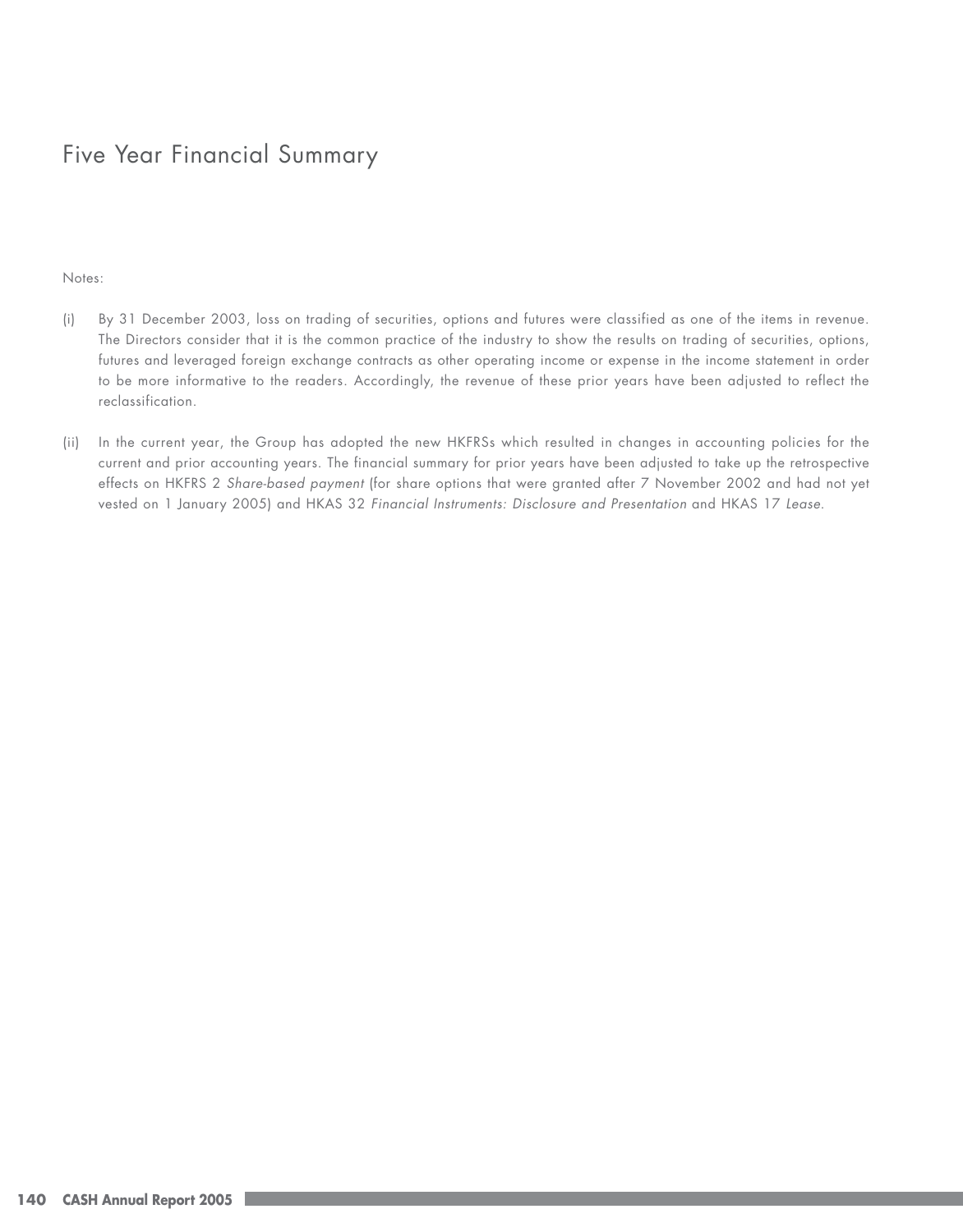# Notice of Annual General Meeting

**NOTICE IS HEREBY GIVEN** that the Annual General Meeting of Celestial Asia Securities Holdings Limited ("Company") will be held at Salon 6, Level III, JW Marriot Hotel, 88 Queensway, Hong Kong on 29 May 2006, Monday, at 10:00 am for the following purposes:

- 1. To receive and consider the Financial Statements and the Reports of the Directors and the Auditors for the year ended 31 December 2005.
- 2. To re-elect the retiring Directors of the Company for the ensuing year, to determine 20 as the maximum number of Directors, to authorise the Directors to appoint additional Directors up to the maximum number and to fix the Directors' remuneration.
- 3. To re-appoint Messrs Deloitte Touche Tohmatsu as auditors of the Company for the ensuing year and to authorise the Directors to fix their remuneration.
- 4. To consider and, if thought fit, to pass the following resolutions, with or without amendments, as ordinary resolutions:

#### A. **THAT**

- (a) subject to paragraph A(c), the exercise by the Directors of the Company during the Relevant Period (as hereinafter defined) of all the powers of the Company to allot, issue and deal with additional shares in the capital of the Company and to make or grant offers, agreements and options which might require the exercise of such power be and is hereby generally and unconditionally approved;
- (b) the approval in paragraph A(a) shall authorise the Directors of the Company during the Relevant Period (as defined hereinafter) to make or grant offers, agreements and options which might require the exercise of such power after the end of the Relevant Period;
- (c) the aggregate nominal amount of share capital allotted or agreed conditionally or unconditionally to be allotted by the Directors of the Company pursuant to the approval in paragraph A(a), otherwise than pursuant to a Rights Issue (as hereinafter defined) or any option scheme or similar arrangement for the time being adopted for the grant or issue to participants of the Company, its subsidiaries, and its ultimate holding company (if any) which is also listed on The Stock Exchange of Hong Kong Limited ("Stock Exchange") and its subsidiaries, of shares or right to acquire shares in the Company shall not exceed 20% of the aggregate nominal amount of the share capital of the Company in issue as at the date of this resolution and the said approval shall be limited accordingly; and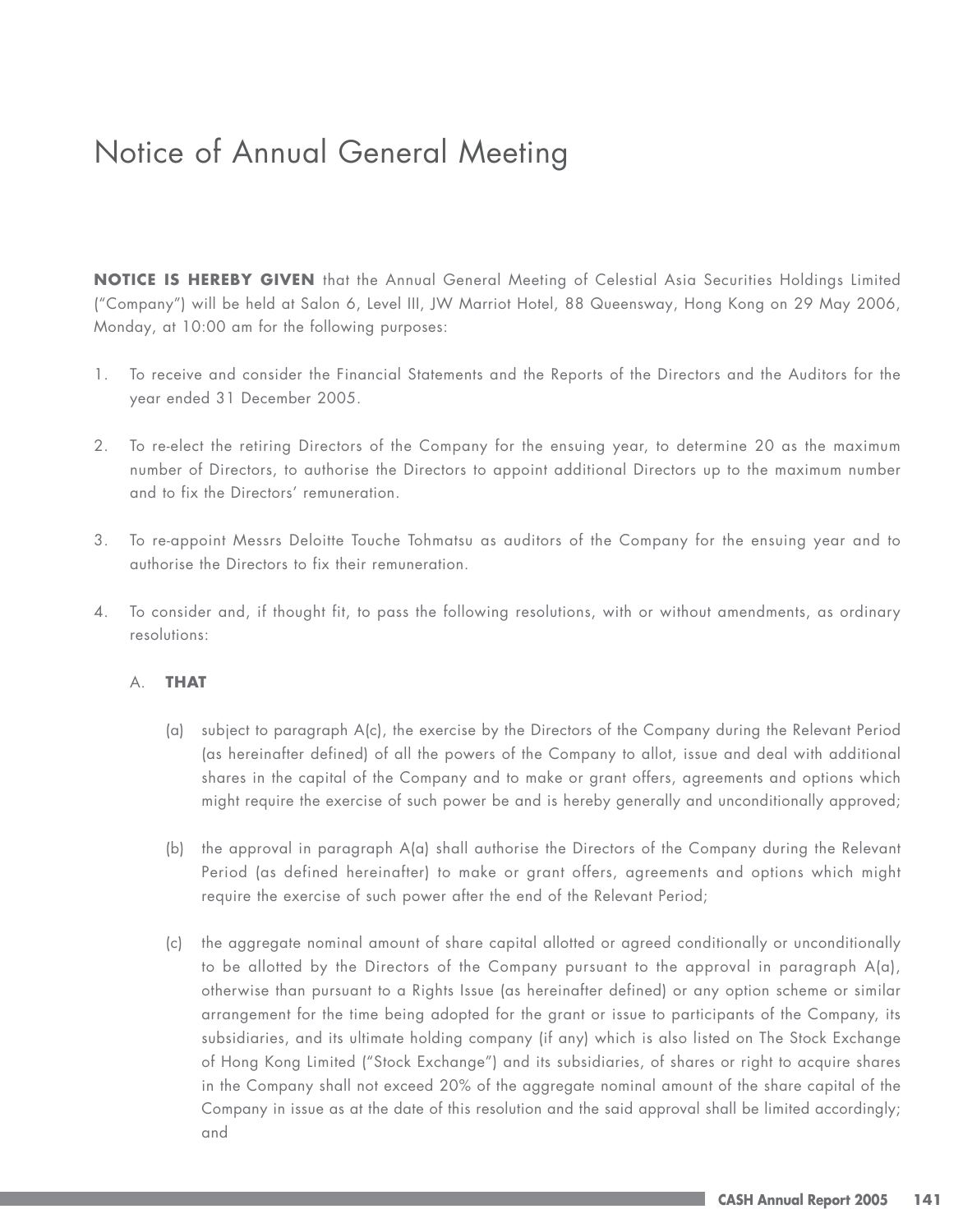# Notice of Annual General Meeting

(d) for the purposes of this resolution:

"Relevant Period" means the period from the passing of this resolution until whichever is the earlier of:

- 1. the conclusion of the next annual general meeting of the Company;
- 2. the expiration of the period within which the next annual general meeting of the Company is required by the Bye-laws of the Company or any applicable law to be held; and
- 3. the revocation or variation of this resolution by an ordinary resolution of the shareholders of the Company in general meeting; and

"Rights Issue" means an offer of shares open for a period fixed by the Directors of the Company to holders of shares on the register of members of the Company on a fixed record date in proportion to their then holdings of such shares (subject to such exclusion or other arrangements as the Directors of the Company may deem necessary or expedient in relation to fractional entitlements or having regard to any restrictions or obligations under the laws of, or the requirements of any recognised regulatory body or any stock exchange in any territory outside Hong Kong).

#### B. **THAT**

- (a) subject to paragraph B(b), the exercise by the Directors of the Company during the Relevant Period (as hereinafter defined) of all powers of the Company to repurchase issued shares in the capital of the Company on the Stock Exchange or on any other stock exchange on which the shares in the Company may be listed and recognised by the Securities and Futures Commission of Hong Kong and the Stock Exchange for this purpose, subject to and in accordance with all applicable laws and the requirements of The Rules Governing the Listing of Securities on the Stock Exchange or on any other stock exchange as amended from time to time be and is hereby generally and unconditionally approved;
- (b) the aggregate nominal amount of shares in the Company to be repurchased or agreed conditionally or unconditionally to be repurchased by the Company pursuant to the approval in paragraph B(a) during the Relevant Period shall not exceed 10% of the aggregate nominal amount of the share capital of the Company in issue as at the date of the passing of this resolution and the said approval be limited accordingly; and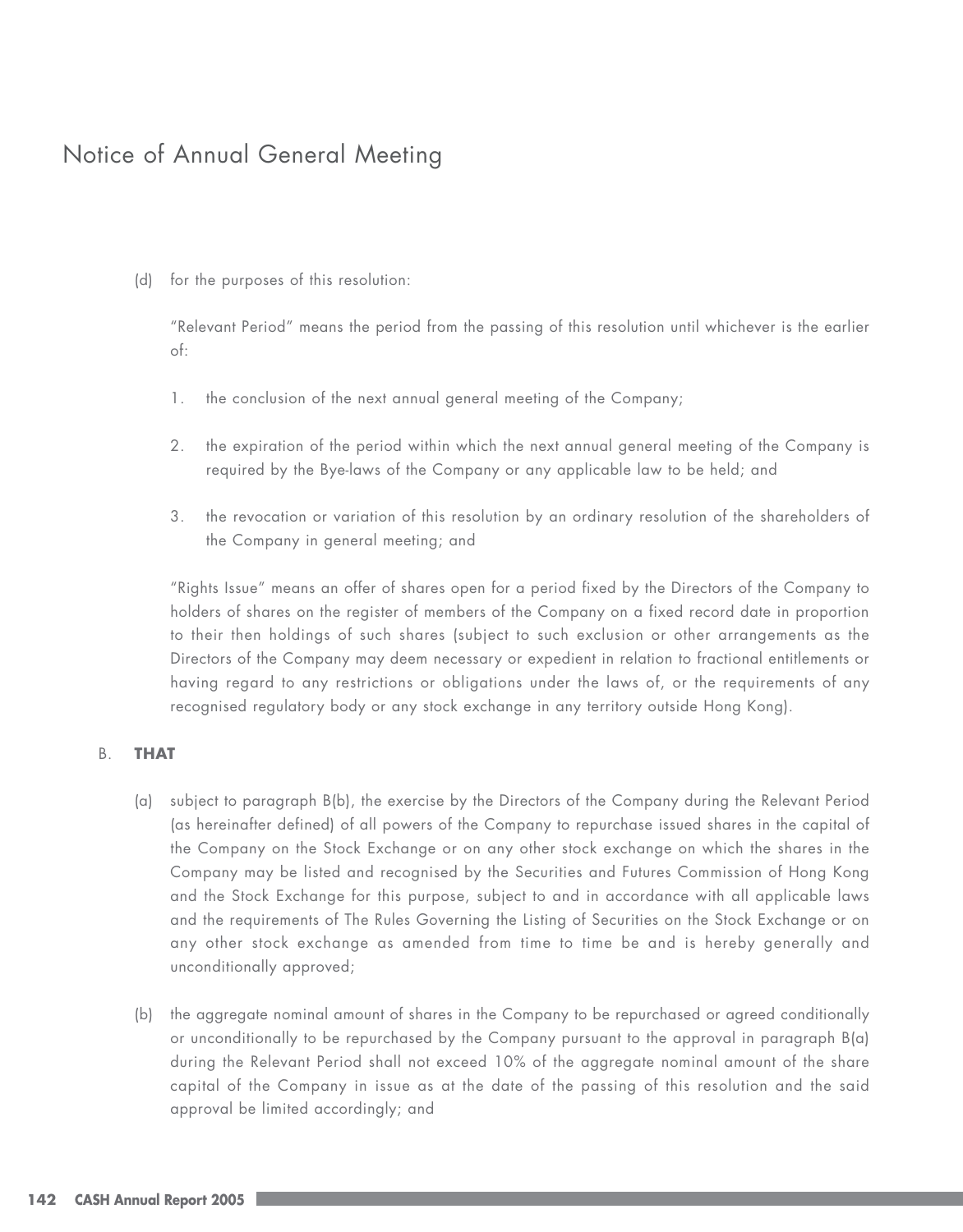# Notice of Annual General Meeting

(c) for the purposes of this resolution:

"Relevant Period" means the period from the passing of this resolution until whichever is the earlier of:

- 1. the conclusion of the next annual general meeting of the Company;
- 2. the expiration of the period within which the next annual general meeting of the Company is required by the Bye-laws of the Company or any applicable law to be held; and
- 3. the revocation or variation of this resolution by an ordinary resolution of the shareholders of the Company in general meeting.
- C. **THAT** conditional upon resolutions nos.4A and 4B above being passed, the aggregate nominal amount of the number of shares in the capital of the Company which are repurchased by the Company under the authority granted to the Directors as mentioned in resolution no.4B above be added to the aggregate nominal amount of share capital that may be allotted or agreed conditionally or unconditionally to be allotted by the Directors of the Company pursuant to resolution no.4A above.
- 5. To consider and, if thought fit, to pass the following resolution, with or without amendments, as ordinary resolution:

**THAT** conditional on the Listing Committee of the Stock Exchange granting the listing of and permission to deal in the shares in the Company to be issued pursuant to the exercise of any options ("Options") to be granted under the existing share option scheme and any other share option scheme(s) of the Company, the Directors be and are hereby authorised, at their absolute discretion, to grant Options to the extent that the shares in the Company issuable upon the full exercise of all Options shall not be more than 10% of the issued share capital of the Company as at the date of this resolution.

By order of the Board **Suzanne W S Luke** Company Secretary

Hong Kong, 28 April 2006